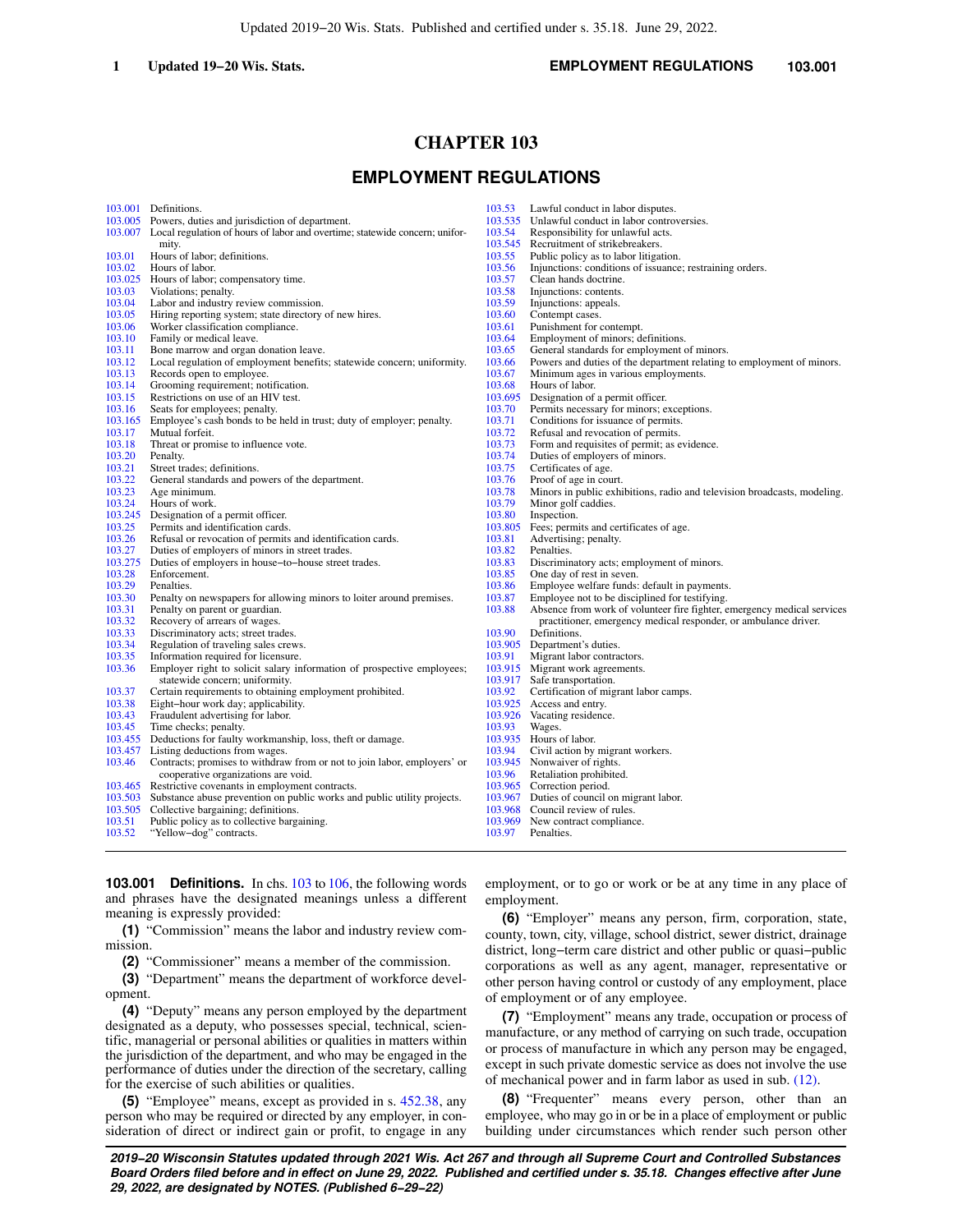# **103.001 EMPLOYMENT REGULATIONS Updated 19−20 Wis. Stats. 2**

than a trespasser. Such term includes a pupil or student when enrolled in or receiving instruction at an educational institution.

**(9)** "General order" means such order as applies generally throughout the state to all persons, employments, places of employment or public buildings, or all persons, employments or places of employment or public buildings of a class under the jurisdiction of the department. All other orders of the department shall be considered special orders.

**(10)** "Local order" means any ordinance, order, rule or determination of any common council, board of alderpersons, board of trustees or the village board, of any village or city, a regulation or order of the local board of health, as defined in s. [250.01 \(3\),](https://docs.legis.wisconsin.gov/document/statutes/250.01(3)) or an order or direction of any official of a municipality, upon any matter over which the department has jurisdiction.

**(11)** "Order" means any decision, rule, regulation, direction, requirement or standard of the department, or any other determination arrived at or decision made by the department.

**(12)** "Place of employment" includes every place, whether indoors or out or underground and the premises appurtenant thereto where either temporarily or permanently any industry, trade or business is carried on, or where any process or operation, directly or indirectly related to any industry, trade or business, is carried on, and where any person is, directly or indirectly, employed by another for direct or indirect gain or profit, but does not include any place where persons are employed in private domestic service which does not involve the use of mechanical power or in farming. "Farming" includes those activities specified in s. [102.04 \(3\),](https://docs.legis.wisconsin.gov/document/statutes/102.04(3)) and also includes the transportation of farm products, supplies or equipment directly to the farm by the operator of said farm or employees for use thereon, if such activities are directly or indirectly for the purpose of producing commodities for market, or as an accessory to such production.

**(13)** "Public building" means any structure, including exterior parts of such building, such as a porch, exterior platform or steps providing means of ingress or egress, used in whole or in part as a place of resort, assemblage, lodging, trade, traffic, occupancy, or use by the public or by 3 or more tenants.

**(14)** "Safe" or "safety", as applied to an employment or a place of employment or a public building, means such freedom from danger to the life, health, safety or welfare of employees or frequenters, or the public, or tenants, or fire fighters, and such reasonable means of notification, egress and escape in case of fire, and such freedom from danger to adjacent buildings or other property, as the nature of the employment, place of employment, or public building, will reasonably permit.

**(15)** "Secretary" means the secretary of workforce development.

**(16)** "Welfare" includes comfort, decency and moral well− being.

**History:** [1995 a. 27](https://docs.legis.wisconsin.gov/document/acts/1995/27) ss. [3612](https://docs.legis.wisconsin.gov/document/acts/1995/27,%20s.%203612), [3613,](https://docs.legis.wisconsin.gov/document/acts/1995/27,%20s.%203613) [3746,](https://docs.legis.wisconsin.gov/document/acts/1995/27,%20s.%203746) [9130 \(4\);](https://docs.legis.wisconsin.gov/document/acts/1995/27,%20s.%209130) [1997 a. 3](https://docs.legis.wisconsin.gov/document/acts/1997/3); [1999 a. 9](https://docs.legis.wisconsin.gov/document/acts/1999/9); [2007 a.](https://docs.legis.wisconsin.gov/document/acts/2007/20) [20;](https://docs.legis.wisconsin.gov/document/acts/2007/20) [2015 a. 258](https://docs.legis.wisconsin.gov/document/acts/2015/258).

**103.005 Powers, duties and jurisdiction of department. (1)** The department shall adopt reasonable and proper rules and regulations relative to the exercise of its powers and authorities and proper rules to govern its proceedings and to regulate the mode and manner of all investigations and hearings.

**(3)** The department shall employ, promote and remove deputies, clerks and other assistants as needed, to fix their compensation, and to assign to them their duties; and shall appoint advisers who shall, without compensation except reimbursement for actual and necessary expenses, assist the department in the execution of its duties.

**(4)** The department shall collect, collate and publish statistical and other information relating to the work under its jurisdiction and shall make public reports in its judgment necessary.

**(5)** (a) The department shall conduct such investigations, hold such public meetings and attend or be represented at such meetings, conferences and conventions inside or outside of the state as may, in its judgment, tend to better the execution of its functions.

(b) For the purpose of making any investigation with regard to any employment, the secretary may appoint, by an order in writing, any deputy who is a citizen of the state, or any other competent person as an agent whose duties shall be prescribed in such order.

(c) In the discharge of his or her duties such agent shall have every power of an inquisitorial nature granted in chs. [103](https://docs.legis.wisconsin.gov/document/statutes/ch.%20103) to [106](https://docs.legis.wisconsin.gov/document/statutes/ch.%20106) to the department, the same powers as a supplemental court commissioner with regard to the taking of depositions and all powers granted by law to a supplemental court commissioner relative to depositions.

(d) The department may conduct any number of such investigations contemporaneously through different agents, and may delegate to such agent the taking of all testimony bearing upon any investigation or hearing. The decision of the department shall be based upon its examination of all testimony and records. The recommendations made by such agents shall be advisory only and shall not preclude the taking of further testimony if the department so orders nor preclude further investigation.

(e) The secretary may direct any deputy who is a citizen to act as special prosecutor in any action, proceeding, investigation, hearing or trial relating to the matters within its jurisdiction.

(f) Upon the request of the department, the department of justice or district attorney of the county in which any investigation, hearing or trial had under chs. [103](https://docs.legis.wisconsin.gov/document/statutes/ch.%20103) to [106](https://docs.legis.wisconsin.gov/document/statutes/ch.%20106) is pending, shall aid therein and prosecute under the supervision of the department, all necessary actions or proceedings for the enforcement of those sections and all other laws of this state relating to the regulation of employment, and for the punishment of all violations thereof.

**(6)** (a) All orders of the department in conformity with law shall be in force, and shall be prima facie lawful; and all such orders shall be valid and in force, and prima facie reasonable and lawful until they are found otherwise upon judicial review thereof pursuant to ch. [227](https://docs.legis.wisconsin.gov/document/statutes/ch.%20227) or until altered or revoked by the department.

(b) All general orders shall take effect as provided in s. [227.22.](https://docs.legis.wisconsin.gov/document/statutes/227.22) Special orders shall take effect as directed in the special order.

(c) The department shall, upon application of any employer or owner, grant such time as may be reasonably necessary for compliance with any order.

(d) Any person may petition the department for an extension of time, which the department shall grant if it finds such an extension of time necessary.

(e) Any employer or other person interested either because of ownership in or occupation of any property affected by any such order, or otherwise, may petition for a hearing on the reasonableness of any order of the department in the manner provided in chs. [103](https://docs.legis.wisconsin.gov/document/statutes/ch.%20103) to [106.](https://docs.legis.wisconsin.gov/document/statutes/ch.%20106)

(f) Such petition for hearing shall be by verified petition filed with the department, setting out specifically and in full detail the order upon which a hearing is desired and every reason why such order is unreasonable, and every issue to be considered by the department on the hearing. The petitioner shall be deemed to have finally waived all objections to any irregularities and illegalities in the order upon which a hearing is sought other than those set forth in the petition. All hearings of the department shall be open to the public.

(g) Upon receipt of such petition, if the issues raised in such petition have theretofore been adequately considered, the department shall determine the same by confirming without hearing its previous determination, or if such hearing is necessary to determine the issues raised, the department shall order a hearing thereon and consider and determine the matter or matters in question at such times as shall be prescribed. Notice of the time and place of such hearing shall be given to the petitioner and to such other persons as the department may find directly interested in such decision.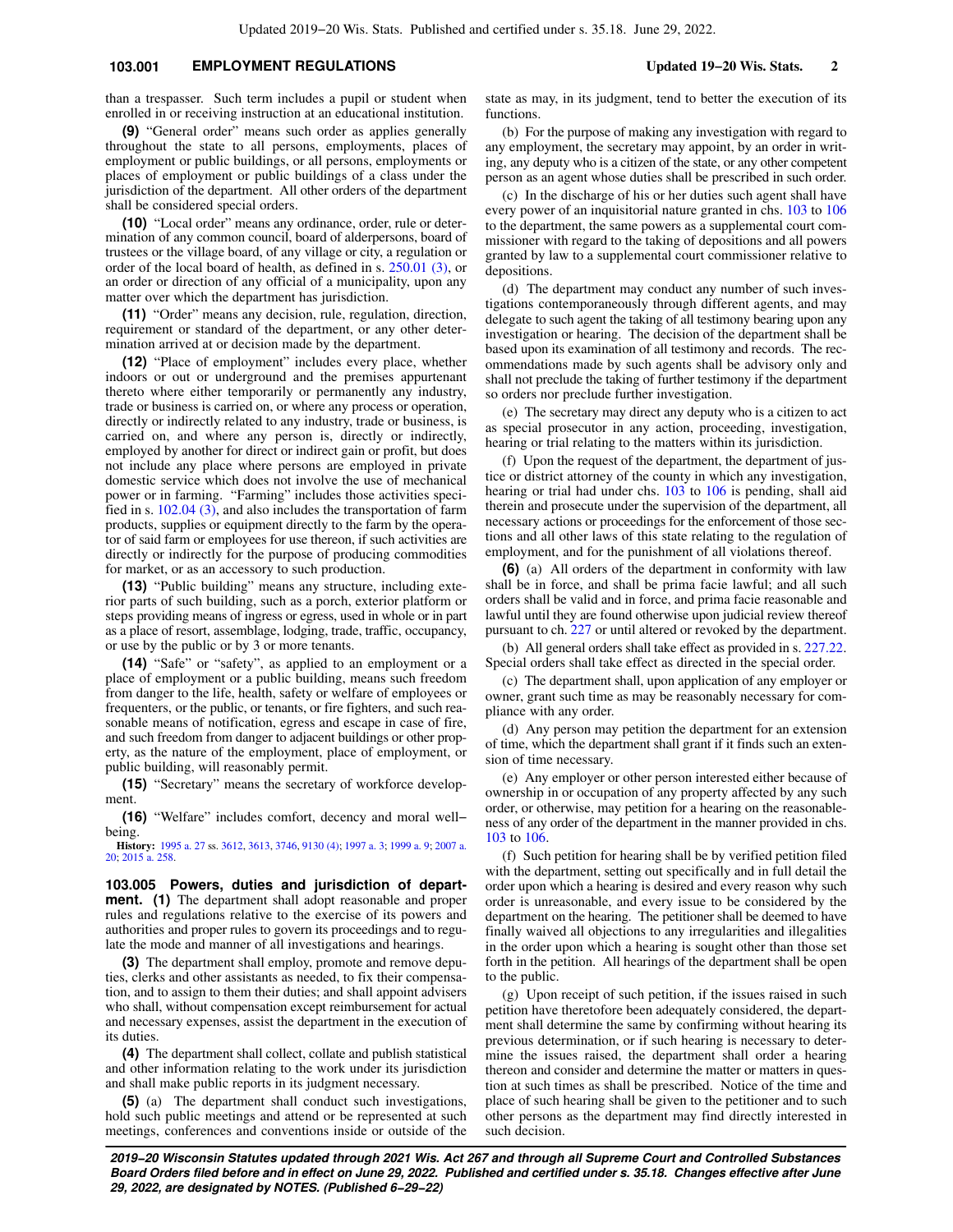(h) Upon such investigation, if the department finds that the order complained of is unjust or unreasonable the department shall substitute for that order such other order as shall be just and reasonable.

(i) Whenever at the time of the final determination upon such hearing it shall be found that further time is reasonably necessary for compliance with the order of the department, the department shall grant such time as may be reasonably necessary for such compliance.

**(7)** (a) Any person affected by any local order in conflict with an order of the department, may in the manner provided in sub.  $(6)$ [\(e\)](https://docs.legis.wisconsin.gov/document/statutes/103.005(6)(e)) to [\(i\)](https://docs.legis.wisconsin.gov/document/statutes/103.005(6)(i)), petition the department for a hearing on the ground that such local order is unreasonable and in conflict with the order of the department. The petition for such hearing shall conform to the requirements set forth for a petition in sub.  $(6)$  (e) to [\(i\).](https://docs.legis.wisconsin.gov/document/statutes/103.005(6)(i))

(b) Upon receipt of a petition under par. [\(a\)](https://docs.legis.wisconsin.gov/document/statutes/103.005(7)(a)) the department shall order a hearing to consider and determine the issues raised by the petition. The hearing shall be held in the village, city or municipality where the local order appealed from was made. Notice of the time and place of such hearing shall be given to the petitioner and such other persons as the department may find directly interested in such decision, including the clerk of the municipality or town from which such appeal comes. If upon such investigation it shall be found that the local order appealed from is unreasonable and in conflict with the order of the department, the department may modify its order and shall substitute for the local order appealed from such order as shall be reasonable and legal in the premises, and thereafter the local order shall, in such particulars, be void and of no effect.

**(8)** (a) No action, proceeding or suit to set aside, vacate or amend any order of the department or to enjoin the enforcement of an order of the department shall be brought unless the plaintiff has applied to the department for a hearing on the order at the time and as provided in sub. [\(6\) \(e\)](https://docs.legis.wisconsin.gov/document/statutes/103.005(6)(e)) to [\(i\),](https://docs.legis.wisconsin.gov/document/statutes/103.005(6)(i)) and has, in the petition for the hearing under sub. [\(6\),](https://docs.legis.wisconsin.gov/document/statutes/103.005(6)) raised every issue raised in the action, proceeding or suit to set aside, vacate, amend or enjoin the enforcement of the order of the department.

(b) In a prosecution for the violation of an order of the department, the order of the department shall be conclusively presumed to be just, reasonable and lawful, unless prior to the beginning of the prosecution for the violation a proceeding for judicial review of such order has been instituted as provided in ch. [227.](https://docs.legis.wisconsin.gov/document/statutes/ch.%20227)

**(9)** A substantial compliance with the requirements of chs. [103](https://docs.legis.wisconsin.gov/document/statutes/ch.%20103) to [106](https://docs.legis.wisconsin.gov/document/statutes/ch.%20106) shall be sufficient to give effect to an order of the department, and no order may be declared inoperative, illegal or void for any omission of a technical nature.

**(10)** Except as provided in ss. [103.06 \(5\) \(d\),](https://docs.legis.wisconsin.gov/document/statutes/103.06(5)(d)) [103.275 \(2\)](https://docs.legis.wisconsin.gov/document/statutes/103.275(2)(bm)) [\(bm\)](https://docs.legis.wisconsin.gov/document/statutes/103.275(2)(bm)), [\(br\),](https://docs.legis.wisconsin.gov/document/statutes/103.275(2)(br)) and [\(bt\),](https://docs.legis.wisconsin.gov/document/statutes/103.275(2)(bt)) [103.34 \(10\) \(b\),](https://docs.legis.wisconsin.gov/document/statutes/103.34(10)(b)) [\(c\),](https://docs.legis.wisconsin.gov/document/statutes/103.34(10)(c)) and [\(d\)](https://docs.legis.wisconsin.gov/document/statutes/103.34(10)(d)), [103.91 \(4\) \(b\),](https://docs.legis.wisconsin.gov/document/statutes/103.91(4)(b)) [\(c\),](https://docs.legis.wisconsin.gov/document/statutes/103.91(4)(c)) and [\(d\)](https://docs.legis.wisconsin.gov/document/statutes/103.91(4)(d)), [103.92 \(6\)](https://docs.legis.wisconsin.gov/document/statutes/103.92(6)), [\(7\)](https://docs.legis.wisconsin.gov/document/statutes/103.92(7)), and [\(8\)](https://docs.legis.wisconsin.gov/document/statutes/103.92(8)), [104.07 \(5\)](https://docs.legis.wisconsin.gov/document/statutes/104.07(5)), [\(6\)](https://docs.legis.wisconsin.gov/document/statutes/104.07(6)), and [\(7\),](https://docs.legis.wisconsin.gov/document/statutes/104.07(7)) and [105.13 \(2\),](https://docs.legis.wisconsin.gov/document/statutes/105.13(2)) [\(3\),](https://docs.legis.wisconsin.gov/document/statutes/105.13(3)) and [\(4\)](https://docs.legis.wisconsin.gov/document/statutes/105.13(4)), orders of the department under chs. [103](https://docs.legis.wisconsin.gov/document/statutes/ch.%20103) to [106](https://docs.legis.wisconsin.gov/document/statutes/ch.%20106) shall be subject to review in the manner provided in ch. [227.](https://docs.legis.wisconsin.gov/document/statutes/ch.%20227)

**(11)** Every day during which any person or corporation, or any officer, agent or employee of a person or corporation, fails to observe and comply with any order of the department or fails to perform any duty required under chs. [103](https://docs.legis.wisconsin.gov/document/statutes/ch.%20103) to [106,](https://docs.legis.wisconsin.gov/document/statutes/ch.%20106) shall constitute a separate and distinct violation of the order or of the requirement under chs. [103](https://docs.legis.wisconsin.gov/document/statutes/ch.%20103) to [106](https://docs.legis.wisconsin.gov/document/statutes/ch.%20106), whichever is applicable.

**(12)** (a) If any employer, employee, owner, or other person violates chs. [103](https://docs.legis.wisconsin.gov/document/statutes/ch.%20103) to [106](https://docs.legis.wisconsin.gov/document/statutes/ch.%20106), or fails or refuses to perform any duty required under chs. [103](https://docs.legis.wisconsin.gov/document/statutes/ch.%20103) to [106](https://docs.legis.wisconsin.gov/document/statutes/ch.%20106), within the time prescribed by the department, for which no penalty has been specifically provided, or fails, neglects or refuses to obey any lawful order given or made by the department or any judgment or decree made by any court in connection with chs. [103](https://docs.legis.wisconsin.gov/document/statutes/ch.%20103) to [106](https://docs.legis.wisconsin.gov/document/statutes/ch.%20106), for each such violation, failure or refusal, the employer, employee, owner or other person shall forfeit not less than \$10 nor more than \$100 for each offense.

(b) It shall be the duty of all officers of the state, the counties and municipalities, upon request of the department, to enforce in their respective departments or jurisdictions all lawful orders of the department to the extent that the orders are applicable and consistent with the general duties of such officers.

**(13)** (a) The secretary or any examiner appointed by the secretary may hold hearings and take testimony.

(b) Each witness who appears before the department by its order shall receive for attendance the fees and mileage provided for witnesses in civil cases in courts of record, which shall be audited and paid by the state in the same manner as other expenses are audited and paid, upon the presentation of properly verified vouchers approved by the secretary, and charged to the proper appropriation for the department. No witness subpoenaed at the instance of an attorney under par. [\(cm\)](https://docs.legis.wisconsin.gov/document/statutes/103.005(13)(cm)) or at the instance of a party other than the department is entitled to compensation from the state for attendance or travel unless the department certifies that the testimony was material to the matter investigated.

(c) The department or any party may in any investigation cause the depositions of witnesses residing within or without the state to be taken in the manner prescribed by law for similar depositions in civil actions in circuit courts. The expense incurred by the state in the taking of such depositions shall be charged against the proper appropriations for the department.

(cm) A party's attorney of record may issue a subpoena to compel the attendance of a witness or the production of evidence. A subpoena issued by an attorney must be in substantially the same form as provided in s. [805.07 \(4\)](https://docs.legis.wisconsin.gov/document/statutes/805.07(4)) and must be served in the manner provided in s. [805.07 \(5\).](https://docs.legis.wisconsin.gov/document/statutes/805.07(5)) The attorney shall, at the time of issuance, send a copy of the subpoena to the appeal tribunal or other representative of the department responsible for conducting the proceeding.

(d) A full and complete record shall be kept of all proceedings had before the department on any investigation and all testimony shall be taken down by the stenographer appointed by the department

**(14)** (a) The department shall administer and enforce, except where otherwise provided for in the statutes, the laws relating to employment and employment offices.

(b) The department shall investigate, ascertain and determine such reasonable classifications of persons and employments as shall be necessary to carry out the purposes of chs. [103](https://docs.legis.wisconsin.gov/document/statutes/ch.%20103) to [106.](https://docs.legis.wisconsin.gov/document/statutes/ch.%20106)

(c) Any commissioner, the secretary or any deputy of the department may enter any place of employment or public building for the purpose of collecting facts and statistics and bringing to the attention of every employer or owner any law relating to the regulation of employment or any order of the department and any failure on the part of such employer or owner to comply with that law or order. No employer or owner may refuse to admit any commissioner, the secretary or any deputy of the department to his or her place of employment or public building.

(d) Every employer and every owner shall furnish to the department all information required by the department to administer and enforce chs. [103](https://docs.legis.wisconsin.gov/document/statutes/ch.%20103) to [106](https://docs.legis.wisconsin.gov/document/statutes/ch.%20106), and shall provide specific answers to all questions that the department asks relating to any information the department requires.

(e) Any employer receiving from the department any form requesting information that the department requires to administer and enforce chs. [103](https://docs.legis.wisconsin.gov/document/statutes/ch.%20103) to [106](https://docs.legis.wisconsin.gov/document/statutes/ch.%20106), along with directions to complete the form, shall properly complete the form and answer fully and correctly each question asked in the form. If the employer is unable to answer any question, the employer shall give a good and sufficient reason for his or her inability to answer the question. The employer's answers shall be verified under oath by the employer, or by the president, secretary or other managing officer of the corporation, if the employer is a corporation, and the completed form shall be returned to the department at its office within the period fixed by the department.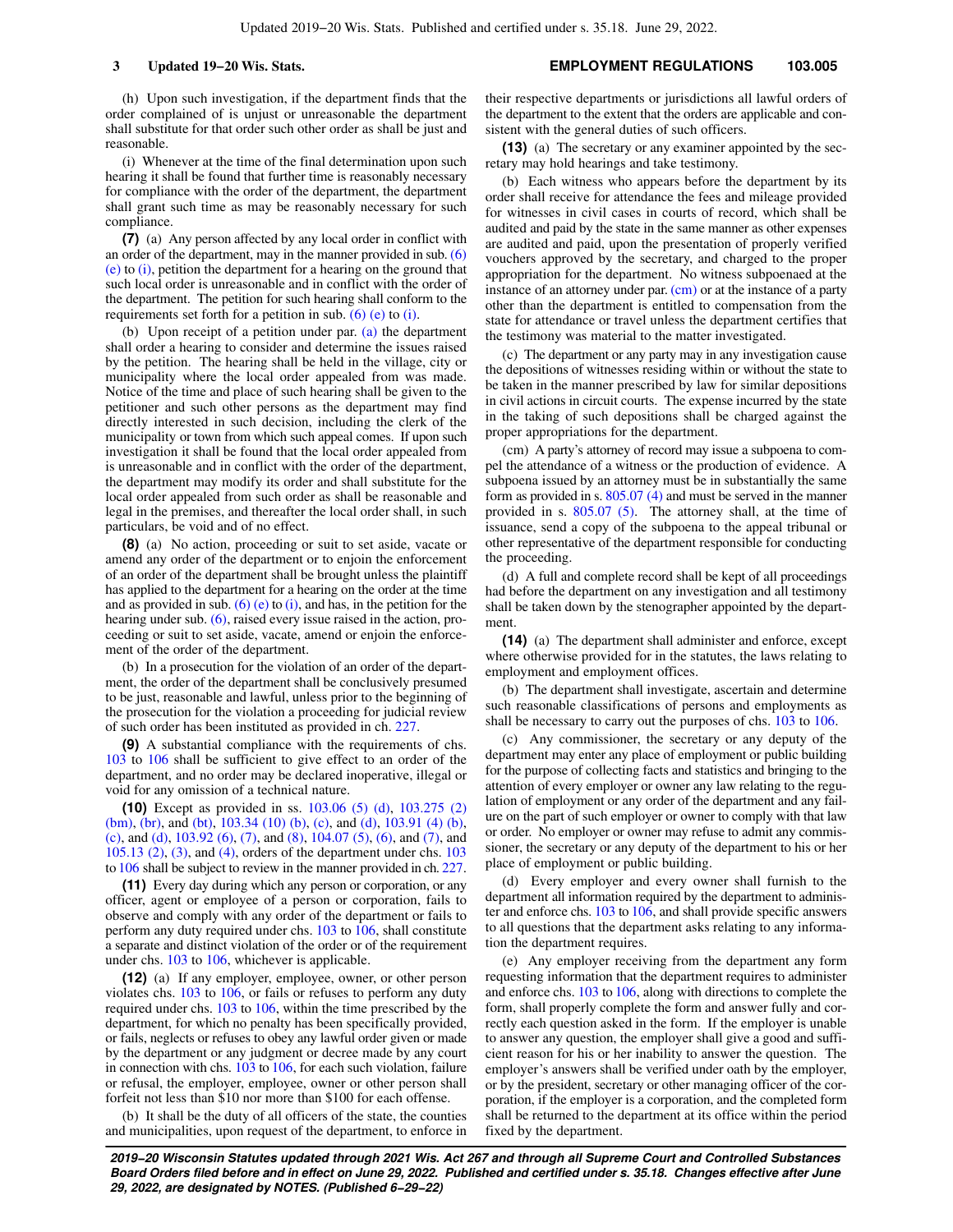### **103.005 EMPLOYMENT REGULATIONS Updated 19−20 Wis. Stats. 4**

**(14m)** (a) In this subsection, "qualified independent researcher" means a faculty member of a university who satisfies all of the following:

1. The faculty member has an approved protocol from an institutional review board for human subjects research to work with data containing personal information for the purposes of evaluating the program under s. [119.23.](https://docs.legis.wisconsin.gov/document/statutes/119.23)

2. The faculty member has received from the state and properly managed data containing personal information for the purposes of evaluating the program under s. [119.23](https://docs.legis.wisconsin.gov/document/statutes/119.23) before July 14, 2015.

(b) The department shall, to the extent permitted under federal law, permit a qualified independent researcher to have access to any database maintained by the department for the purpose of cross−matching information contained in any such database with a database that both is in the possession of the qualified independent researcher and contains information regarding pupils participating in the program under s. [119.23.](https://docs.legis.wisconsin.gov/document/statutes/119.23) The department may charge a fee to the qualified independent researcher for the information that does not exceed the cost incurred by the department to provide the information.

**(15)** The department may establish a schedule of fees for publications and seminars provided by the department for which no fee is otherwise authorized, required or prohibited by statute. Fees established under this subsection for publications and seminars provided by the department may not exceed the actual cost incurred in providing those publications and seminars. If the department receives unanticipated proceeds from a statewide labor and management conference provided by the department that exceed the actual cost of the conference, the department may use those unanticipated proceeds to provide grants for local labor and management conferences, educational activities and other activities to promote positive relations between labor and management.

**(16)** Each of the commissioners, the secretary or any deputy secretary may certify to official acts, and take testimony.

**(20)** The department shall establish a procedure for the department to provide to the state public defender and the department of administration any information that the department may have concerning an individual's wages to assist the state public defender and the department of administration in collecting payment ordered under s. [48.275 \(2\)](https://docs.legis.wisconsin.gov/document/statutes/48.275(2)), [757.66,](https://docs.legis.wisconsin.gov/document/statutes/757.66) [973.06 \(1\) \(e\)](https://docs.legis.wisconsin.gov/document/statutes/973.06(1)(e)) or [977.076 \(1\)](https://docs.legis.wisconsin.gov/document/statutes/977.076(1)).

**(21)** The department shall distribute all of the funds under s. [20.445 \(1\) \(cr\)](https://docs.legis.wisconsin.gov/document/statutes/20.445(1)(cr)) to community action agencies and organizations, including any of the 11 federally recognized tribal governing bodies in this state and limited−purpose agencies, in proportion to the share of funds actually allocated to these entities under [42 USC](https://docs.legis.wisconsin.gov/document/usc/42%20USC%201315) [1315](https://docs.legis.wisconsin.gov/document/usc/42%20USC%201315) and from other federal and private foundation sources that provide funds for job creation and development for individuals with low incomes.

**History:** [1995 a. 27](https://docs.legis.wisconsin.gov/document/acts/1995/27) ss. [2030](https://docs.legis.wisconsin.gov/document/acts/1995/27,%20s.%202030), [3649r,](https://docs.legis.wisconsin.gov/document/acts/1995/27,%20s.%203649r) [3747,](https://docs.legis.wisconsin.gov/document/acts/1995/27,%20s.%203747) [9130 \(4\);](https://docs.legis.wisconsin.gov/document/acts/1995/27,%20s.%209130) [1995 a. 215,](https://docs.legis.wisconsin.gov/document/acts/1995/215) [404](https://docs.legis.wisconsin.gov/document/acts/1995/404); [1997 a. 3](https://docs.legis.wisconsin.gov/document/acts/1997/3), [191](https://docs.legis.wisconsin.gov/document/acts/1997/191), [237;](https://docs.legis.wisconsin.gov/document/acts/1997/237) [2001 a. 61;](https://docs.legis.wisconsin.gov/document/acts/2001/61) [2007 a. 20](https://docs.legis.wisconsin.gov/document/acts/2007/20) ss. [1489](https://docs.legis.wisconsin.gov/document/acts/2007/20,%20s.%201489), [2648](https://docs.legis.wisconsin.gov/document/acts/2007/20,%20s.%202648), [2649](https://docs.legis.wisconsin.gov/document/acts/2007/20,%20s.%202649); [2009 a. 3,](https://docs.legis.wisconsin.gov/document/acts/2009/3) [292;](https://docs.legis.wisconsin.gov/document/acts/2009/292) [2013 a. 36](https://docs.legis.wisconsin.gov/document/acts/2013/36); [2015](https://docs.legis.wisconsin.gov/document/acts/2015/55) [a. 55](https://docs.legis.wisconsin.gov/document/acts/2015/55); [2017 a. 11](https://docs.legis.wisconsin.gov/document/acts/2017/11).

**103.007 Local regulation of hours of labor and overtime; statewide concern; uniformity. (1)** The legislature finds that employee hour and overtime requirements that are uniform throughout the state is a matter of statewide concern and that the enactment of an ordinance by a city, village, town, or county regulating employee hours or overtime would be logically inconsistent with, would defeat the purpose of, and would go against the spirit of the employee hour and overtime requirements. Therefore, the employee hour and overtime requirements shall be construed as an enactment of statewide concern for the purpose of providing employee hour and overtime requirements that are uniform throughout the state.

**(2)** In this section, "employee hour and overtime require-ments" means the requirements set forth in ss. [103.01](https://docs.legis.wisconsin.gov/document/statutes/103.01) to [103.03,](https://docs.legis.wisconsin.gov/document/statutes/103.03) [103.24,](https://docs.legis.wisconsin.gov/document/statutes/103.24) [103.38,](https://docs.legis.wisconsin.gov/document/statutes/103.38) [103.65 \(2\),](https://docs.legis.wisconsin.gov/document/statutes/103.65(2)) [103.66 \(2\),](https://docs.legis.wisconsin.gov/document/statutes/103.66(2)) [103.67 \(1\),](https://docs.legis.wisconsin.gov/document/statutes/103.67(1)) [103.68,](https://docs.legis.wisconsin.gov/document/statutes/103.68)

[103.85,](https://docs.legis.wisconsin.gov/document/statutes/103.85) [103.915 \(4\) \(b\),](https://docs.legis.wisconsin.gov/document/statutes/103.915(4)(b)) [103.93 \(4\),](https://docs.legis.wisconsin.gov/document/statutes/103.93(4)) [103.935](https://docs.legis.wisconsin.gov/document/statutes/103.935), and [104.045 \(3\)](https://docs.legis.wisconsin.gov/document/statutes/104.045(3)) and in the rules promulgated under those sections.

**(3)** (a) Subject to par. [\(c\),](https://docs.legis.wisconsin.gov/document/statutes/103.007(3)(c)) no city, village, town, or county may enact or enforce an ordinance that regulates employee hours or overtime, including scheduling employee work hours or shifts.

(b) Subject to par. [\(c\),](https://docs.legis.wisconsin.gov/document/statutes/103.007(3)(c)) if a city, village, town, or county has in effect on April 18, 2018, an ordinance that regulates employee hours or overtime, including scheduling employee work hours or shifts, the ordinance does not apply and may not be enforced.

(c) Nothing in this section prohibits a city, village, town, or county from enacting or enforcing any of the following ordinances:

1. An ordinance that limits the hours that a business may operate.

2. An ordinance described in s. [103.34 \(14\) \(b\)](https://docs.legis.wisconsin.gov/document/statutes/103.34(14)(b)) that regulates hours or overtime of a traveling sales crew worker, as defined in s. [103.34 \(1\) \(f\)](https://docs.legis.wisconsin.gov/document/statutes/103.34(1)(f)).

**History:** [2017 a. 327.](https://docs.legis.wisconsin.gov/document/acts/2017/327)

### **103.01 Hours of labor; definitions.** In ss. [103.01](https://docs.legis.wisconsin.gov/document/statutes/103.01) to [103.03:](https://docs.legis.wisconsin.gov/document/statutes/103.03)

**(1)** (a) "Employer" means every person having control or custody of any employment or place of employment.

(b) "Employer" includes the state, its political subdivisions and any office, department, independent agency, authority, institution, association, society or other body in state or local government created or authorized to be created by the constitution or any law, including the legislature and the courts.

**(2)** "Employment" means any trade, occupation or process of manufacture, or any method of carrying on such trade or occupation in which any person may be engaged, or for any place of employment.

**(3)** "Place of employment" means any manufactory, mechanical or mercantile establishment, beauty parlor, laundry, restaurant, confectionary store, or telegraph or telecommunications office or exchange, any express or transportation establishment or any hotel.

**History:** [1971 c. 228](https://docs.legis.wisconsin.gov/document/acts/1971/228) s. [44](https://docs.legis.wisconsin.gov/document/acts/1971/228,%20s.%2044); [1975 c. 94;](https://docs.legis.wisconsin.gov/document/acts/1975/94) [1983 a. 189;](https://docs.legis.wisconsin.gov/document/acts/1983/189) [1985 a. 297](https://docs.legis.wisconsin.gov/document/acts/1985/297) s. [76;](https://docs.legis.wisconsin.gov/document/acts/1985/297,%20s.%2076) [1989 a. 225](https://docs.legis.wisconsin.gov/document/acts/1989/225).

**103.02 Hours of labor.** No person may be employed or be permitted to work in any place of employment or at any employment for such period of time during any day, night or week, as is dangerous or prejudicial to the person's life, health, safety or welfare. The department shall investigate, ascertain, determine and fix such reasonable classification, and promulgate rules fixing a period of time, or hours of beginning and ending work during any day, night or week, which shall be necessary to protect the life, health, safety or welfare of any person, or to carry out the purposes of ss. [103.01](https://docs.legis.wisconsin.gov/document/statutes/103.01) to [103.03](https://docs.legis.wisconsin.gov/document/statutes/103.03). The department shall, by rule, classify such periods of time into periods to be paid for at regular rates and periods to be paid for at the rate of at least one and one−half times the regular rates. Such investigations, classifications and orders shall be made as provided in s. [103.005](https://docs.legis.wisconsin.gov/document/statutes/103.005) and the penalties under s. [103.005 \(12\)](https://docs.legis.wisconsin.gov/document/statutes/103.005(12)) shall apply to and be imposed for any violation of ss. [103.01](https://docs.legis.wisconsin.gov/document/statutes/103.01) to [103.03](https://docs.legis.wisconsin.gov/document/statutes/103.03). Such orders shall be subject to review in the manner provided in ch. [227.](https://docs.legis.wisconsin.gov/document/statutes/ch.%20227) Section [111.322 \(2m\)](https://docs.legis.wisconsin.gov/document/statutes/111.322(2m)) applies to discharge or other discriminatory acts arising in connection with any proceeding under this section.

**History:** [1971 c. 228](https://docs.legis.wisconsin.gov/document/acts/1971/228) s. [43;](https://docs.legis.wisconsin.gov/document/acts/1971/228,%20s.%2043) [1975 c. 94;](https://docs.legis.wisconsin.gov/document/acts/1975/94) [1989 a. 228](https://docs.legis.wisconsin.gov/document/acts/1989/228); [1995 a. 27.](https://docs.legis.wisconsin.gov/document/acts/1995/27)

**Cross−reference:** See also ch. [DWD 274](https://docs.legis.wisconsin.gov/document/administrativecode/ch.%20DWD%20274), Wis. adm. code. Chapter 103 does not provide the exclusive remedy for enforcement of claims under this section. Claims may be enforced by a private action brought under s. 109.03 (5). German v. DOT, [223 Wis. 2d 525](https://docs.legis.wisconsin.gov/document/courts/223%20Wis.%202d%20525), [589 N.W.2d 651](https://docs.legis.wisconsin.gov/document/courts/589%20N.W.2d%20651) (Ct. App. 1998), [98−0250.](https://docs.legis.wisconsin.gov/document/wicourtofappeals/98-0250)

Affirmed. [2000 WI 62,](https://docs.legis.wisconsin.gov/document/courts/2000%20WI%2062) [235 Wis. 2d 576](https://docs.legis.wisconsin.gov/document/courts/235%20Wis.%202d%20576), [612 N.W.2d 50](https://docs.legis.wisconsin.gov/document/courts/612%20N.W.2d%2050), [98−0250.](https://docs.legis.wisconsin.gov/document/wisupremecourt/98-0250)

A violation of the public policy expressed by this section is grounds for a wrongful discharge action. Wilcox v. Niagra of Wisconsin Paper Corp. [965 F.2d 355](https://docs.legis.wisconsin.gov/document/courts/965%20F.2d%20355) (1992).

Wisconsin requires time spent donning and doffing safety gear to be compensated at the minimum wage or higher, and that this time counts toward the limit after which the overtime rate kicks in. Wisconsin law is not preempted by federal law. Spoerle v. Kraft Foods Global, Inc. [614 F.3d 427](https://docs.legis.wisconsin.gov/document/courts/614%20F.3d%20427) (2010).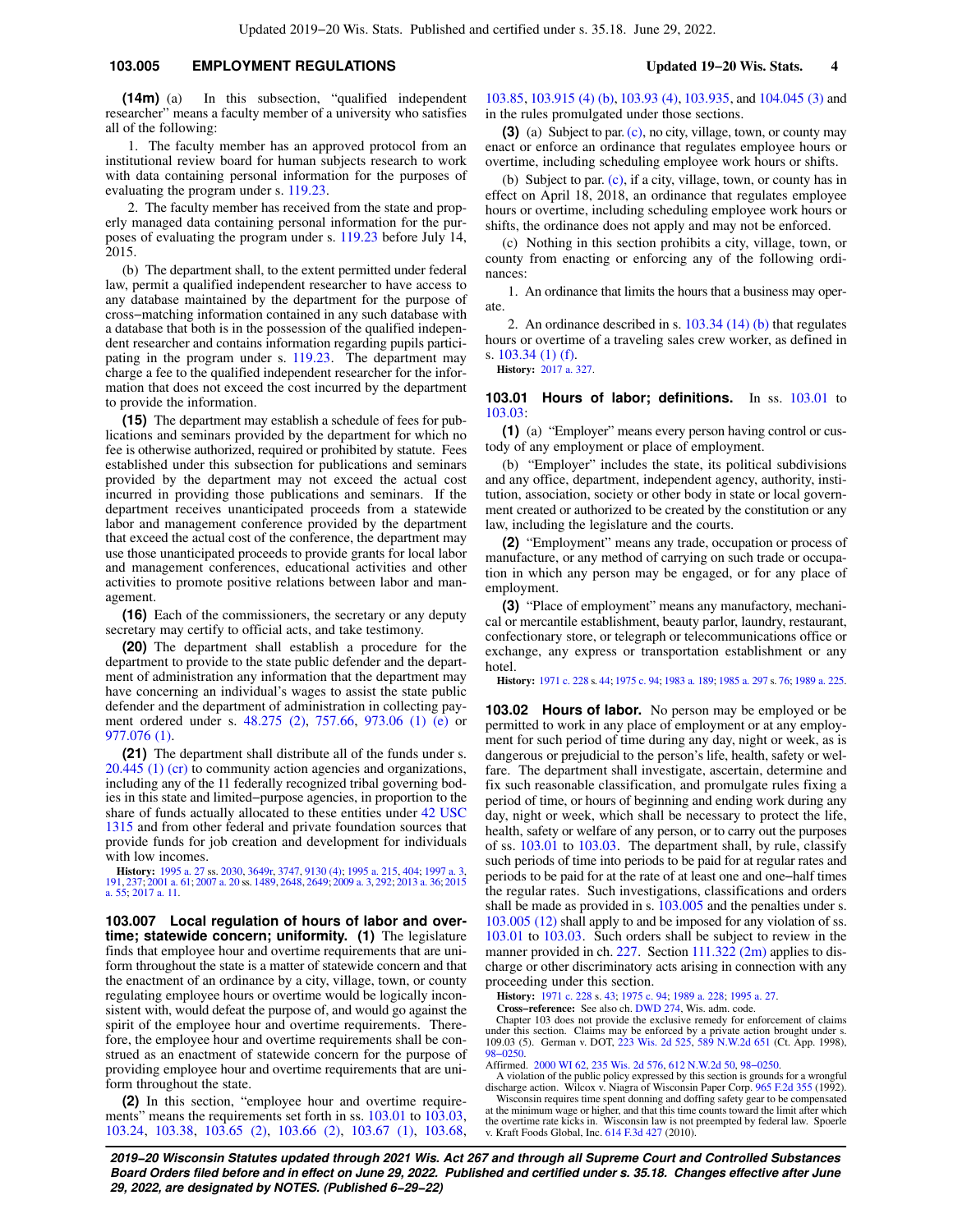### **103.025 Hours of labor; compensatory time. (1)** In this section:

(a) "Compensatory time" means hours during which an employee is not working, which are not counted as hours worked during the workweek or other work period classified by the department by rule promulgated under s. [103.02](https://docs.legis.wisconsin.gov/document/statutes/103.02) for purposes of calculating overtime compensation, and for which the employee is compensated at the employee's regular rate of pay.

(b) "Employee" has the meaning given in s. [104.01 \(2\)](https://docs.legis.wisconsin.gov/document/statutes/104.01(2)).

(c) "Overtime compensation" means the compensation required to be paid for hours worked during periods that the department has classified, by rule promulgated under s. [103.02,](https://docs.legis.wisconsin.gov/document/statutes/103.02) as periods to be paid for at the rate of at least 1.5 times an employee's regular rate of pay.

**(2)** An employer described in s. [103.01 \(1\) \(b\)](https://docs.legis.wisconsin.gov/document/statutes/103.01(1)(b)) may provide an employee, in lieu of overtime compensation, compensatory time off as permitted under [29 USC 207](https://docs.legis.wisconsin.gov/document/usc/29%20USC%20207) (o), as amended to April 15, 1986.

**History:** [1993 a. 144](https://docs.legis.wisconsin.gov/document/acts/1993/144).

**103.03 Violations; penalty.** The employment of any person in any employment or place of employment at any time other than the permissible hours of labor shall be prima facie evidence of a violation of this section. Every day for each person employed, and every week for each person employed, during which any employer fails to observe or to comply with any order of the department, or to perform any duty enjoined by ss. [103.01](https://docs.legis.wisconsin.gov/document/statutes/103.01) to [103.03,](https://docs.legis.wisconsin.gov/document/statutes/103.03) shall constitute a separate offense.

**History:** [1975 c. 94;](https://docs.legis.wisconsin.gov/document/acts/1975/94) Stats. s. 103.03.

**103.04 Labor and industry review commission. (1)** The commission shall issue its decision in any case where a petition for review is filed under ch. [102](https://docs.legis.wisconsin.gov/document/statutes/ch.%20102) or [108](https://docs.legis.wisconsin.gov/document/statutes/ch.%20108) or s. [66.191,](https://docs.legis.wisconsin.gov/document/statutes/1981/66.191) 1981 stats., or s. [40.65 \(2\)](https://docs.legis.wisconsin.gov/document/statutes/40.65(2)), [106.52 \(4\)](https://docs.legis.wisconsin.gov/document/statutes/106.52(4)), [106.56 \(4\)](https://docs.legis.wisconsin.gov/document/statutes/106.56(4)), [111.39,](https://docs.legis.wisconsin.gov/document/statutes/111.39) [303.07 \(7\)](https://docs.legis.wisconsin.gov/document/statutes/303.07(7)) or [303.21.](https://docs.legis.wisconsin.gov/document/statutes/303.21)

**(2)** Notwithstanding s. [227.11](https://docs.legis.wisconsin.gov/document/statutes/227.11), the commission may not promulgate rules except that it may promulgate its rules of procedure.

**(3)** The commission may employ professional and other persons to assist in the execution of its duties.

**History:** [1977 c. 29](https://docs.legis.wisconsin.gov/document/acts/1977/29); [1981 c. 278](https://docs.legis.wisconsin.gov/document/acts/1981/278) s. [6](https://docs.legis.wisconsin.gov/document/acts/1981/278,%20s.%206); [1981 c. 334](https://docs.legis.wisconsin.gov/document/acts/1981/334) s. [25 \(2\);](https://docs.legis.wisconsin.gov/document/acts/1981/334,%20s.%2025) [1983 a. 122](https://docs.legis.wisconsin.gov/document/acts/1983/122); [1983 a.](https://docs.legis.wisconsin.gov/document/acts/1983/191) [191](https://docs.legis.wisconsin.gov/document/acts/1983/191) s. [6;](https://docs.legis.wisconsin.gov/document/acts/1983/191,%20s.%206) [1985 a. 182](https://docs.legis.wisconsin.gov/document/acts/1985/182) s. [57;](https://docs.legis.wisconsin.gov/document/acts/1985/182,%20s.%2057) [1987 a. 403](https://docs.legis.wisconsin.gov/document/acts/1987/403) s. [256;](https://docs.legis.wisconsin.gov/document/acts/1987/403,%20s.%20256) [1989 a. 31](https://docs.legis.wisconsin.gov/document/acts/1989/31); [1991 a. 295;](https://docs.legis.wisconsin.gov/document/acts/1991/295) [1995 a. 27](https://docs.legis.wisconsin.gov/document/acts/1995/27) s. [3651](https://docs.legis.wisconsin.gov/document/acts/1995/27,%20s.%203651); Stats. 1995 s. 103.04; [1999 a. 82](https://docs.legis.wisconsin.gov/document/acts/1999/82).

**Cross−reference:** See also [LIRC,](https://docs.legis.wisconsin.gov/document/administrativecode/LIRC) Wis. adm. code.

**103.05 Hiring reporting system; state directory of new hires. (1)** The department shall establish and operate a hiring reporting system that includes a state directory of new hires. All requirements under the reporting system shall be consistent with federal laws and regulations that relate to the reporting of newly hired employees for support collection purposes, as part of the state location service under s. [49.22 \(2\)](https://docs.legis.wisconsin.gov/document/statutes/49.22(2)), or any other purposes specified in [42 USC 653a](https://docs.legis.wisconsin.gov/document/usc/42%20USC%20653a) (h).

**(2)** (a) Except as provided in par. [\(b\),](https://docs.legis.wisconsin.gov/document/statutes/103.05(2)(b)) every employer that employs individuals in the state shall provide to the department information about each newly hired employee.

(b) Paragraph [\(a\)](https://docs.legis.wisconsin.gov/document/statutes/103.05(2)(a)) does not apply to an employer that employs individuals in this state and in at least one other state, if the employer has designated, to the secretary of the federal department of health and human services, a state other than this state for the purpose of providing the information required under par. [\(a\).](https://docs.legis.wisconsin.gov/document/statutes/103.05(2)(a)) An employer under this paragraph shall notify the department of its designation of another state to the secretary of the federal department of health and human services.

**(3)** The department shall specify all of the following:

(a) The information that employers must provide under sub. [\(2\) \(a\).](https://docs.legis.wisconsin.gov/document/statutes/103.05(2)(a))

(b) A number of different ways in which employers may report the information required under sub.  $(2)$   $(a)$ , including paper and electronic means.

(c) A timetable for the actions and procedures required under the reporting system, including the reporting required under sub. [\(2\) \(a\).](https://docs.legis.wisconsin.gov/document/statutes/103.05(2)(a))

**(4)** (a) Except as provided in par. [\(b\)](https://docs.legis.wisconsin.gov/document/statutes/103.05(4)(b)), no person may use or disclose information obtained under this section except in the administration of the program under s. [49.22](https://docs.legis.wisconsin.gov/document/statutes/49.22) or a program specified in [42 USC 653a](https://docs.legis.wisconsin.gov/document/usc/42%20USC%20653a) (h).

(b) The department may, to the extent permitted under federal law, disclose information obtained under this section to the department of revenue for the purposes of locating persons, or the assets of persons, who have failed to file tax returns, who have underreported their taxable income or who are delinquent taxpayers, identifying fraudulent tax returns or providing information for tax− related prosecutions.

**(5)** (a) Except as provided in par. [\(b\),](https://docs.legis.wisconsin.gov/document/statutes/103.05(5)(b)) and subject to par. [\(c\),](https://docs.legis.wisconsin.gov/document/statutes/103.05(5)(c)) an employer that violates any provision of this section, or any rule promulgated under this section, may be required to forfeit up to \$25 for each employee concerning whom a violation has occurred.

(b) Subject to par. [\(c\)](https://docs.legis.wisconsin.gov/document/statutes/103.05(5)(c)), an employer may be required to forfeit up to \$500 for a failure to supply the information under sub. [\(2\)](https://docs.legis.wisconsin.gov/document/statutes/103.05(2)(a)) [\(a\)](https://docs.legis.wisconsin.gov/document/statutes/103.05(2)(a)) about an employee, or for supplying false or incomplete information under sub. [\(2\) \(a\)](https://docs.legis.wisconsin.gov/document/statutes/103.05(2)(a)) about an employee, as a result of a conspiracy between the employer and the employee to not supply the information or to supply false or incomplete information.

(c) The department shall provide an employer with notice of any violation for which a penalty may be imposed under par. [\(a\)](https://docs.legis.wisconsin.gov/document/statutes/103.05(5)(a)) or [\(b\)](https://docs.legis.wisconsin.gov/document/statutes/103.05(5)(b)), and with an opportunity to correct the violation, before imposing any penalty under par. [\(a\)](https://docs.legis.wisconsin.gov/document/statutes/103.05(5)(a)) or [\(b\)](https://docs.legis.wisconsin.gov/document/statutes/103.05(5)(b)).

(d) The department shall deposit all moneys received under this subsection in the appropriation account under s. [20.445 \(1\)](https://docs.legis.wisconsin.gov/document/statutes/20.445(1)(gd)) [\(gd\)](https://docs.legis.wisconsin.gov/document/statutes/20.445(1)(gd)).

**History:** [1997 a. 27](https://docs.legis.wisconsin.gov/document/acts/1997/27), [237](https://docs.legis.wisconsin.gov/document/acts/1997/237); [2015 a. 197.](https://docs.legis.wisconsin.gov/document/acts/2015/197)

**Cross−reference:** See also ch. [DWD 142](https://docs.legis.wisconsin.gov/document/administrativecode/ch.%20DWD%20142), Wis. adm. code.

**103.06 Worker classification compliance. (1) DEFINI-**TIONS. In this section:

(a) "Business day" means any day on which the offices of the department are open.

(b) "Employee" means any of the following who is employed by an employer:

1. For purposes of compliance with the requirement specified in sub. [\(3\) \(a\) 1.](https://docs.legis.wisconsin.gov/document/statutes/103.06(3)(a)1.), an employee, as defined in s. [103.001 \(5\)](https://docs.legis.wisconsin.gov/document/statutes/103.001(5)).

2. For purposes of compliance with the requirement specified in sub. [\(3\) \(a\) 2.](https://docs.legis.wisconsin.gov/document/statutes/103.06(3)(a)2.), an employee, as defined in s.  $102.07$ .

3. For purposes of compliance with the requirement specified in sub. [\(3\) \(a\) 3.](https://docs.legis.wisconsin.gov/document/statutes/103.06(3)(a)3.), an employee, as defined in rules promulgated under s. [103.05.](https://docs.legis.wisconsin.gov/document/statutes/103.05)

4. For purposes of maintaining records under sub. [\(3\) \(a\) 4.](https://docs.legis.wisconsin.gov/document/statutes/103.06(3)(a)4.) as required under rules promulgated under s. [103.02](https://docs.legis.wisconsin.gov/document/statutes/103.02), an employee, as defined in s. [103.001 \(5\).](https://docs.legis.wisconsin.gov/document/statutes/103.001(5))

5. For purposes of maintaining records under sub. [\(3\) \(a\) 4.](https://docs.legis.wisconsin.gov/document/statutes/103.06(3)(a)4.) as required under rules promulgated under s. [104.035,](https://docs.legis.wisconsin.gov/document/statutes/104.035) an employee, as defined in s. [104.01 \(2\)](https://docs.legis.wisconsin.gov/document/statutes/104.01(2)).

6. For purposes of listing deductions from wages under sub. [\(3\) \(a\) 4.](https://docs.legis.wisconsin.gov/document/statutes/103.06(3)(a)4.) as required under s. [103.457](https://docs.legis.wisconsin.gov/document/statutes/103.457), an employee, as defined in s. [103.001 \(5\)](https://docs.legis.wisconsin.gov/document/statutes/103.001(5)).

7. For purposes of compliance with the requirement specified in sub. (3) (a)  $5$ , an employee, as defined in s.  $108.02$  (12).

(c) "Employer" means any of the following that is engaged in the work described in s.  $108.18$  (2) (c):

1. For purposes of compliance with the requirement specified in sub. [\(3\) \(a\) 1.](https://docs.legis.wisconsin.gov/document/statutes/103.06(3)(a)1.), an employer, as defined in s. [103.001 \(6\).](https://docs.legis.wisconsin.gov/document/statutes/103.001(6))

2. For purposes of compliance with the requirement specified in sub.  $(3)$  (a) 2., an employer, as defined in s.  $102.04$ .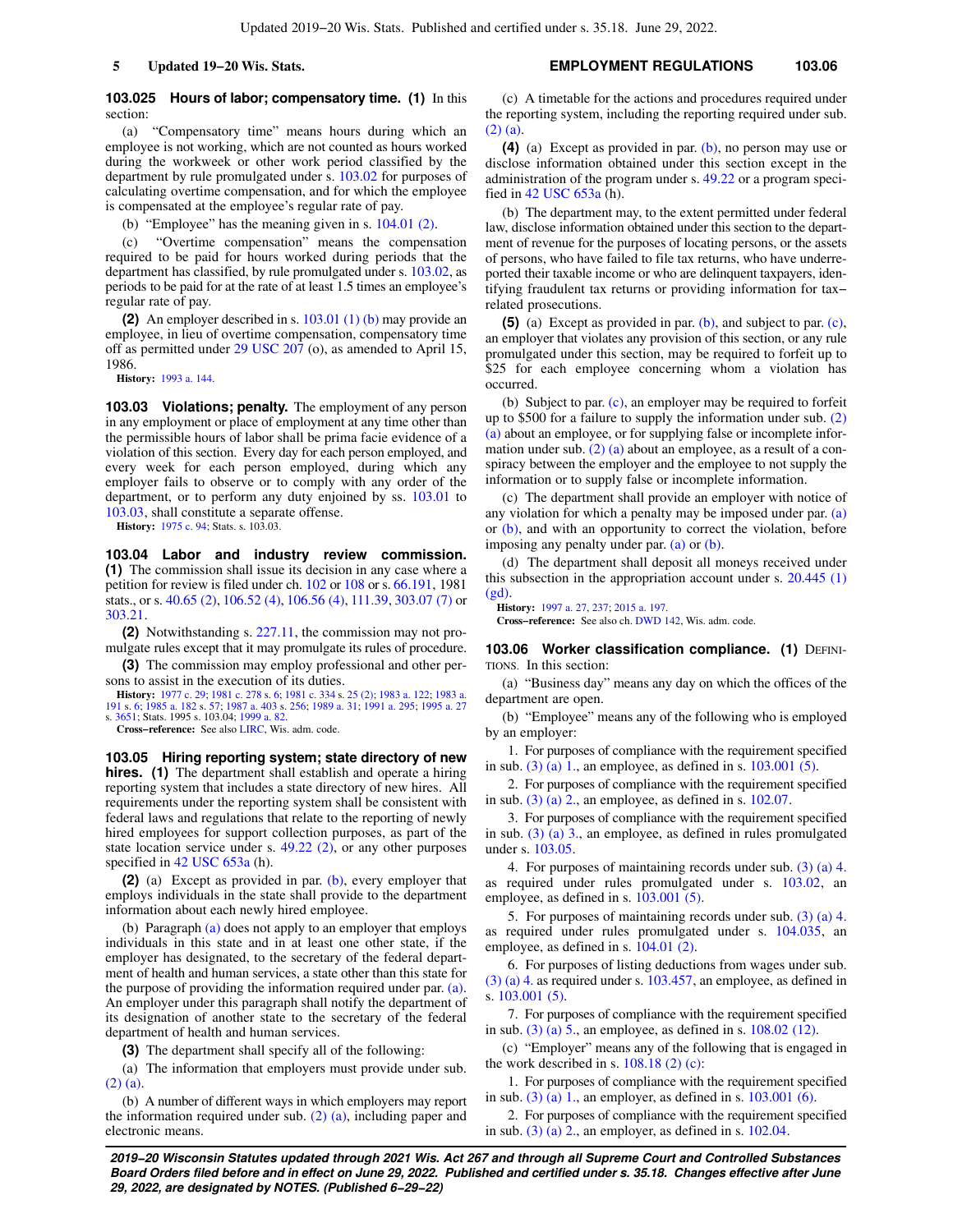### **103.06 EMPLOYMENT REGULATIONS Updated 19−20 Wis. Stats. 6**

3. For purposes of compliance with the requirement specified in sub. [\(3\) \(a\) 3.](https://docs.legis.wisconsin.gov/document/statutes/103.06(3)(a)3.), an employer, as defined in rules promulgated under s. [103.05.](https://docs.legis.wisconsin.gov/document/statutes/103.05)

4. For purposes of maintaining records under sub. [\(3\) \(a\) 4.](https://docs.legis.wisconsin.gov/document/statutes/103.06(3)(a)4.) as required under rules promulgated under s. [103.02](https://docs.legis.wisconsin.gov/document/statutes/103.02), an employer, as defined in s. [103.01 \(1\)](https://docs.legis.wisconsin.gov/document/statutes/103.01(1)).

5. For purposes of maintaining records under sub. [\(3\) \(a\) 4.](https://docs.legis.wisconsin.gov/document/statutes/103.06(3)(a)4.) as required under rules promulgated under s. [104.035,](https://docs.legis.wisconsin.gov/document/statutes/104.035) an employer, as defined in s. [104.01 \(3\)](https://docs.legis.wisconsin.gov/document/statutes/104.01(3)).

6. For purposes of listing deductions from wages under sub. [\(3\) \(a\) 4.](https://docs.legis.wisconsin.gov/document/statutes/103.06(3)(a)4.) as required under s. [103.457,](https://docs.legis.wisconsin.gov/document/statutes/103.457) an employer, as defined in s. [103.001 \(6\)](https://docs.legis.wisconsin.gov/document/statutes/103.001(6)).

7. For purposes of compliance with the requirement specified in sub. (3) (a)  $\overline{5}$ , an employer, as defined in s. [108.02 \(13\).](https://docs.legis.wisconsin.gov/document/statutes/108.02(13))

**(2)** WORKER CLASSIFICATION COMPLIANCE; DUTIES OF DEPART-MENT. For purposes of promoting and achieving compliance by employers with the laws specified in sub.  $(3)$  (a) through the proper classification of persons performing services for an employer as employees and nonemployees, the department shall do all of the following:

(a) Educate employers, employees, nonemployees, and the public about the proper classification of persons performing services for an employer as employees and nonemployees.

(b) Receive and investigate complaints alleging violations of the requirements specified in sub.  $(3)$  (a), or investigate any such alleged violations on its own initiative, and, if the department finds that an employer is in violation of a requirement specified in sub.  $(3)$  (a), order the employer to stop work and pay a forfeiture as provided under sub. [\(5\).](https://docs.legis.wisconsin.gov/document/statutes/103.06(5))

(c) Refer complaints of misclassification of employees as nonemployees to other state or local agencies that administer laws whose enforcement depends on the proper classification of employees.

(d) Cooperate with other state or local agencies in the investigation and enforcement of laws whose enforcement depends on the proper classification of employees.

(e) Appoint attorneys licensed to practice in this state as appeal tribunals to conduct hearings and issue decisions under sub. [\(6\)](https://docs.legis.wisconsin.gov/document/statutes/103.06(6)(b)) [\(b\)](https://docs.legis.wisconsin.gov/document/statutes/103.06(6)(b)).

**(3)** COMPLIANCE REQUIREMENTS. (a) For purposes of ensuring that an employer is properly classifying the persons performing services for the employer as employees and nonemployees, the department may require an employer to prove all of the following:

1. That the employer is maintaining records identifying all persons performing work for the employer, including the name, address, and social security number of each of those persons.

2. That the employer is maintaining worker's compensation coverage for its employees as required under s. [102.28 \(2\)](https://docs.legis.wisconsin.gov/document/statutes/102.28(2)).

3. That the employer has provided to the department the information required under s. [103.05](https://docs.legis.wisconsin.gov/document/statutes/103.05) with respect to each newly hired employee of the employer.

4. That the employer is maintaining records of the hours worked by its employees, the wages paid to those employees, any deductions from those wages, and any other information that the employer is required to keep under rules promulgated under s. [103.02](https://docs.legis.wisconsin.gov/document/statutes/103.02) or [104.035](https://docs.legis.wisconsin.gov/document/statutes/104.035), and is listing deductions from wages as required under s. [103.457.](https://docs.legis.wisconsin.gov/document/statutes/103.457)

5. That the employer is in compliance with ch. [108.](https://docs.legis.wisconsin.gov/document/statutes/ch.%20108)

(b) Any agreement between an employer and employee purporting to waive or modify any requirement under par. [\(a\)](https://docs.legis.wisconsin.gov/document/statutes/103.06(3)(a)) is void.

**(4)** COMPLIANCE INVESTIGATIONS. (a) The department may conduct investigations to ensure compliance with the requirements specified in sub. [\(3\) \(a\)](https://docs.legis.wisconsin.gov/document/statutes/103.06(3)(a)). In conducting an investigation, the department may do any of the following:

1. Enter and inspect any place of business or place of employment and examine and copy any records that the employer is required to keep under rules promulgated under s. [103.02](https://docs.legis.wisconsin.gov/document/statutes/103.02) or [104.035](https://docs.legis.wisconsin.gov/document/statutes/104.035); any books, registers, payroll records, records of wage withholdings, records of work activity and hours of work, and records or indicia of the employment status of persons performing work for the employer; and any other records relating to compliance with the requirements specified in sub. [\(3\) \(a\).](https://docs.legis.wisconsin.gov/document/statutes/103.06(3)(a))

2. Determine the identity and activities of any person performing work at any location where the work described in s. [108.18 \(2\) \(c\)](https://docs.legis.wisconsin.gov/document/statutes/108.18(2)(c)) is being performed.

3. Interview and obtain statements in writing from any employer or person performing work or present at any location where the work described in s.  $108.18$  (2) (c) is being performed with respect to the names and addresses of persons performing work for the employer, the payment of wages to and hours worked by those persons, and any other information relating to the remuneration of those persons and the nature and extent of services performed by those persons.

(b) The department may conduct the activities under par. [\(a\)](https://docs.legis.wisconsin.gov/document/statutes/103.06(4)(a)1.) [1.](https://docs.legis.wisconsin.gov/document/statutes/103.06(4)(a)1.) to [3.](https://docs.legis.wisconsin.gov/document/statutes/103.06(4)(a)3.) at any location where the work described in s. [108.18 \(2\)](https://docs.legis.wisconsin.gov/document/statutes/108.18(2)(c)) [\(c\)](https://docs.legis.wisconsin.gov/document/statutes/108.18(2)(c)) is performed by or for an employer. In addition, the department may conduct the activities specified under par. [\(a\) 1.](https://docs.legis.wisconsin.gov/document/statutes/103.06(4)(a)1.) at any other location where the records specified in par. [\(a\) 1.](https://docs.legis.wisconsin.gov/document/statutes/103.06(4)(a)1.) are maintained by an employer or an agent of an employer.

(c) If in the course of an investigation of an employer the department determines that there is reason to believe that the employer is not the prime contractor of the work being performed by or for the employer, the department shall seek to determine the identity of the prime contractor. If the department identifies any person other than the employer that it believes to be the prime contractor of the work being performed, the department, for informational purposes, shall serve on that person copies of any notices or orders served on the employer under sub. [\(5\)](https://docs.legis.wisconsin.gov/document/statutes/103.06(5)) with respect to the work. Failure of the department to serve a copy of a notice or order under sub. [\(5\)](https://docs.legis.wisconsin.gov/document/statutes/103.06(5)) on a person believed to be a prime contractor does not relieve the employer from any liability arising out of the notice or order or impair the department from pursuing any remedy relating to the notice or order.

**(5)** STOP WORK ORDERS AND CIVIL PENALTIES. (a) If after an investigation under sub. [\(4\)](https://docs.legis.wisconsin.gov/document/statutes/103.06(4)) the department determines that an employer has failed to demonstrate compliance with any of the requirements specified in sub.  $(3)$  (a), the department may serve on the employer a notice of the department's intent to issue an order requiring the employer to stop work at the locations specified in the notice. The notice shall advise the employer that the order will be issued within 3 business days after the date of the notice unless within those 3 business days the employer provides information satisfactory to the department indicating that the employer is in compliance with the requirements specified in sub. [\(3\) \(a\)](https://docs.legis.wisconsin.gov/document/statutes/103.06(3)(a)) at each location specified in the notice.

(b) If within 3 business days after service of a notice under par. [\(a\)](https://docs.legis.wisconsin.gov/document/statutes/103.06(5)(a)) an employer does not demonstrate compliance with the requirements listed under sub. [\(3\) \(a\)](https://docs.legis.wisconsin.gov/document/statutes/103.06(3)(a)) with respect to a location specified in the notice, the department may serve an order on the employer requiring the employer to stop work at the locations specified in the order. The order shall advise the employer that the employer may request a hearing on the order under sub.  $(6)$   $(a)$ , describe how the employer may request a hearing, and be accompanied by a form for requesting a hearing. The order shall take effect as provided in the order and shall remain in effect until the employer provides evidence satisfactory to the department that it is in compliance with the requirements under sub.  $(3)$  (a) and pays the forfeiture under par. [\(c\)](https://docs.legis.wisconsin.gov/document/statutes/103.06(5)(c)).

(c) An employer that does not stop work as required under an order under par. [\(b\)](https://docs.legis.wisconsin.gov/document/statutes/103.06(5)(b)) may be required to forfeit \$250 for each day beginning on the day on which the order is served and ending on the day on which the employer provides evidence satisfactory to the department that it has stopped work as required under the order or is in compliance with sub.  $(3)$  (a), whichever occurs first.

(d) An order under this subsection is final unless appealed under sub. [\(6\)](https://docs.legis.wisconsin.gov/document/statutes/103.06(6)). An order under this subsection is subject to review only as provided in sub. [\(6\)](https://docs.legis.wisconsin.gov/document/statutes/103.06(6)) and not as provided in ch. [227](https://docs.legis.wisconsin.gov/document/statutes/ch.%20227).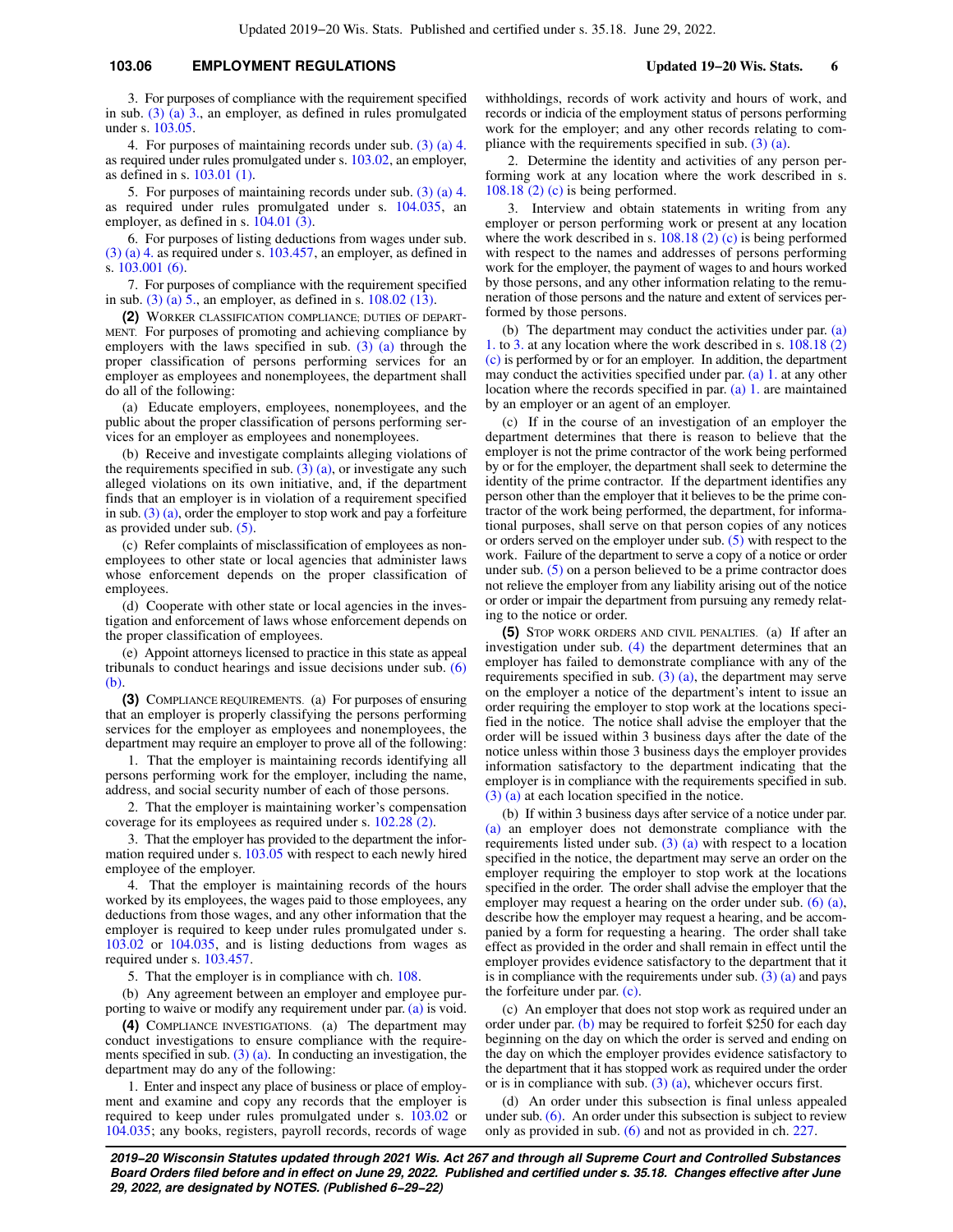**(6)** APPEAL OF STOP WORK ORDER AND CIVIL PENALTY. (a) Any employer that is aggrieved by an order to stop work under sub. [\(5\)](https://docs.legis.wisconsin.gov/document/statutes/103.06(5)(b)) [\(b\)](https://docs.legis.wisconsin.gov/document/statutes/103.06(5)(b)) may appeal the order by filing with the department a written request for a hearing to review the order within 10 days after service of the order. If a request for a hearing is filed within those 10 days, the department shall hold the hearing within 14 days after receipt of the request. The order to stop work shall be automatically stayed from the filing of the request for a hearing until the date on which a decision on the appeal is issued under par. [\(b\).](https://docs.legis.wisconsin.gov/document/statutes/103.06(6)(b)) Notwithstanding the stay of the order to stop work, the forfeiture under sub.  $(5)$  (c) shall continue to accrue as provided in sub.  $(5)$ [\(c\).](https://docs.legis.wisconsin.gov/document/statutes/103.06(5)(c))

(b) 1. The hearing shall be held before an appeal tribunal and shall be conducted in the manner described in s. [108.09 \(5\).](https://docs.legis.wisconsin.gov/document/statutes/108.09(5)) Within 7 days after the hearing, the appeal tribunal shall issue a decision in writing affirming, reversing, or modifying the order to stop work and forfeiture.

2. If the appeal tribunal finds that the employer has at all times been in compliance with the requirements specified in sub.  $(3)$  (a), the appeal tribunal shall reverse the order to stop work and forfeiture.

3. If the appeal tribunal finds that the employer has not complied with the requirements specified in sub.  $(3)$  (a), the automatic stay under par. [\(a\)](https://docs.legis.wisconsin.gov/document/statutes/103.06(6)(a)) shall be lifted and the order to stop work shall remain in effect until the employer provides evidence satisfactory to the department that the employer is in compliance with the requirements specified in sub.  $(3)$  (a) and pays the forfeiture under sub.  $(5)$  (c).

4. A decision of an appeal tribunal under this paragraph is final unless a review of the decision is requested under par. [\(c\).](https://docs.legis.wisconsin.gov/document/statutes/103.06(6)(c)) A decision of an appeal tribunal under this paragraph is subject to review only as provided in par. [\(c\)](https://docs.legis.wisconsin.gov/document/statutes/103.06(6)(c)) and not as provided in ch. [227.](https://docs.legis.wisconsin.gov/document/statutes/ch.%20227)

(c) The employer or the department may request a review of an appeal tribunal's decision by petitioning the commission for review of the decision within 21 days after the decision was mailed to the employer's last−known address. The commission shall conduct the review in the manner described in s. [108.09 \(6\).](https://docs.legis.wisconsin.gov/document/statutes/108.09(6)) An order to stop work that is in effect under par. [\(b\) 3.](https://docs.legis.wisconsin.gov/document/statutes/103.06(6)(b)3.) shall remain in effect as provided in par.  $(b)$  3. during the pendency of a review under this paragraph. A decision of the commission under this paragraph is final and the provisions of s. [108.10 \(6\)](https://docs.legis.wisconsin.gov/document/statutes/108.10(6)) and [\(7\)](https://docs.legis.wisconsin.gov/document/statutes/108.10(7)) shall apply to the decision unless judicial review of the decision is requested under par.  $(d)$ . A decision of the commission under this paragraph is subject to judicial review only as provided in par. [\(d\)](https://docs.legis.wisconsin.gov/document/statutes/103.06(6)(d)) and not as provided in ch. [227](https://docs.legis.wisconsin.gov/document/statutes/ch.%20227).

(d) The employer or the department may commence an action for the judicial review of a decision of the commission under par. [\(c\)](https://docs.legis.wisconsin.gov/document/statutes/103.06(6)(c)) within 30 days after the decision was mailed to the employer's last−known address. The scope of judicial review under this paragraph, and the manner of that review insofar as is applicable, shall be the same as that provided in s. [108.09 \(7\)](https://docs.legis.wisconsin.gov/document/statutes/108.09(7)). An order to stop work that is in effect under par. [\(b\) 3.](https://docs.legis.wisconsin.gov/document/statutes/103.06(6)(b)3.) shall remain in effect as provided in par. [\(b\) 3.](https://docs.legis.wisconsin.gov/document/statutes/103.06(6)(b)3.) during the pendency of a review under this paragraph.

(e) In addition to any forfeiture for which the employer may be liable under sub.  $(5)$  (c) and any other penalty for which the employer may be liable for a violation of a requirement specified in sub.  $(3)$   $(a)$ , any employer that violates a final order to stop work of the department under sub.  $(5)$  (b) or final decision of an appeal tribunal, the commission, or a court affirming such an order under par.  $(b)$ ,  $(c)$ , or  $(d)$  is subject to a forfeiture of \$1,000 for each day of violation. An employer may seek review of a forfeiture imposed under this paragraph in the same manner as an order to stop work is reviewed under pars. [\(a\)](https://docs.legis.wisconsin.gov/document/statutes/103.06(6)(a)) to [\(d\)](https://docs.legis.wisconsin.gov/document/statutes/103.06(6)(d)).

**(7)** OTHER ENFORCEMENT ACTION NOT PRECLUDED. An investigation, order, or decision under sub.  $(4)$ ,  $(5)$ , or  $(6)$  does not preclude or otherwise impair or affect any other action that is required or permitted to enforce a requirement under this chapter or under ch. [101,](https://docs.legis.wisconsin.gov/document/statutes/ch.%20101) [102,](https://docs.legis.wisconsin.gov/document/statutes/ch.%20102) [104,](https://docs.legis.wisconsin.gov/document/statutes/ch.%20104) [108](https://docs.legis.wisconsin.gov/document/statutes/ch.%20108), [109](https://docs.legis.wisconsin.gov/document/statutes/ch.%20109), or [111,](https://docs.legis.wisconsin.gov/document/statutes/ch.%20111) including any investigation, order, or decision; any civil or criminal action or administrative

proceeding; or any obligation for any payment, reimbursement, assessment, surcharge, forfeiture, or other remedy or penalty under any of those chapters.

**(8)** RECOVERY OF UNPAID FORFEITURES. (a) If an employer fails to pay a forfeiture imposed under sub.  $(5)$  (c) or  $(6)$  (e), the department has a perfected lien upon the employer's right, title, and interest in all of its real and personal property located in this state in the amount finally determined to be owed, plus costs. Except when creation of a lien is barred or stayed by bankruptcy or other insolvency law, the lien is effective when the stop work order or decision affirming the stop work order becomes final and shall continue until the amount owed, plus costs and interest to the date of payment, is paid. The employer shall pay interest on the amount owed at the rate of 1 percent per month or fraction of a month from the date on which the amount became due. If a lien is initially barred or stayed by bankruptcy or other insolvency law, the lien shall become effective immediately upon expiration or removal of the bar or stay. The perfected lien does not give the department priority over any lienholders, mortgagees, purchasers for value, judgment creditors, or pledges whose interests have been recorded before the lien of the department is recorded.

(b) 1. If an employer fails to pay to the department any amount found to be due the department in proceedings under this section and if no proceeding for review is pending and the time for taking an appeal or review has expired, the department or any authorized representative of the department may issue a warrant directed to the clerk of circuit court for any county of the state. The clerk of circuit court shall enter in the judgment and lien docket the name of the employer mentioned in the warrant and the amount of the forfeiture, interest, costs, and other fees for which the warrant is issued and the date when the warrant is entered. A warrant so entered shall be considered in all respects to be a final judgment constituting a perfected lien upon the employer's right, title, and interest in all real and personal property located in the county where the warrant is entered. The lien is effective when the department issues the warrant and shall continue until the amount owed, including interest, costs, and other fees to the date of payment, is paid. After a warrant is entered in the judgment and lien docket, the department or any authorized representative of the department may file an execution with the clerk of circuit court for filing by the clerk of circuit court with the sheriff of any county where real or personal property of the employer is found, commanding the sheriff to levy upon and sell sufficient real and personal property of the employer to pay the amount stated in the warrant in the same manner as upon an execution against property issued upon the judgment of a court of record, and to return the warrant of the department and pay to the department the money collected by virtue of the execution within 60 days after receipt of the warrant.

2. The clerk of circuit court shall accept, file, and enter each warrant, satisfaction, release, or withdrawal under this subsection in the judgment and lien docket without prepayment of any fee, but the clerk of circuit court shall submit a statement of the proper fee semiannually to the department covering the period from January 1 to June 30 and July 1 to December 31 unless a different billing period is agreed to between the clerk of circuit court and the department. The fees shall then be paid by the department, but the fees provided by s. [814.61 \(5\)](https://docs.legis.wisconsin.gov/document/statutes/814.61(5)) for entering the warrants shall be added to the amount of the warrant and collected from the employer when satisfaction or release is presented for entry.

(c) When the penalties set forth in a warrant together with interest and other fees to the date of payment and all costs due the department have been paid to the department, the department shall issue a satisfaction of the warrant and file that satisfaction with the clerk of circuit court. The clerk of circuit court shall immediately enter a satisfaction of the judgment on the judgment and lien docket. The department shall send a copy of the satisfaction to the employer.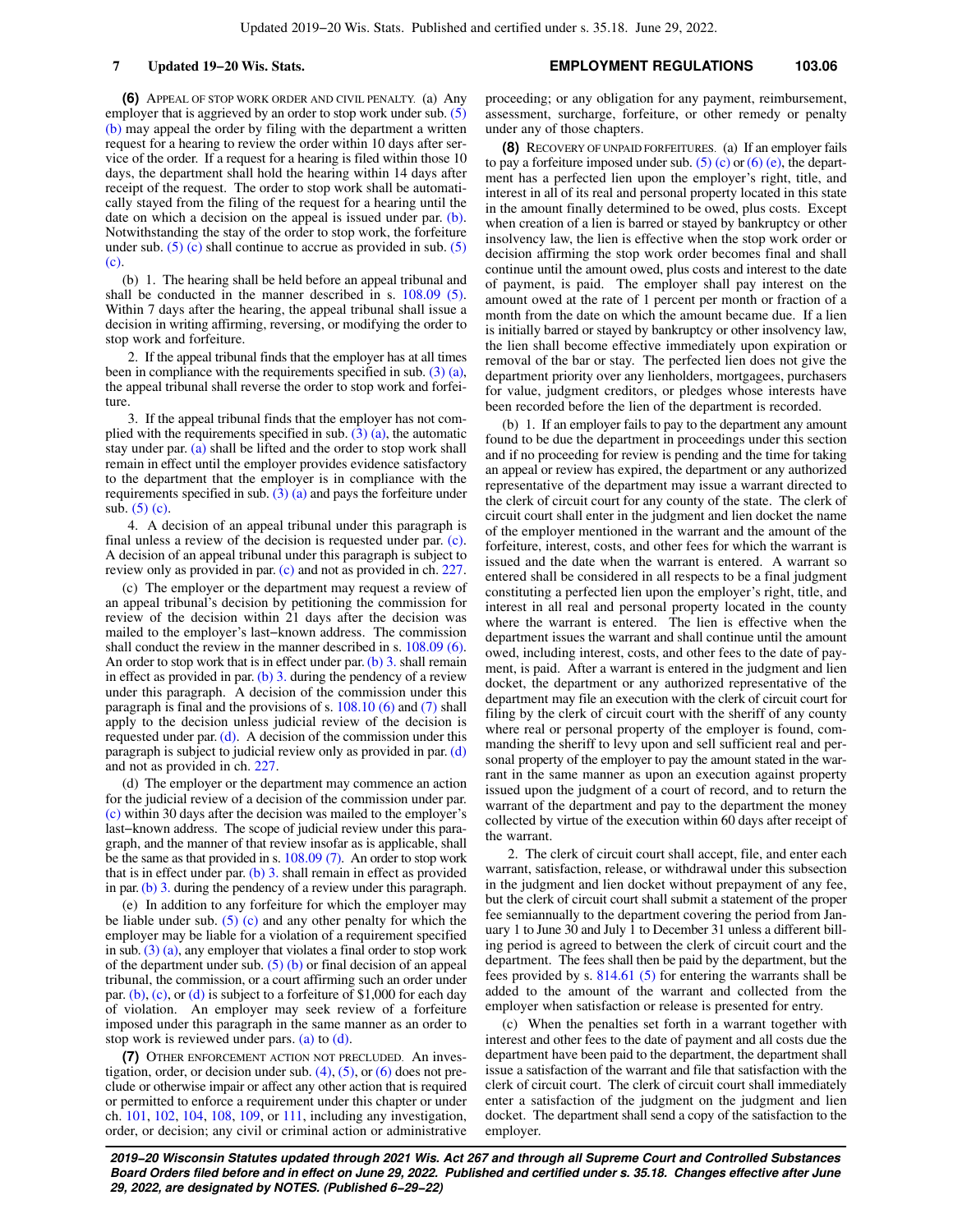## **103.06 EMPLOYMENT REGULATIONS Updated 19−20 Wis. Stats. 8**

(d) If the department finds that the interests of the state will not be jeopardized, the department, upon such conditions as it may exact, may issue a release of any warrant with respect to any real or personal property upon which the warrant is a lien or cloud upon title. The clerk of the circuit court shall enter the release upon presentation of the release to the clerk and payment of the fee for filing the release and the release shall be conclusive proof that the lien or cloud upon the title of the property covered by the release is extinguished.

(e) If the department issues an erroneous warrant, the department shall issue a notice of withdrawal of the warrant to the clerk of circuit court for the county in which the warrant is filed. The clerk shall void the warrant and any liens attached by the warrant.

**(9)** LEVY FOR DELINQUENT FORFEITURES. If any employer who is liable for any forfeiture under sub.  $(5)$  (c) or  $(6)$  (e) neglects or refuses to pay that forfeiture after the department has made demand for payment, the department may collect that forfeiture and expenses of the levy by levy upon any property belonging to the employer. Section [108.225](https://docs.legis.wisconsin.gov/document/statutes/108.225) applies to a levy under this subsection except as follows:

(a) For purposes of a levy under this subsection, "debt" as used in s. [108.225](https://docs.legis.wisconsin.gov/document/statutes/108.225) means a delinquent forfeiture under sub. [\(5\) \(c\)](https://docs.legis.wisconsin.gov/document/statutes/103.06(5)(c)) or [\(6\) \(e\)](https://docs.legis.wisconsin.gov/document/statutes/103.06(6)(e)) or any liability of a 3rd party for failure to surrender to the department property or rights to property subject to levy after proceedings under ss. [108.10](https://docs.legis.wisconsin.gov/document/statutes/108.10) and [108.225](https://docs.legis.wisconsin.gov/document/statutes/108.225) to determine that liability.

(b) Section [108.225 \(16\) \(a\)](https://docs.legis.wisconsin.gov/document/statutes/108.225(16)(a)) and not s. [108.225 \(16\) \(am\)](https://docs.legis.wisconsin.gov/document/statutes/108.225(16)(am)) applies to a levy under this subsection.

**History:** [2009 a. 292](https://docs.legis.wisconsin.gov/document/acts/2009/292); [2015 a. 55.](https://docs.legis.wisconsin.gov/document/acts/2015/55)

**103.10 Family or medical leave. (1) DEFINITIONS. In this** section:

(a) "Child" means a natural, adopted, or foster child, a stepchild, or a legal ward to whom any of the following applies:

1. The individual is less than 18 years of age.

2. The individual is 18 years of age or older and cannot care for himself or herself because of a serious health condition.

(am) "Christian Science practitioner" means a Christian Science practitioner residing in this state who is listed as a practitioner in the Christian Science journal.

(ar) "Domestic partner" has the meaning given in s. [40.02](https://docs.legis.wisconsin.gov/document/statutes/40.02(21c)) [\(21c\)](https://docs.legis.wisconsin.gov/document/statutes/40.02(21c)) or [770.01 \(1\).](https://docs.legis.wisconsin.gov/document/statutes/770.01(1))

(b) Except as provided in sub.  $(1m)$  (b) 2. and s.  $452.38$ , "employee" means an individual employed in this state by an employer, except the employer's parent, spouse, domestic partner, or child.

(c) Except as provided in sub.  $(1m)$  (b) 3., "employer" means a person engaging in any activity, enterprise or business in this state employing at least 50 individuals on a permanent basis. "Employer" includes the state and any office, department, independent agency, authority, institution, association, society or other body in state government created or authorized to be created by the constitution or any law, including the legislature and the courts.

(d) "Employment benefit" means an insurance, leave or retirement benefit which an employer makes available to an employee.

(e) "Health care provider" means a person described under s. [146.81 \(1\) \(a\)](https://docs.legis.wisconsin.gov/document/statutes/146.81(1)(a)) to  $(p)$ , but does not include a person described under s. [146.81 \(1\) \(hp\).](https://docs.legis.wisconsin.gov/document/statutes/146.81(1)(hp))

(f) "Parent" means a natural parent, foster parent, adoptive parent, stepparent, or legal guardian of an employee or of an employee's spouse or domestic partner.

(g) "Serious health condition" means a disabling physical or mental illness, injury, impairment or condition involving any of the following:

1. Inpatient care in a hospital, as defined in s. [50.33 \(2\)](https://docs.legis.wisconsin.gov/document/statutes/50.33(2)), nursing home, as defined in s. [50.01 \(3\)](https://docs.legis.wisconsin.gov/document/statutes/50.01(3)), or hospice.

2. Outpatient care that requires continuing treatment or supervision by a health care provider.

(h) "Spouse" means an employee's legal husband or wife.

**(1m)** STATEWIDE CONCERN; UNIFORMITY. (a) The legislature finds that the provision of family and medical leave that is uniform throughout the state is a matter of statewide concern and that the enactment of an ordinance by a city, village, town, or county that requires employers to provide employees with leave from employment, paid or unpaid, for any of the reasons specified in par.[\(c\)](https://docs.legis.wisconsin.gov/document/statutes/103.10(1m)(c)) would be logically inconsistent with, would defeat the purpose of, and would go against the spirit of this section. Therefore, this section shall be construed as an enactment of statewide concern for the purpose of providing family and medical leave that is uniform throughout the state.

(b) In this subsection:

1. "Domestic abuse" has the meaning given in s. [968.075 \(1\)](https://docs.legis.wisconsin.gov/document/statutes/968.075(1)(a)) [\(a\)](https://docs.legis.wisconsin.gov/document/statutes/968.075(1)(a)).

2. "Employee" has the meaning given in s. [104.01 \(2\) \(a\).](https://docs.legis.wisconsin.gov/document/statutes/104.01(2)(a))

3. "Employer" has the meaning given in s. [104.01 \(3\) \(a\).](https://docs.legis.wisconsin.gov/document/statutes/104.01(3)(a))

4. "Family member" means a spouse or domestic partner of an employee; a parent, child, sibling, including a foster sibling, brother−in−law, sister−in−law, grandparent, stepgrandparent, or grandchild of an employee or of an employee's spouse or domestic partner; or any other person who is related by blood, marriage, or adoption to an employee or to an employee's spouse or domestic partner and whose close association with the employee, spouse, or domestic partner makes the person the equivalent of a family member of the employee, spouse, or domestic partner.

5. "Health condition" means a physical or mental illness, injury, impairment, or condition.

6. "Sexual abuse" means conduct that is in violation of s. [940.225](https://docs.legis.wisconsin.gov/document/statutes/940.225), [944.30 \(1m\),](https://docs.legis.wisconsin.gov/document/statutes/944.30(1m)) [948.02](https://docs.legis.wisconsin.gov/document/statutes/948.02), [948.025](https://docs.legis.wisconsin.gov/document/statutes/948.025), [948.05,](https://docs.legis.wisconsin.gov/document/statutes/948.05) [948.051,](https://docs.legis.wisconsin.gov/document/statutes/948.051) [948.055](https://docs.legis.wisconsin.gov/document/statutes/948.055), [948.06](https://docs.legis.wisconsin.gov/document/statutes/948.06), [948.085,](https://docs.legis.wisconsin.gov/document/statutes/948.085) [948.09](https://docs.legis.wisconsin.gov/document/statutes/948.09), or [948.10](https://docs.legis.wisconsin.gov/document/statutes/948.10) or that is in violation of s. [940.302 \(2\)](https://docs.legis.wisconsin.gov/document/statutes/940.302(2)) if s. [940.302 \(2\) \(a\) 1. b.](https://docs.legis.wisconsin.gov/document/statutes/940.302(2)(a)1.b.) applies.

7. "Stalking" means to engage in a course of conduct, as defined in s.  $940.32$  (1) (a), that meets the criteria of s.  $940.32$  (2) [\(a\)](https://docs.legis.wisconsin.gov/document/statutes/940.32(2)(a)).

(c) Subject to par. [\(d\)](https://docs.legis.wisconsin.gov/document/statutes/103.10(1m)(d)), a city, village, town, or county may not enact and administer an ordinance requiring an employer to provide an employee with leave from employment, paid or unpaid, for any of the following reasons:

1. Because the employee has a health condition, is in need of medical diagnosis, care, or treatment of a health condition, or is in need of preventive medical care.

2. To care for a family member who has a health condition, who is in need of medical diagnosis, care, or treatment of a health condition, or who is in need of preventive medical care.

3. Because the employee's absence from work is necessary in order for the employee to do any of the following:

a. Seek medical attention or obtain psychological or other counseling for the employee or a family member to recover from any health condition caused by domestic abuse, sexual abuse, or stalking.

b. Obtain services for the employee or a family member from an organization that provides services to victims of domestic abuse, sexual abuse, or stalking.

c. Relocate the residence of the employee or of a family member due to domestic abuse, sexual abuse, or stalking.

d. Initiate, prepare for, or testify, assist, or otherwise participate in any civil or criminal action or proceeding relating to domestic abuse, sexual abuse, or stalking.

4. To deal with any other family, medical, or health issues of the employee or of a family member.

(d) This subsection does not affect an ordinance affecting leave from employment of an employee of a city, village, town, or county.

(e) Any city, village, town, or county ordinance requiring an employer to provide an employee with leave from employment, paid or unpaid, for any of the reasons specified in par. [\(c\)](https://docs.legis.wisconsin.gov/document/statutes/103.10(1m)(c)) that is in effect on May 20, 2011, is void.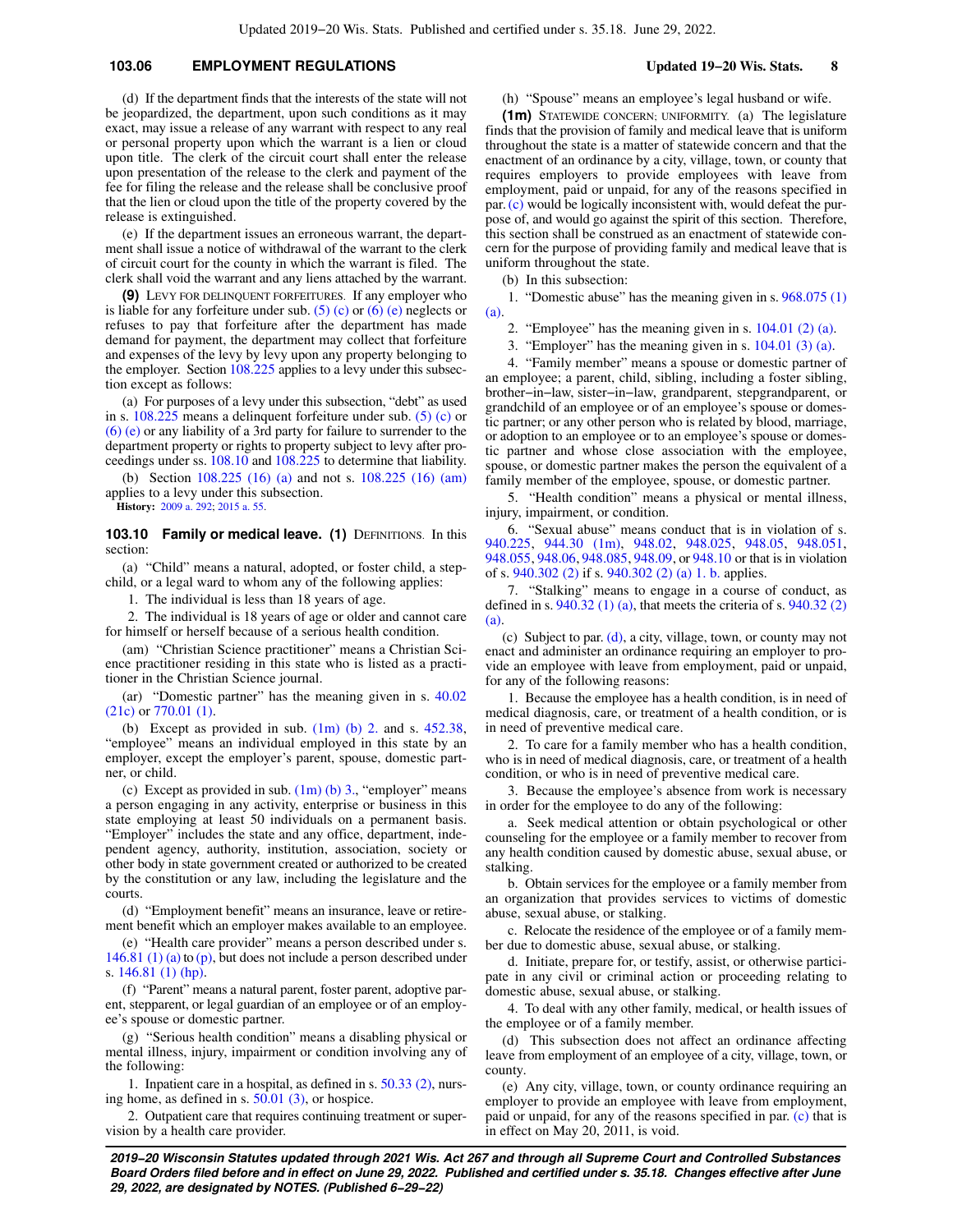**(2)** SCOPE. (a) Nothing in this section prohibits an employer from providing employees with rights to family leave or medical leave which are more generous to the employee than the rights provided under this section.

(b) This section does not limit or diminish an employee's rights or benefits under ch. [102](https://docs.legis.wisconsin.gov/document/statutes/ch.%20102).

(c) This section only applies to an employee who has been employed by the same employer for more than 52 consecutive weeks and who worked for the employer for at least 1,000 hours during the preceding 52−week period.

**(3)** FAMILY LEAVE. (a) 1. In a 12−month period no employee may take more than 6 weeks of family leave under par. [\(b\) 1.](https://docs.legis.wisconsin.gov/document/statutes/103.10(3)(b)1.) and  $\mathcal{D}$ 

2. In a 12−month period no employee may take more than 2 weeks of family leave for the reasons specified under par. [\(b\) 3.](https://docs.legis.wisconsin.gov/document/statutes/103.10(3)(b)3.)

3. In a 12−month period no employee may take more than 8 weeks of family leave for any combination of reasons specified under par. [\(b\).](https://docs.legis.wisconsin.gov/document/statutes/103.10(3)(b))

(b) An employee may take family leave for any of the following reasons:

1. The birth of the employee's natural child, if the leave begins within 16 weeks of the child's birth.

2. The placement of a child with the employee for adoption or as a precondition to adoption under s. [48.90 \(2\)](https://docs.legis.wisconsin.gov/document/statutes/48.90(2)), but not both, if the leave begins within 16 weeks of the child's placement.

3. To care for the employee's child, spouse, domestic partner, or parent, if the child, spouse, domestic partner, or parent has a serious health condition.

(c) Except as provided in par.  $(d)$ , an employee shall schedule family leave after reasonably considering the needs of his or her employer.

(d) An employee may take family leave as partial absence from employment. An employee who does so shall schedule all partial absence so it does not unduly disrupt the employer's operations.

**(4)** MEDICAL LEAVE. (a) Subject to pars. [\(b\)](https://docs.legis.wisconsin.gov/document/statutes/103.10(4)(b)) and [\(c\)](https://docs.legis.wisconsin.gov/document/statutes/103.10(4)(c)), an employee who has a serious health condition which makes the employee unable to perform his or her employment duties may take medical leave for the period during which he or she is unable to perform those duties.

(b) No employee may take more than 2 weeks of medical leave during a 12−month period.

(c) An employee may schedule medical leave as medically necessary.

**(5)** PAYMENT FOR AND RESTRICTIONS UPON LEAVE. (a) This section does not entitle an employee to receive wages or salary while taking family leave or medical leave.

(b) An employee may substitute, for portions of family leave or medical leave, paid or unpaid leave of any other type provided by the employer.

**(6)** NOTICE TO EMPLOYER. (a) If an employee intends to take family leave for the reasons in sub.  $(3)$  (b) 1. or [2.](https://docs.legis.wisconsin.gov/document/statutes/103.10(3)(b)2.), the employee shall, in a reasonable and practicable manner, give the employer advance notice of the expected birth or placement.

(b) If an employee intends to take family leave because of the planned medical treatment or supervision of a child, spouse, domestic partner, or parent or intends to take medical leave because of the planned medical treatment or supervision of the employee, the employee shall do all of the following:

1. Make a reasonable effort to schedule the medical treatment or supervision so that it does not unduly disrupt the employer's operations, subject to the approval of the health care provider of the child, spouse, domestic partner, parent, or employee.

2. Give the employer advance notice of the medical treatment or supervision in a reasonable and practicable manner.

**(7)** CERTIFICATION. (a) If an employee requests family leave for a reason described in sub.  $(3)$  (b) 3. or requests medical leave, the employer may require the employee to provide certification,

as described in par. [\(b\),](https://docs.legis.wisconsin.gov/document/statutes/103.10(7)(b)) issued by the health care provider or Christian Science practitioner of the child, spouse, domestic partner, parent, or employee, whichever is appropriate.

(b) No employer may require certification stating more than the following:

1. That the child, spouse, domestic partner, parent, or employee has a serious health condition.

2. The date the serious health condition commenced and its probable duration.

3. Within the knowledge of the health care provider or Christian Science practitioner, the medical facts regarding the serious health condition.

4. If the employee requests medical leave, an explanation of the extent to which the employee is unable to perform his or her employment duties.

(c) The employer may require the employee to obtain the opinion of a 2nd health care provider, chosen and paid for by the employer, concerning any information certified under par. [\(b\).](https://docs.legis.wisconsin.gov/document/statutes/103.10(7)(b))

**(8)** POSITION UPON RETURN FROM LEAVE. (a) Subject to par. [\(c\),](https://docs.legis.wisconsin.gov/document/statutes/103.10(8)(c)) when an employee returns from family leave or medical leave, his or her employer shall immediately place the employee in an employment position as follows:

1. If the employment position which the employee held immediately before the family leave or medical leave began is vacant when the employee returns, in that position.

2. If the employment position which the employee held immediately before the family leave or medical leave began is not vacant when the employee returns, in an equivalent employment position having equivalent compensation, benefits, working shift, hours of employment and other terms and conditions of employment.

(b) No employer may, because an employee received family leave or medical leave, reduce or deny an employment benefit which accrued to the employee before his or her leave began or, consistent with sub.  $(9)$ , accrued after his or her leave began.

(c) Notwithstanding par. [\(a\)](https://docs.legis.wisconsin.gov/document/statutes/103.10(8)(a)), if an employee on a medical or family leave wishes to return to work before the end of the leave as scheduled, the employer shall place the employee in an employment position of the type described in par.  $(a)$  1. or [2.](https://docs.legis.wisconsin.gov/document/statutes/103.10(8)(a)2.) within a reasonable time not exceeding the duration of the leave as scheduled.

**(9)** EMPLOYMENT RIGHT, BENEFIT OR POSITION. (a) Except as provided in par. [\(b\)](https://docs.legis.wisconsin.gov/document/statutes/103.10(9)(b)), nothing in this section entitles a returning employee to a right, employment benefit or employment position to which the employee would not have been entitled had he or she not taken family leave or medical leave or to the accrual of any seniority or employment benefit during a period of family leave or medical leave.

(b) Subject to par. [\(c\),](https://docs.legis.wisconsin.gov/document/statutes/103.10(9)(c)) during a period an employee takes family leave or medical leave, his or her employer shall maintain group health insurance coverage under the conditions that applied immediately before the family leave or medical leave began. If the employee continues making any contribution required for participation in the group health insurance plan, the employer shall continue making group health insurance premium contributions as if the employee had not taken the family leave or medical leave.

(c) 1. An employer may require an employee to have in escrow with the employer an amount equal to the entire premium or similar expense for 8 weeks of the employee's group health insurance coverage, if coverage is required under par. [\(b\).](https://docs.legis.wisconsin.gov/document/statutes/103.10(9)(b))

2. An employee may pay the amount required under subd. [1.](https://docs.legis.wisconsin.gov/document/statutes/103.10(9)(c)1.) in equal installments at regular intervals over at least a 12−month period. An employer shall deposit the payments at a financial institution in an interest−bearing account.

3. Subject to subd. [4.,](https://docs.legis.wisconsin.gov/document/statutes/103.10(9)(c)4.) an employer shall return to the employee any payments made under subd. [1.,](https://docs.legis.wisconsin.gov/document/statutes/103.10(9)(c)1.) plus interest, when the employee ends his or her employment with the employer.

4. If an employee ends his or her employment with an employer during or within 30 days after a period of family leave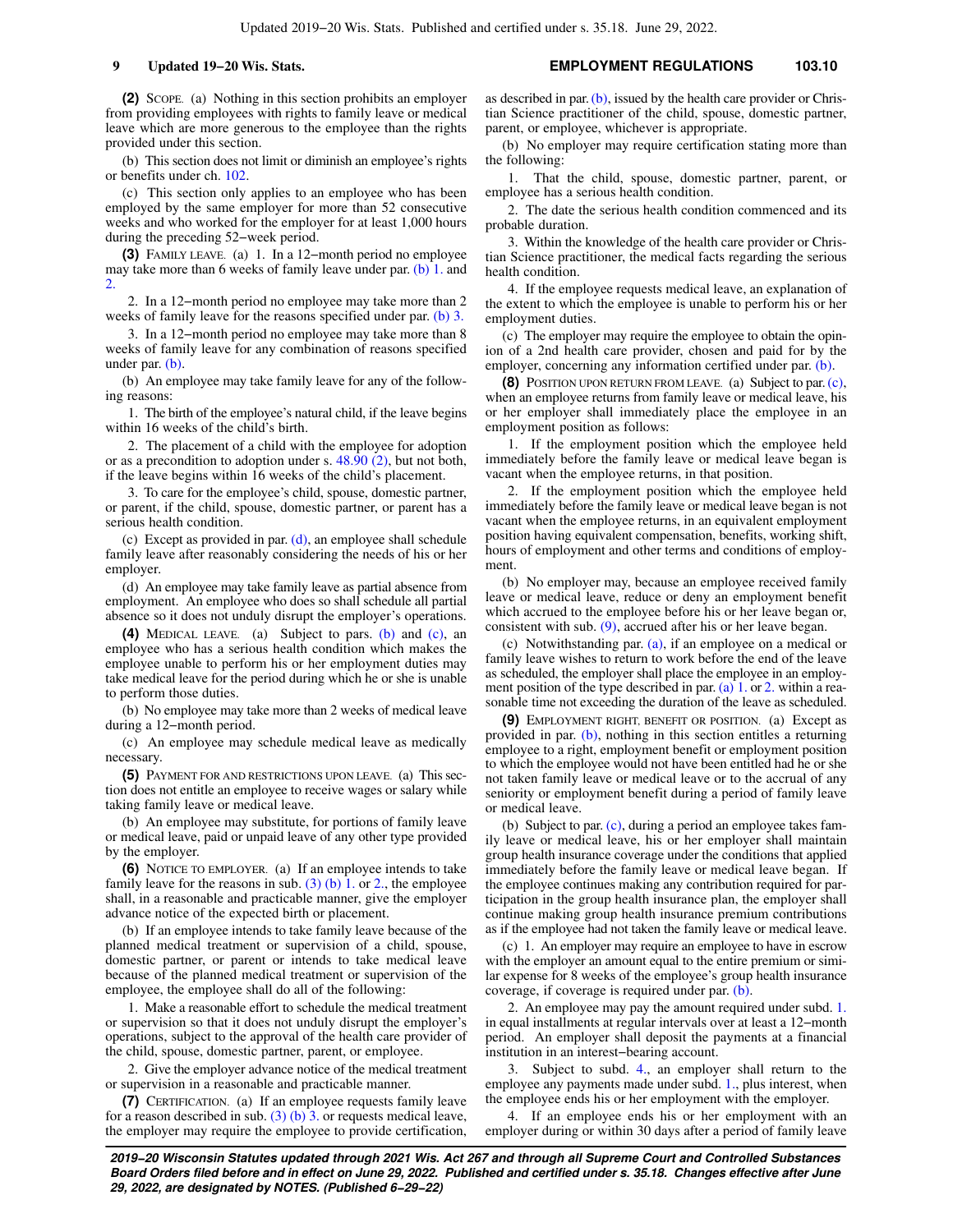## **103.10 EMPLOYMENT REGULATIONS Updated 19−20 Wis. Stats. 10**

or medical leave, the employer may deduct from the amount returned to the employee under subd. [3.](https://docs.legis.wisconsin.gov/document/statutes/103.10(9)(c)3.) any premium or similar expense paid by the employer for the employee's group health insurance coverage while the employee was on family leave or medical leave.

(d) If an employee ends his or her employment with an employer during or at the end of a period of family leave or medical leave, the time period for conversion to individual coverage under s.  $632.897(6)$  shall be calculated as beginning on the day that the employee began the period of family leave or medical leave.

**(10)** ALTERNATIVE EMPLOYMENT. Nothing in this section prohibits an employer and an employee with a serious health condition from mutually agreeing to alternative employment for the employee while the serious health condition lasts. No period of alternative employment, with the same employer, reduces the employee's right to family leave or medical leave.

**(11)** PROHIBITED ACTS. (a) No person may interfere with, restrain or deny the exercise of any right provided under this section.

(b) No person may discharge or in any other manner discriminate against any individual for opposing a practice prohibited under this section.

(c) Section  $111.322$  (2m) applies to discharge or other discriminatory acts arising in connection with any proceeding under this section.

**(12)** ADMINISTRATIVE PROCEEDING. (b) An employee who believes his or her employer has violated sub.  $(11)$  (a) or [\(b\)](https://docs.legis.wisconsin.gov/document/statutes/103.10(11)(b)) may, within 30 days after the violation occurs or the employee should reasonably have known that the violation occurred, whichever is later, file a complaint with the department alleging the violation. Except as provided in s.  $230.45$  (1m), the department shall investigate the complaint and shall attempt to resolve the complaint by conference, conciliation or persuasion. If the complaint is not resolved and the department finds probable cause to believe a violation has occurred, the department shall proceed with notice and a hearing on the complaint as provided in ch. [227.](https://docs.legis.wisconsin.gov/document/statutes/ch.%20227) The hearing shall be held within 60 days after the department receives the complaint.

(c) If 2 or more health care providers disagree about any of the information required to be certified under sub. [\(7\) \(b\)](https://docs.legis.wisconsin.gov/document/statutes/103.10(7)(b)), the department may appoint another health care provider to examine the child, spouse, domestic partner, parent, or employee and render an opinion as soon as possible. The department shall promptly notify the employee and the employer of the appointment. The employer and the employee shall each pay 50 percent of the cost of the examination and opinion.

(d) The department shall issue its decision and order within 30 days after the hearing. If the department finds that an employer violated sub.  $(11)$  (a) or [\(b\),](https://docs.legis.wisconsin.gov/document/statutes/103.10(11)(b)) it may order the employer to take action to remedy the violation, including providing requested family leave or medical leave, reinstating an employee, providing back pay accrued not more than 2 years before the complaint was filed and paying reasonable actual attorney fees to the complainant.

**(13)** CIVIL ACTION. (a) An employee or the department may bring an action in circuit court against an employer to recover damages caused by a violation of sub. [\(11\)](https://docs.legis.wisconsin.gov/document/statutes/103.10(11)) after the completion of an administrative proceeding, including judicial review, concerning the same violation.

(b) An action under par. [\(a\)](https://docs.legis.wisconsin.gov/document/statutes/103.10(13)(a)) shall be commenced within the later of the following periods, or be barred:

1. Within 60 days from the completion of an administrative proceeding, including judicial review, concerning the same violation.

2. Twelve months after the violation occurred, or the department or employee should reasonably have known that the violation occurred.

**(14)** NOTICE POSTED. (a) Each employer shall post, in one or more conspicuous places where notices to employees are customarily posted, a notice in a form approved by the department setting forth employees' rights under this section. Any employer who violates this subsection shall forfeit not more than \$100 for each offense.

(b) Any person employing at least 25 individuals shall post, in one or more conspicuous places where notices to employees are customarily posted, a notice describing the person's policy with respect to leave for the reasons described in subs.  $(3)$  (b) and  $(4)$ [\(a\)](https://docs.legis.wisconsin.gov/document/statutes/103.10(4)(a)).

**History:** [1987 a. 287;](https://docs.legis.wisconsin.gov/document/acts/1987/287) [1989 a. 228;](https://docs.legis.wisconsin.gov/document/acts/1989/228) [1991 a. 39](https://docs.legis.wisconsin.gov/document/acts/1991/39); [1993 a. 446](https://docs.legis.wisconsin.gov/document/acts/1993/446); [1995 a. 27](https://docs.legis.wisconsin.gov/document/acts/1995/27) s. [9130 \(4\)](https://docs.legis.wisconsin.gov/document/acts/1995/27,%20s.%209130); [1997 a. 3,](https://docs.legis.wisconsin.gov/document/acts/1997/3) [156;](https://docs.legis.wisconsin.gov/document/acts/1997/156) [2001 a. 74;](https://docs.legis.wisconsin.gov/document/acts/2001/74) [2003 a. 33;](https://docs.legis.wisconsin.gov/document/acts/2003/33) [2009 a. 28;](https://docs.legis.wisconsin.gov/document/acts/2009/28) [2011 a. 16;](https://docs.legis.wisconsin.gov/document/acts/2011/16) [2013 a. 362](https://docs.legis.wisconsin.gov/document/acts/2013/362); [2015 a.](https://docs.legis.wisconsin.gov/document/acts/2015/258) [258.](https://docs.legis.wisconsin.gov/document/acts/2015/258)

**Cross−reference:** See also ch. [DWD 225](https://docs.legis.wisconsin.gov/document/administrativecode/ch.%20DWD%20225), Wis. adm. code.

"Disabling" in sub. (1) (g) includes incapacitation or inability to pursue an occupation because of physical or mental impairment. "Continuing treatment or supervision by a health care provider" requires direct, continuous contact with a health care provider. MPI Wisconsin Machining Division v. DILHR, [159 Wis. 2d 358,](https://docs.legis.wisconsin.gov/document/courts/159%20Wis.%202d%20358) [464 N.W.2d](https://docs.legis.wisconsin.gov/document/courts/464%20N.W.2d%2079) [79](https://docs.legis.wisconsin.gov/document/courts/464%20N.W.2d%2079) (Ct. App. 1990).

Sub. (6) (b) requires no advance notice when a leave is unplanned or unintended. MPI Wisconsin Machining Division v. DILHR, [159 Wis. 2d 358,](https://docs.legis.wisconsin.gov/document/courts/159%20Wis.%202d%20358) [464 N.W.2d 79](https://docs.legis.wisconsin.gov/document/courts/464%20N.W.2d%2079) (Ct. App. 1990).

No formal application or detailed information need be provided to an employer to invoke FMLA's protection; an employer must have reasonable notice. Jicha v. State, [164 Wis. 2d 94,](https://docs.legis.wisconsin.gov/document/courts/164%20Wis.%202d%2094) [473 N.W.2d 578](https://docs.legis.wisconsin.gov/document/courts/473%20N.W.2d%20578) (Ct. App. 1991).

As a symptom of pregnancy, morning sickness may be considered a "serious health condition." Haas v. DILHR, [166 Wis. 2d 288](https://docs.legis.wisconsin.gov/document/courts/166%20Wis.%202d%20288), [479 N.W.2d 229](https://docs.legis.wisconsin.gov/document/courts/479%20N.W.2d%20229) (Ct. App. 1991).

Sub. (2) (c) does not require an employee to be employed for the 52 consecutive weeks preceding the disputed action, but any consecutive 52 weeks. Butzlaff v. Wisconsin Personnel Commission, [166 Wis. 2d 1028](https://docs.legis.wisconsin.gov/document/courts/166%20Wis.%202d%201028), [480 N.W.2d 559](https://docs.legis.wisconsin.gov/document/courts/480%20N.W.2d%20559) (Ct. App. 1992).

"Equivalent employment" under sub. (8) (a) requires a return to the former level of job status, responsibility, and authority. Kelley Company, Inc. v. Marquardt, [172](https://docs.legis.wisconsin.gov/document/courts/172%20Wis.%202d%20234) [Wis. 2d 234,](https://docs.legis.wisconsin.gov/document/courts/172%20Wis.%202d%20234) [493 N.W.2d 68](https://docs.legis.wisconsin.gov/document/courts/493%20N.W.2d%2068) (1992).

The only prerequisite for reinstatement and backpay is that the employer violated this section; backpay should be reduced by interim earnings and amounts earnable. Kelley Company, Inc. v. Marquardt, [172 Wis. 2d 234,](https://docs.legis.wisconsin.gov/document/courts/172%20Wis.%202d%20234) [493 N.W.2d 68](https://docs.legis.wisconsin.gov/document/courts/493%20N.W.2d%2068) (1992).

A complainant may recover attorney fees for successful representation in circuit court on review of a department order although the complainant could have relied on the justice department's representation of the department. An award of attorney fees is not precluded because the complainant is furnished counsel at no personal expense. Richland School District v. DILHR, [174 Wis. 2d 878](https://docs.legis.wisconsin.gov/document/courts/174%20Wis.%202d%20878), [498 N.W.2d 827](https://docs.legis.wisconsin.gov/document/courts/498%20N.W.2d%20827) (1993).

Sub. (5) (b) allows an employee to substitute paid leave accumulated under a collective bargaining agreement for unpaid leave under this section when the employee has not met the conditions of leave set forth in the agreement. Richland School District v. DILHR, [174 Wis. 2d 878](https://docs.legis.wisconsin.gov/document/courts/174%20Wis.%202d%20878), [498 N.W.2d 827](https://docs.legis.wisconsin.gov/document/courts/498%20N.W.2d%20827) (1993).

A request for medical leave need only be reasonably calculated to advise the employer that the employee is requesting medical leave and of the reason for the request. Upon receipt of the request, the employer may approve, disapprove, or request more information under the certification process under sub. (7). Sieger v. Wisconsin Personnel Commission, [181 Wis. 2d 845](https://docs.legis.wisconsin.gov/document/courts/181%20Wis.%202d%20845), [512 N.W.2d 230](https://docs.legis.wisconsin.gov/document/courts/512%20N.W.2d%20230) (Ct. App. 1994).

Settlement of an employee's worker's compensation claim for a work related injury precluded the assertion of the employee's claim that she was entitled to leave for the injury under this section. Finell v. DILHR, [186 Wis. 2d 187,](https://docs.legis.wisconsin.gov/document/courts/186%20Wis.%202d%20187) [519 N.W.2d 731](https://docs.legis.wisconsin.gov/document/courts/519%20N.W.2d%20731) (Ct. App. 1994).

Each increment of leave under sub. (3) (b) 1. must begin within 16 weeks of the child's birth. Schwedt v. DILHR, [188 Wis. 2d 500,](https://docs.legis.wisconsin.gov/document/courts/188%20Wis.%202d%20500) [525 N.W.2d 130](https://docs.legis.wisconsin.gov/document/courts/525%20N.W.2d%20130) (Ct. App. 1994).

The posting requirements under sub. (14) require readily visible notice in a place where an employee would reasonably expect the notice and with which the employee is familiar through long use or acquaintance. In−Sink−Erator v. DILHR, [200 Wis. 2d](https://docs.legis.wisconsin.gov/document/courts/200%20Wis.%202d%20770) [770,](https://docs.legis.wisconsin.gov/document/courts/200%20Wis.%202d%20770) [547 N.W.2d 792](https://docs.legis.wisconsin.gov/document/courts/547%20N.W.2d%20792) (Ct. App. 1996), [95−1468](https://docs.legis.wisconsin.gov/document/wicourtofappeals/95-1468).

The federal Labor Management Relations Act did not preempt an employee's right under sub. (5) (b) to substitute accrued paid sick leave for unpaid leave that was unambiguously granted under a collective bargaining agreement. Miller Brewing Co. v. DILHR, [210 Wis. 2d 26](https://docs.legis.wisconsin.gov/document/courts/210%20Wis.%202d%2026), [563 N.W.2d 460](https://docs.legis.wisconsin.gov/document/courts/563%20N.W.2d%20460) (1997), [94−1628.](https://docs.legis.wisconsin.gov/document/wisupremecourt/94-1628)

By including "the state" as an employer under sub. (1) (c), the state has waived its sovereign immunity from suit under this section. Butzlaff v. DHFS, [223 Wis. 2d 673](https://docs.legis.wisconsin.gov/document/courts/223%20Wis.%202d%20673), [590 N.W.2d 9](https://docs.legis.wisconsin.gov/document/courts/590%20N.W.2d%209) (Ct. App. 1998), [98−0453](https://docs.legis.wisconsin.gov/document/wicourtofappeals/98-0453).

A party who does not prevail in administrative proceedings under sub. (12) may not file a civil action for damages under sub. (13). Butzlaff v. DHFS, [223 Wis. 2d 673](https://docs.legis.wisconsin.gov/document/courts/223%20Wis.%202d%20673), [590 N.W.2d 9](https://docs.legis.wisconsin.gov/document/courts/590%20N.W.2d%209) (Ct. App. 1998), [98−0453](https://docs.legis.wisconsin.gov/document/wicourtofappeals/98-0453).

The federal Employment Retirement Income Security Act (ERISA) does not pre-empt the operation of this section. Aurora Medical Group v. DWD, [230 Wis. 2d 399](https://docs.legis.wisconsin.gov/document/courts/230%20Wis.%202d%20399),

[602 N.W.2d 111](https://docs.legis.wisconsin.gov/document/courts/602%20N.W.2d%20111) (Ct. App. 1999), [98−1546.](https://docs.legis.wisconsin.gov/document/wicourtofappeals/98-1546) Affirmed. [2000 WI 70](https://docs.legis.wisconsin.gov/document/courts/2000%20WI%2070), [236 Wis. 2d 1,](https://docs.legis.wisconsin.gov/document/courts/236%20Wis.%202d%201) [612 N.W.2d 646](https://docs.legis.wisconsin.gov/document/courts/612%20N.W.2d%20646), [98−1546](https://docs.legis.wisconsin.gov/document/wisupremecourt/98-1546). But see Sherfel v. Newson, [768 F.3d 561](https://docs.legis.wisconsin.gov/document/courts/768%20F.3d%20561) (6th Circuit 2014).

An employee was not required to take accrued paid sick leave, but could instead use unpaid medical leave under this section. Milwaukee Transport Services, Inc. v. DWD, [2001 WI App 40,](https://docs.legis.wisconsin.gov/document/courts/2001%20WI%20App%2040) [241 Wis. 2d 336](https://docs.legis.wisconsin.gov/document/courts/241%20Wis.%202d%20336), [624 N.W.2d 895,](https://docs.legis.wisconsin.gov/document/courts/624%20N.W.2d%20895) [00−0644.](https://docs.legis.wisconsin.gov/document/wicourtofappeals/00-0644)

Leave is "accrued" if it: 1) arises from a contract; 2) is specified and quantifiable; 3) has a "draw−down feature" that reduces the amount available as it is used; and 4) accumulates over time. Sick leave that renews annually and increases with seniority accumulates over time. That an employee must be sick several days before receiving paid sick leave does not render the benefit indefinite or incalculable. Kraft Foods, Inc. v. DWD, [2001 WI App 69,](https://docs.legis.wisconsin.gov/document/courts/2001%20WI%20App%2069) [242 Wis. 2d 378](https://docs.legis.wisconsin.gov/document/courts/242%20Wis.%202d%20378), [625 N.W.2d 658,](https://docs.legis.wisconsin.gov/document/courts/625%20N.W.2d%20658) [00−1918.](https://docs.legis.wisconsin.gov/document/wicourtofappeals/00-1918)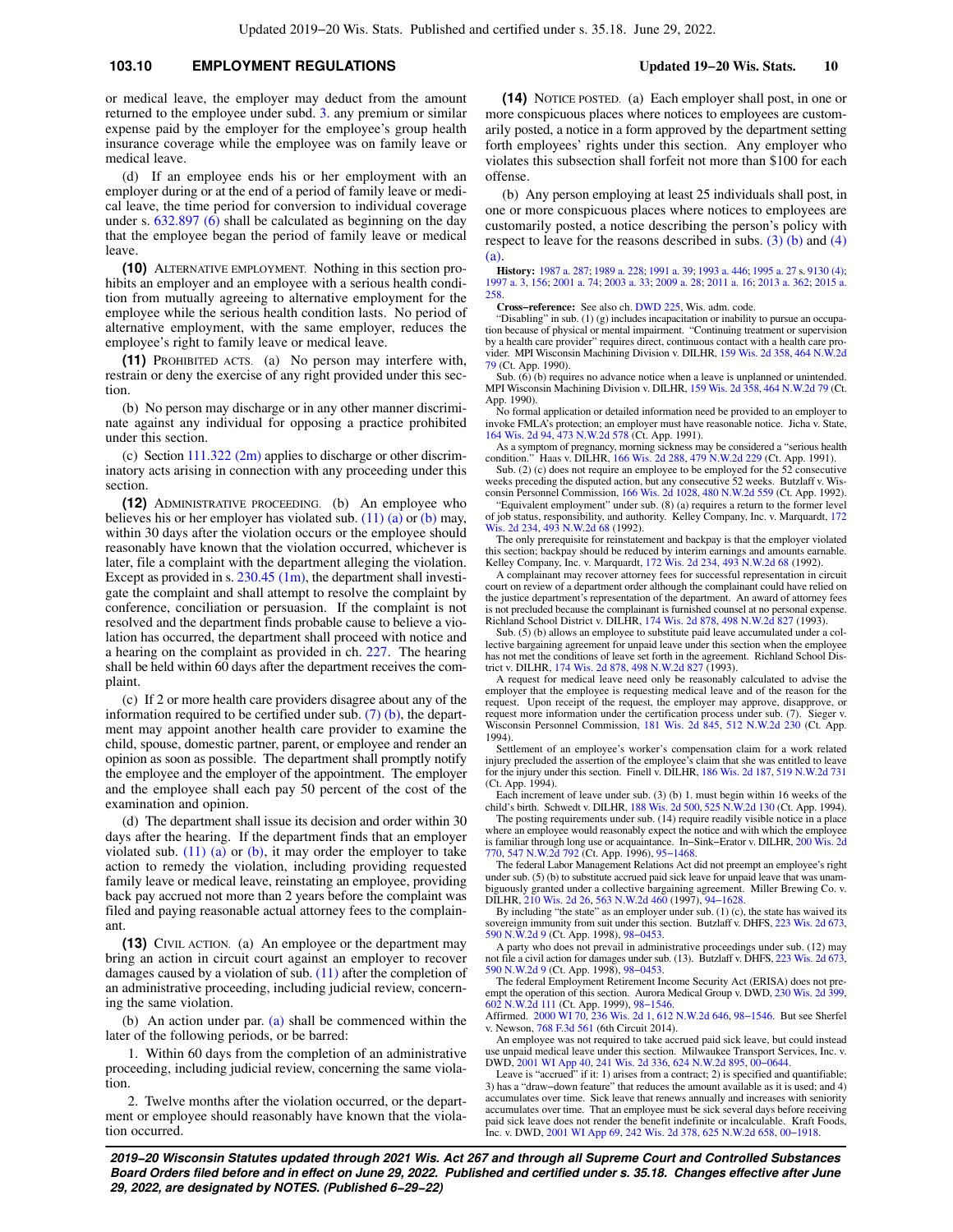An employee whose substitution of sick leave, rather than vacation leave, for family leave resulted in the loss of benefits under a collective bargaining agreement was not forced to choose to use vacation leave in violation of this section. Although the effect of the interaction of the bargaining agreement and this section may result in a dilemma for the employee, the contractual consequences are collateral and there is no restraint or denial of rights under this section. Heibler v. DWD, [2002 WI App 21](https://docs.legis.wisconsin.gov/document/courts/2002%20WI%20App%2021), [250 Wis. 2d 152,](https://docs.legis.wisconsin.gov/document/courts/250%20Wis.%202d%20152) [639 N.W.2d 776,](https://docs.legis.wisconsin.gov/document/courts/639%20N.W.2d%20776) [01−0794.](https://docs.legis.wisconsin.gov/document/wicourtofappeals/01-0794)

This section does not confer an implied statutory right to a jury trial in a civil action to recover damages for a violation of this section, nor does Article I, Section 5, of the<br>Wisconsin constitution afford the right to a jury trial in a civil action to recover dam-<br>ages for a violation of this section. Harv [Wis. 2d 1,](https://docs.legis.wisconsin.gov/document/courts/320%20Wis.%202d%201) [768 N.W.2d 176](https://docs.legis.wisconsin.gov/document/courts/768%20N.W.2d%20176), 07–1396.

When no party seeks judicial review, an employee has 60 days from the date the 30−day period for judicial review ends to file an action for damages in circuit court under sub. (13) (b). Hoague v. Kraft Foods Global, Inc. [2012 WI App 130](https://docs.legis.wisconsin.gov/document/courts/2012%20WI%20App%20130), [344 Wis.](https://docs.legis.wisconsin.gov/document/courts/344%20Wis.%202d%20749) [2d 749](https://docs.legis.wisconsin.gov/document/courts/344%20Wis.%202d%20749), [824 N.W.2d 892,](https://docs.legis.wisconsin.gov/document/courts/824%20N.W.2d%20892) [12−0133.](https://docs.legis.wisconsin.gov/document/wicourtofappeals/12-0133)

Employees have the right to the protections of this section and employers have the corresponding duty to abide by the law's requirements. The fact that undocumented workers have no right to continued employment does not mean that employers are free to ignore employment laws. An employer that terminates an employee based on the exercise of his or her right to take medical leave has violated this section and is subject to liability. Burlington Graphic Systems, Inc. v. Department of Workforce Development, Equal Rights Division, [2015 WI App 11](https://docs.legis.wisconsin.gov/document/courts/2015%20WI%20App%2011), [359 Wis. 2d 647,](https://docs.legis.wisconsin.gov/document/courts/359%20Wis.%202d%20647) [859 N.W.2d](https://docs.legis.wisconsin.gov/document/courts/859%20N.W.2d%20446) [446](https://docs.legis.wisconsin.gov/document/courts/859%20N.W.2d%20446), [14−0762](https://docs.legis.wisconsin.gov/document/wicourtofappeals/14-0762).

Quagmire or Quantum Leap? The Wisconsin Family and Medical Leave Act. Goeldner and Nelson−Glode. Wis. Law. April 1992.

Family & Medical Leave Acts. Sholl and Krupp−Gordon. Wis. Law. Aug. 1993. Family Responsibility Discrimination: Demands. Finerty. Wis. Law. Nov. 2007.

#### **103.11 Bone marrow and organ donation leave. (1)** DEFINITIONS. In this section:

(a) "Bone marrow" has the meaning given in s.  $146.34$  (1) (a).

(b) Except as provided in subs.  $(2)$  (b) 1. and  $(15)$ , "employee" means an individual employed in this state by an employer.

(c) Except as provided in sub.  $(2)$  (b) 2., "employer" means a person engaging in any activity, enterprise, or business in this state employing at least 50 individuals on a permanent basis. "Employer" includes the state and any office, department, independent agency, authority, institution, association, society, or other body in state government created or authorized to be created by the constitution or any law, including the legislature and the courts.

(d) "Employment benefit" has the meaning given in s. [103.10](https://docs.legis.wisconsin.gov/document/statutes/103.10(1)(d)) [\(1\) \(d\)](https://docs.legis.wisconsin.gov/document/statutes/103.10(1)(d)).

(e) "Health care provider" has the meaning given in s. [103.10](https://docs.legis.wisconsin.gov/document/statutes/103.10(1)(e)) [\(1\) \(e\).](https://docs.legis.wisconsin.gov/document/statutes/103.10(1)(e))

(f) "Organ" has the meaning given for "human organ" in s. [230.35 \(2d\) \(a\) 2.](https://docs.legis.wisconsin.gov/document/statutes/230.35(2d)(a)2.)

(g) "Serious health condition" has the meaning given in s. [103.10 \(1\) \(g\)](https://docs.legis.wisconsin.gov/document/statutes/103.10(1)(g)).

**(2)** STATEWIDE CONCERN; UNIFORMITY. (a) The legislature finds that the provision of bone marrow donation leave and organ donation leave that is uniform throughout the state is a matter of statewide concern and that the enactment of an ordinance by a city, village, town, or county that requires employers to provide employees with leave from employment, paid or unpaid, for any of the reasons specified in par. [\(c\)](https://docs.legis.wisconsin.gov/document/statutes/103.11(2)(c)) would be logically inconsistent with, would defeat the purpose of, and would go against the spirit of this section. Therefore, this section shall be construed as an enactment of statewide concern for the purpose of providing bone marrow donation leave and organ donation leave that is uniform throughout the state.

- (b) In this subsection:
- 1. "Employee" has the meaning given in s. [104.01 \(2\) \(a\)](https://docs.legis.wisconsin.gov/document/statutes/104.01(2)(a)).
- 2. "Employer" has the meaning given in s. [104.01 \(3\) \(a\)](https://docs.legis.wisconsin.gov/document/statutes/104.01(3)(a)).

(c) Subject to par. [\(d\)](https://docs.legis.wisconsin.gov/document/statutes/103.11(2)(d)), a city, village, town, or county may not enact and administer an ordinance requiring an employer to provide an employee with leave from employment, paid or unpaid, because the employee's absence from work is necessary in order for the employee to donate his or her bone marrow or organ to another person.

(d) This subsection does not affect an ordinance affecting leave from employment of an employee of a city, village, town, or county.

## **11 Updated 19−20 Wis. Stats. EMPLOYMENT REGULATIONS 103.11**

(e) Any city, village, town, or county ordinance requiring an employer to provide an employee with leave from employment, paid or unpaid, for any of the reasons specified in par. [\(c\)](https://docs.legis.wisconsin.gov/document/statutes/103.11(2)(c)) that is in effect on July 1, 2016, is void.

**(3)** SCOPE. (a) Nothing in this section prohibits an employer from providing employees with rights to bone marrow donation leave or organ donation leave that are more generous to the employees than the rights provided under this section.

(b) This section only applies to an employee who has been employed by the same employer for more than 52 consecutive weeks and who worked for the employer for at least 1,000 hours during the preceding 52−week period.

**(4)** BONE MARROW AND ORGAN DONATION LEAVE. An employee may take bone marrow and organ donation leave as provided in this subsection for the purpose of serving as a bone marrow or organ donor if the employee provides his or her employer with written verification that the employee is to serve as a bone marrow or organ donor. No more than 6 weeks of leave in a 12−month period may be taken under this subsection, and leave may be taken under this subsection only for the period necessary for the employee to undergo the bone marrow or organ donation procedure and to recover from the procedure.

**(5)** PAYMENT FOR AND RESTRICTIONS UPON LEAVE. (a) This section does not entitle an employee to receive wages or salary while taking bone marrow and organ donation leave.

(b) An employee may substitute, for portions of bone marrow and organ donation leave, paid or unpaid leave of any other type provided by the employer.

**(6)** NOTICE TO EMPLOYER. If an employee intends to take leave for the purpose of serving as a bone marrow or organ donor, the employee shall do all of the following:

(a) Make a reasonable effort to schedule the bone marrow or organ donation procedure so that it does not unduly disrupt the employer's operations, subject to the approval of the health care provider of the bone marrow or organ donee.

(b) Give the employer advance notice of the bone marrow or organ donation in a reasonable and practicable manner.

**(7)** CERTIFICATION. If an employee requests bone marrow and organ donation leave, the employer may require the employee to provide certification issued by the health care provider of the bone marrow or organ donee or of the employee, whichever is appropriate, of any of the following:

(a) That the donee has a serious health condition that necessitates a bone marrow or organ transplant.

(b) That the employee is eligible and has agreed to serve as a bone marrow or organ donor for the donee.

(c) The amount of time expected to be necessary for the employee to recover from the bone marrow or organ donation procedure.

**(8)** POSITION UPON RETURN FROM LEAVE. (a) Subject to par. [\(c\),](https://docs.legis.wisconsin.gov/document/statutes/103.11(8)(c)) when an employee returns from bone marrow and organ donation leave, his or her employer shall immediately place the employee in an employment position as follows:

1. If the employment position that the employee held immediately before the bone marrow and organ donation leave began is vacant when the employee returns, in that position.

2. If the employment position that the employee held immediately before the bone marrow and organ donation leave began is not vacant when the employee returns, in an equivalent employment position having equivalent compensation, benefits, working shift, hours of employment, and other terms and conditions of employment.

(b) No employer may, because an employee received bone marrow and organ donation leave, reduce or deny an employment benefit that accrued to the employee before his or her leave began or, consistent with sub.  $(9)$ , accrued after his or her leave began.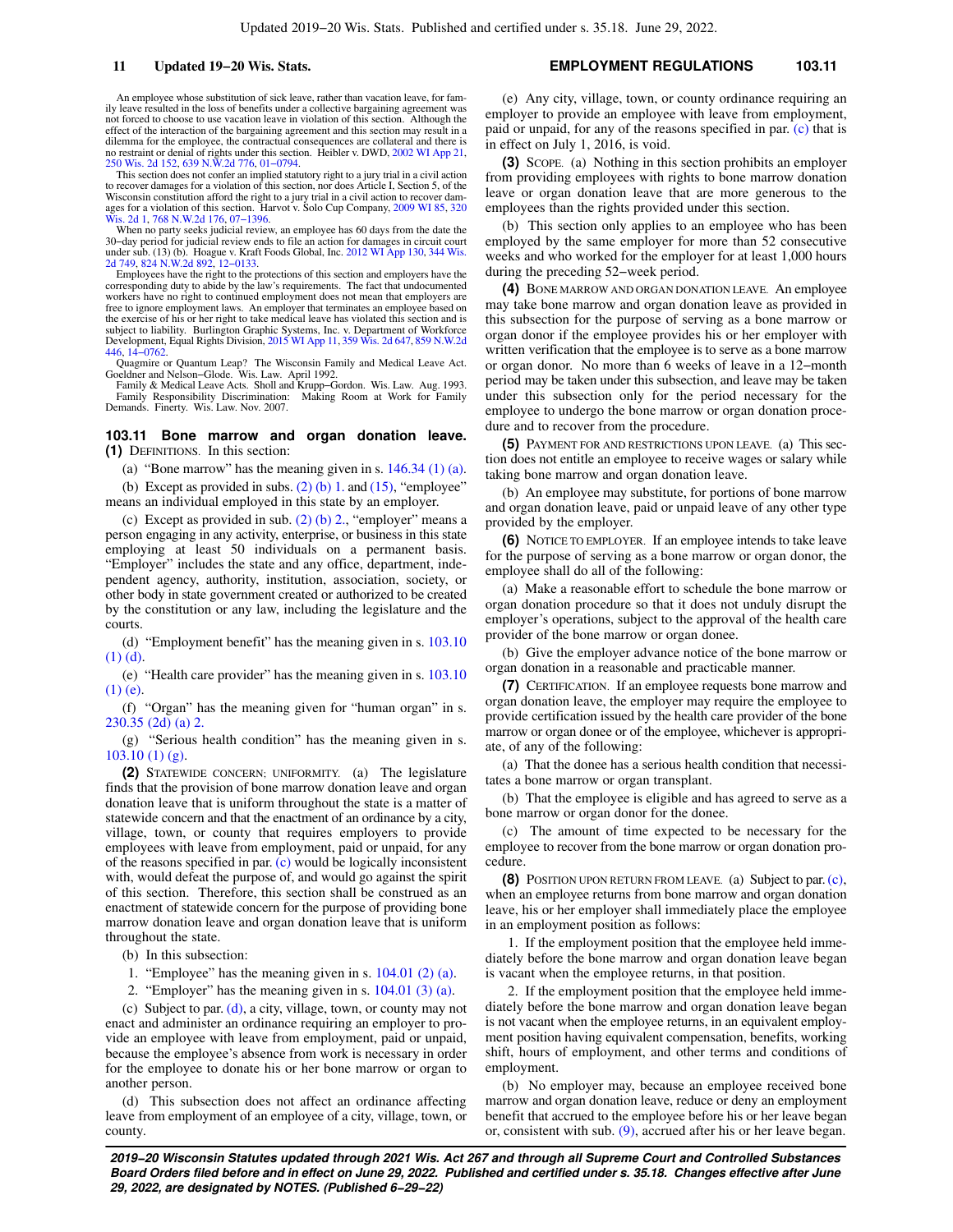# **103.11 EMPLOYMENT REGULATIONS Updated 19−20 Wis. Stats. 12**

(c) Notwithstanding par. [\(a\),](https://docs.legis.wisconsin.gov/document/statutes/103.11(8)(a)) if an employee on bone marrow and organ donation leave wishes to return to work before the end of the leave as scheduled, the employer shall place the employee in an employment position of the type described in par.  $(a)$  1. or [2.](https://docs.legis.wisconsin.gov/document/statutes/103.11(8)(a)2.) within a reasonable time not exceeding the duration of the leave as scheduled.

**(9)** EMPLOYMENT RIGHT, BENEFIT, OR POSITION. (a) Except as provided in par. [\(b\),](https://docs.legis.wisconsin.gov/document/statutes/103.11(9)(b)) nothing in this section entitles a returning employee to a right, employment benefit, or employment position to which the employee would not have been entitled had he or she not taken bone marrow and organ donation leave or to the accrual of any seniority or employment benefit during a period of bone marrow and organ donation leave.

(b) Subject to par. [\(c\)](https://docs.legis.wisconsin.gov/document/statutes/103.11(9)(c)), during a period an employee takes bone marrow and organ donation leave, his or her employer shall maintain group health insurance coverage under the conditions that applied immediately before the bone marrow and organ donation leave began. If the employee continues making any contribution required for participation in the group health insurance plan, the employer shall continue making group health insurance premium contributions as if the employee had not taken the bone marrow and organ donation leave.

(c) 1. An employer may require an employee to have in escrow with the employer an amount equal to the entire premium or similar expense for 8 weeks of the employee's group health insurance coverage, if coverage is required under par. [\(b\)](https://docs.legis.wisconsin.gov/document/statutes/103.11(9)(b)).

2. An employee may pay the amount required under subd. [1.](https://docs.legis.wisconsin.gov/document/statutes/103.11(9)(c)1.) in equal installments at regular intervals over at least a 12−month period. An employer shall deposit the payments at a financial institution in an interest−bearing account.

3. Subject to subd. [4.,](https://docs.legis.wisconsin.gov/document/statutes/103.11(9)(c)4.) an employer shall return to the employee any payments made under subd. [1.,](https://docs.legis.wisconsin.gov/document/statutes/103.11(9)(c)1.) plus interest, when the employee ends his or her employment with the employer.

4. If an employee ends his or her employment with an employer during or within 30 days after a period of bone marrow and organ donation leave, the employer may deduct from the amount returned to the employee under subd. [3.](https://docs.legis.wisconsin.gov/document/statutes/103.11(9)(c)3.) any premium or similar expense paid by the employer for the employee's group health insurance coverage while the employee was on bone marrow and organ donation leave.

(d) If an employee ends his or her employment with an employer during or at the end of a period of bone marrow and organ donation leave, the period for conversion to individual coverage under s. [632.897 \(6\)](https://docs.legis.wisconsin.gov/document/statutes/632.897(6)) shall be calculated as beginning on the day on which the employee began the period of bone marrow and organ donation leave.

**(10)** ALTERNATIVE EMPLOYMENT. Nothing in this section prohibits an employer and an employee who is serving as a bone marrow or organ donor from mutually agreeing to alternative employment for the employee while the employee recovers from the bone marrow or organ donation procedure. No period of alternative employment, with the same employer, reduces the employee's right to bone marrow and organ donation leave.

**(11)** PROHIBITED ACTS. (a) No person may interfere with, restrain, or deny the exercise of any right provided under this section.

(b) No person may discharge or in any other manner discriminate against any individual for opposing a practice prohibited under this section.

(c) Section  $111.322$  (2m) applies to discharge or other discriminatory acts arising in connection with any proceeding under this section.

**(12)** ADMINISTRATIVE PROCEEDING. (a) An employee who believes his or her employer has violated sub. [\(11\) \(a\)](https://docs.legis.wisconsin.gov/document/statutes/103.11(11)(a)) or [\(b\)](https://docs.legis.wisconsin.gov/document/statutes/103.11(11)(b)) may, within 30 days after the violation occurs or the employee should reasonably have known that the violation occurred, whichever is later, file a complaint with the department alleging the violation. The department shall investigate the complaint and shall attempt to resolve the complaint by conference, conciliation, or persuasion. If the complaint is not resolved and the department finds probable cause to believe a violation has occurred, the department shall proceed with notice and a hearing on the complaint as provided in ch. [227.](https://docs.legis.wisconsin.gov/document/statutes/ch.%20227) The hearing shall be held within 60 days after the department receives the complaint.

(b) The department shall issue its decision and order within 30 days after the hearing. If the department finds that an employer violated sub.  $(11)$  (a) or [\(b\),](https://docs.legis.wisconsin.gov/document/statutes/103.11(11)(b)) it may order the employer to take action to remedy the violation, including providing the requested bone marrow and organ donation leave, reinstating an employee, providing back pay accrued not more than 2 years before the complaint was filed, and paying reasonable actual attorney fees to the complainant.

**(13)** CIVIL ACTION. (a) An employee or the department may bring an action in circuit court against an employer to recover damages caused by a violation of sub. [\(11\)](https://docs.legis.wisconsin.gov/document/statutes/103.11(11)) after the completion of an administrative proceeding, including judicial review, concerning the same violation.

(b) An action under par. [\(a\)](https://docs.legis.wisconsin.gov/document/statutes/103.11(13)(a)) shall be commenced within the later of the following periods, or be barred:

1. Within 60 days from the completion of an administrative proceeding, including judicial review, concerning the same violation.

2. Twelve months after the violation occurred, or the department or employee should reasonably have known that the violation occurred.

**(14)** NOTICE POSTED. (a) Each employer shall post, in one or more conspicuous places where notices to employees are customarily posted, a notice in a form approved by the department setting forth employees' rights under this section. Any employer who violates this subsection shall forfeit not more than \$100 for each offense.

(b) Any person employing at least 25 individuals shall post, in one or more conspicuous places where notices to employees are customarily posted, a notice describing the person's policy with respect to leave for the reasons described in sub. [\(4\)](https://docs.legis.wisconsin.gov/document/statutes/103.11(4)).

**(15)** NONAPPLICABILITY. This section does not apply to employees, as defined in s. [230.03 \(10h\),](https://docs.legis.wisconsin.gov/document/statutes/230.03(10h)) who are allowed to take a leave of absence under s. [230.35 \(2d\) \(b\)](https://docs.legis.wisconsin.gov/document/statutes/230.35(2d)(b)) or [\(c\)](https://docs.legis.wisconsin.gov/document/statutes/230.35(2d)(c)) for the purpose of serving as bone marrow or organ donors.

**History:** [2015 a. 345.](https://docs.legis.wisconsin.gov/document/acts/2015/345)

**103.12 Local regulation of employment benefits; statewide concern; uniformity. (1)** The legislature finds that each employer in this state should be allowed to determine the employment benefits the employer provides to its employees without interference by local governments. The legislature finds that the absence of such local regulations is a matter of statewide concern and that the enactment of an ordinance by a city, village, town, or county regulating the employment benefits an employer provides to its employees would be logically inconsistent with, would defeat the purpose of, and would go against the spirit of the legislature's intent to allow each employer to determine the employment benefits the employer provides to its employees. Therefore, this section shall be construed as an enactment of statewide concern for the purpose of providing uniform regulation throughout the state regarding the employment benefits an employer may be required to provide to its employees.

**(2)** In this section, "employment benefit" means anything of value, other than wages and salary, that an employer makes available to an employee, including a retirement, pension, profit sharing, insurance, or leave benefit.

**(3)** (a) Except as provided in ss. [103.10 \(1m\) \(d\)](https://docs.legis.wisconsin.gov/document/statutes/103.10(1m)(d)) and [103.11](https://docs.legis.wisconsin.gov/document/statutes/103.11(2)(d)) [\(2\) \(d\)](https://docs.legis.wisconsin.gov/document/statutes/103.11(2)(d)), no city, village, town, or county may enact or enforce an ordinance requiring an employer to provide certain employment benefits to its employees, to provide a minimum level of employment benefits to its employees, or to prescribe the terms or conditions of employment benefits provided to its employees.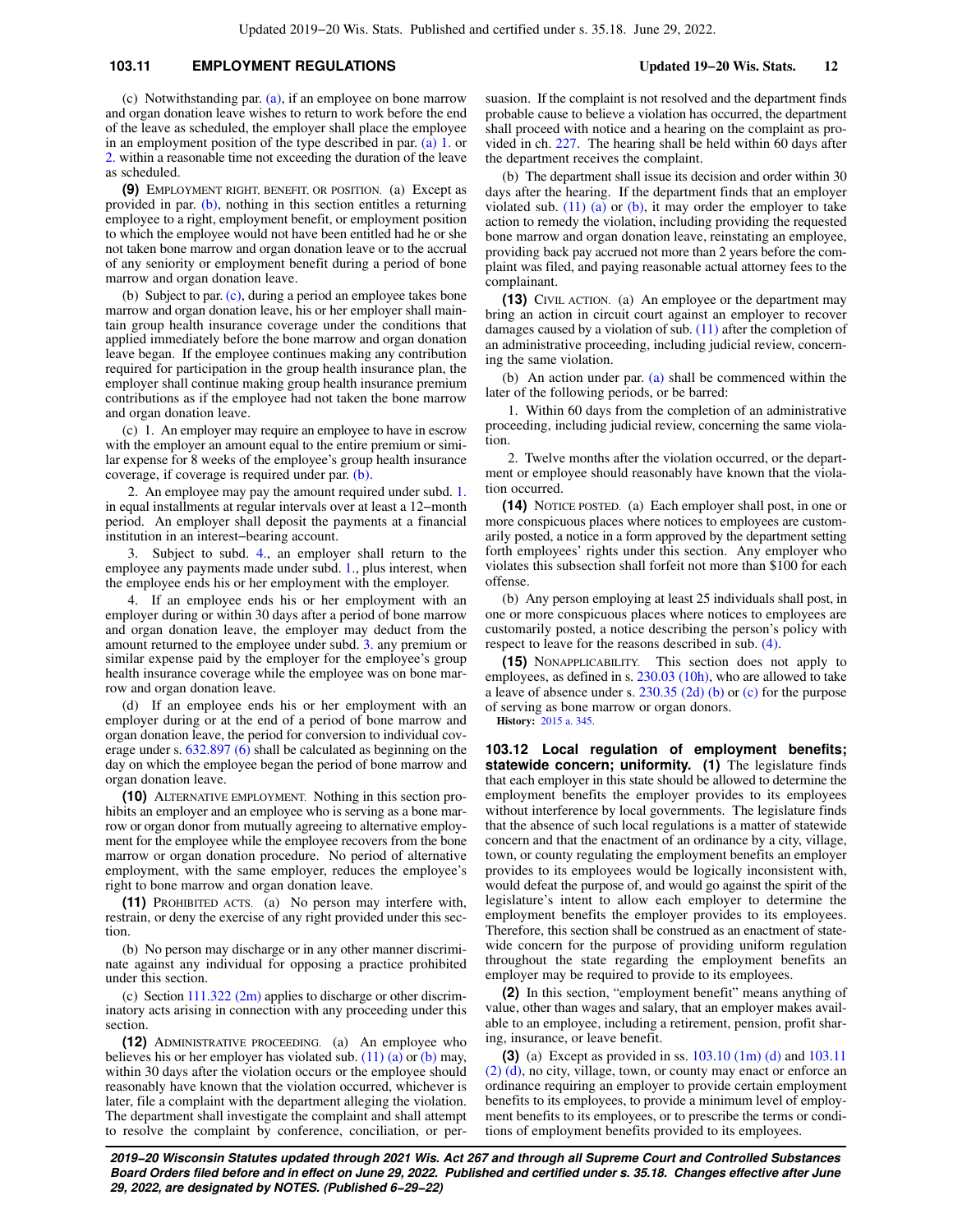(b) Except as provided in ss. [103.10 \(1m\) \(d\)](https://docs.legis.wisconsin.gov/document/statutes/103.10(1m)(d)) and [103.11 \(2\)](https://docs.legis.wisconsin.gov/document/statutes/103.11(2)(d)) [\(d\)](https://docs.legis.wisconsin.gov/document/statutes/103.11(2)(d)), if a city, village, town, or county has in effect on April 18, 2018, an ordinance requiring an employer to provide certain employment benefits or to provide a minimum level of employment benefits to its employees, the ordinance does not apply and may not be enforced.

**History:** [2017 a. 327](https://docs.legis.wisconsin.gov/document/acts/2017/327).

**103.13 Records open to employee. (1) DEFINITION. In** this section, "employee" includes former employees.

**(2)** OPEN RECORDS. Every employer shall, upon the request of an employee, which the employer may require the employee to make in writing, permit the employee to inspect any personnel documents which are used or which have been used in determining that employee's qualifications for employment, promotion, transfer, additional compensation, termination or other disciplinary action, and medical records, except as provided in subs. [\(5\)](https://docs.legis.wisconsin.gov/document/statutes/103.13(5)) and [\(6\)](https://docs.legis.wisconsin.gov/document/statutes/103.13(6)). An employee may request all or any part of his or her records, except as provided in sub. [\(6\)](https://docs.legis.wisconsin.gov/document/statutes/103.13(6)). The employer shall grant at least 2 requests by an employee in a calendar year, unless otherwise provided in a collective bargaining agreement, to inspect the employee's personnel records as provided in this section. The employer shall provide the employee with the opportunity to inspect the employee's personnel records within 7 working days after the employee makes the request for inspection. The inspection shall take place at a location reasonably near the employee's place of employment and during normal working hours. If the inspection during normal working hours would require an employee to take time off from work with that employer, the employer may provide some other reasonable time for the inspection. In any case, the employer may allow the inspection to take place at a time other than working hours or at a place other than where the records are maintained if that time or place would be more convenient for the employee.

**(2m)** EMPLOYEE RECORDS DURING AN EMERGENCY. Notwithstanding sub. [\(2\)](https://docs.legis.wisconsin.gov/document/statutes/103.13(2)), during the public health emergency declared on March 12, 2020, by executive order 72, an employer is not required to provide an employee's personnel records within 7 working days after an employee makes a request to inspect his or her personnel records, and an employer is not required to provide the inspection at a location reasonably near the employee's place of employment during normal working hours.

**(3)** PERSONNEL RECORD INSPECTION BY REPRESENTATIVE. An employee who is involved in a current grievance against the employer may designate in writing a representative of the employee's union, collective bargaining unit or other designated representative to inspect the employee's personnel records which may have a bearing on the resolution of the grievance, except as provided in sub.  $(6)$ . The employer shall allow such a designated representative to inspect that employee's personnel records in the same manner as provided under sub. [\(2\).](https://docs.legis.wisconsin.gov/document/statutes/103.13(2))

**(4)** PERSONNEL RECORD CORRECTION. If the employee disagrees with any information contained in the personnel records, a removal or correction of that information may be mutually agreed upon by the employer and the employee. If an agreement cannot be reached, the employee may submit a written statement explaining the employee's position. The employer shall attach the employee's statement to the disputed portion of the personnel record. The employee's statement shall be included whenever that disputed portion of the personnel record is released to a 3rd party as long as the disputed record is a part of the file.

**(5)** MEDICAL RECORDS INSPECTION. The right of the employee or the employee's designated representative under sub. [\(3\)](https://docs.legis.wisconsin.gov/document/statutes/103.13(3)) to inspect personnel records under this section includes the right to inspect any personal medical records concerning the employee in the employer's files. If the employer believes that disclosure of an employee's medical records would have a detrimental effect on the employee, the employer may release the medical records to the employee's physician or through a physician designated by the employee, in which case the physician may release the medical records to the employee or to the employee's immediate family.

**(6)** EXCEPTIONS. The right of the employee or the employee's designated representative under sub. [\(3\)](https://docs.legis.wisconsin.gov/document/statutes/103.13(3)) to inspect his or her personnel records does not apply to:

(a) Records relating to the investigation of possible criminal offenses committed by that employee.

(b) Letters of reference for that employee.

(c) Any portion of a test document, except that the employee may see a cumulative total test score for either a section of the test document or for the entire test document.

(d) Materials used by the employer for staff management planning, including judgments or recommendations concerning future salary increases and other wage treatments, management bonus plans, promotions and job assignments or other comments or ratings used for the employer's planning purposes.

(e) Information of a personal nature about a person other than the employee if disclosure of the information would constitute a clearly unwarranted invasion of the other person's privacy.

(f) An employer who does not maintain any personnel records.

(g) Records relevant to any other pending claim between the employer and the employee which may be discovered in a judicial proceeding.

**(7)** COPIES. The right of the employee or the employee's representative to inspect records includes the right to copy or receive a copy of records. The employer may charge a reasonable fee for providing copies of records, which may not exceed the actual cost of reproduction.

**(7m)** EMPLOYMENT DISCRIMINATION. Section [111.322 \(2m\)](https://docs.legis.wisconsin.gov/document/statutes/111.322(2m)) applies to discharge and other discriminatory acts in connection with any proceeding under this section.

**(8)** PENALTY. Any employer who violates this section may be fined not less than \$10 nor more than \$100 for each violation. Each day of refusal or failure to comply with a duty under this section is a separate violation.

**History:** [1979 c. 339;](https://docs.legis.wisconsin.gov/document/acts/1979/339) [1981 c. 164;](https://docs.legis.wisconsin.gov/document/acts/1981/164) [1983 a. 189](https://docs.legis.wisconsin.gov/document/acts/1983/189) ss. [153](https://docs.legis.wisconsin.gov/document/acts/1983/189,%20s.%20153), [329 \(4\);](https://docs.legis.wisconsin.gov/document/acts/1983/189,%20s.%20329) [1989 a. 228](https://docs.legis.wisconsin.gov/document/acts/1989/228); [1995](https://docs.legis.wisconsin.gov/document/acts/1995/27) [a. 27;](https://docs.legis.wisconsin.gov/document/acts/1995/27) [2019 a. 185](https://docs.legis.wisconsin.gov/document/acts/2019/185).

**103.14 Grooming requirement; notification.** Each employer shall, at the time of hiring, notify each employee about any hairstyle, facial hair or clothing requirement. **History:** [1981 c. 334;](https://docs.legis.wisconsin.gov/document/acts/1981/334) [1983 a. 189](https://docs.legis.wisconsin.gov/document/acts/1983/189) s. [329 \(4\);](https://docs.legis.wisconsin.gov/document/acts/1983/189,%20s.%20329) [1995 a. 27.](https://docs.legis.wisconsin.gov/document/acts/1995/27)

#### **103.15 Restrictions on use of an HIV test. (1)** In this section:

(a) "Employer" includes the state, its political subdivisions and any office, department, independent agency, authority, institution, association, society or other body in state or local government created or authorized to be created by the constitution or any law, including the legislature and the courts.

(am) "HIV" means any strain of human immunodeficiency virus, which causes acquired immunodeficiency syndrome.

(b) "HIV infection" means the pathological state produced by a human body in response to the presence of HIV.

(bm) "HIV test" has the meaning given in s. [252.01 \(2m\).](https://docs.legis.wisconsin.gov/document/statutes/252.01(2m))

(c) "State epidemiologist" means the individual designated by the secretary of health services as the individual in charge of communicable disease control for this state.

**(2)** Notwithstanding ss. [227.01 \(13\)](https://docs.legis.wisconsin.gov/document/statutes/227.01(13)) and [227.10 \(1\)](https://docs.legis.wisconsin.gov/document/statutes/227.10(1)), unless the state epidemiologist determines and the secretary of health services declares under s.  $250.04$  (1) or [\(2\) \(a\)](https://docs.legis.wisconsin.gov/document/statutes/250.04(2)(a)) that individuals who have HIV infections may, through employment, provide a significant risk of transmitting HIV to other individuals, no employer or agent of an employer may directly or indirectly:

(a) Solicit or require an HIV test as a condition of employment of any employee or prospective employee.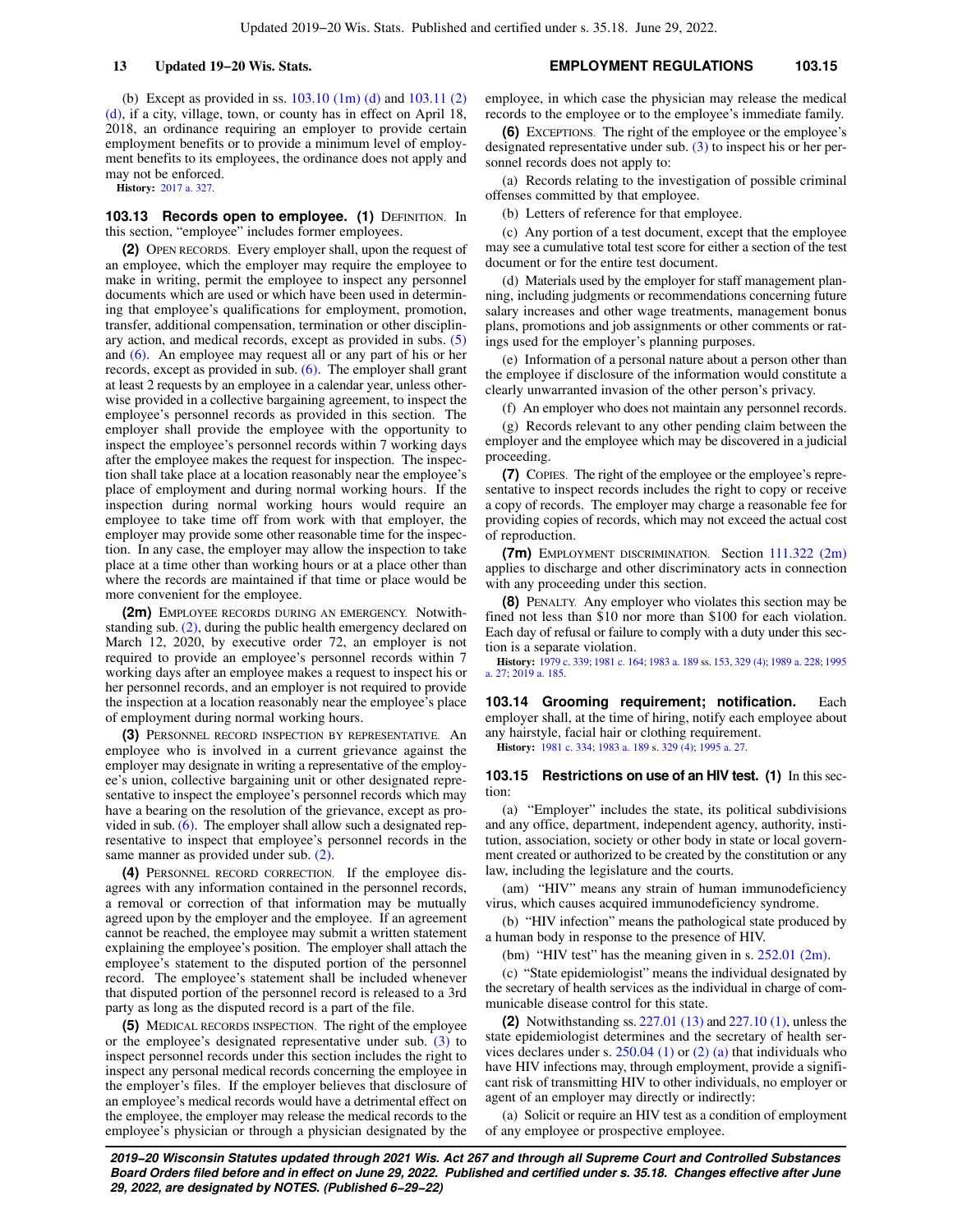## **103.15 EMPLOYMENT REGULATIONS Updated 19−20 Wis. Stats. 14**

(b) Affect the terms, conditions or privileges of employment or terminate the employment of any employee who obtains an HIV test, as defined in s. [252.01 \(2m\)](https://docs.legis.wisconsin.gov/document/statutes/252.01(2m)).

**(3)** Any agreement by an employer or agent of the employer and an employee or prospective employee offering employment or any pay or benefit to an employee or prospective employee in return for taking an HIV test is prohibited, except as provided under sub. [\(2\) \(intro.\).](https://docs.legis.wisconsin.gov/document/statutes/103.15(2)(intro.))

**History:** [1985 a. 29](https://docs.legis.wisconsin.gov/document/acts/1985/29), [73;](https://docs.legis.wisconsin.gov/document/acts/1985/73) [1987 a. 70](https://docs.legis.wisconsin.gov/document/acts/1987/70) ss. [1,](https://docs.legis.wisconsin.gov/document/acts/1987/70,%20s.%201) [36](https://docs.legis.wisconsin.gov/document/acts/1987/70,%20s.%2036); [1987 a. 403](https://docs.legis.wisconsin.gov/document/acts/1987/403) s. [256;](https://docs.legis.wisconsin.gov/document/acts/1987/403,%20s.%20256) [1989 a. 201](https://docs.legis.wisconsin.gov/document/acts/1989/201) ss. [6](https://docs.legis.wisconsin.gov/document/acts/1989/201,%20s.%206), [36](https://docs.legis.wisconsin.gov/document/acts/1989/201,%20s.%2036); [1989 a. 225;](https://docs.legis.wisconsin.gov/document/acts/1989/225) [1993 a. 27](https://docs.legis.wisconsin.gov/document/acts/1993/27); [1995 a. 27](https://docs.legis.wisconsin.gov/document/acts/1995/27) s. [9126 \(19\)](https://docs.legis.wisconsin.gov/document/acts/1995/27,%20s.%209126); [2007 a. 20](https://docs.legis.wisconsin.gov/document/acts/2007/20) s. [9121 \(6\) \(a\);](https://docs.legis.wisconsin.gov/document/acts/2007/20,%20s.%209121) [2009](https://docs.legis.wisconsin.gov/document/acts/2009/209) [a. 209.](https://docs.legis.wisconsin.gov/document/acts/2009/209)

A police and fire commission is an "employer" under this section and may not test paramedic candidates for the HIV virus. [77 Atty. Gen. 181.](https://docs.legis.wisconsin.gov/document/oag/vol77-181) The rights of an AIDS victim in Wisconsin. 70 MLR 55 (1986).

**103.16 Seats for employees; penalty.** Every employer employing employees in any manufacturing, mechanical or mercantile establishment in this state shall provide suitable seats for its employees, and shall permit the use of those seats by its employees when the employees are not necessarily engaged in the active duties for which they are employed. Any employer who violates this section may be fined not less than \$10 nor more than \$30 for each offense.

**History:** [1975 c. 94](https://docs.legis.wisconsin.gov/document/acts/1975/94) s. [91 \(17\)](https://docs.legis.wisconsin.gov/document/acts/1975/94,%20s.%2091); [1997 a. 253.](https://docs.legis.wisconsin.gov/document/acts/1997/253)

**103.165 Employee's cash bonds to be held in trust; duty of employer; penalty. (1)** Where any person requests any employee to furnish a cash bond, the cash constituting such bond shall not be mingled with the moneys or assets of such person demanding the same, but shall be deposited by such person in a bank, trust company, savings bank or savings and loan association doing business in this state whose deposits or shares are insured by a federal agency to the extent of \$10,000, as a separate trust fund, and it shall be unlawful for any person to mingle such cash received as a bond with the moneys or assets of any such person, or to use the same. No employer shall deposit more than \$10,000 with any one depository. The bank book, certificate of deposit or other evidence thereof shall be in the name of the employer in trust for the named employee, and shall not be withdrawn except after an accounting had between the employer and employee, said accounting to be had within 10 days from the time relationship is discontinued or the bond is sought to be appropriated by the employer. All interest or dividends earned by such sum deposited shall accrue to and belong to the employee and shall be turned over to said employee as soon as paid out by the depository. Such deposit shall at no time and in no event be subject to withdrawal except upon the signature of both the employer and employee or upon a judgment or order of a court of record.

**(2)** In the event of the failure of any person, such moneys on deposit shall constitute a trust fund for the benefit of the persons who furnished such bonds and shall not become the property of the assignee, receiver or trustee of such insolvent person.

**(3)** (a) In case an employee who was required to give a cash bond dies before the cash bond is withdrawn in the manner provided in sub.  $(1)$ , the accounting and withdrawal may be effected not less than 5 days after the employee's death and before the filing of a petition for letters testamentary or other letters authorizing the administration of the decedent's estate, by the employer with any of the following, in the following order:

1. The decedent's surviving spouse or domestic partner under ch. [770](https://docs.legis.wisconsin.gov/document/statutes/ch.%20770).

2. The decedent's children if the decedent leaves no surviving spouse or domestic partner under ch. [770.](https://docs.legis.wisconsin.gov/document/statutes/ch.%20770)

3. The decedent's father or mother if the decedent leaves no surviving spouse, domestic partner under ch. [770,](https://docs.legis.wisconsin.gov/document/statutes/ch.%20770) or children.

4. The decedent's brother or sister if the decedent leaves no surviving spouse, domestic partner under ch. [770,](https://docs.legis.wisconsin.gov/document/statutes/ch.%20770) children, or parent.

(b) The accounting and withdrawal under par. [\(a\)](https://docs.legis.wisconsin.gov/document/statutes/103.165(3)(a)) shall be effected in the same manner and with like effect as if such accounting and withdrawal were accomplished by and between the employer and employee as provided in sub. [\(1\)](https://docs.legis.wisconsin.gov/document/statutes/103.165(1)).

(c) The amount of the cash bond, together with principal and interest, to which the deceased employee would have been entitled had the deceased employee lived, shall, as soon as paid out by the depository, be turned over to the person designated under par. [\(a\)](https://docs.legis.wisconsin.gov/document/statutes/103.165(3)(a)) effecting the accounting and withdrawal with the employer. The turning over shall be a discharge and release of the employer to the amount of the payment.

(d) If no persons designated under par. [\(a\)](https://docs.legis.wisconsin.gov/document/statutes/103.165(3)(a)) survive, the employer may apply the cash bond, or so much of the cash bond as may be necessary, to paying creditors of the decedent in the order of preference prescribed in s. [859.25](https://docs.legis.wisconsin.gov/document/statutes/859.25) for satisfaction of debts by personal representatives. The making of payment under this paragraph shall be a discharge and release of the employer to the amount of the payment.

**(4)** Any person who violates this section shall be punished by a fine equal to the amount of the bond or by imprisonment for not less than 10 days nor more than 60 days, or both.

**History:** [1991 a. 221;](https://docs.legis.wisconsin.gov/document/acts/1991/221) [1993 a. 486](https://docs.legis.wisconsin.gov/document/acts/1993/486); [1995 a. 225;](https://docs.legis.wisconsin.gov/document/acts/1995/225) [2001 a. 102;](https://docs.legis.wisconsin.gov/document/acts/2001/102) [2005 a. 155](https://docs.legis.wisconsin.gov/document/acts/2005/155) s. [40](https://docs.legis.wisconsin.gov/document/acts/2005/155,%20s.%2040); Stats. 2005 s. 103.165; [2009 a. 28](https://docs.legis.wisconsin.gov/document/acts/2009/28).

**103.17 Mutual forfeit.** Any employer engaged in manufacturing that requires its employees, under penalty of forfeiture of a part of the wages earned by those employees, to provide a notice of intention to leave the employer's employ shall be liable for the payment of a like forfeiture if the employer discharges, without similar notice, an employee, other than for incapacity or misconduct, except in case of a general suspension of labor in the employer's shop or factory or in the department of the employer's shop or factory in which the employee is employed.

**History:** [1993 a. 492;](https://docs.legis.wisconsin.gov/document/acts/1993/492) [1997 a. 253](https://docs.legis.wisconsin.gov/document/acts/1997/253).

**103.18 Threat or promise to influence vote.** No person shall, by threatening to discharge a person from his or her employment or threatening to reduce the wages of a person or by promising to give employment at higher wages to a person, attempt to influence a qualified voter to give or withhold the voter's vote at an election.

**History:** [1993 a. 492.](https://docs.legis.wisconsin.gov/document/acts/1993/492)

**103.20 Penalty.** Any person who violates s. [103.15 \(2\)](https://docs.legis.wisconsin.gov/document/statutes/103.15(2)) or [\(3\),](https://docs.legis.wisconsin.gov/document/statutes/103.15(3)) [103.17,](https://docs.legis.wisconsin.gov/document/statutes/103.17) or [103.18](https://docs.legis.wisconsin.gov/document/statutes/103.18) shall be fined not more than \$100. **History:** [1985 a. 29](https://docs.legis.wisconsin.gov/document/acts/1985/29); [1985 a. 73](https://docs.legis.wisconsin.gov/document/acts/1985/73) s. [8;](https://docs.legis.wisconsin.gov/document/acts/1985/73,%20s.%208) [2017 a. 11.](https://docs.legis.wisconsin.gov/document/acts/2017/11)

#### **103.21 Street trades; definitions.** As used in ss. [103.21](https://docs.legis.wisconsin.gov/document/statutes/103.21) to [103.31:](https://docs.legis.wisconsin.gov/document/statutes/103.31)

**(1)** Every minor selling or distributing newspapers or magazines on the streets or other public place, or from house to house, is in an "employment" and an "employee," and each independent news agency or (in the absence of all such agencies) each selling agency of a publisher or (in the absence of all such agencies) each publisher, whose newspapers or magazines the minor sells or distributes, is an "employer" of the minor. Every minor engaged in any other street trade is in an "employment" and an "employee," and each person furnishing the minor articles for sale or distribution or regularly furnishing the minor material for blacking boots is the minor's "employer".

**(1g)** "House−to−house employer" means an employer who employs minors, either directly or through an agent who need not be an employee of the employer, to conduct street trades from house to house through personal contact with prospective customers

**(1r)** "Municipality" means a city, village or town.

**(2)** "Nonprofit organization" means an organization described in section [501](https://docs.legis.wisconsin.gov/document/usc/26%20USC%20501) (c) of the internal revenue code.

**(3)** "Permit officer" means any person designated by the department to issue street trade permits.

**(4)** "Private school" has the meaning given in s. [115.001 \(3r\).](https://docs.legis.wisconsin.gov/document/statutes/115.001(3r))

**(5)** "Public school" has the meaning given in s. [115.01 \(1\).](https://docs.legis.wisconsin.gov/document/statutes/115.01(1))

**(6)** "Street trade" means the selling, offering for sale, soliciting for, collecting for, displaying or distributing any articles, goods, merchandise, commercial service, posters, circulars,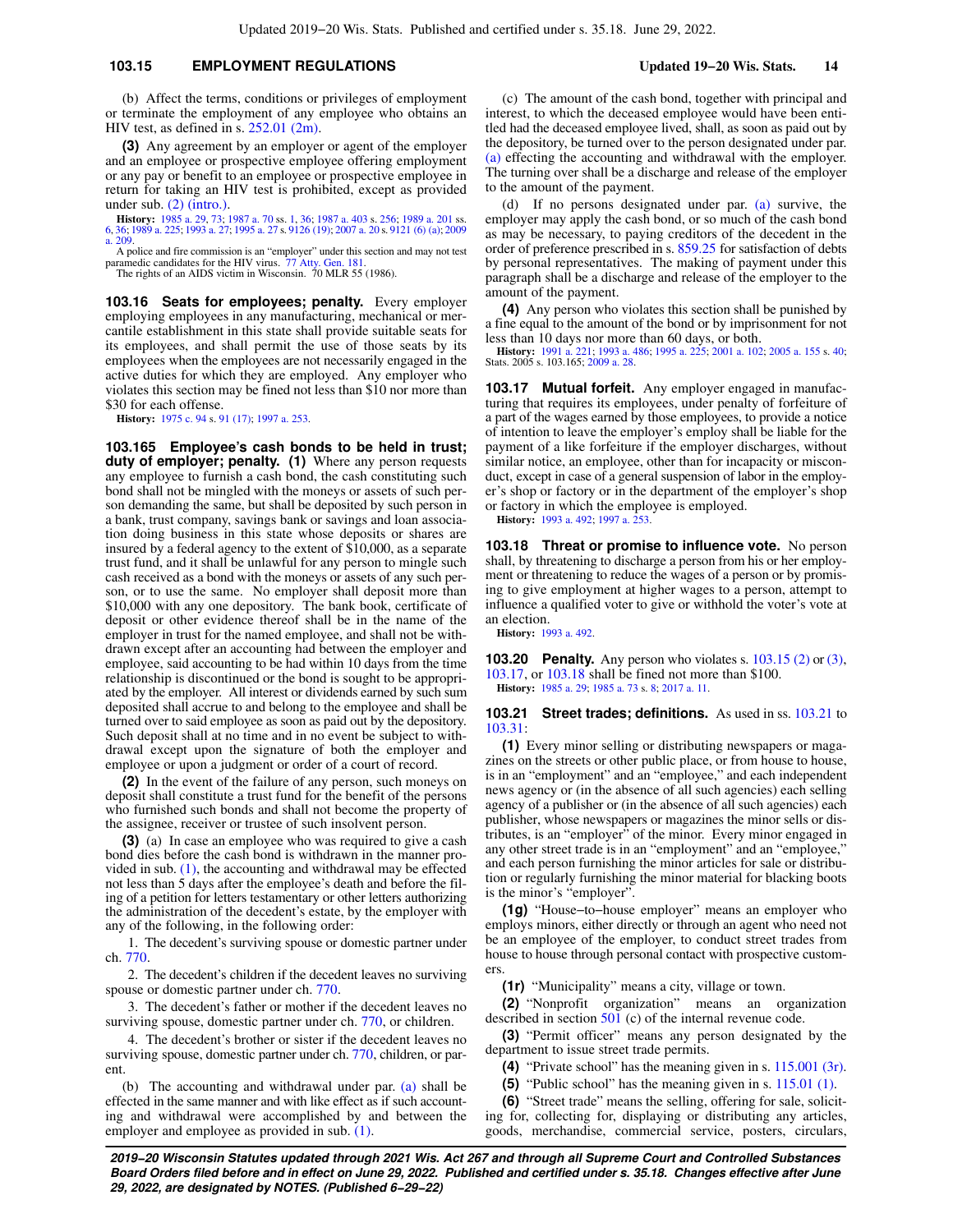newspapers or magazines, or the blacking of boots, on any street or other public place or from house to house.

**(7)** "Tribal school" has the meaning given in s. [115.001 \(15m\).](https://docs.legis.wisconsin.gov/document/statutes/115.001(15m)) **History:** [1971 c. 271](https://docs.legis.wisconsin.gov/document/acts/1971/271); [1983 a. 189](https://docs.legis.wisconsin.gov/document/acts/1983/189); [1985 a. 1;](https://docs.legis.wisconsin.gov/document/acts/1985/1) [1989 a. 113](https://docs.legis.wisconsin.gov/document/acts/1989/113); [1993 a. 492;](https://docs.legis.wisconsin.gov/document/acts/1993/492) [2009 a.](https://docs.legis.wisconsin.gov/document/acts/2009/302) [302](https://docs.legis.wisconsin.gov/document/acts/2009/302).

There can be no employment under sub. (1) between a publisher and a minor distributing newspapers without the publisher having actual or implied knowledge of the minor's activities. Beard v. Lee Enterprises, Inc. [225 Wis. 2d 1](https://docs.legis.wisconsin.gov/document/courts/225%20Wis.%202d%201), [591 N.W.2d 156](https://docs.legis.wisconsin.gov/document/courts/591%20N.W.2d%20156) (1999), [96−3393.](https://docs.legis.wisconsin.gov/document/wisupremecourt/96-3393)

**103.22 General standards and powers of the department.** The general standards for the employment of minors set forth in s. [103.65](https://docs.legis.wisconsin.gov/document/statutes/103.65) apply to the employment of minors in street trades, and in relation to that employment the department has the powers and duties specified in s. [103.66.](https://docs.legis.wisconsin.gov/document/statutes/103.66) Except as the department exercises those powers, the employment of minors in street trades shall be in accordance with ss. [103.23](https://docs.legis.wisconsin.gov/document/statutes/103.23) to [103.31.](https://docs.legis.wisconsin.gov/document/statutes/103.31)

**History:** [1971 c. 271](https://docs.legis.wisconsin.gov/document/acts/1971/271).

**Cross−reference:** See also ch. [DWD 271](https://docs.legis.wisconsin.gov/document/administrativecode/ch.%20DWD%20271), Wis. adm. code.

**103.23 Age minimum. (1)** Except as provided in sub. [\(2\),](https://docs.legis.wisconsin.gov/document/statutes/103.23(2)) a minor under 12 years of age shall not be employed or permitted to work at any time in any street trade.

**(2)** A minor under 12 years of age may work in a fund−raising sale for a nonprofit organization, a public school, a private school, or a tribal school under the following conditions:

(a) Each minor must give the nonprofit organization, public school, private school, or tribal school written approval from the minor's parent or guardian.

(b) Each minor under 9 years of age or each group containing one or more minors under 9 years of age must be physically accompanied by a parent or a person at least 16 years of age. **History:** [1971 c. 271](https://docs.legis.wisconsin.gov/document/acts/1971/271); [1973 c. 183](https://docs.legis.wisconsin.gov/document/acts/1973/183); [1985 a. 1;](https://docs.legis.wisconsin.gov/document/acts/1985/1) [2009 a. 302](https://docs.legis.wisconsin.gov/document/acts/2009/302).

**103.24 Hours of work.** The department shall determine and fix reasonable hours of employment for minors under 16 years of age in street trades. Except as provided in this section, the department may not fix hours of employment for minors under 16 years of age in street trades that exceed the maximum hours per day and per week specified in s. [103.68 \(2\) \(a\)](https://docs.legis.wisconsin.gov/document/statutes/103.68(2)(a)) and [\(b\)](https://docs.legis.wisconsin.gov/document/statutes/103.68(2)(b)), that exceed the maximum days per week specified in s. [103.68 \(2\) \(c\)](https://docs.legis.wisconsin.gov/document/statutes/103.68(2)(c)), or that begin earlier or end later than the hours specified in s. [103.68 \(2\)](https://docs.legis.wisconsin.gov/document/statutes/103.68(2)(d)) [\(d\)](https://docs.legis.wisconsin.gov/document/statutes/103.68(2)(d)) and [\(e\)](https://docs.legis.wisconsin.gov/document/statutes/103.68(2)(e)). The department may not limit the hours of employment for minors 16 years of age or over in street trades or the hours of employment for minors of any age who are engaged in the delivery of newspapers to the consumer.

**History:** [1971 c. 271](https://docs.legis.wisconsin.gov/document/acts/1971/271); [2011 a. 32](https://docs.legis.wisconsin.gov/document/acts/2011/32).

**Cross−reference:** See also ss. [DWD 271.03](https://docs.legis.wisconsin.gov/document/administrativecode/DWD%20271.03) and [271.04,](https://docs.legis.wisconsin.gov/document/administrativecode/DWD%20271.04) Wis. adm. code.

**103.245 Designation of a permit officer. (1)** (a) The department shall designate a school board, as defined in s. [115.001](https://docs.legis.wisconsin.gov/document/statutes/115.001(7)) [\(7\)](https://docs.legis.wisconsin.gov/document/statutes/115.001(7)), as a permit officer unless the school board refuses the designation.

(b) A school board designated as a permit officer under par.[\(a\)](https://docs.legis.wisconsin.gov/document/statutes/103.245(1)(a)) may assign the duties of permit officer to an officer or employee of the school district.

**(2)** The department may designate persons other than school boards as permit officers, regardless of whether any school board refuses designation as a permit officer under sub. [\(1\) \(a\).](https://docs.legis.wisconsin.gov/document/statutes/103.245(1)(a))

**History:** [1987 a. 187](https://docs.legis.wisconsin.gov/document/acts/1987/187).

**103.25 Permits and identification cards. (1)** A minor under 16 years of age shall not be employed or permitted to work at any street trade unless the minor's employer first obtains from the department or a permit officer a street trade permit and the minor first obtains an identification card, both issued in accordance with this section.

**(2)** If upon investigation, the department determines that there are practical difficulties or unnecessary hardships in carrying out sub. [\(1\),](https://docs.legis.wisconsin.gov/document/statutes/103.25(1)) the department may by general or special order make reasonable exceptions or modifications with due regard for the life, health, safety and welfare of minors employed in street trades. The investigation and orders shall be made as provided under s. [103.005](https://docs.legis.wisconsin.gov/document/statutes/103.005). These orders are subject to review as provided in ch. [227.](https://docs.legis.wisconsin.gov/document/statutes/ch.%20227)

**(3)** The form and requisites of street trade permits shall be the same as those specified for permits authorizing the employment of minors under s.  $103.73$ , except as provided in sub.  $(3m)$  and except that the permits may be issued on special street trade permit forms, in a form determined by the department. Each minor for whom a street trade permit is issued shall be provided by the department or the permit officer issuing the permit with a street trade identification card, in a form determined by the department. The minor shall carry the identification card while engaged in street trade employment and may not transfer it to any other person.

**(3m)** (a) In addition to the information required for a street trade permit under sub. [\(3\),](https://docs.legis.wisconsin.gov/document/statutes/103.25(3)) a street trade permit obtained by a house−to−house employer shall contain the minor's permanent home address and social security number.

(b) A house−to−house employer shall have a copy of the street trade permit issued for the minor stamped or endorsed by the clerk of any municipality where the minor conducts a street trade from house to house.

(c) This subsection does not apply to employment of a minor by a newspaper publisher or in a fund−raising sale for a nonprofit organization, a public school, a private school, or a tribal school.

**(4)** In relation to employment in street trades a permit issued under this section has the same force and effect as a permit issued under ss. [103.64](https://docs.legis.wisconsin.gov/document/statutes/103.64) to [103.82;](https://docs.legis.wisconsin.gov/document/statutes/103.82) and the failure to obtain a permit when required under this section subjects the employer to the same penalties and liabilities as failure to obtain a permit when required under ss. [103.64](https://docs.legis.wisconsin.gov/document/statutes/103.64) to [103.82.](https://docs.legis.wisconsin.gov/document/statutes/103.82)

**(5)** This section does not apply to employment of a minor in a fund−raising sale for a nonprofit organization, a public school, a private school, or a tribal school.

**History:** [1971 c. 228](https://docs.legis.wisconsin.gov/document/acts/1971/228) s. [43](https://docs.legis.wisconsin.gov/document/acts/1971/228,%20s.%2043); [1971 c. 271,](https://docs.legis.wisconsin.gov/document/acts/1971/271) [307;](https://docs.legis.wisconsin.gov/document/acts/1971/307) [1973 c. 183](https://docs.legis.wisconsin.gov/document/acts/1973/183); [1985 a. 1;](https://docs.legis.wisconsin.gov/document/acts/1985/1) [1987 a. 187](https://docs.legis.wisconsin.gov/document/acts/1987/187); [1989 a. 113;](https://docs.legis.wisconsin.gov/document/acts/1989/113) [1993 a. 492](https://docs.legis.wisconsin.gov/document/acts/1993/492); [1995 a. 27;](https://docs.legis.wisconsin.gov/document/acts/1995/27) [2001 a. 107](https://docs.legis.wisconsin.gov/document/acts/2001/107); [2009 a. 302;](https://docs.legis.wisconsin.gov/document/acts/2009/302) [2017 a. 11.](https://docs.legis.wisconsin.gov/document/acts/2017/11) **Cross−reference:** See also ch. [DWD 270](https://docs.legis.wisconsin.gov/document/administrativecode/ch.%20DWD%20270) and ss. [DWD 271.01](https://docs.legis.wisconsin.gov/document/administrativecode/DWD%20271.01), [271.06,](https://docs.legis.wisconsin.gov/document/administrativecode/DWD%20271.06) and [271.07](https://docs.legis.wisconsin.gov/document/administrativecode/DWD%20271.07), Wis. adm. code.

**103.26 Refusal or revocation of permits and identification cards.** (1) The department or permit officer may refuse to grant a street trade permit and identification card to a minor who seems physically unable to perform the work or whose school record indicates that the minor should not undertake such employment in addition to school, or whenever in the judgment of the department or permit officer the best interests of the minor would be served by such refusal.

**(2)** The department may revoke a street trade permit and identification card if the minor for whom such permit was issued is found by the department to have worked when prohibited under s. [103.24,](https://docs.legis.wisconsin.gov/document/statutes/103.24) if it appears to the department that such permit was improperly or illegally issued or if in their judgment the best interests of the minor would be served by such revocation. The department shall by registered mail notify such minor and the minor's employer of such revocation. On receipt of such notice the employer shall immediately return the revoked permit and discontinue the employment of such minor, and the minor shall immediately return the revoked identification card to the permit officer.

**History:** [1973 c. 183;](https://docs.legis.wisconsin.gov/document/acts/1973/183) [1993 a. 492](https://docs.legis.wisconsin.gov/document/acts/1993/492). **Cross−reference:** See also s. [DWD 271.08](https://docs.legis.wisconsin.gov/document/administrativecode/DWD%20271.08), Wis. adm. code.

**103.27 Duties of employers of minors in street trades. (1)** Every employer of minors in street trades shall keep a record for each minor of his or her name, address and date of birth.

**(2)** Every employer shall receive and file a street trade permit authorizing employment of each minor under 16 years of age by the employer before the minor is permitted to work; and shall keep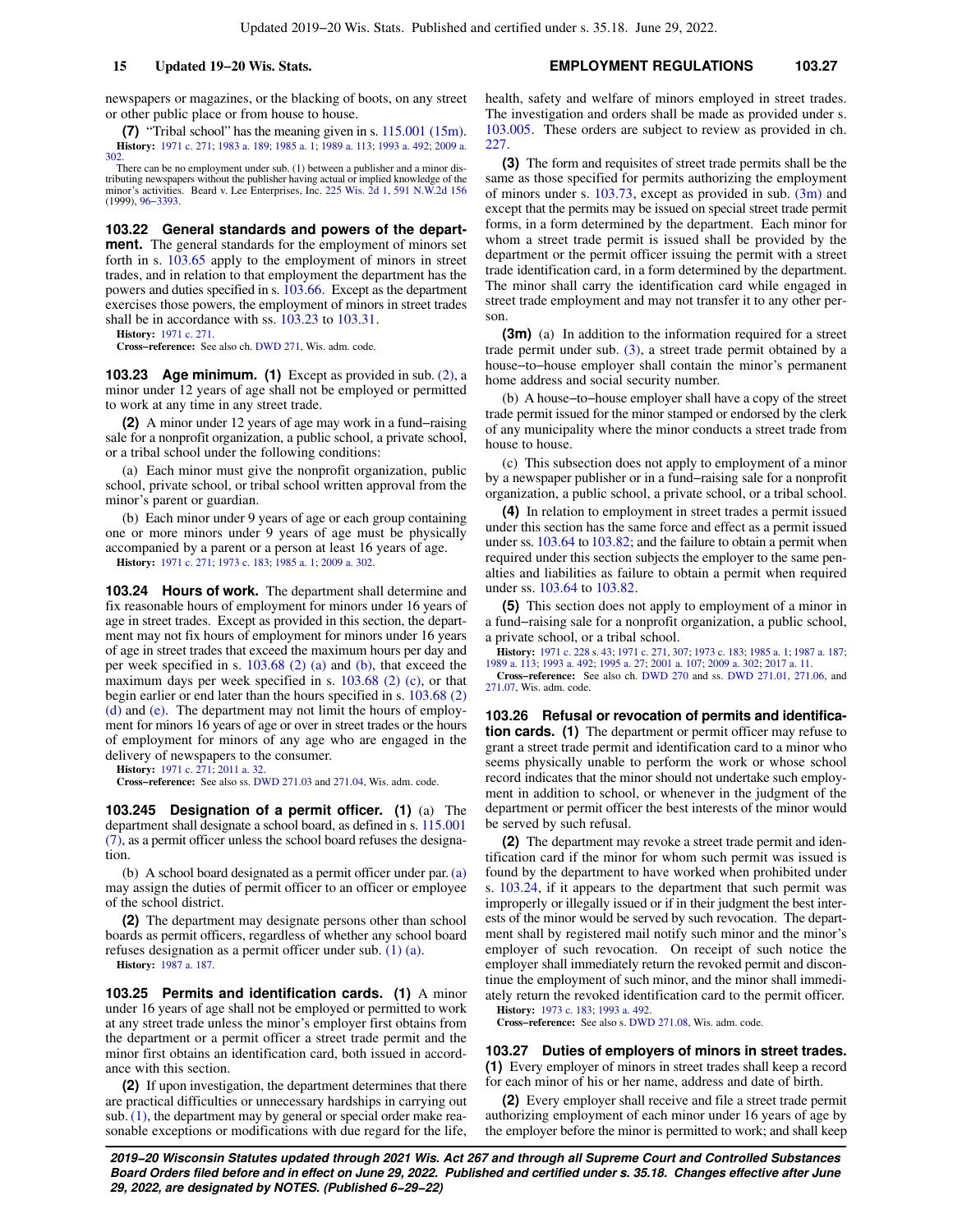## **103.27 EMPLOYMENT REGULATIONS Updated 19−20 Wis. Stats. 16**

the permit on file and allow inspection of the permit at any time by the department or any police or school attendance officer.

**(3)** This section does not apply to employment of a minor in a fund−raising sale for a nonprofit organization, a public school, a private school, or a tribal school.

**History:** [1971 c. 271](https://docs.legis.wisconsin.gov/document/acts/1971/271); [1973 c. 183;](https://docs.legis.wisconsin.gov/document/acts/1973/183) [1979 c. 298;](https://docs.legis.wisconsin.gov/document/acts/1979/298) [1985 a. 1](https://docs.legis.wisconsin.gov/document/acts/1985/1); [1993 a. 492;](https://docs.legis.wisconsin.gov/document/acts/1993/492) [2009 a.](https://docs.legis.wisconsin.gov/document/acts/2009/302) [302](https://docs.legis.wisconsin.gov/document/acts/2009/302); [2017 a. 11](https://docs.legis.wisconsin.gov/document/acts/2017/11).

**103.275 Duties of employers in house−to−house street trades. (1)** CERTIFICATION REQUIRED. No person may do any of the following without obtaining a certificate under sub. [\(2\):](https://docs.legis.wisconsin.gov/document/statutes/103.275(2))

(a) Act as a house−to−house employer.

(b) Recruit or offer employment to a minor to conduct street trades from house to house.

**(2)** APPLICATION AND ISSUANCE OF CERTIFICATE. (a) A person shall apply to the department for a house−to−house employer certificate by submitting an application to the department. The department shall furnish applications upon request and applications shall contain all of the following:

1. The name of the applicant and the address and telephone of its principal place of business.

2. If the applicant is a corporation, the date and place of its incorporation.

2L. If the applicant is a limited liability company, the date and place of its organization.

3. The name and permanent home address of the sole proprietor, managing partner, managers or principal officers of the applicant.

4. The names, permanent home addresses and dates of birth of any of the applicant's employees, agents or representatives who supervise minor employees conducting street trades from house to house.

5. The employer identification numbers assigned to the applicant by the internal revenue service and the department of revenue.

6. Any documents required by the department to prove that the applicant has complied with sub. [\(3\).](https://docs.legis.wisconsin.gov/document/statutes/103.275(3))

7. Any other information that the department considers relevant.

(b) Except as provided under pars.  $(bm)$ ,  $(br)$ , and  $(bt)$ , upon receipt of a properly completed application, the department shall issue a house−to−house employer certificate if all of the following apply:

1. The department is satisfied that the applicant will comply with ss. [103.21](https://docs.legis.wisconsin.gov/document/statutes/103.21) to [103.31](https://docs.legis.wisconsin.gov/document/statutes/103.31).

2. The applicant has established proof of ability to pay under sub. [\(3\)](https://docs.legis.wisconsin.gov/document/statutes/103.275(3)).

3. If the application is for a new certificate after revocation under sub. [\(7\),](https://docs.legis.wisconsin.gov/document/statutes/103.275(7)) the revocation occurred at least 12 months before issuance of the new certificate.

(bg) 1. Except as provided in subd.  $2m$ , the department shall require each applicant for a house−to−house employer certificate under this subsection who is an individual to provide the department with the applicant's social security number, and shall require each applicant for a house−to−house employer certificate who is not an individual to provide the department with the applicant's federal employer identification number, when initially applying for or applying to renew the house−to−house employer certificate.

2. If an applicant who is an individual fails to provide the applicant's social security number to the department or if an applicant who is not an individual fails to provide the applicant's federal employer identification number to the department, the department may not issue or renew a house−to−house employer certificate under this subsection to or for the applicant unless the applicant is an individual who does not have a social security number and the applicant submits a statement made or subscribed under oath or affirmation as required under subd. [2m.](https://docs.legis.wisconsin.gov/document/statutes/103.275(2)(bg)2m.)

2m. If an applicant who is an individual does not have a social security number, the applicant shall submit a statement made or subscribed under oath or affirmation to the department that the applicant does not have a social security number. The form of the statement shall be prescribed by the department. A house−to− house employer certificate issued in reliance upon a false statement submitted under this subdivision is invalid.

3. The department of workforce development may not disclose any information received under subd. [1.](https://docs.legis.wisconsin.gov/document/statutes/103.275(2)(bg)1.) to any person except to the department of revenue for the sole purpose of requesting certifications under s. [73.0301](https://docs.legis.wisconsin.gov/document/statutes/73.0301) or the department of children and families for purposes of administering s. [49.22](https://docs.legis.wisconsin.gov/document/statutes/49.22).

(bm) The department of workforce development shall deny, suspend, restrict, refuse to renew, or otherwise withhold a house– to−house employer certificate for failure of the applicant or house−to−house employer to pay court−ordered payments of child or family support, maintenance, birth expenses, medical expenses, or other expenses related to the support of a child or former spouse or for failure of the applicant or house−to−house employer to comply, after appropriate notice, with a subpoena or warrant issued by the department of children and families or a county child support agency under s. [59.53 \(5\)](https://docs.legis.wisconsin.gov/document/statutes/59.53(5)) and related to paternity or child support proceedings, as provided in a memorandum of understanding entered into under s. [49.857.](https://docs.legis.wisconsin.gov/document/statutes/49.857) Notwithstanding sub. [\(7\)](https://docs.legis.wisconsin.gov/document/statutes/103.275(7)) and s. [103.005 \(10\)](https://docs.legis.wisconsin.gov/document/statutes/103.005(10)), an action taken under this paragraph is subject to review only as provided in the memorandum of understanding entered into under s. [49.857](https://docs.legis.wisconsin.gov/document/statutes/49.857) and not as provided in sub. [\(7\)](https://docs.legis.wisconsin.gov/document/statutes/103.275(7)) and ch. [227.](https://docs.legis.wisconsin.gov/document/statutes/ch.%20227)

(br) The department shall deny an application for the issuance or renewal of a house−to−house employer certificate, or revoke such a certificate already issued, if the department of revenue certifies under s. [73.0301](https://docs.legis.wisconsin.gov/document/statutes/73.0301) that the applicant or house−to−house employer is liable for delinquent taxes. Notwithstanding sub. [\(7\)](https://docs.legis.wisconsin.gov/document/statutes/103.275(7)) and s. [103.005 \(10\),](https://docs.legis.wisconsin.gov/document/statutes/103.005(10)) an action taken under this paragraph is subject to review only as provided under s. [73.0301 \(5\)](https://docs.legis.wisconsin.gov/document/statutes/73.0301(5)) and not as provided in sub. [\(7\)](https://docs.legis.wisconsin.gov/document/statutes/103.275(7)) and ch. [227.](https://docs.legis.wisconsin.gov/document/statutes/ch.%20227)

(bt) 1. The department may deny an application for the issuance or renewal of a house−to−house employer certificate, or revoke such a certificate already issued, if the department determines that the applicant or house−to−house employer is liable for delinquent contributions, as defined in s. [108.227 \(1\) \(d\)](https://docs.legis.wisconsin.gov/document/statutes/108.227(1)(d)). Notwithstanding sub.  $(7)$  and s.  $103.005$   $(10)$ , an action taken under this subdivision is subject to review only as provided under s. [108.227 \(5\)](https://docs.legis.wisconsin.gov/document/statutes/108.227(5)) and not as provided in sub. [\(7\)](https://docs.legis.wisconsin.gov/document/statutes/103.275(7)) and ch. [227](https://docs.legis.wisconsin.gov/document/statutes/ch.%20227).

2. If the department denies an application or revokes a certificate under subd. [1.](https://docs.legis.wisconsin.gov/document/statutes/103.275(2)(bt)1.), the department shall mail a notice of denial or revocation to the applicant or house−to−house employer. The notice shall include a statement of the facts that warrant the denial or revocation and a statement that the applicant or house−to− house employer may, within 30 days after the date on which the notice of denial or revocation is mailed, file a written request with the department to have the determination that the applicant or house−to−house employer is liable for delinquent contributions reviewed at a hearing under s. [108.227 \(5\) \(a\)](https://docs.legis.wisconsin.gov/document/statutes/108.227(5)(a)).

3. If, after a hearing under s.  $108.227(5)(a)$ , the department affirms a determination under subd. [1.](https://docs.legis.wisconsin.gov/document/statutes/103.275(2)(bt)1.) that an applicant or house− to−house employer is liable for delinquent contributions, the department shall affirm its denial or revocation. An applicant or house−to−house employer may seek judicial review under s. [108.227 \(6\)](https://docs.legis.wisconsin.gov/document/statutes/108.227(6)) of an affirmation by the department of a denial or revocation under this subdivision.

4. If, after a hearing under s.  $108.227(5)(a)$ , the department determines that a person whose certificate is revoked or whose application is denied under subd. [1.](https://docs.legis.wisconsin.gov/document/statutes/103.275(2)(bt)1.) is not liable for delinquent contributions, as defined in s. [108.227 \(1\) \(d\)](https://docs.legis.wisconsin.gov/document/statutes/108.227(1)(d)), the department shall reinstate the certificate or approve the application, unless there are other grounds for revocation or denial. The department may not charge a fee for reinstatement of a certificate under this subdivision.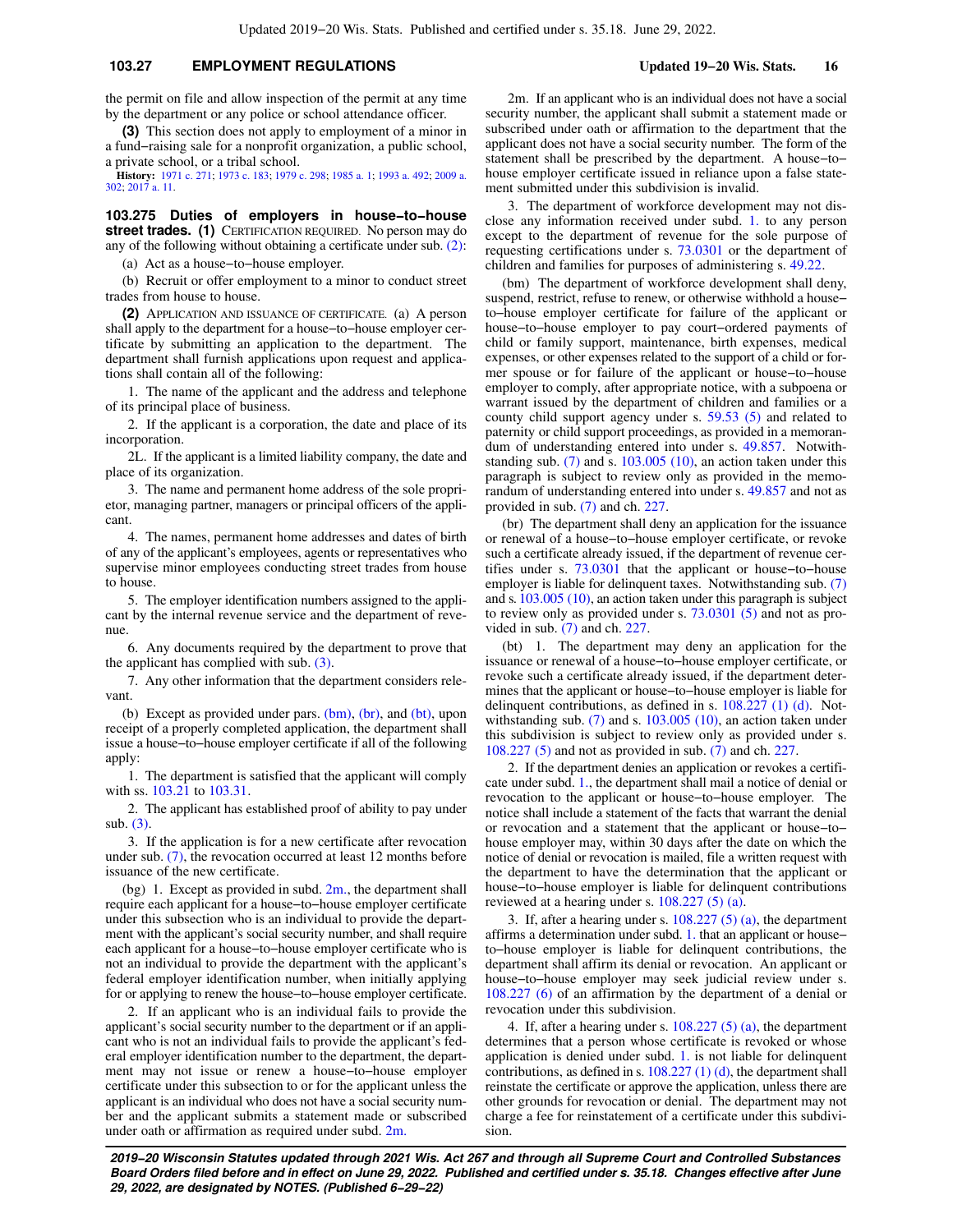(c) A person who receives a house−to−house employer certificate shall notify the department of any changes in the information required in the application submitted under par. [\(a\)](https://docs.legis.wisconsin.gov/document/statutes/103.275(2)(a)) within 30 days after the change occurs.

(d) A house−to−house employer certificate is valid for a 12−month period. A house−to−house employer may renew a certificate by submitting an application under par.  $(a)$ , subject to the conditions under par. [\(b\).](https://docs.legis.wisconsin.gov/document/statutes/103.275(2)(b))

**(3)** FINANCIAL RESPONSIBILITY. (a) A house−to−house employer shall establish proof of its ability to pay any compensation owed to minor employees and any penalties that may be imposed under s. [103.29.](https://docs.legis.wisconsin.gov/document/statutes/103.29)

(b) A house−to−house employer shall prove its ability to pay under par. [\(a\)](https://docs.legis.wisconsin.gov/document/statutes/103.275(3)(a)) by maintaining one of the following commitments, in an amount of at least \$5,000 and in a form approved by the department:

1. A bond.

- 2. A certificate of deposit.
- 3. An established escrow account.
- 4. An irrevocable letter of credit.

(c) The commitment described in par. [\(b\)](https://docs.legis.wisconsin.gov/document/statutes/103.275(3)(b)) shall be established in favor of or made payable to the department, for the benefit of the state and any minor employee who does not receive the compensation earned by the minor employee. The house−to−house employer shall file with the department any agreement, instrument or other document necessary to enforce the commitment against the house−to−house employer or any relevant 3rd party, or both.

**(4)** DISCLOSURE TO MINOR EMPLOYEES. (a) When a minor applies for a job to conduct street trades from house to house, the house−to−house employer shall inform the minor in writing of the terms and conditions of employment including all of the following:

1. Compensation, including commissions, bonuses or contest awards.

2. The time and manner of the payment of compensation.

3. The number of days per week and of hours per day that the minor would be required to conduct street trades from house to house.

4. The nature and frequency of required employment−related meetings and how compensation is paid for attendance at the meetings.

5. Whether and how the house−to−house employer provides transportation.

6. The expenses related to employment that the applicant would be required to pay.

(b) No house−to−house employer may fail to comply with the terms of the written disclosure statement required under par. [\(a\).](https://docs.legis.wisconsin.gov/document/statutes/103.275(4)(a)) A house−to−house employer may change the terms of a disclosure statement by a supplemental document in writing, if the change applies only prospectively.

**(5)** RECORDS AND INSPECTION. A door−to−door employer shall do all of the following:

(a) Keep a copy of the street trade permit obtained for an employee under s. [103.25](https://docs.legis.wisconsin.gov/document/statutes/103.25) for at least 3 years after the employee attains the age of 18 or leaves the employment of the employer, whichever occurs first.

(b) Keep a list of the names of all municipalities where minor employees of the house−to−house employer conducted street trades from house to house within the last 3 years.

(c) At the department's request, do any of the following:

1. Allow the department to inspect the certificate issued under sub. [\(2\)](https://docs.legis.wisconsin.gov/document/statutes/103.275(2)) or any street trade permits obtained under s. [103.25.](https://docs.legis.wisconsin.gov/document/statutes/103.25)

2. Provide a list of the municipalities where the house−to− house employer intends to employ minors to conduct street trades from house to house within 6 months after the date of the request.

## **17 Updated 19−20 Wis. Stats. EMPLOYMENT REGULATIONS 103.28**

**(6)** NOTIFICATION TO POLICE OR SHERIFF. (a) When a house−to− house employer obtains a stamp from a municipal clerk under s. [103.25 \(3m\) \(b\)](https://docs.legis.wisconsin.gov/document/statutes/103.25(3m)(b)), the house−to−house employer shall provide notice that a minor is or will be conducting a street trade for the house−to−house employer in the municipality to the following:

1. The local police department, if the municipality has a police department and a population of 2,500 or more.

2. To the office of the sheriff of the county where the municipality is located, if the municipality has no police department.

3. To the local police department or the office of the sheriff of the county where the municipality is located, if the municipality has a police department or a population greater than 2,500.

**(7)** SUSPENSION OR REVOCATION OF CERTIFICATE. (a) The department may investigate and hold hearings in connection with certificates issued under sub. [\(2\)](https://docs.legis.wisconsin.gov/document/statutes/103.275(2)).

(b) Except as provided in sub.  $(2)$  (bm), [\(br\)](https://docs.legis.wisconsin.gov/document/statutes/103.275(2)(br)), and [\(bt\),](https://docs.legis.wisconsin.gov/document/statutes/103.275(2)(bt)) after providing at least 10 days' notice to a house−to−house employer, the department may, on its own or upon a written and signed complaint, suspend the house−to−house employer's certificate. The department shall serve a copy of the complaint with notice of a suspension of the certificate on the person complained against, and the person shall file an answer to the complaint with the department and the complainant within 10 days after service. After receiving the answer, the department shall set the matter for hearing as promptly as possible and within 30 days after the date of filing the complaint. Either party may appear at the hearing in person or by attorney or agent. The department shall make its findings and determination concerning the suspension within 90 days after the date that the hearing is concluded and send a copy to each interested party.

(c) Except as provided in sub. [\(2\) \(bm\),](https://docs.legis.wisconsin.gov/document/statutes/103.275(2)(bm)) [\(br\),](https://docs.legis.wisconsin.gov/document/statutes/103.275(2)(br)) and [\(bt\),](https://docs.legis.wisconsin.gov/document/statutes/103.275(2)(bt)) the department may revoke a certificate issued under sub. [\(2\)](https://docs.legis.wisconsin.gov/document/statutes/103.275(2)) after holding a public hearing at a place designated by the department. At least 10 days prior to the revocation hearing, the department shall send written notice of the time and place of the revocation hearing to the person holding the certificate and to the person's attorney or agent of record by mailing the notice to their last− known address. The testimony presented and proceedings at the revocation hearing shall be recorded and preserved as the records of the department. The department shall, as soon after the hearing as possible, make its findings and determination concerning revocation and send a copy to each interested party.

(d) The department may suspend a certificate under par.  $(b)$ only if it has reason to believe, or may revoke a certificate under par.[\(c\)](https://docs.legis.wisconsin.gov/document/statutes/103.275(7)(c)) only if it finds, that the house−to−house employer has done any of the following:

1. Submitted false information to the department in an application under sub.  $(2)$  (a), if the information caused the department to issue the certificate when it would otherwise not have done so.

2. Failed to notify the department of a change in information under sub.  $(2)$  (c).

3. Failed to comply with the terms of a written disclosure statement under sub. [\(4\)](https://docs.legis.wisconsin.gov/document/statutes/103.275(4)).

4. Failed to maintain proof of ability to pay under sub. [\(3\)](https://docs.legis.wisconsin.gov/document/statutes/103.275(3)).

5. Failed to comply with s. [103.23,](https://docs.legis.wisconsin.gov/document/statutes/103.23) [103.24,](https://docs.legis.wisconsin.gov/document/statutes/103.24) [103.25](https://docs.legis.wisconsin.gov/document/statutes/103.25) or [103.27](https://docs.legis.wisconsin.gov/document/statutes/103.27) or the rules of the department.

**(8)** EXCEPTION. This section does not apply to the employment of a minor by a newspaper publisher or in a fund−raising sale for a nonprofit organization, a public school, a private school, or a tribal school.

**History:** [1989 a. 113](https://docs.legis.wisconsin.gov/document/acts/1989/113), [359;](https://docs.legis.wisconsin.gov/document/acts/1989/359) [1993 a. 112](https://docs.legis.wisconsin.gov/document/acts/1993/112); [1997 a. 191](https://docs.legis.wisconsin.gov/document/acts/1997/191), [237](https://docs.legis.wisconsin.gov/document/acts/1997/237); [1999 a. 9;](https://docs.legis.wisconsin.gov/document/acts/1999/9) [2009 a. 180](https://docs.legis.wisconsin.gov/document/acts/2009/180), [302;](https://docs.legis.wisconsin.gov/document/acts/2009/302) [2013 a. 36.](https://docs.legis.wisconsin.gov/document/acts/2013/36)

**103.28 Enforcement. (1)** Sections [103.21](https://docs.legis.wisconsin.gov/document/statutes/103.21) to [103.31](https://docs.legis.wisconsin.gov/document/statutes/103.31) shall be enforced by the department. Police and school attendance officers of cities, towns, villages and school districts shall assist the department in enforcement by questioning minors seen on the streets engaged in street trades and reporting to the department all cases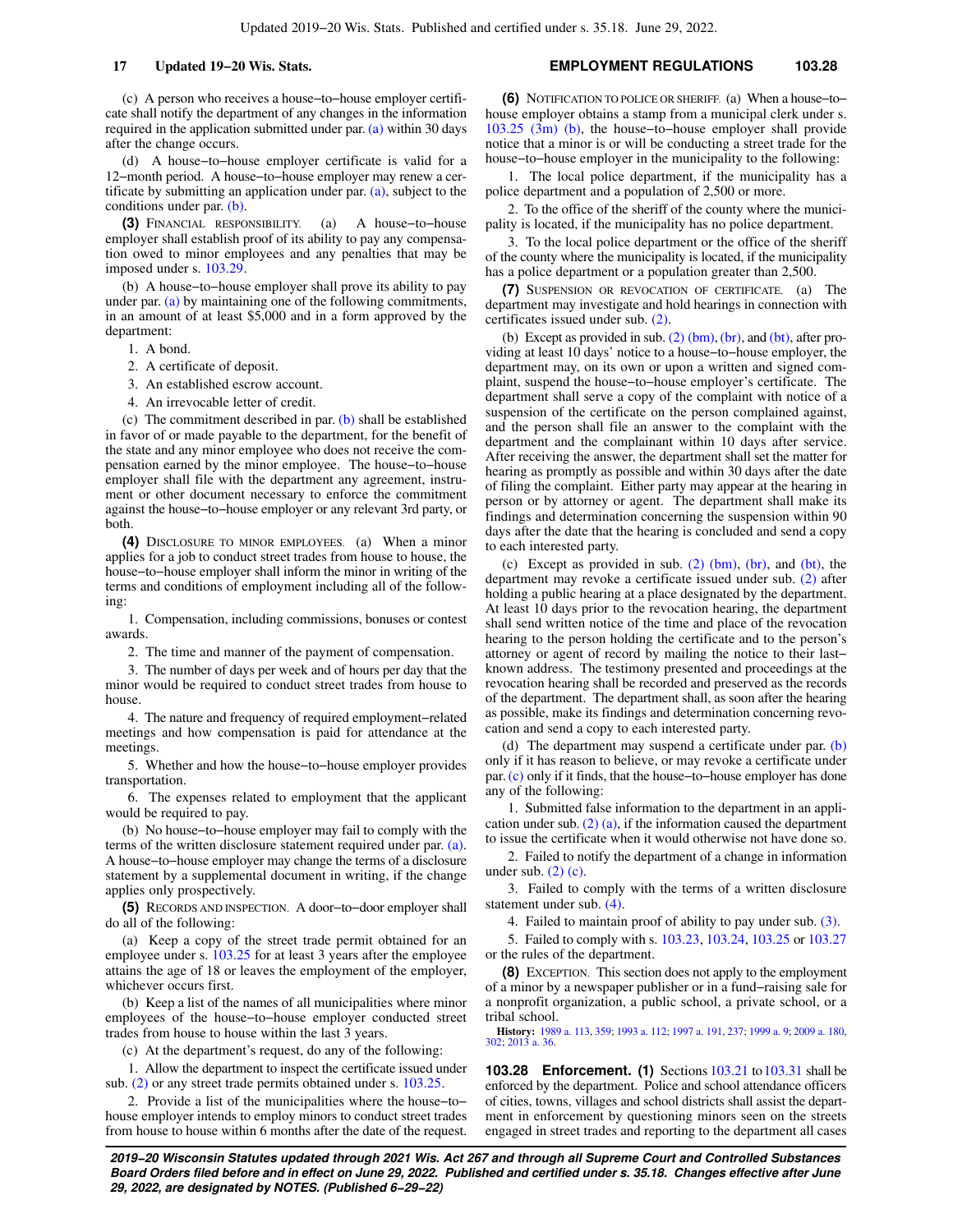## **103.28 EMPLOYMENT REGULATIONS Updated 19−20 Wis. Stats. 18**

of minors apparently engaged in street trades in violation of ss. [103.21](https://docs.legis.wisconsin.gov/document/statutes/103.21) to [103.31](https://docs.legis.wisconsin.gov/document/statutes/103.31).

**(2)** The failure of an employer to produce for inspection by the department or any school attendance or police officer a permit required for a minor under 16 years of age employed in street trades is prima facie evidence of unlawful employment of the minor.

**(3)** The department may refer violations of ss. [103.21](https://docs.legis.wisconsin.gov/document/statutes/103.21) to [103.275](https://docs.legis.wisconsin.gov/document/statutes/103.275) for prosecution by the department of justice or the district attorney for the county in which the violation occurred.

**History:** [1971 c. 271](https://docs.legis.wisconsin.gov/document/acts/1971/271); [1973 c. 183](https://docs.legis.wisconsin.gov/document/acts/1973/183); [1979 c. 298;](https://docs.legis.wisconsin.gov/document/acts/1979/298) [1989 a. 113](https://docs.legis.wisconsin.gov/document/acts/1989/113); [2017 a. 11.](https://docs.legis.wisconsin.gov/document/acts/2017/11)

**103.29 Penalties. (1)** Any employer who employs or permits the employment of any minor in street trades in violation of ss. [103.21](https://docs.legis.wisconsin.gov/document/statutes/103.21) to [103.31](https://docs.legis.wisconsin.gov/document/statutes/103.31) or of any order issued thereunder or who hinders or delays the department or any school attendance or police officer in the performance of their duties under ss. [103.21](https://docs.legis.wisconsin.gov/document/statutes/103.21) to [103.31](https://docs.legis.wisconsin.gov/document/statutes/103.31) may be required to forfeit not less than \$25 nor more than \$1,000 for each day of the first offense and, for the 2nd or subsequent violation of ss. [103.21](https://docs.legis.wisconsin.gov/document/statutes/103.21) to [103.31](https://docs.legis.wisconsin.gov/document/statutes/103.31) within 5 years, as measured from the dates the violations initially occurred, may be fined not less than \$250 nor more than \$5,000 for each day of the 2nd or subsequent offense or imprisoned not more than 30 days or both.

**(2)** In addition to the penalties under sub. [\(1\)](https://docs.legis.wisconsin.gov/document/statutes/103.29(1)), any employer who employs any minor in violation of s. [103.24](https://docs.legis.wisconsin.gov/document/statutes/103.24) or [103.275 \(1\)](https://docs.legis.wisconsin.gov/document/statutes/103.275(1)) or  $(4)$  (b) or rules of the department shall be liable, in addition to the wages paid, to pay to each minor affected, an amount equal to twice the regular rate of pay as liquidated damages for all hours worked in violation per day or per week, whichever is greater.

**History:** [1971 c. 271](https://docs.legis.wisconsin.gov/document/acts/1971/271); [1981 c. 390](https://docs.legis.wisconsin.gov/document/acts/1981/390); [1987 a. 332](https://docs.legis.wisconsin.gov/document/acts/1987/332) ss. [8](https://docs.legis.wisconsin.gov/document/acts/1987/332,%20s.%208) to [10,](https://docs.legis.wisconsin.gov/document/acts/1987/332,%20s.%2010) [64](https://docs.legis.wisconsin.gov/document/acts/1987/332,%20s.%2064); [1989 a. 113.](https://docs.legis.wisconsin.gov/document/acts/1989/113)

**103.30 Penalty on newspapers for allowing minors to loiter around premises.** A newspaper publisher or printer or person having for sale newspapers or magazines shall not permit any minor under 18 years of age to loiter or remain around any premises where the newspapers or magazines are printed, assembled, prepared for sale or sold when the minor is required under s. [118.15](https://docs.legis.wisconsin.gov/document/statutes/118.15) to attend school. Any person violating this section is subject to the penalties specified in s.  $103.29$ .

**History:** [1971 c. 271](https://docs.legis.wisconsin.gov/document/acts/1971/271); [1973 c. 183](https://docs.legis.wisconsin.gov/document/acts/1973/183); [1987 a. 332.](https://docs.legis.wisconsin.gov/document/acts/1987/332)

**103.31 Penalty on parent or guardian.** Any parent or guardian who permits a minor under his or her control to be employed in violation of ss. [103.21](https://docs.legis.wisconsin.gov/document/statutes/103.21) to [103.31](https://docs.legis.wisconsin.gov/document/statutes/103.31) or of any order of the department issued thereunder may be required to forfeit not less than \$10 nor more than \$250 for each day of the first offense and, for the 2nd or subsequent violation of ss. [103.21](https://docs.legis.wisconsin.gov/document/statutes/103.21) to [103.31](https://docs.legis.wisconsin.gov/document/statutes/103.31) within 5 years, as measured from the dates the violations initially occurred, may be required to forfeit not less than \$25 nor more than \$1,000 for each day of the 2nd or subsequent offense.

**History:** [1971 c. 271](https://docs.legis.wisconsin.gov/document/acts/1971/271); [1987 a. 332](https://docs.legis.wisconsin.gov/document/acts/1987/332).

**103.32 Recovery of arrears of wages.** The department, on behalf of the minor, may sue the employer under s. [109.09](https://docs.legis.wisconsin.gov/document/statutes/109.09) for the recovery of any arrears of wages to which the minor is entitled under this chapter.

**History:** [1971 c. 271](https://docs.legis.wisconsin.gov/document/acts/1971/271), [307](https://docs.legis.wisconsin.gov/document/acts/1971/307); [1975 c. 380](https://docs.legis.wisconsin.gov/document/acts/1975/380) s. [5.](https://docs.legis.wisconsin.gov/document/acts/1975/380,%20s.%205)

**103.33 Discriminatory acts; street trades.** Section [111.322 \(2m\)](https://docs.legis.wisconsin.gov/document/statutes/111.322(2m)) applies to discharge and other discriminatory acts against an employee arising in connection with any proceeding under s. [103.28](https://docs.legis.wisconsin.gov/document/statutes/103.28) or [103.32.](https://docs.legis.wisconsin.gov/document/statutes/103.32)

**History:** [1989 a. 228](https://docs.legis.wisconsin.gov/document/acts/1989/228).

**103.34 Regulation of traveling sales crews. (1) DEFINI-**TIONS: In this section:

(a) "Certificate of registration" means a certificate of registration issued under this section authorizing a person to employ traveling sales crew workers.

(am) "Consumer" means an individual to whom a seller sells, offers to sell, or advertises or promotes the sale of consumer goods or services. "Consumer" does not include an individual who purchases goods or services in a business or governmental capacity or for resale to others.

(ap) "Consumer goods or services" means goods or services, including personal investment opportunities, personal business opportunities, and personal training courses, that are typically used for personal, family, or household purposes.

(b) "Disqualifying offense" means any of the following:

1. A violation of s. [125.07 \(1\) \(a\),](https://docs.legis.wisconsin.gov/document/statutes/125.07(1)(a)) [\(2\) \(a\) 1.](https://docs.legis.wisconsin.gov/document/statutes/125.07(2)(a)1.) or [2.,](https://docs.legis.wisconsin.gov/document/statutes/125.07(2)(a)2.) or [\(4\) \(a\)](https://docs.legis.wisconsin.gov/document/statutes/125.07(4)(a)) or [\(b\),](https://docs.legis.wisconsin.gov/document/statutes/125.07(4)(b)) [125.085 \(3\) \(a\)](https://docs.legis.wisconsin.gov/document/statutes/125.085(3)(a)) or [\(b\),](https://docs.legis.wisconsin.gov/document/statutes/125.085(3)(b)) [125.09 \(2\)](https://docs.legis.wisconsin.gov/document/statutes/125.09(2)), [961.41 \(1\)](https://docs.legis.wisconsin.gov/document/statutes/961.41(1)) or [\(1m\),](https://docs.legis.wisconsin.gov/document/statutes/961.41(1m)) [961.573,](https://docs.legis.wisconsin.gov/document/statutes/961.573) [961.574](https://docs.legis.wisconsin.gov/document/statutes/961.574), [961.575,](https://docs.legis.wisconsin.gov/document/statutes/961.575) or [961.69](https://docs.legis.wisconsin.gov/document/statutes/961.69), of a substantially similar federal law or law of another state, or of a local ordinance that strictly conforms to any of those statutes, if the violation was committed in connection with or incident to any traveling sales crew activities.

2. A violation of s. [940.01,](https://docs.legis.wisconsin.gov/document/statutes/940.01) [940.02](https://docs.legis.wisconsin.gov/document/statutes/940.02), [940.03,](https://docs.legis.wisconsin.gov/document/statutes/940.03) [940.05,](https://docs.legis.wisconsin.gov/document/statutes/940.05) [940.06,](https://docs.legis.wisconsin.gov/document/statutes/940.06) [940.07,](https://docs.legis.wisconsin.gov/document/statutes/940.07) [940.08,](https://docs.legis.wisconsin.gov/document/statutes/940.08) [940.09](https://docs.legis.wisconsin.gov/document/statutes/940.09), [940.10,](https://docs.legis.wisconsin.gov/document/statutes/940.10) [940.19 \(2\)](https://docs.legis.wisconsin.gov/document/statutes/940.19(2)), [\(4\),](https://docs.legis.wisconsin.gov/document/statutes/940.19(4)) [\(5\),](https://docs.legis.wisconsin.gov/document/statutes/940.19(5)) or [\(6\),](https://docs.legis.wisconsin.gov/document/statutes/940.19(6)) [940.198 \(2\)](https://docs.legis.wisconsin.gov/document/statutes/940.198(2)), [940.21,](https://docs.legis.wisconsin.gov/document/statutes/940.21) [940.225 \(1\)](https://docs.legis.wisconsin.gov/document/statutes/940.225(1)), [\(2\)](https://docs.legis.wisconsin.gov/document/statutes/940.225(2)), or [\(3\),](https://docs.legis.wisconsin.gov/document/statutes/940.225(3)) [940.23](https://docs.legis.wisconsin.gov/document/statutes/940.23), [940.235,](https://docs.legis.wisconsin.gov/document/statutes/940.235) [940.24,](https://docs.legis.wisconsin.gov/document/statutes/940.24) [940.25,](https://docs.legis.wisconsin.gov/document/statutes/940.25) [940.30](https://docs.legis.wisconsin.gov/document/statutes/940.30), [940.302](https://docs.legis.wisconsin.gov/document/statutes/940.302), [940.305,](https://docs.legis.wisconsin.gov/document/statutes/940.305) [940.31](https://docs.legis.wisconsin.gov/document/statutes/940.31), [943.02,](https://docs.legis.wisconsin.gov/document/statutes/943.02) [943.03,](https://docs.legis.wisconsin.gov/document/statutes/943.03) [943.04](https://docs.legis.wisconsin.gov/document/statutes/943.04), [943.10,](https://docs.legis.wisconsin.gov/document/statutes/943.10) [943.30,](https://docs.legis.wisconsin.gov/document/statutes/943.30) [943.31](https://docs.legis.wisconsin.gov/document/statutes/943.31), [943.32](https://docs.legis.wisconsin.gov/document/statutes/943.32), [944.32,](https://docs.legis.wisconsin.gov/document/statutes/944.32) [944.34,](https://docs.legis.wisconsin.gov/document/statutes/944.34) [946.10,](https://docs.legis.wisconsin.gov/document/statutes/946.10) [948.02 \(1\)](https://docs.legis.wisconsin.gov/document/statutes/948.02(1)) or [\(2\)](https://docs.legis.wisconsin.gov/document/statutes/948.02(2)), [948.025](https://docs.legis.wisconsin.gov/document/statutes/948.025), [948.03 \(2\)](https://docs.legis.wisconsin.gov/document/statutes/948.03(2)), [\(3\),](https://docs.legis.wisconsin.gov/document/statutes/948.03(3)) or [\(5\) \(a\) 1.](https://docs.legis.wisconsin.gov/document/statutes/948.03(5)(a)1.), [2.,](https://docs.legis.wisconsin.gov/document/statutes/948.03(5)(a)2.) [3.,](https://docs.legis.wisconsin.gov/document/statutes/948.03(5)(a)3.) or [4.,](https://docs.legis.wisconsin.gov/document/statutes/948.03(5)(a)4.) [948.04](https://docs.legis.wisconsin.gov/document/statutes/948.04), [948.05,](https://docs.legis.wisconsin.gov/document/statutes/948.05) [948.051,](https://docs.legis.wisconsin.gov/document/statutes/948.051) [948.055,](https://docs.legis.wisconsin.gov/document/statutes/948.055) [948.06,](https://docs.legis.wisconsin.gov/document/statutes/948.06) [948.07,](https://docs.legis.wisconsin.gov/document/statutes/948.07) [948.075](https://docs.legis.wisconsin.gov/document/statutes/948.075), [948.08](https://docs.legis.wisconsin.gov/document/statutes/948.08), [948.085,](https://docs.legis.wisconsin.gov/document/statutes/948.085) [948.11 \(2\) \(a\)](https://docs.legis.wisconsin.gov/document/statutes/948.11(2)(a)) or [\(am\)](https://docs.legis.wisconsin.gov/document/statutes/948.11(2)(am)), [948.12](https://docs.legis.wisconsin.gov/document/statutes/948.12), [948.13,](https://docs.legis.wisconsin.gov/document/statutes/948.13) [948.21 \(2\)](https://docs.legis.wisconsin.gov/document/statutes/948.21(2)), [948.215](https://docs.legis.wisconsin.gov/document/statutes/948.215), or [948.30](https://docs.legis.wisconsin.gov/document/statutes/948.30) or of a substantially similar federal law or law of another state.

3. A violation of s. [943.20,](https://docs.legis.wisconsin.gov/document/statutes/943.20) [943.201,](https://docs.legis.wisconsin.gov/document/statutes/943.201) [943.203,](https://docs.legis.wisconsin.gov/document/statutes/943.203) [943.21](https://docs.legis.wisconsin.gov/document/statutes/943.21), [943.23,](https://docs.legis.wisconsin.gov/document/statutes/943.23) [943.24 \(2\)](https://docs.legis.wisconsin.gov/document/statutes/943.24(2)), [943.34](https://docs.legis.wisconsin.gov/document/statutes/943.34), [943.50,](https://docs.legis.wisconsin.gov/document/statutes/943.50) [943.61,](https://docs.legis.wisconsin.gov/document/statutes/943.61) [943.62,](https://docs.legis.wisconsin.gov/document/statutes/943.62) or [943.70](https://docs.legis.wisconsin.gov/document/statutes/943.70) or of a substantially similar federal law or law of another state, if the value of the property misappropriated is \$2,500 or more.

4. A violation of s. [100.18](https://docs.legis.wisconsin.gov/document/statutes/100.18) or [100.195,](https://docs.legis.wisconsin.gov/document/statutes/100.195) of an order issued under s. [100.20](https://docs.legis.wisconsin.gov/document/statutes/100.20), or of a substantially similar federal law or law of another state.

(c) "Hazardous material" has the meaning given in [49 USC](https://docs.legis.wisconsin.gov/document/usc/49%20USC%205102) [5102](https://docs.legis.wisconsin.gov/document/usc/49%20USC%205102) (2).

(d) "Traveling sales crew" means 2 or more individuals who are employed as salespersons or in related support work, who travel together in a group, and who are absent overnight from their permanent places of residence for the purpose of selling consumer goods or services to consumers from house to house, on any street, or in any other place that is open to the public. "Traveling sales crew" does not include 2 or more individuals who are traveling together for the purpose of participating in a trade show or convention or 2 or more immediate family members who are traveling together for the purpose of selling consumer goods or services.

(e) "Traveling sales crew activities" means the sale of consumer goods or services to consumers from house to house, on any street, or in any other place that is open to the public or related support work. "Traveling sales crew activities" does not include the sale of consumer goods or services from a fixed location at a concert, festival, carnival, street fair, public exhibition, or other similar special event with the permission of the organizer of the special event.

(f) "Traveling sales crew worker" means a member of a traveling sales crew.

**(2)** REGISTRATION REQUIRED. No person may employ, offer to employ, or otherwise recruit an individual to work as a traveling sales crew worker without first obtaining a certificate of registration from the department. To obtain a certificate of registration, a person shall complete an application under sub. [\(3\) \(a\)](https://docs.legis.wisconsin.gov/document/statutes/103.34(3)(a)), meet the minimum requirements specified in sub. [\(3\) \(c\)](https://docs.legis.wisconsin.gov/document/statutes/103.34(3)(c)) for issuance of a certificate of registration, and pay a registration fee determined by the department by rule promulgated under sub. [\(13\).](https://docs.legis.wisconsin.gov/document/statutes/103.34(13)) A certificate of registration is valid for 12 months unless sooner suspended, restricted, or revoked and is nontransferable. A registrant may renew a certificate of registration by submitting an application under sub.  $(3)$  (a) and paying the registration fee not less than 30 days before the expiration date of the certificate of registration.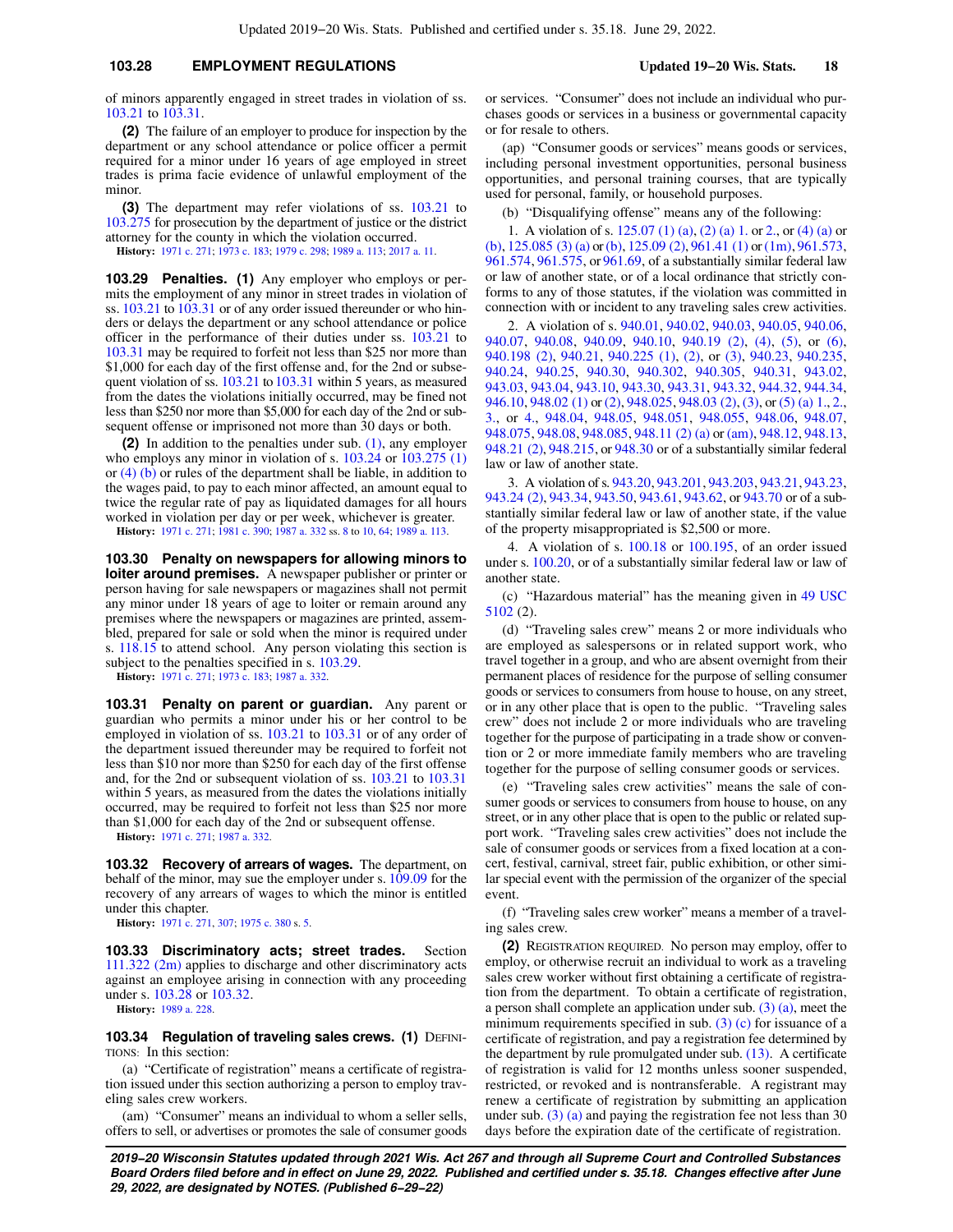**(3)** APPLICATION FOR REGISTRATION. (a) To obtain a certificate of registration, a person shall complete an application that contains all of the following information:

1. The name of the applicant, the address and telephone number of the applicant's principal place of business, and, if the applicant is engaged in sales activities on behalf of a principal, the name, address, and telephone number of the principal.

2. If the applicant is a corporation, the date and place of the applicant's incorporation or, if the applicant is a limited liability company, the date and place of the applicant's organization.

3. The names and permanent home addresses of the proprietors, managing partners, managers, or principal officers of the applicant, together with proof of identification of those individuals, which may be in the form of a birth certificate, a valid operator's license issued under ch. [343](https://docs.legis.wisconsin.gov/document/statutes/ch.%20343) or under a comparable law of another state that contains a photograph of the license holder, or an identification card issued under s. [343.50](https://docs.legis.wisconsin.gov/document/statutes/343.50) or under a comparable law of another state that contains a photograph of the person identified.

4. The names, permanent home addresses, motor vehicle operator's license numbers, and dates of birth of all employees, agents, or representatives of the applicant who supervise or transport traveling sales crew workers, together with proof of identification of those individuals, as provided under subd. [3.](https://docs.legis.wisconsin.gov/document/statutes/103.34(3)(a)3.)

5. Information regarding the conviction record of all proprietors, managing partners, managers, or principal officers of the applicant, and of all employees, agents, or representatives of the applicant who supervise or transport traveling sales crew workers, and information regarding any violation by any of those individuals of s. [100.18](https://docs.legis.wisconsin.gov/document/statutes/100.18) or [100.195,](https://docs.legis.wisconsin.gov/document/statutes/100.195) of an order issued under s. [100.20](https://docs.legis.wisconsin.gov/document/statutes/100.20), or of a substantially similar federal law or law of another state.

6. The social security number or federal employer identification number of the applicant as provided in sub.  $(10)$  (a).

7. The type of sales activities to be performed and the nature of the consumer goods or services to be sold by the traveling sales crew workers of the applicant. If the goods to be sold are magazine subscriptions, the applicant shall provide the names, addresses, and telephone numbers of the publishers of those magazines.

8. A statement identifying each motor vehicle that will be used to transport the applicant's traveling sales crew workers, including the type and license number of each motor vehicle, and documentation showing that each motor vehicle is in compliance with all state and federal safety standards that are applicable to the motor vehicle as provided in sub. [\(7\) \(a\).](https://docs.legis.wisconsin.gov/document/statutes/103.34(7)(a))

9. A statement indicating whether the duties of the applicant's traveling sales crew workers will include the storage, handling, or transportation of hazardous materials or may result in any other exposure of those workers to hazardous materials and, if so, documentation showing that the applicant is in compliance with all state and federal safety standards that are applicable to the storage, handling, and transportation of the hazardous materials as provided in sub.  $(7)$  (b).

10. Any document required by the department to prove that the applicant has complied with the proof of financial responsibility requirement under sub. [\(4\),](https://docs.legis.wisconsin.gov/document/statutes/103.34(4)) the disclosure statement require-ment under sub. [\(5\),](https://docs.legis.wisconsin.gov/document/statutes/103.34(5)) and the proof of insurance requirement under sub. [\(8\)](https://docs.legis.wisconsin.gov/document/statutes/103.34(8)).

11. Any other information that the department considers relevant to the protection of the health, safety, and welfare of the traveling sales crew workers employed by the applicant.

(b) 1. On receipt of an application under par.  $(a)$  and payment of the registration fee under sub.  $(2)$ , the department of workforce development shall investigate the applicant to determine whether the applicant is qualified under par. [\(c\)](https://docs.legis.wisconsin.gov/document/statutes/103.34(3)(c)) to receive a certificate of registration. That investigation shall include a criminal history search by the department of justice of all proprietors, managing partners, managers, or principal officers of the applicant, and of all employees, agents, or representatives of the applicant who supervise or transport traveling sales crew workers. That investigation shall also include a search by the department of workforce development to determine whether any of those individuals has committed a violation of s. [100.18](https://docs.legis.wisconsin.gov/document/statutes/100.18) or [100.195](https://docs.legis.wisconsin.gov/document/statutes/100.195), of an order issued under s. [100.20](https://docs.legis.wisconsin.gov/document/statutes/100.20), or of a substantially similar federal law or law of another state.

2. If the person being investigated is, or at any time within the 5 years preceding the date of the application has been, a nonresident or if the department of workforce development determines that any information obtained as a result of the investigation under subd. [1.](https://docs.legis.wisconsin.gov/document/statutes/103.34(3)(b)1.) provides a reasonable basis for further investigation, the department of workforce development may require the person being investigated to be fingerprinted on 2 fingerprint cards, each bearing a complete set of the person's fingerprints. The department of justice may provide for the submission of the fingerprint cards to the federal bureau of investigation for the purposes of verifying the identification of the person and obtaining the person's criminal conviction record. The department of workforce development shall keep confidential all information received from the department of justice and the federal bureau of investigation under this subdivision.

(c) Subject to par. [\(d\)](https://docs.legis.wisconsin.gov/document/statutes/103.34(3)(d)) and sub.  $(10)$  (b), [\(c\)](https://docs.legis.wisconsin.gov/document/statutes/103.34(10)(c)), and [\(d\)](https://docs.legis.wisconsin.gov/document/statutes/103.34(10)(d)), after com-pleting the investigation under par. [\(b\)](https://docs.legis.wisconsin.gov/document/statutes/103.34(3)(b)), the department shall issue a certificate of registration to the applicant if the department determines that the applicant meets the minimum requirements under this section and rules promulgated under sub. [\(13\)](https://docs.legis.wisconsin.gov/document/statutes/103.34(13)) for issuance of a certificate of registration and is satisfied that the applicant will comply with this section and those rules.

(d) The department may deny, suspend, revoke, restrict, or refuse to renew a certificate of registration if the department determines that any of the following apply:

1. The applicant or registrant is not the real party in interest with respect to the application or certificate of registration, and the real party in interest has previously been denied issuance or renewal of a certificate of registration, has had a certificate of registration suspended, revoked, or restricted, or is not qualified to receive a certificate of registration under par. [\(c\).](https://docs.legis.wisconsin.gov/document/statutes/103.34(3)(c))

2. A proprietor, managing partner, manager, or principal officer of the applicant, or an employee, agent, or representative of the applicant who supervises or transports traveling sales crew workers has been convicted of a disqualifying offense within the 5 years preceding the date of the application.

3. The applicant or registrant has made a material misrepresentation or false statement in the application for the certificate of registration.

4. The applicant or registrant has failed to notify the department of any change in the information submitted in the application as required under par. [\(e\).](https://docs.legis.wisconsin.gov/document/statutes/103.34(3)(e))

5. The applicant or registrant has failed to maintain proof of financial responsibility as required under sub. [\(4\)](https://docs.legis.wisconsin.gov/document/statutes/103.34(4)); failed to comply with the written disclosure statement requirements under sub. [\(5\) \(b\)](https://docs.legis.wisconsin.gov/document/statutes/103.34(5)(b)); failed to pay wages, provide a statement, or keep, preserve, or furnish records as required under sub. [\(6\);](https://docs.legis.wisconsin.gov/document/statutes/103.34(6)) violated a safety standard under sub. [\(7\);](https://docs.legis.wisconsin.gov/document/statutes/103.34(7)) failed to maintain insurance coverage as required under sub. [\(8\);](https://docs.legis.wisconsin.gov/document/statutes/103.34(8)) engaged in a practice prohibited under sub. [\(9\);](https://docs.legis.wisconsin.gov/document/statutes/103.34(9)) employed a traveling sales crew worker in violation of sub.  $(11)$  (a) or [\(c\)](https://docs.legis.wisconsin.gov/document/statutes/103.34(11)(c)) or failed to keep or furnish records as required under sub.  $(11)$  (b); failed to pay a penalty imposed under sub.  $(12)$ or to comply with an order of the department imposed as a result of a violation of this section or any rule promulgated under sub. [\(13\)](https://docs.legis.wisconsin.gov/document/statutes/103.34(13)); or otherwise failed to comply with this section or any rule promulgated under sub. [\(13\)](https://docs.legis.wisconsin.gov/document/statutes/103.34(13)).

(e) If any change occurs in any of the information submitted to the department under par.  $(a)$ , the registrant shall notify the department of that change within 30 days after the change occurs.

(f) A registrant and all employees, agents, or representatives of a registrant who supervise or transport traveling sales crew workers shall carry at all times while engaging in traveling sales crew activities a copy of the registrant's certificate of registration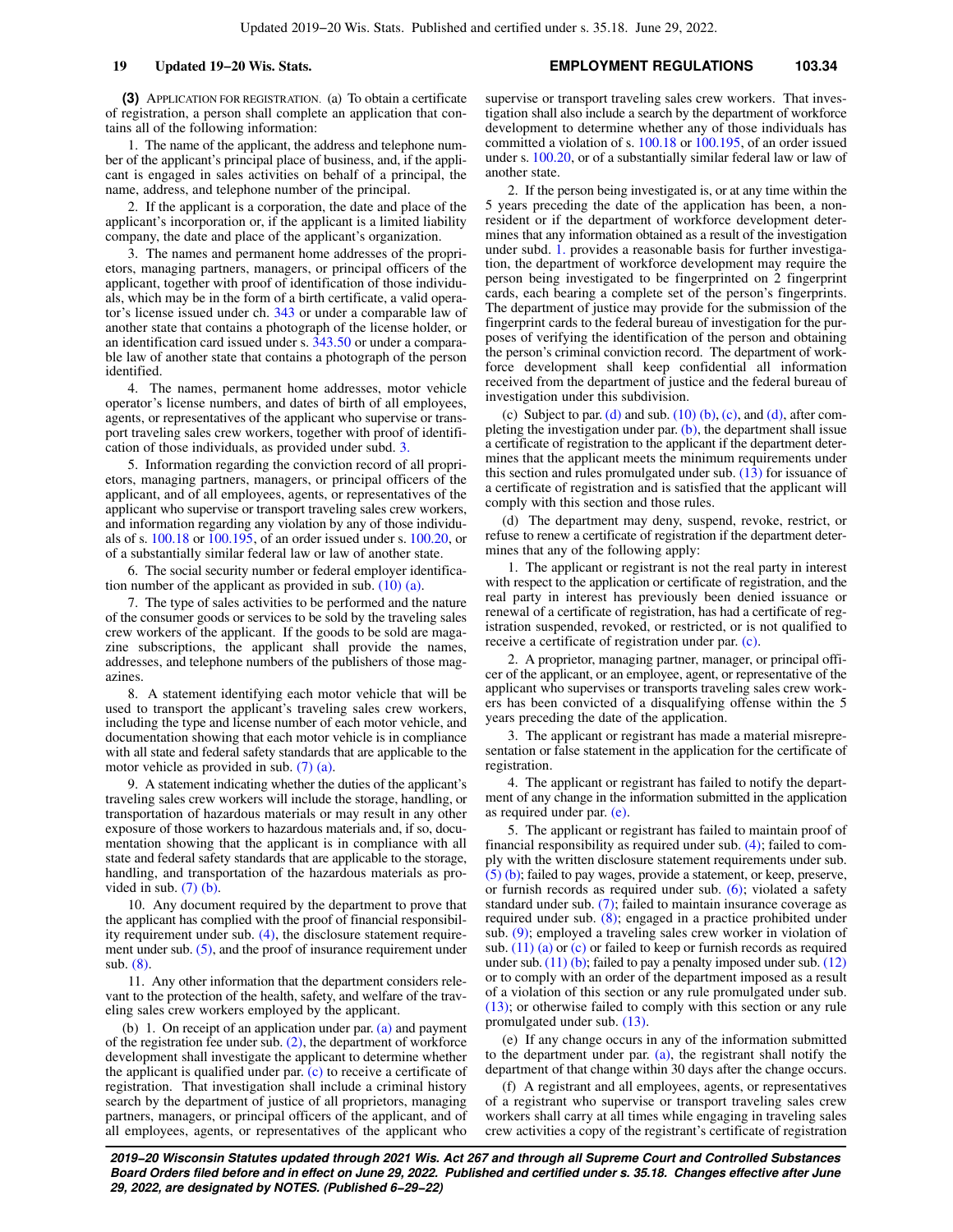## **103.34 EMPLOYMENT REGULATIONS Updated 19−20 Wis. Stats. 20**

and shall exhibit that copy upon the request of any deputy of the department, law enforcement officer, or person with whom the registrant, employee, agent, or representative is doing business. Failure to exhibit that copy upon that request is prima facie evidence of a violation of this section.

**(4)** FINANCIAL RESPONSIBILITY. (a) An applicant shall establish proof of its ability to pay any compensation owed to a traveling sales crew worker employed by the applicant and any penalties that may be imposed under sub. [\(12\)](https://docs.legis.wisconsin.gov/document/statutes/103.34(12)).

(b) An applicant shall prove its ability to pay under par. [\(a\)](https://docs.legis.wisconsin.gov/document/statutes/103.34(4)(a)) by maintaining one of the following commitments in an amount approved by the department, but not less that \$10,000, and in a form approved by the department:

1. A bond.

2. A certificate of deposit.

- 3. An escrow account.
- 4. An irrevocable letter of credit.

(c) The commitment described in par. [\(b\)](https://docs.legis.wisconsin.gov/document/statutes/103.34(4)(b)) shall be established in favor of or made payable to the department, for the benefit of the state and any traveling sales crew worker who does not receive the compensation earned by the worker. The applicant shall file with the department any agreement, instrument, or other document necessary to enforce the commitment against the applicant or any relevant 3rd party, or both.

**(5)** DISCLOSURE STATEMENT. (a) At the time an individual is offered employment as a traveling sales crew worker or is otherwise recruited to work as a traveling sales crew worker, the employer shall provide the individual with a written disclosure statement of the terms of employment. If the individual accepts the offer of employment, the employer and the individual shall sign the written disclosure statement. A written disclosure statement shall include all of the following information:

1. The place or places of employment, stated with as much specificity as possible.

2. The compensation, including wage rates, commissions, bonuses, and contest awards, to be paid.

3. The type or types of work on which the individual may be employed.

4. The pay period and the manner in which compensation will be paid.

5. The number of days per week and hours per day that the individual may be required to engage in sales activities or related support work.

6. The nature and frequency of any employment−related meetings that the individual may be required to attend, the time of day of those meetings, and how compensation is paid for attendance at those meetings.

7. The period of employment, including the approximate beginning and ending dates of employment.

8. A description of the board, lodging, and other facilities to be provided by the employer to the individual and any costs to be charged to the individual for those facilities.

9. A description of the transportation to be provided by the employer to the individual and, if the employment will involve the storage, handling, or transportation of hazardous materials or may involve any other exposure to hazardous materials, a description of the hazardous materials.

10. Whether worker's compensation is provided and, if so, the name and telephone number of the employee, agent, or representative of the employer to whom notice of a claim for worker's compensation must be provided and the time period within which that notice must be provided.

(b) An employer of a traveling sales crew worker shall comply with the terms of a disclosure statement provided under par. [\(a\).](https://docs.legis.wisconsin.gov/document/statutes/103.34(5)(a)) An employer may change the terms of a disclosure statement, but no change is effective until a supplemental disclosure statement is signed by the employer and the traveling sales crew worker.

Any change to the terms of a disclosure statement may apply prospectively only.

**(6)** PAYMENT OF COMPENSATION; DEDUCTIONS; STATEMENTS; RECORDS. (a) An employer shall pay all compensation earned by a traveling sales crew worker on regular paydays designated in advance by the employer, but in no case less often than semimonthly. Compensation shall be paid in U.S. currency or by check or draft.

(b) An employer may deduct from a traveling sales crew worker's compensation the cost to the employer of furnishing board, lodging, or other facilities to the worker if the board, lodging, or other facilities are customarily furnished by the employer to the traveling sales crew workers of the employer; the amount deducted does not exceed the fair market value of the board, lodging, or other facilities and does not include any profit to the employer; and the traveling sales crew worker has previously authorized the deduction by signing a written disclosure statement under sub. [\(5\) \(a\)](https://docs.legis.wisconsin.gov/document/statutes/103.34(5)(a)) that includes a description of the board, lodging, and other facilities to be provided and any costs to be charged to the worker for those facilities.

(c) An employer shall provide with each payment of compensation to a traveling sales crew worker a written statement itemizing the amount of gross and net compensation paid to the worker and the amount of and reason for each deduction from the amount of gross compensation. An employer shall keep records of the information specified in this paragraph with respect to each traveling sales crew worker of the employer, shall preserve those records for 3 years after the worker leaves the employ of the employer, and shall furnish those records to the department on request.

(d) A traveling sales crew worker who is owed compensation may file a wage claim with the department under s. [109.09 \(1\)](https://docs.legis.wisconsin.gov/document/statutes/109.09(1)) or may bring an action under s. [109.03 \(5\)](https://docs.legis.wisconsin.gov/document/statutes/109.03(5)) without first filing a wage claim with the department.

**(7)** WORKER SAFETY. (a) An employer of a traveling sales crew worker shall maintain and operate, or cause to be maintained and operated, any motor vehicle used to transport a traveling sales crew worker in compliance with all state and federal safety standards that are applicable to the maintenance and operation of the motor vehicle, including any additional safety standards relating specifically to the transportation of traveling sales crew workers prescribed by the department by rule promulgated under sub. [\(13\).](https://docs.legis.wisconsin.gov/document/statutes/103.34(13)) In prescribing those additional safety standards, the department shall consider all of the following:

1. The types of motor vehicles that are commonly used to transport traveling sales crew workers.

2. The safe passenger−carrying capacity of those motor vehicles.

3. The extent to which a proposed safety standard would cause an undue burden to traveling sales crew employers.

4. Any safety standards prescribed by the federal secretary of transportation under [49 USC 13101](https://docs.legis.wisconsin.gov/document/usc/49%20USC%2013101) to [14915](https://docs.legis.wisconsin.gov/document/usc/49%20USC%2014915), [49 USC 30101](https://docs.legis.wisconsin.gov/document/usc/49%20USC%2030101) to [30170,](https://docs.legis.wisconsin.gov/document/usc/49%20USC%2030170) and [49 USC 31101](https://docs.legis.wisconsin.gov/document/usc/49%20USC%2031101) to [31504](https://docs.legis.wisconsin.gov/document/usc/49%20USC%2031504) and any other chapter of title 49 of the United States Code that are applicable to the maintenance and operation of a motor vehicle that is commonly used to transport traveling sales crew workers.

(b) If the duties of a traveling sales crew worker include the storage, handling, or transportation of hazardous materials or may result in any other exposure of a traveling sales crew worker to hazardous materials, the employer shall ensure that the hazardous materials are stored, handled, and transported, and that the traveling sales crew worker is trained in the safe storage, handling, and transportation of hazardous materials, in accordance with all state and federal safety standards that are applicable to the storage, handling, and transportation of hazardous materials or to exposure to hazardous materials, including any additional safety standards relating specifically to the storage, handling, and transportation of hazardous materials by traveling sales crew workers or to the exposure of traveling sales crews to hazardous materials pre-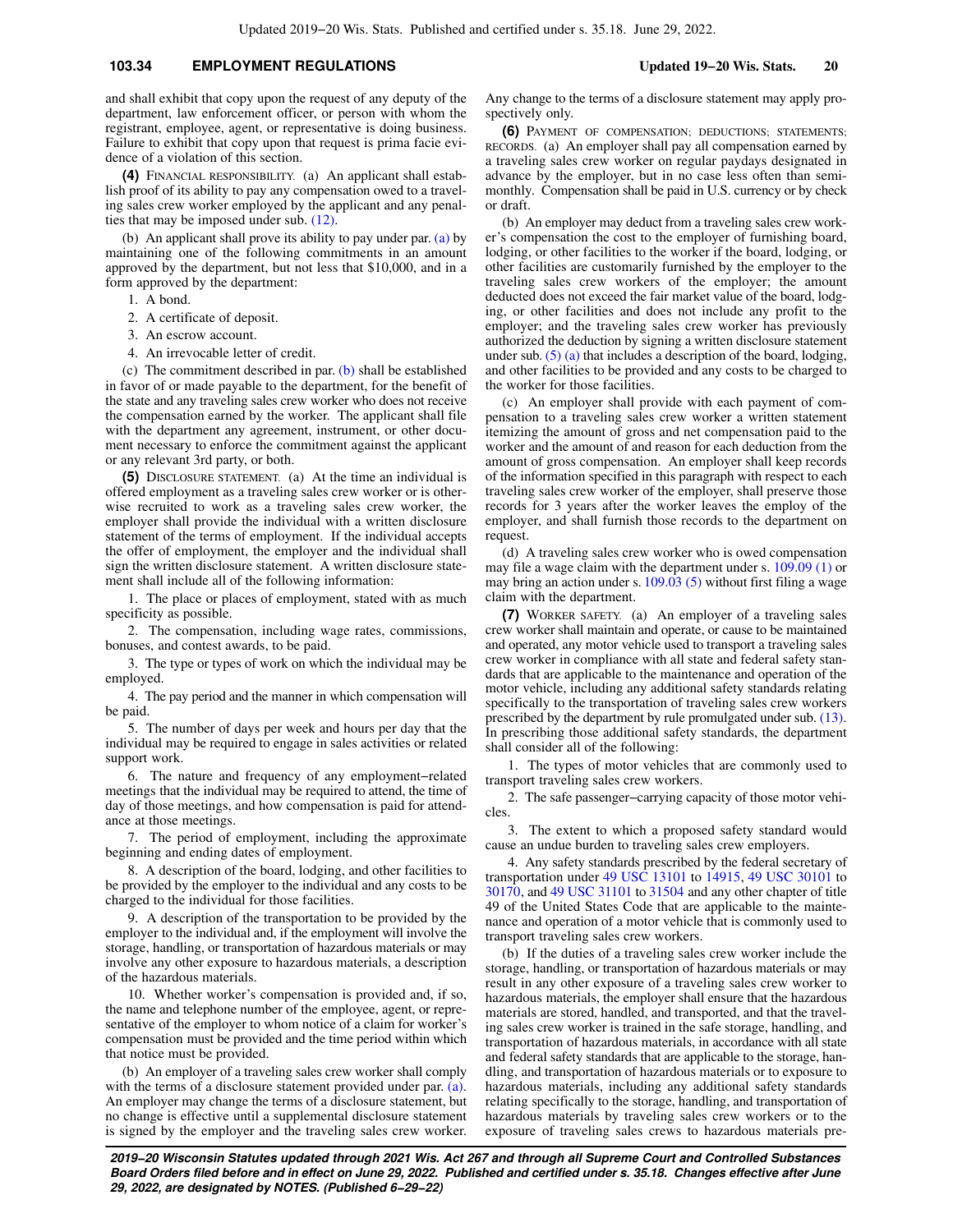scribed by the department by rule promulgated under sub.  $(13)$ . In prescribing those additional safety standards, the department shall consider all of the following:

1. The types of hazardous materials that are included in products commonly sold by traveling sales crews.

2. The extent to which a proposed safety standard would cause an undue burden to traveling sales crew employers.

3. Any safety standards prescribed by the federal secretary of transportation under [49 USC 5101](https://docs.legis.wisconsin.gov/document/usc/49%20USC%205101) to [5128](https://docs.legis.wisconsin.gov/document/usc/49%20USC%205128) or by the federal occupational safety and health administration under [29 USC 651](https://docs.legis.wisconsin.gov/document/usc/29%20USC%20651) to [678](https://docs.legis.wisconsin.gov/document/usc/29%20USC%20678) that are applicable to the storage, handling, and transportation of hazardous materials by a traveling sales crew worker or to any other exposure of a traveling sales crew worker to hazardous materials.

**(8)** INSURANCE COVERAGE. The employer of a traveling sales crew worker shall have in force a policy of insurance that insures the employer, in an amount prescribed by the department by rule promulgated under sub. [\(13\),](https://docs.legis.wisconsin.gov/document/statutes/103.34(13)) against liability for damages to persons and property arising out of the ownership or operation by the employer or by any employee, agent, or representative of the employer of a motor vehicle that is used to transport a traveling sales crew worker and a policy of insurance that insures the employer, in an amount prescribed by the department by rule promulgated under sub. [\(13\)](https://docs.legis.wisconsin.gov/document/statutes/103.34(13)), against liability for damages to persons and property arising out of any negligent act or omission of the employer or of any employee, agent, or representative of the employer. If the employer is required under s. [102.28 \(2\)](https://docs.legis.wisconsin.gov/document/statutes/102.28(2)) to provide worker's compensation coverage for its employees, the employer shall also provide that coverage.

**(9)** PROHIBITED PRACTICES. No employer of a traveling sales crew worker and no employee, agent, or representative of that employer who supervises or transports traveling sales crew workers may do any of the following:

(a) Employ or permit to work as a traveling sales crew worker a person under 18 years of age or employ or permit to work as a traveling sales crew worker a person 18 years of age or over who has been adjudged incompetent under ch. [54](https://docs.legis.wisconsin.gov/document/statutes/ch.%2054) without the permission of the person's guardian.

(b) Require a traveling sales crew worker to engage in any in− person sales or solicitation activities before 9 a.m. or after 9 p.m.

(c) Consider a traveling sales crew worker to be an independent contractor rather than an employee.

(d) Require a traveling sales crew worker to purchase any consumer goods or services solely from the employer or to pay any of the employer's business expenses, except as permitted under sub. [\(6\) \(b\)](https://docs.legis.wisconsin.gov/document/statutes/103.34(6)(b)).

(e) Abandon a traveling sales crew worker who is unable to work due to illness or injury or who is discharged from employment for reasons other than misconduct without providing for the return of the traveling sales crew worker to his or her permanent place of residence.

(f) Abandon a traveling sales crew worker who has been arrested and is being held in custody in connection with a violation of sub. [\(11\) \(a\) 3.](https://docs.legis.wisconsin.gov/document/statutes/103.34(11)(a)3.) or a local ordinance regulating that conduct.

(g) Require a traveling sales crew worker to relinquish custody of any of his or her personal property to the employer, to any employee, agent, or representative of the employer who supervises or transports traveling sales crew workers, or to any other traveling sales crew worker of the employer.

(h) Prohibit or restrict a traveling sales crew worker from contacting any family member, friend, or other person while traveling with a traveling sales crew.

(i) Intentionally inflict or threaten to inflict any bodily harm on a traveling sales crew worker or damage to the property of a traveling sales crew worker as a means of discipline or motivation.

(j) Advise or counsel a traveling sales crew worker to make false representations to a person to whom he or she is offering consumer goods or services concerning his or her motivation for selling those goods or services.

(k) Discharge or discriminate against any person for opposing a practice prohibited under this section. Section [111.322 \(2m\)](https://docs.legis.wisconsin.gov/document/statutes/111.322(2m)) applies to discharge and other discriminatory acts arising in connection with any proceeding under this section.

**(10)** CHILD SUPPORT; DELINQUENT TAXES OR UNEMPLOYMENT INSURANCE CONTRIBUTIONS. (a) 1. Except as provided in subd. [3.,](https://docs.legis.wisconsin.gov/document/statutes/103.34(10)(a)3.) the department shall require each applicant for a certificate of registration who is an individual to provide the department with the applicant's social security number, and shall require each applicant for a certificate of registration who is not an individual to provide the department with the applicant's federal employer identification number, when initially applying for or applying to renew the certificate of registration.

2. If an applicant who is an individual fails to provide the applicant's social security number to the department or if an applicant who is not an individual fails to provide the applicant's federal employer identification number to the department, the department may not issue or renew a certificate of registration to or for the applicant unless the applicant is an individual who does not have a social security number and the applicant submits a statement made or subscribed under oath or affirmation as required under subd. [3.](https://docs.legis.wisconsin.gov/document/statutes/103.34(10)(a)3.)

3. If an applicant who is an individual does not have a social security number, the applicant shall submit a statement made or subscribed under oath or affirmation to the department that the applicant does not have a social security number. The form of the statement shall be prescribed by the department. A certificate of registration issued in reliance upon a false statement submitted under this subdivision is invalid.

4. The department of workforce development may not disclose any information received under subd. [1.](https://docs.legis.wisconsin.gov/document/statutes/103.34(10)(a)1.) to any person except to the department of revenue for the sole purpose of requesting certifications under s. [73.0301](https://docs.legis.wisconsin.gov/document/statutes/73.0301) or on the request of the department of children and families under s. [49.22 \(2m\).](https://docs.legis.wisconsin.gov/document/statutes/49.22(2m))

(b) The department of workforce development shall deny, suspend, restrict, refuse to renew, or otherwise withhold a certificate of registration for failure of the applicant or registrant to pay court−ordered payments of child or family support, maintenance, birth expenses, medical expenses, or other expenses related to the support of a child or former spouse or for failure of the applicant or registrant to comply, after appropriate notice, with a subpoena or warrant issued by the department of children and families or a county child support agency under s. [59.53 \(5\)](https://docs.legis.wisconsin.gov/document/statutes/59.53(5)) and related to paternity or child support proceedings, as provided in a memorandum of understanding entered into under s. [49.857.](https://docs.legis.wisconsin.gov/document/statutes/49.857) Notwithstanding s. [103.005 \(10\),](https://docs.legis.wisconsin.gov/document/statutes/103.005(10)) an action taken under this paragraph is subject to review only as provided in the memorandum of understanding entered into under s. [49.857](https://docs.legis.wisconsin.gov/document/statutes/49.857) and not as provided in ch. [227.](https://docs.legis.wisconsin.gov/document/statutes/ch.%20227)

(c) The department of workforce development shall deny an application for the issuance or renewal of a certificate of registration, or revoke a certificate of registration already issued, if the department of revenue certifies under s. [73.0301](https://docs.legis.wisconsin.gov/document/statutes/73.0301) that the applicant or registrant is liable for delinquent taxes. Notwithstanding s. [103.005 \(10\)](https://docs.legis.wisconsin.gov/document/statutes/103.005(10)), an action taken under this paragraph is subject to review only as provided under s. [73.0301 \(5\)](https://docs.legis.wisconsin.gov/document/statutes/73.0301(5)) and not as provided in ch. [227.](https://docs.legis.wisconsin.gov/document/statutes/ch.%20227)

(d) 1. The department may deny an application for the issuance or renewal of a certificate of registration, or revoke a certificate of registration already issued, if the department determines that the applicant or registrant is liable for delinquent contributions, as defined in s. [108.227 \(1\) \(d\)](https://docs.legis.wisconsin.gov/document/statutes/108.227(1)(d)). Notwithstanding s. [103.005 \(10\),](https://docs.legis.wisconsin.gov/document/statutes/103.005(10)) an action taken under this subdivision is subject to review only as provided under s. [108.227 \(5\)](https://docs.legis.wisconsin.gov/document/statutes/108.227(5)) and not as provided in ch. [227.](https://docs.legis.wisconsin.gov/document/statutes/ch.%20227)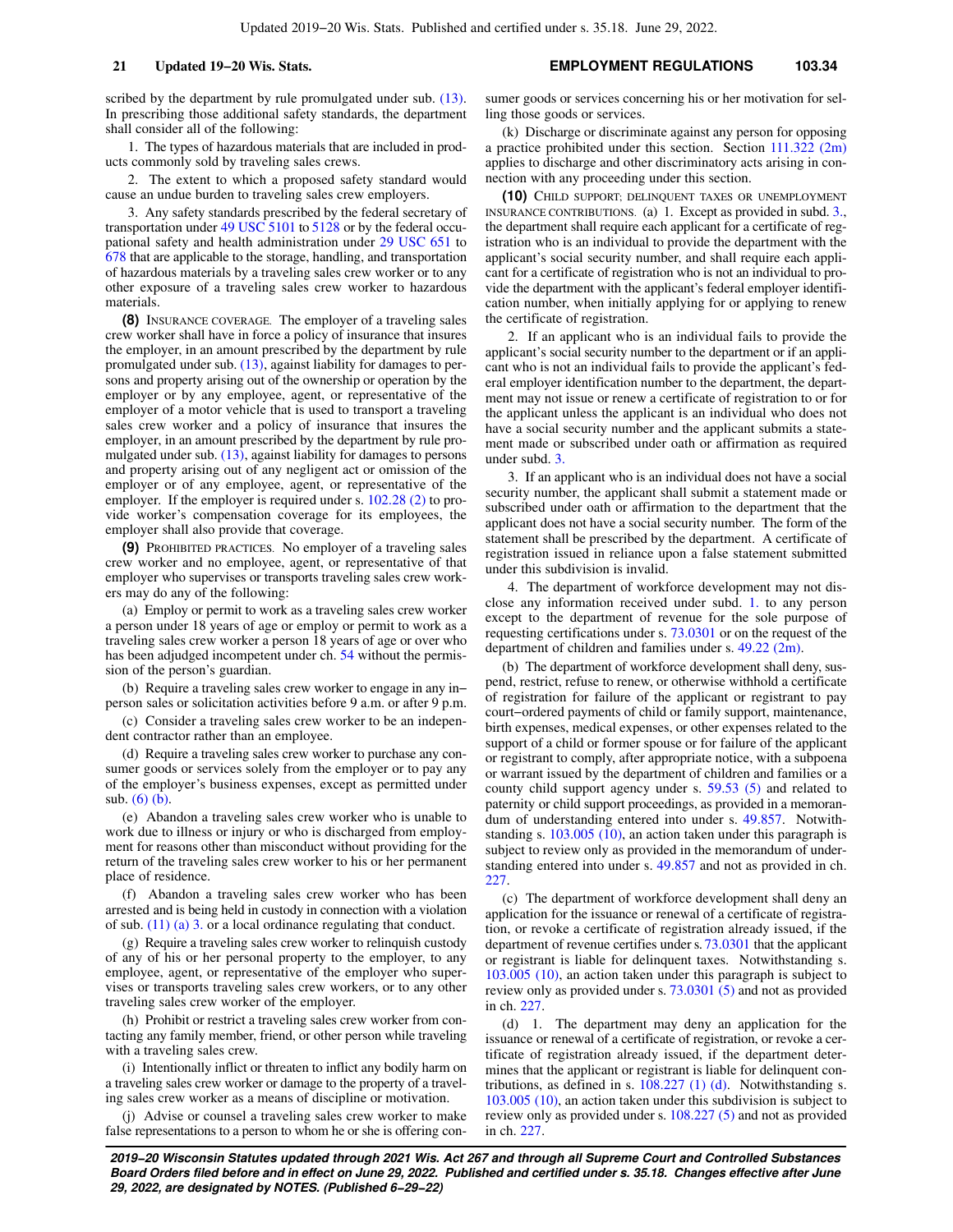## **103.34 EMPLOYMENT REGULATIONS Updated 19−20 Wis. Stats. 22**

2. If the department denies an application or revokes a certificate of registration under subd. [1.](https://docs.legis.wisconsin.gov/document/statutes/103.34(10)(d)1.), the department shall mail a notice of denial or revocation to the applicant or registrant. The notice shall include a statement of the facts that warrant the denial or revocation and a statement that the applicant or registrant may, within 30 days after the date on which the notice of denial or revocation is mailed, file a written request with the department to have the determination that the applicant or registrant is liable for delinquent contributions reviewed at a hearing under s. [108.227 \(5\) \(a\).](https://docs.legis.wisconsin.gov/document/statutes/108.227(5)(a))

3. If, after a hearing under s. [108.227 \(5\) \(a\),](https://docs.legis.wisconsin.gov/document/statutes/108.227(5)(a)) the department affirms a determination under subd. [1.](https://docs.legis.wisconsin.gov/document/statutes/103.34(10)(d)1.) that an applicant or registrant is liable for delinquent contributions, the department shall affirm its denial or revocation. An applicant or registrant may seek judicial review under s.  $108.227\,(6)$  of an affirmation by the department of a denial or revocation under this subdivision.

4. If, after a hearing under s.  $108.227(5)$  (a), the department determines that a person whose certificate of registration is revoked or whose application is denied under subd. [1.](https://docs.legis.wisconsin.gov/document/statutes/103.34(10)(d)1.) is not liable for delinquent contributions, as defined in s. [108.227 \(1\) \(d\)](https://docs.legis.wisconsin.gov/document/statutes/108.227(1)(d)), the department shall reinstate the certificate of registration or approve the application, unless there are other grounds for revocation or denial. The department may not charge a fee for reinstatement of a certificate under this subdivision.

**(11)** TRAVELING SALES CREW WORKER PERMITS. (a) 1. No individual may be employed or permitted to work as a traveling sales crew worker unless the employer of the individual first obtains from the department a traveling sales crew worker permit for the individual as provided in this subdivision, and the individual first obtains from the department an identification card as provided in this subdivision. The traveling sales crew worker permit and identification card shall be in a form prescribed by the department, which form shall include at a minimum the name and permanent home address of the traveling sales crew worker and the name, address, and phone number of his or her employer.

2. An employer of a traveling sales crew worker and all employees, agents, or representatives of that employer who supervise or transport traveling sales crew workers shall carry at all times while engaged in traveling sales crew activities a copy of the permit obtained under subd. [1.](https://docs.legis.wisconsin.gov/document/statutes/103.34(11)(a)1.) for each traveling sales crew worker of the employer and shall exhibit that copy upon the request of any deputy of the department, law enforcement officer, or person with whom the employer, employee, agent, or representative is doing business.

3. A traveling sales crew worker shall carry at all times while engaged in traveling sales crew activities the identification card obtained under subd. [1.](https://docs.legis.wisconsin.gov/document/statutes/103.34(11)(a)1.) and shall exhibit that card upon the request of any deputy of the department, law enforcement officer, or person with whom the traveling sales crew worker is doing business.

4. Failure to exhibit a copy of a permit upon request under subd. [2.](https://docs.legis.wisconsin.gov/document/statutes/103.34(11)(a)2.) or an identification card upon request under subd. [3.](https://docs.legis.wisconsin.gov/document/statutes/103.34(11)(a)3.) is prima facie evidence of a violation of this section.

(b) A traveling sales crew employer shall do all of the following:

1. Keep a copy of the permit obtained under par. [\(a\) 1.](https://docs.legis.wisconsin.gov/document/statutes/103.34(11)(a)1.) for each traveling sales crew worker of the employer for at least 3 years after the traveling sales crew worker leaves the employ of the employer and allow the department to inspect those permits upon request.

2. Keep a list of the names of all cities, villages, or towns where traveling sales crew workers of the employer engaged in traveling sales crew activities within the last 3 years and allow the department to inspect that list upon request.

3. At the request of the department, provide a list of all cities, villages, or towns where the employer intends to employ traveling sales crew workers in traveling sales crew activities for the 6−month period beginning on the date of the request.

(c) Before an employer may permit a traveling sales crew worker of the employer to engage in traveling sales crew activities in any city, village, or town, the employer shall obtain from the clerk of the city, village, or town a stamp or endorsement on the permit obtained under par. [\(a\) 1.](https://docs.legis.wisconsin.gov/document/statutes/103.34(11)(a)1.) of the traveling sales crew worker. When an employer obtains that stamp or endorsement, the employer shall provide notice that traveling sales crew workers of the employer will be engaging in traveling sales crew activities in that city, village, or town to the following:

1. The local police department, if the city, village, or town has a police department.

2. To the sheriff of the county where the city, village, or town is located, if the city, village, or town does not have a police department.

(d) Law enforcement officers of counties, cities, villages, and towns shall assist the department in enforcing this section by questioning individuals seen engaging in traveling sales crew activities and reporting to the department all cases of individuals apparently engaging in traveling sales crew activities in violation of this section.

**(12)** PENALTIES; ENFORCEMENT. (a) Any person that engages in traveling sales crew activities in violation of this section, any rule promulgated under sub. [\(13\),](https://docs.legis.wisconsin.gov/document/statutes/103.34(13)) or any order issued under this section, that employs or permits the employment of any individual as a traveling sales crew worker in violation of this section, any rule promulgated under sub. [\(13\),](https://docs.legis.wisconsin.gov/document/statutes/103.34(13)) or any order issued under this section, or that hinders or delays the department or any law enforcement officer in the performance of their duties under this section, may be required to forfeit not less than \$25 nor more than \$1,000 for each day of a first offense and, for a 2nd or subsequent offense within 5 years, as measured from the dates the violations initially occurred, may be fined not less than \$250 nor more than \$5,000 for each day of the 2nd or subsequent offense or imprisoned not more than 30 days or both.

(b) In addition to the penalties under par. [\(a\),](https://docs.legis.wisconsin.gov/document/statutes/103.34(12)(a)) any person that employs or permits the employment of any individual as a traveling sales crew worker in violation of sub.  $(2)$ ,  $(5)$   $(b)$ ,  $(9)$   $(b)$ , or [\(11\) \(a\)](https://docs.legis.wisconsin.gov/document/statutes/103.34(11)(a)) or [\(c\)](https://docs.legis.wisconsin.gov/document/statutes/103.34(11)(c)) shall be liable, in addition to the wages paid, to pay to each individual affected, an amount equal to twice the regular rate of pay as liquidated damages for all hours worked in violation per day or per week, whichever is greater.

(c) The department of workforce development may refer violations of this section or of any rules promulgated under sub. [\(13\)](https://docs.legis.wisconsin.gov/document/statutes/103.34(13)) for prosecution by the department of justice or the district attorney of the county in which the violation occurred.

**(13)** RULES. The department shall promulgate rules to implement this section. Those rules shall include all of the following:

(a) A fee for obtaining a certificate of registration. The department shall determine the fee based on the cost of issuing certificates of registration. The department may not require an individual who is eligible for a fee waiver under the veterans fee waiver program under s. [45.44](https://docs.legis.wisconsin.gov/document/statutes/45.44) to pay a fee for obtaining a certificate of registration.

(b) Minimum requirements for the issuance of a certificate of registration.

(c) Safety standards relating to the transportation of traveling sales crew workers, the storage, handling, and transportation of hazardous materials by traveling sales crews and any other exposure of a traveling sales crew worker to hazardous materials, and the training of traveling sales crews in the storage, handling, and transportation of hazardous materials.

(d) The amount of liability insurance that an employer of a traveling sales crew worker shall have in force under sub. [\(8\)](https://docs.legis.wisconsin.gov/document/statutes/103.34(8)).

**(14)** NONAPPLICABILITY; NONPREEMPTION. (a) This section does not apply to the employment of a person in a fund−raising sale for a nonprofit organization, as defined in s. [103.21 \(2\),](https://docs.legis.wisconsin.gov/document/statutes/103.21(2)) a public school, as defined in s. [103.21 \(5\)](https://docs.legis.wisconsin.gov/document/statutes/103.21(5)), or a private school, as defined in s. [103.21 \(4\).](https://docs.legis.wisconsin.gov/document/statutes/103.21(4))

(b) This section does not preempt a county, city, village, or town from enacting a local ordinance regulating traveling sales crew activities. To the extent that a local ordinance regulates conduct that is regulated under this section, the local ordinance shall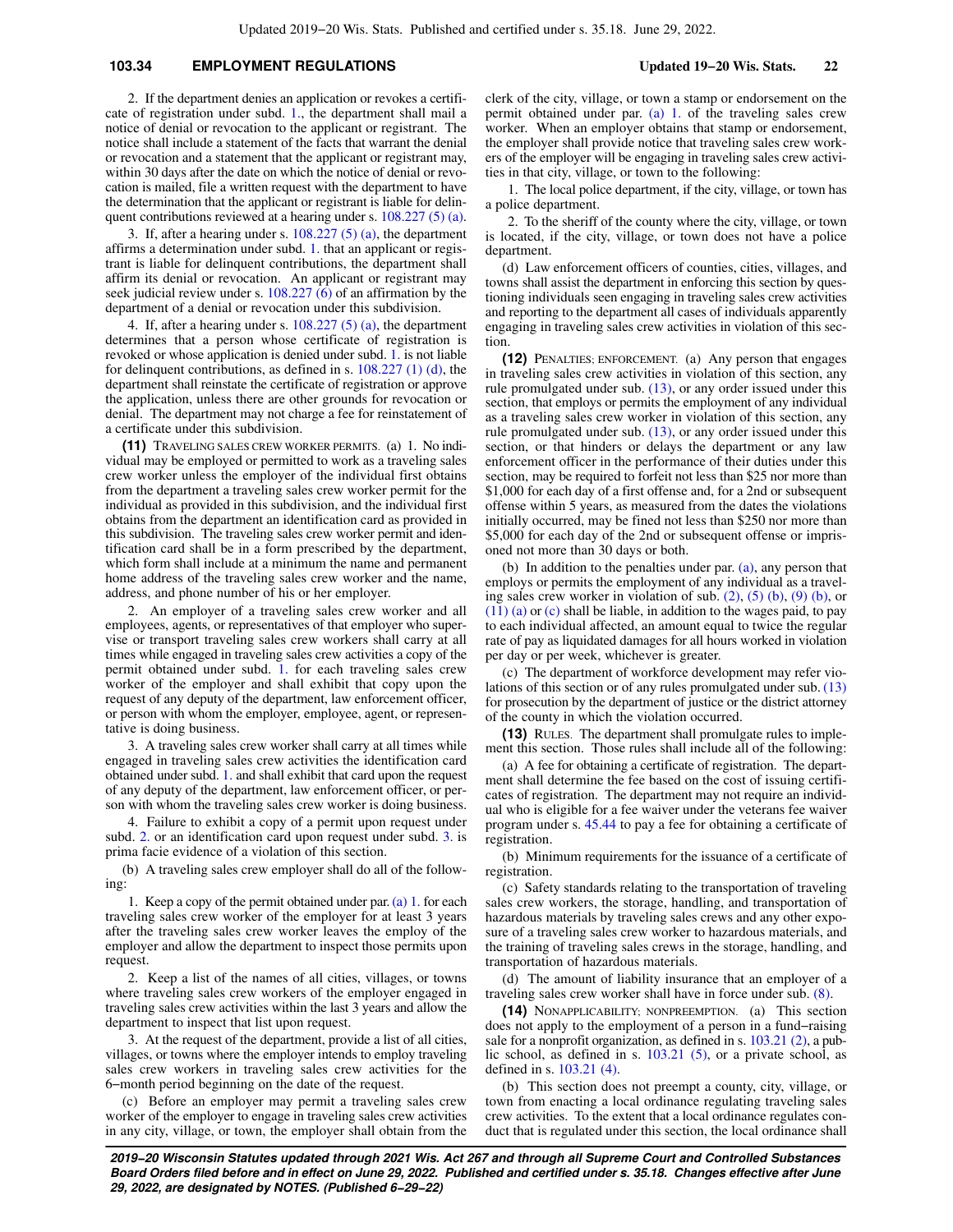be at least as strict as the regulation of that conduct under this section.

**History:** [2009 a. 3;](https://docs.legis.wisconsin.gov/document/acts/2009/3) [2011 a. 209;](https://docs.legis.wisconsin.gov/document/acts/2011/209) [2013 a. 36,](https://docs.legis.wisconsin.gov/document/acts/2013/36) [362;](https://docs.legis.wisconsin.gov/document/acts/2013/362) [2015 a. 264,](https://docs.legis.wisconsin.gov/document/acts/2015/264) [366;](https://docs.legis.wisconsin.gov/document/acts/2015/366) [2017 a. 283](https://docs.legis.wisconsin.gov/document/acts/2017/283); [2021 a. 76](https://docs.legis.wisconsin.gov/document/acts/2021/76).

**Cross−reference:** See also ch. [DWD 273](https://docs.legis.wisconsin.gov/document/administrativecode/ch.%20DWD%20273), Wis. adm. code.

**103.35 Information required for licensure.** No state office, department, board, examining board, affiliated credentialing board, commission, council or independent agency in the executive branch, the legislature or the courts may, as a condition for receiving an occupational or professional certificate, license, permit or registration, require the submission of information by the applicant which is not essential for the determination of eligibility for the issuance or renewal of the certificate, license, permit or registration. Information which is not essential to determine eligibility for issuance or renewal may be requested but the applicant shall be notified in a prominent place on or accompanying the request that she or he is not required to provide such information.

**History:** [1979 c. 34;](https://docs.legis.wisconsin.gov/document/acts/1979/34) [1993 a. 107.](https://docs.legis.wisconsin.gov/document/acts/1993/107)

**103.36 Employer right to solicit salary information of prospective employees; statewide concern; uniformity. (1)** An employer may solicit information regarding the salary history of prospective employees.

**(2)** The legislature finds that the provision of an employer right to solicit salary information that is uniform throughout the state is a matter of statewide concern and that the enactment of an ordinance by a city, village, town, or county that prohibits an employer from soliciting salary information would be logically inconsistent with, would defeat the purpose of, and would go against the spirit of this section. Therefore, this section shall be construed as an enactment of statewide concern for the purpose of providing an employer right to solicit salary information that is uniform throughout the state.

**(3)** (a) No city, village, town, or county may enact or enforce an ordinance prohibiting an employer from soliciting information regarding the salary history of prospective employees.

(b) If a city, village, town, or county has in effect on April 18, 2018, an ordinance prohibiting an employer from soliciting information regarding the salary history of prospective employees, the ordinance does not apply and may not be enforced.

**History:** [2017 a. 327](https://docs.legis.wisconsin.gov/document/acts/2017/327).

#### **103.37 Certain requirements to obtaining employment prohibited. (1m)** In this section:

(a) "Employee" means a person who may be permitted, required or directed by an employer, in consideration of direct or indirect gain or profit, to engage in any employment.

(b) "Employer" means an individual, partnership, association, corporation, limited liability company, legal representative, trustee, receiver, trustee in bankruptcy, or any common carrier by rail, motor, water or air doing business in or operating within the state.

**(2m)** No employer may require any employee or applicant for employment to pay the cost of a medical examination required by the employer as a condition of employment.

**(4)** Any employer who violates this section may be fined not more than \$100 for each violation. The department shall enforce this section.

**History:** [1977 c. 29](https://docs.legis.wisconsin.gov/document/acts/1977/29) ss. [1034,](https://docs.legis.wisconsin.gov/document/acts/1977/29,%20s.%201034) [1035,](https://docs.legis.wisconsin.gov/document/acts/1977/29,%20s.%201035) [1654 \(9\) \(a\)](https://docs.legis.wisconsin.gov/document/acts/1977/29,%20s.%201654); [1977 c. 418;](https://docs.legis.wisconsin.gov/document/acts/1977/418) [1983 a. 189](https://docs.legis.wisconsin.gov/document/acts/1983/189) ss. [155](https://docs.legis.wisconsin.gov/document/acts/1983/189,%20s.%20155), [329 \(4\)](https://docs.legis.wisconsin.gov/document/acts/1983/189,%20s.%20329); [1993 a. 112;](https://docs.legis.wisconsin.gov/document/acts/1993/112) [1997 a. 253](https://docs.legis.wisconsin.gov/document/acts/1997/253).

The state, its political subdivisions, and the counties are not employers under this section. 69 Atty. Gen. 103.

**103.38 Eight−hour work day; applicability. (1)** Subject to sub. [\(2\)](https://docs.legis.wisconsin.gov/document/statutes/103.38(2)), in all engagements to labor in any manufacturing or mechanical business if there is no express contract to the contrary, a day's work shall consist of 8 hours and all engagements or contracts for labor in a manufacturing or mechanical business shall be so construed.

**(2)** Subsection [\(1\)](https://docs.legis.wisconsin.gov/document/statutes/103.38(1)) does not apply to any contract for labor by the week, month or year. **History:** [1997 a. 253.](https://docs.legis.wisconsin.gov/document/acts/1997/253)

**103.43 Fraudulent advertising for labor. (1)** (a) No person may influence, induce, persuade or attempt to influence, induce, persuade or engage a worker to change from one place of employment to another in this state or to accept employment in this state, and no person may bring a worker of any class or calling into this state to work in any department of labor in this state, through or by means of any false or deceptive representations, false advertising or false pretenses concerning or arising from any of the following:

1. The kind and character of the work to be done.

2. The amount and character of the compensation to be paid for work.

3. The sanitary or other conditions of the employment.

4. The failure to state in any advertisement, proposal or contract for the employment that there is a strike or lockout at the place of the proposed employment, when a strike or lockout then actually exists in the employment at the proposed place of employment.

(b) Any of the acts described in par. [\(a\)](https://docs.legis.wisconsin.gov/document/statutes/103.43(1)(a)) shall be considered a false advertisement or misrepresentation for the purposes of this section.

**(1m)** A strike or lockout is considered to exist as long as any of the following conditions exists:

(a) The usual concomitants of a strike or lockout.

(b) Unemployment on the part of workers affected continues.

(c) Any payments of strike benefits are being made.

(d) Any picketing is maintained.

(e) Publication is being made of the existence of a strike or lockout.

**(2)** Any person who, by himself or herself, or by a servant or agent, or as the servant or agent of any other person, or as an officer, director, servant or agent of any firm, corporation, association or organization of any kind, violates sub. [\(1\) \(a\)](https://docs.legis.wisconsin.gov/document/statutes/103.43(1)(a)) shall be fined not more than \$2,000 or imprisoned in the county jail for not more than one year or both.

**(3)** Any worker who is influenced, induced or persuaded to engage with any person specified in sub.  $(1)$   $(a)$ , through or by means of any of the acts prohibited in sub. [\(1\) \(a\)](https://docs.legis.wisconsin.gov/document/statutes/103.43(1)(a)), shall have a right of action for recovery of all damages that the worker sustains in consequence of the false or deceptive representation, false advertising or false pretenses used to induce the worker to change his or her place of employment in this state or to accept employment in this state, against any person, corporation, company or association, directly or indirectly, causing the damage. In addition to all actual damages that the worker may sustain, the worker shall be entitled to recover reasonable attorney fees as determined by the court, to be taxed as costs in any judgment recovered.<br>**History:** 1993 a. 492; 1995 a. 225; 1997 a. 253.

**History:** [1993 a. 492;](https://docs.legis.wisconsin.gov/document/acts/1993/492) [1995 a. 225](https://docs.legis.wisconsin.gov/document/acts/1995/225); [1997 a. 253.](https://docs.legis.wisconsin.gov/document/acts/1997/253) This section applies only to manual laborers, particularly those in industrial labor. Bellon v. Ripon College, [2005 WI App 29,](https://docs.legis.wisconsin.gov/document/courts/2005%20WI%20App%2029) [278 Wis. 2d 790](https://docs.legis.wisconsin.gov/document/courts/278%20Wis.%202d%20790), [693 N.W.2d 330](https://docs.legis.wisconsin.gov/document/courts/693%20N.W.2d%20330), [04−0515.](https://docs.legis.wisconsin.gov/document/wicourtofappeals/04-0515)

**103.45 Time checks; penalty.** All persons paying wages in time checks or paper, other than legal money, shall make those time checks or that paper payable in some designated place of business in the county in which the work was performed or at the office of the person paying the wages if within this state, or at any bank within this state. Any person failing to comply with this section shall be fined not less than \$10 nor more than \$100. **History:** [1997 a. 253.](https://docs.legis.wisconsin.gov/document/acts/1997/253)

**103.455 Deductions for faulty workmanship, loss, theft or damage.** No employer may make any deduction from the wages due or earned by any employee, who is not an independent contractor, for defective or faulty workmanship, lost or stolen property or damage to property, unless the employee authorizes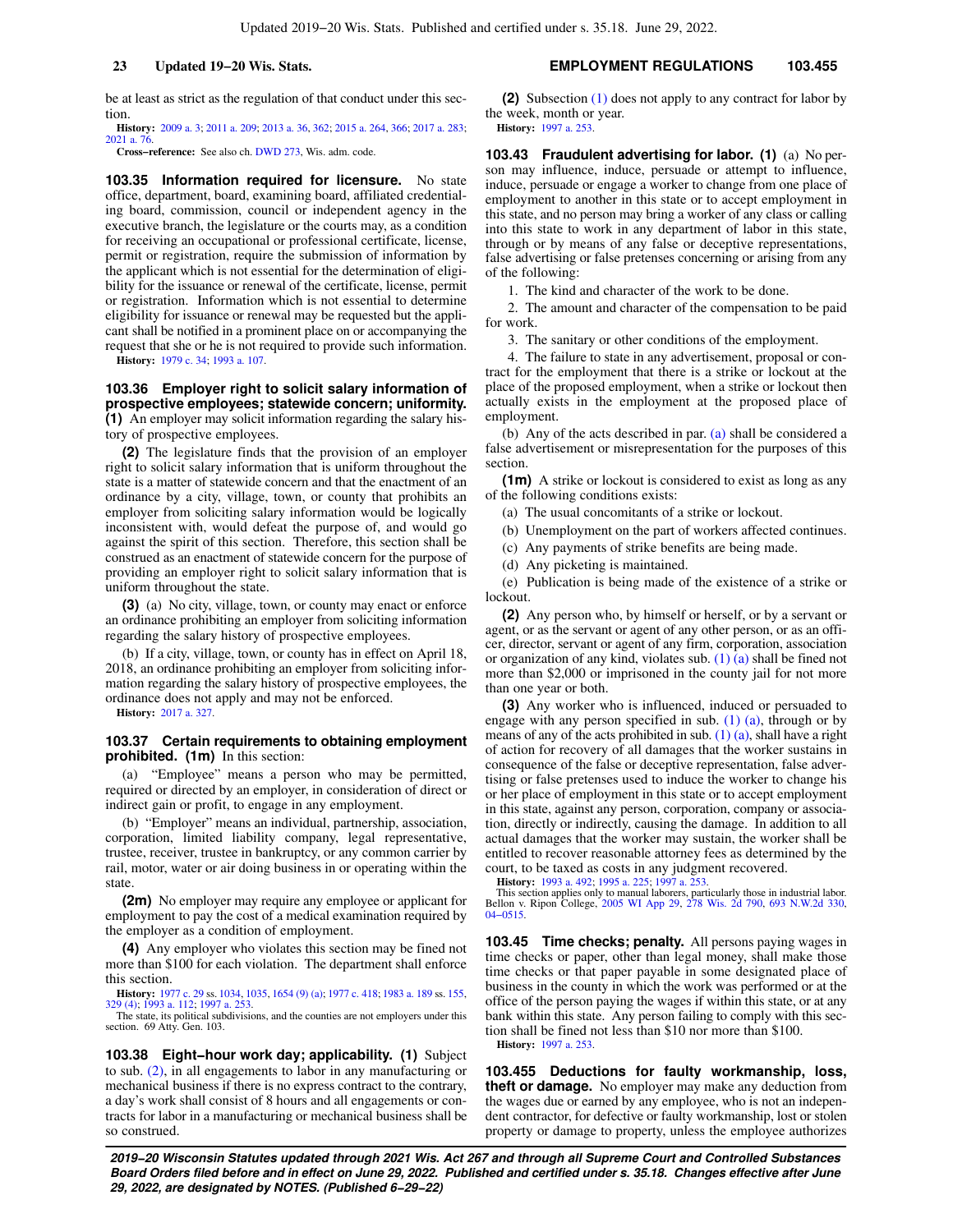## **103.455 EMPLOYMENT REGULATIONS Updated 19−20 Wis. Stats. 24**

the employer in writing to make that deduction or unless the employer and a representative designated by the employee determine that the defective or faulty workmanship, loss, theft or damage is due to the employee's negligence, carelessness, or willful and intentional conduct, or unless the employee is found guilty or held liable in a court of competent jurisdiction by reason of that negligence, carelessness, or willful and intentional conduct. If any deduction is made or credit taken by any employer that is not in accordance with this section, the employer shall be liable for twice the amount of the deduction or credit taken in a civil action brought by the employee. Any agreement entered into between an employer and employee that is contrary to this section shall be void. In case of a disagreement between the 2 parties, the department shall be the 3rd determining party, subject to any appeal to the court. Section [111.322 \(2m\)](https://docs.legis.wisconsin.gov/document/statutes/111.322(2m)) applies to discharge and other discriminatory acts arising in connection with any proceeding to recover a deduction under this section.

**History:** [1989 a. 228](https://docs.legis.wisconsin.gov/document/acts/1989/228); [1997 a. 253](https://docs.legis.wisconsin.gov/document/acts/1997/253).

The consent of the employee may only serve as a basis for a deduction if it is given in writing after the loss and before the deduction. Donovan v. Schlesner, [72 Wis. 2d](https://docs.legis.wisconsin.gov/document/courts/72%20Wis.%202d%2074) [74,](https://docs.legis.wisconsin.gov/document/courts/72%20Wis.%202d%2074) [240 N.W.2d 135](https://docs.legis.wisconsin.gov/document/courts/240%20N.W.2d%20135) (1976).

Termination of an employee−at−will may violate the public policy underlying this section. Wandry v. Bull's Eye Credit, [129 Wis. 2d 37,](https://docs.legis.wisconsin.gov/document/courts/129%20Wis.%202d%2037) [384 N.W.2d 325](https://docs.legis.wisconsin.gov/document/courts/384%20N.W.2d%20325) (1986).

Commissions earned over and above a salary are wages under this section. The 6−year statute of limitations, under s. 893.43, applicable to claims for commissions applies to the recovery of deductions from commissions under this section. A claimant need not first bring a claim before DILHR if the employer has never given the employee an opportunity to contest the deductions. Erdman v. Jovoco, Inc. [181 Wis.](https://docs.legis.wisconsin.gov/document/courts/181%20Wis.%202d%20736) [2d 736](https://docs.legis.wisconsin.gov/document/courts/181%20Wis.%202d%20736), [512 N.W.2d 487](https://docs.legis.wisconsin.gov/document/courts/512%20N.W.2d%20487) (1994).

The exception to the at–will employment doctrine, founded on well–defined public policy found in this section, does not reach every potential deduction by an employer from an employee's wages. Batteries Plus, LLC v. Mohr, [2001 WI 80](https://docs.legis.wisconsin.gov/document/courts/2001%20WI%2080), [244](https://docs.legis.wisconsin.gov/document/courts/244%20Wis.%202d%20559) [Wis. 2d 559,](https://docs.legis.wisconsin.gov/document/courts/244%20Wis.%202d%20559) [628 N.W.2d 364](https://docs.legis.wisconsin.gov/document/courts/628%20N.W.2d%20364), [99−1319](https://docs.legis.wisconsin.gov/document/wisupremecourt/99-1319).

This section necessarily creates a separate and distinct claim from simple breach of contract, and it must be pled as such. Wolnak v. Cardiovascular & Thoracic Surgeons of Central Wisconsin, S.C. [2005 WI App 217](https://docs.legis.wisconsin.gov/document/courts/2005%20WI%20App%20217), [287 Wis. 2d 560,](https://docs.legis.wisconsin.gov/document/courts/287%20Wis.%202d%20560) [706 N.W.2d](https://docs.legis.wisconsin.gov/document/courts/706%20N.W.2d%20667) [667](https://docs.legis.wisconsin.gov/document/courts/706%20N.W.2d%20667), [04−1051](https://docs.legis.wisconsin.gov/document/wicourtofappeals/04-1051).

Once an employee earns wages, this section protects that employee from having the employer deduct those earned wages on charges that the employee was responsi-ble for defective or faulty workmanship, or lost or stolen property or damaged property unless one of 3 things occurs. The public policy goal of the statute is to prevent the employer from arbitrarily deducting hard earned wages at its prerogative. Farady−Sultze v. Aurora Medical Center of Oshkosh, Inc. [2010 WI App 99,](https://docs.legis.wisconsin.gov/document/courts/2010%20WI%20App%2099) [327 Wis.](https://docs.legis.wisconsin.gov/document/courts/327%20Wis.%202d%20110) [2d 110;](https://docs.legis.wisconsin.gov/document/courts/327%20Wis.%202d%20110) [787 N.W.2d 433,](https://docs.legis.wisconsin.gov/document/courts/787%20N.W.2d%20433) [09−2429.](https://docs.legis.wisconsin.gov/document/wicourtofappeals/09-2429)

An employer who fired an employee after discovering that it had mistakenly overpaid her and concluding that the employee kept those overpayments to herself, did not run afoul of this statute or the public policy. The employee never earned the extra payments and the statute does not protect her. Farady−Sultze v. Aurora Medical Cen-ter of Oshkosh, Inc. [2010 WI App 99,](https://docs.legis.wisconsin.gov/document/courts/2010%20WI%20App%2099) [327 Wis. 2d 110;](https://docs.legis.wisconsin.gov/document/courts/327%20Wis.%202d%20110) [787 N.W.2d 433](https://docs.legis.wisconsin.gov/document/courts/787%20N.W.2d%20433), [09−2429](https://docs.legis.wisconsin.gov/document/wicourtofappeals/09-2429).

**103.457 Listing deductions from wages.** An employer shall state clearly on the employee's pay check, pay envelope, or paper accompanying the wage payment the amount of and reason for each deduction from the wages due or earned by the employee, except such miscellaneous deductions as may have been authorized by request of the individual employee for reasons personal to the employee. A reasonable coding system may be used by the employer.

**History:** [1993 a. 492](https://docs.legis.wisconsin.gov/document/acts/1993/492).

**103.46 Contracts; promises to withdraw from or not to join labor, employers' or cooperative organizations are void.** Every undertaking or promise, whether written or oral, express or implied, constituting or contained in any of the following is declared to be contrary to public policy and wholly void and shall not afford any basis for the granting of any legal or equitable relief by any court:

**(1)** A contract or agreement of hiring or employment between any employer and any employee or prospective employee, in which either party to the contract or agreement undertakes or promises not to join, become or remain a member of any labor organization or of any organization of employers, or in which either party to the contract or agreement undertakes or promises to withdraw from the employment relation if the party joins, becomes or remains a member of any labor organization or of any organization of employers.

**(2)** A contract or agreement for the sale of agricultural, horticultural or dairy products between a producer of those products and a distributor or purchaser of those products, in which either party to the contract or agreement undertakes or promises not to join, become or remain a member of any cooperative association organized under ch. [185](https://docs.legis.wisconsin.gov/document/statutes/ch.%20185) or [193](https://docs.legis.wisconsin.gov/document/statutes/ch.%20193) or of any trade association of the producers, distributors or purchasers of those products.

**History:** [1985 a. 30](https://docs.legis.wisconsin.gov/document/acts/1985/30) s. [42](https://docs.legis.wisconsin.gov/document/acts/1985/30,%20s.%2042); [1993 a. 492;](https://docs.legis.wisconsin.gov/document/acts/1993/492) [1997 a. 253](https://docs.legis.wisconsin.gov/document/acts/1997/253); [2005 a. 441](https://docs.legis.wisconsin.gov/document/acts/2005/441).

**103.465 Restrictive covenants in employment contracts.** A covenant by an assistant, servant or agent not to compete with his or her employer or principal during the term of the employment or agency, or after the termination of that employment or agency, within a specified territory and during a specified time is lawful and enforceable only if the restrictions imposed are reasonably necessary for the protection of the employer or principal. Any covenant, described in this section, imposing an unreasonable restraint is illegal, void and unenforceable even as to any part of the covenant or performance that would be a reasonable restraint.

**History:** [1995 a. 225;](https://docs.legis.wisconsin.gov/document/acts/1995/225) [1997 a. 253](https://docs.legis.wisconsin.gov/document/acts/1997/253); [2015 a. 197](https://docs.legis.wisconsin.gov/document/acts/2015/197) s. [51.](https://docs.legis.wisconsin.gov/document/acts/2015/197,%20s.%2051)

A provision in an employer's profit−sharing and retirement plan that calls for the forfeiture of benefits by employees who engage in competitive enterprises is valid and enforceable only if it meets the requirements of this section. Holsen v. Marshall & Ilsley Bank, [52 Wis. 2d 281](https://docs.legis.wisconsin.gov/document/courts/52%20Wis.%202d%20281), [190 N.W.2d 189](https://docs.legis.wisconsin.gov/document/courts/190%20N.W.2d%20189) (1971).

A provision of a pension plan denying benefits if the retired employee accepted any employment in the same industry without limit as to time or area was void. Estate of Schroeder, [53 Wis. 2d 59](https://docs.legis.wisconsin.gov/document/courts/53%20Wis.%202d%2059), [191 N.W.2d 860](https://docs.legis.wisconsin.gov/document/courts/191%20N.W.2d%20860) (1971).

This section, limiting the enforceability of covenants not to compete to those con-taining restrictions reasonably necessary for the protection of the employer or principal, incorporates pre−existing common law principals that contracts in restraint of trade are viewed with disfavor. Behnke v. Hertz Corp. [70 Wis. 2d 818](https://docs.legis.wisconsin.gov/document/courts/70%20Wis.%202d%20818), [235 N.W.2d](https://docs.legis.wisconsin.gov/document/courts/235%20N.W.2d%20690) [690](https://docs.legis.wisconsin.gov/document/courts/235%20N.W.2d%20690) (1975).

A profit−sharing plan that provided for forfeiture in the event that a covered employee worked for a "competitive business" was construed to apply only to businesses that seek out and appeal to the same customers and offer substantially identical services. Zimmerman v. Brennan, [78 Wis. 2d 510,](https://docs.legis.wisconsin.gov/document/courts/78%20Wis.%202d%20510) [254 N.W.2d 719](https://docs.legis.wisconsin.gov/document/courts/254%20N.W.2d%20719) (1977).

The basic requirements for an enforceable restrictive covenant are that the agreement must: 1) be necessary for the protection of the employer; 2) provide a reasonable time period; 3) cover a reasonable territory; 4) not be unreasonable to the employee; 5) not be unreasonable to the general public. Chuck Wagon Catering, Inc. v. Raduege, [88 Wis. 2d 740,](https://docs.legis.wisconsin.gov/document/courts/88%20Wis.%202d%20740) [277 N.W.2d 787](https://docs.legis.wisconsin.gov/document/courts/277%20N.W.2d%20787) (1979).

A covenant prohibiting an executive employee from contacting company clients with whom the employee had had no previous contact was not unreasonable per se. Hunter of Wisconsin, Inc. v. Hamilton, [101 Wis. 2d 460,](https://docs.legis.wisconsin.gov/document/courts/101%20Wis.%202d%20460) [304 N.W.2d 752](https://docs.legis.wisconsin.gov/document/courts/304%20N.W.2d%20752) (1981).

A covenant not to compete is not automatically voided by the presence of an unreasonable provision for liquidated damages. Whether specific restraints as to area and time are necessary to protect the employer is a question basis of the facts. Fields Foundation, Ltd. v. Christensen, [103 Wis. 2d 465,](https://docs.legis.wisconsin.gov/document/courts/103%20Wis.%202d%20465) [309](https://docs.legis.wisconsin.gov/document/courts/309%20N.W.2d%20125) [N.W.2d 125](https://docs.legis.wisconsin.gov/document/courts/309%20N.W.2d%20125) (Ct. App. 1981).

An agreement requiring agents of an insurance company to forfeit their extended earnings if after termination they engaged in certain competitive practices was unenforceable. Streiff v. American Family Mutual Insurance Co. [118 Wis. 2d 602](https://docs.legis.wisconsin.gov/document/courts/118%20Wis.%202d%20602), [348](https://docs.legis.wisconsin.gov/document/courts/348%20N.W.2d%20505) [N.W.2d 505](https://docs.legis.wisconsin.gov/document/courts/348%20N.W.2d%20505) (1984).

Territorial limits in a restrictive covenant need not be expressed in geographical terms. General Medical Corp. v. Kobs, [179 Wis. 2d 422,](https://docs.legis.wisconsin.gov/document/courts/179%20Wis.%202d%20422) [507 N.W.2d 381](https://docs.legis.wisconsin.gov/document/courts/507%20N.W.2d%20381) (Ct. App. 1993).

An employer is not entitled to protection against ordinary competition of the type a stranger would give. There must be special facts that render the covenant necessary for the protection of the employer's business. Wausau Medical Center v. Asplund, [182 Wis. 2d 274](https://docs.legis.wisconsin.gov/document/courts/182%20Wis.%202d%20274), [514 N.W.2d 34](https://docs.legis.wisconsin.gov/document/courts/514%20N.W.2d%2034) (Ct. App. 1994).

A valid covenant not to compete requires consideration. Continued employment, absent a requirement that the employment requires executing the agreement, is not consideration. NBZ, Inc. v. Pilarski, [185 Wis. 2d 827](https://docs.legis.wisconsin.gov/document/courts/185%20Wis.%202d%20827), [520 N.W.2d 93](https://docs.legis.wisconsin.gov/document/courts/520%20N.W.2d%2093) (Ct. App. 1994).

This section sets out its own remedy. A violation does not grant an automatic right to pursue a wrongful discharge claim, but voids the covenant. Tatge v. Chambers and Owens, Inc. [210 Wis. 2d 51,](https://docs.legis.wisconsin.gov/document/courts/210%20Wis.%202d%2051) [565 N.W.2d 150](https://docs.legis.wisconsin.gov/document/courts/565%20N.W.2d%20150) (Ct. App. 1997), [95−2928.](https://docs.legis.wisconsin.gov/document/wicourtofappeals/95-2928)

It would be an exercise in semantics to overlook this section merely because a contract provision is labeled a non−disclosure provision rather than a covenant not to compete. This section does not create an exception to the at−will employment doctrine that would allow an employee to refuse to sign a non−disclosure or non−compete clause that the employee considers to be unreasonable. Tatge v. Chambers & Owen, Inc. [219 Wis. 2d 99](https://docs.legis.wisconsin.gov/document/courts/219%20Wis.%202d%2099), [579 N.W.2d 217](https://docs.legis.wisconsin.gov/document/courts/579%20N.W.2d%20217) (1998), [95−2928](https://docs.legis.wisconsin.gov/document/wisupremecourt/95-2928).

Any part of an indivisible covenant, even if reasonable on its own, will not be given effect if any other part is unreasonable. A provision that an insurance agent was to have no contact with company clients without geographic restriction was overbroad, as was a provision that the agent not work for a named competitor in any capacity. Mutual Service Casualty Insurance Co. v. Brass, [2001 WI App 92,](https://docs.legis.wisconsin.gov/document/courts/2001%20WI%20App%2092) [242 Wis. 2d 733](https://docs.legis.wisconsin.gov/document/courts/242%20Wis.%202d%20733), [625 N.W.2d 648](https://docs.legis.wisconsin.gov/document/courts/625%20N.W.2d%20648), [00−2681](https://docs.legis.wisconsin.gov/document/wicourtofappeals/00-2681).

"Specified territory" in this section encompasses customer lists as well as geo-graphic locations. A covenant not to compete based on a customer list limitation is not invalid per se. Farm Credit Services of North Central Wisconsin v. Wysocki, [2001](https://docs.legis.wisconsin.gov/document/courts/2001%20WI%2051) [WI 51,](https://docs.legis.wisconsin.gov/document/courts/2001%20WI%2051) [243 Wis. 2d 305](https://docs.legis.wisconsin.gov/document/courts/243%20Wis.%202d%20305), [627 N.W.2d 444,](https://docs.legis.wisconsin.gov/document/courts/627%20N.W.2d%20444) [99−1013](https://docs.legis.wisconsin.gov/document/wisupremecourt/99-1013).

A covenant not to compete cannot escape the requirement of territorial reasonableness by not including any geographical parameters. A covenant without any specified territory is void. Equity Enterprises, Inc. v. Milosch, [2001 WI App 186](https://docs.legis.wisconsin.gov/document/courts/2001%20WI%20App%20186), [247 Wis.](https://docs.legis.wisconsin.gov/document/courts/247%20Wis.%202d%20172) [2d 172](https://docs.legis.wisconsin.gov/document/courts/247%20Wis.%202d%20172), [633 N.W.2d 662,](https://docs.legis.wisconsin.gov/document/courts/633%20N.W.2d%20662) [00−2827](https://docs.legis.wisconsin.gov/document/wicourtofappeals/00-2827).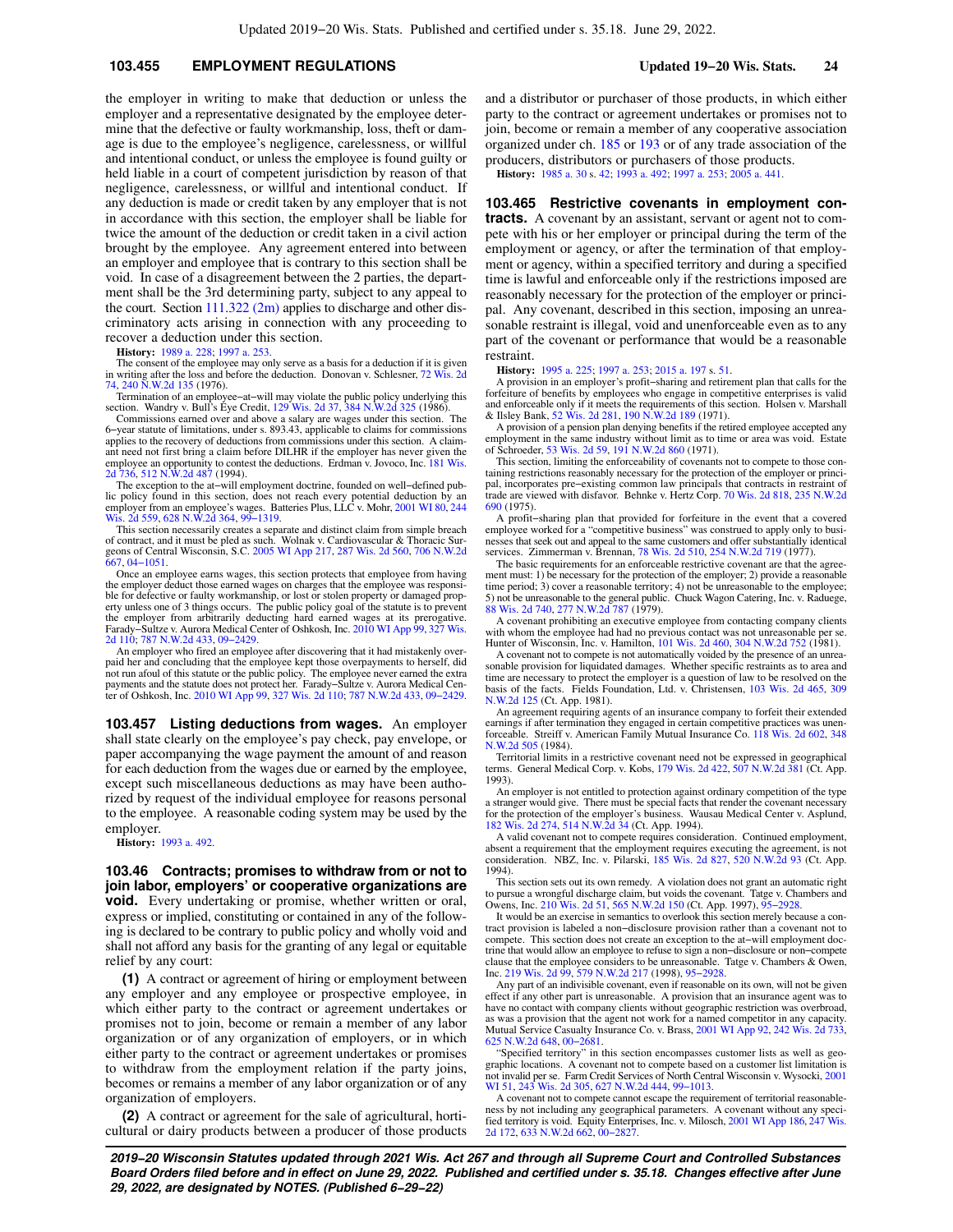A penalty provision in a contract that is invoked if there is a violation of an unreasonable covenant not to compete must be read with, and is intertwined with, the cove-nant. As such, it is an unreasonable covenant itself. Equity Enterprises, Inc. v. Milosch, [2001 WI App 186](https://docs.legis.wisconsin.gov/document/courts/2001%20WI%20App%20186), [247 Wis. 2d 172,](https://docs.legis.wisconsin.gov/document/courts/247%20Wis.%202d%20172) [633 N.W.2d 662](https://docs.legis.wisconsin.gov/document/courts/633%20N.W.2d%20662), 00-2

An employer is not allowed to circumvent the protections under this section by restricting the employment opportunities of its employees through contracts with other employers without employee knowledge and consent. An employer cannot indirectly restrict employees in a way that it cannot do directly under this section.<br>Heyde Companies, Inc. v. Dove Healthcare, LLC, [2002 WI 131](https://docs.legis.wisconsin.gov/document/courts/2002%20WI%20131), [258 Wis. 2d 28](https://docs.legis.wisconsin.gov/document/courts/258%20Wis.%202d%2028), [654](https://docs.legis.wisconsin.gov/document/courts/654%20N.W.2d%20830) [N.W.2d 830,](https://docs.legis.wisconsin.gov/document/courts/654%20N.W.2d%20830) [01−0863.](https://docs.legis.wisconsin.gov/document/wisupremecourt/01-0863)

A provision extending the time period in a noncompete clause "by any period(s) of violations" was unreasonable and rendered the clause entirely void under this section. The effect of the extension provision made the duration of the restraint not a fixed and definite time period but a time period contingent upon outcomes the employee could not predict. H&R Block Eastern Enterprises, Inc. v. Swenson, [2008](https://docs.legis.wisconsin.gov/document/courts/2008%20WI%20App%203) [WI App 3,](https://docs.legis.wisconsin.gov/document/courts/2008%20WI%20App%203) [307 Wis. 2d 390](https://docs.legis.wisconsin.gov/document/courts/307%20Wis.%202d%20390), [745 N.W.2d 421](https://docs.legis.wisconsin.gov/document/courts/745%20N.W.2d%20421), [06−1210](https://docs.legis.wisconsin.gov/document/wicourtofappeals/06-1210).

A clause that prohibited a former employee from contacting "past customers," defined as those who purchased from the former employer within one year prior to the employee's termination, was reasonable and enforceable. Star Eugene Dal Pra, [2009 WI 76,](https://docs.legis.wisconsin.gov/document/courts/2009%20WI%2076) [319 Wis. 2d 274](https://docs.legis.wisconsin.gov/document/courts/319%20Wis.%202d%20274), [767 N.W.2d 898,](https://docs.legis.wisconsin.gov/document/courts/767%20N.W.2d%20898) [07−0617](https://docs.legis.wisconsin.gov/document/wisupremecourt/07-0617).

A clause that prohibited a former employee from engaging "in any business which is substantially similar to or in competition with" the former employer was unreasonable and unenforceable. As the disjunctive "or" plainly separates a substantially sim-<br>ilar business from one "in competition with" the employer, the only reasonable read-<br>ing, giving meaning to every phrase, is that it at only from competitive enterprises, but also from engaging in a business that is not competitive. Star Direct, Inc. v. Eugene Dal Pra, [2009 WI 76,](https://docs.legis.wisconsin.gov/document/courts/2009%20WI%2076) [319 Wis. 2d 274](https://docs.legis.wisconsin.gov/document/courts/319%20Wis.%202d%20274), [767](https://docs.legis.wisconsin.gov/document/courts/767%20N.W.2d%20898) [N.W.2d 898,](https://docs.legis.wisconsin.gov/document/courts/767%20N.W.2d%20898) [07−0617.](https://docs.legis.wisconsin.gov/document/wisupremecourt/07-0617)

The legislative history and text of this section do not eliminate or modify the common law rules on divisibility. In the context of multiple non−compete provisions in a contract, indivisibility will usually be seen by an intertwining, or inextricable link, between the various provisions via a textual reference such that one provision cannot be read or interpreted without reference to the other. Restrictive covenants are divisible when the contract contains different covenants supporting different interests that can be independently read and enforced. Overlap, clauses is not necessarily determinative. Star Direct, Inc. v. Eugene Dal Pra, [2009 WI](https://docs.legis.wisconsin.gov/document/courts/2009%20WI%2076) [76,](https://docs.legis.wisconsin.gov/document/courts/2009%20WI%2076) [319 Wis. 2d 274](https://docs.legis.wisconsin.gov/document/courts/319%20Wis.%202d%20274), [767 N.W.2d 898](https://docs.legis.wisconsin.gov/document/courts/767%20N.W.2d%20898), [07−0617](https://docs.legis.wisconsin.gov/document/wisupremecourt/07-0617).

The common law's rule of reason, not this section, governed the validity of the covenant not to compete contained in the stock option agreement in this case. This section has been applied in circumstances where the restrictive covenant is contained in a document other than the employment agreement, but the employer nonetheless enjoys a bargaining advantage over employees. Here the employer had no bargaining advantage, there were no consequences attached to a refusal to accept the agreement, and the employee received the benefit of his bargain. The Selmer Company v. Rinn, [2010 WI App 106,](https://docs.legis.wisconsin.gov/document/courts/2010%20WI%20App%20106) [328 Wis. 2d 263](https://docs.legis.wisconsin.gov/document/courts/328%20Wis.%202d%20263), [789 N.W.2d 621,](https://docs.legis.wisconsin.gov/document/courts/789%20N.W.2d%20621) [09−1353.](https://docs.legis.wisconsin.gov/document/wicourtofappeals/09-1353)

An employer's forbearance in exercising its right to terminate an at−will employee constitutes lawful consideration for a restrictive covenant. Although, theoretically, an employer could terminate an employee's employment shortly after having the employee sign a restrictive covenant, the employee would then be protected by other contract formation principles such as fraudulent inducement or good faith and fair dealing, so that the restrictive covenant could not be enforced. Runzheimer Interna-

tional, Ltd. v. Friedlen, [2015 WI 45](https://docs.legis.wisconsin.gov/document/courts/2015%20WI%2045), [362 Wis. 2d 100,](https://docs.legis.wisconsin.gov/document/courts/362%20Wis.%202d%20100) [862 N.W.2d 879,](https://docs.legis.wisconsin.gov/document/courts/862%20N.W.2d%20879) [13−1392.](https://docs.legis.wisconsin.gov/document/wisupremecourt/13-1392) This section, which explicitly refers to a "covenant not to compete," applied to a non−solicitation of employees provision that prohibited the defendant, a former employee of the plaintiff, from soliciting, inducing, or encouraging any employee of the plaintiff to terminate his or her employment with the plaintiff or to accept employ-ment with a competitor, supplier, or customer of the plaintiff. The Manitowoc Company, Inc. v. Lanning, [2018 WI 6](https://docs.legis.wisconsin.gov/document/courts/2018%20WI%206), [379 Wis. 2d 189,](https://docs.legis.wisconsin.gov/document/courts/379%20Wis.%202d%20189) [906 N.W.2d 130,](https://docs.legis.wisconsin.gov/document/courts/906%20N.W.2d%20130) 15–1530.

This section does not apply to franchisees under franchise agreements. H&R<br>Block Eastern Tax Services, Inc. v. Vorpahl, [255 F. Supp. 2d 930](https://docs.legis.wisconsin.gov/document/courts/255%20F.%20Supp.%202d%20930) (2003). A restrictive covenant was not overbroad. Brunswick Corp. v. Jones, [784 F.2d 271](https://docs.legis.wisconsin.gov/document/courts/784%20F.2d%20271) (1986).

An agreement to accept an education loan funded by certain employers on the condition that the recipient repay it in kind by working for a contributor or repaying it in cash if the recipient accepts employment with a non−contributor was not a cove-nant subject to s. 103.465. Milwaukee Apprentice Training Committee v. Howell, [67](https://docs.legis.wisconsin.gov/document/courts/67%20F.3d%201333) [F.3d 1333](https://docs.legis.wisconsin.gov/document/courts/67%20F.3d%201333) (1995).

An obligation to repay an employer's costs for training an employee if the employee did not remain employed for a specified time was not a covenant not to compete under this section. This section applies only to the extent a consequence is linked to working for the employer's competition. Heder v. City of Two Rivers, [295](https://docs.legis.wisconsin.gov/document/courts/295%20F.3d%20777) [F.3d 777](https://docs.legis.wisconsin.gov/document/courts/295%20F.3d%20777) (2002).

The public policy underlying this section is that Wisconsin law favors the mobility of workers. Compliance with a contractual obligation to return property already<br>belonging to an employer does not violate public policy concerning employee mobil-<br>ity. Genzyme Corporation v. Bishop, [463 F. Supp. 2d 94](https://docs.legis.wisconsin.gov/document/courts/463%20F.%20Supp.%202d%2094) (200

Nondisclosure agreements at issue in this case were not covered by this section. Even if a nondisclosure provision restricts disclosure of trade secret information, if it also restricts disclosure of information that is not a trade secret, this section requires a time limitation on the provision. Friemuth v. Fiskars Brands, Inc. [681 F. Supp. 2d](https://docs.legis.wisconsin.gov/document/courts/681%20F.%20Supp.%202d%20985) [985](https://docs.legis.wisconsin.gov/document/courts/681%20F.%20Supp.%202d%20985) (2010).

In this case, a high−ranking employee received additional compensation for agreeing to a non-compete clause. The clause was neither unreasonable nor unduly harsh<br>to the employee. Faced with the choice, many key employees would rationally take<br>the extra money in exchange for a reasonable restraint on t activities. A reasonably drafted non−compete that holds up in court is not just a one− sided victory for employers; it is a means of preserving and enhancing the ability of employees to obtain additional compensation for being key employees in the first place. Schetter v. Newcomer Funeral Service Group, Inc. [191 F. Supp. 3d 959](https://docs.legis.wisconsin.gov/document/courts/191%20F.%20Supp.%203d%20959) (2016).

Trade secrets under s. 134.90 are an exception to the rule that non−disclosure agreements require geographical and temporal limits. Charles Schwab & Co. v. Lagrant, [483 F. Supp. 3d 625](https://docs.legis.wisconsin.gov/document/courts/483%20F.%20Supp.%203d%20625) (2020).

Drafting and enforcing restrictive covenants not to compete. Richards, 55 MLR 241.

Drafting enforceable covenants not to compete. Nettesheim. WBB Oct. 1986.

### **25 Updated 19−20 Wis. Stats. EMPLOYMENT REGULATIONS 103.503**

Can Employers Force Employees to Sign Noncompete Agreements as a Condition of Their Employment? Cohen & Stuart. Wis. Law. May 1999.

Protecting Business Interests With Covenants Not to Compete. Mc Neilly & Krzoska. Wis. Law. May 2006.

*Star Direct* Takes Restrictive Covenant Law in a New Direction. Backer. Wis. Law. Nov. 2009.

Reining It In: Limits to Employee Nonsolicit Covenants. Kreiter, Cook, and Lopez. Wis. Law. April 2018.

## **103.503 Substance abuse prevention on public works** and public utility projects. (1) DEFINITIONS. In this section:

(a) "Accident" means an incident caused, contributed to, or otherwise involving an employee that resulted or could have resulted in death, personal injury, or property damage and that occurred while the employee was performing the work described in s. [66.0903 \(4\)](https://docs.legis.wisconsin.gov/document/statutes/2013/66.0903(4)), 2013 stats., or s. [16.856 \(2m\)](https://docs.legis.wisconsin.gov/document/statutes/2015/16.856(2m)), 2015 stats., on a project of public works or while the employee was performing work on a public utility project.

(b) "Alcohol" has the meaning given in s. [340.01 \(1q\)](https://docs.legis.wisconsin.gov/document/statutes/340.01(1q)).

(c) "Contracting agency" means a local governmental unit or a state agency that has contracted for the performance of work on a project of public works or a public utility that has contracted for the performance of work on a public utility project.

(d) "Drug" means any controlled substance, as defined in s. [961.01 \(4\)](https://docs.legis.wisconsin.gov/document/statutes/961.01(4)), or controlled substance analog, as defined in s. [961.01](https://docs.legis.wisconsin.gov/document/statutes/961.01(4m))  $(4m)$ , for which testing is required by an employer under its substance abuse prevention program under this section.

(e) "Employee" means a laborer, worker, mechanic, or truck driver who performs the work described in s. [66.0903 \(4\)](https://docs.legis.wisconsin.gov/document/statutes/2013/66.0903(4)), 2013 stats., or s. [16.856 \(2m\),](https://docs.legis.wisconsin.gov/document/statutes/2015/16.856(2m)) 2015 stats., on a project of public works or on a public utility project.

(f) "Employer" means a contractor, subcontractor, or agent of a contractor or subcontractor that performs work on a project of public works or on a public utility project.

(fm) "Local governmental unit" means a political subdivision of this state, a special purpose district in this state, an instrumentality or corporation of such a political subdivision or special purpose district, a combination or subunit of any of the foregoing, or an instrumentality of the state and any of the foregoing.

(g) "Project of public works" means a project of public works that would be subject to s. [66.0903](https://docs.legis.wisconsin.gov/document/statutes/2013/66.0903), 2013 stats., if the project were erected, constructed, repaired, remodeled, or demolished prior to January 1, 2017, or that would be subject to s. [16.856,](https://docs.legis.wisconsin.gov/document/statutes/2015/16.856) 2015 stats., if the project were erected, constructed, repaired, remodeled, or demolished prior to September 23, 2017.

(h) "Public utility" has the meaning given in s. [196.01 \(5\)](https://docs.legis.wisconsin.gov/document/statutes/196.01(5)) and includes a telecommunications carrier, as defined in s. [196.01](https://docs.legis.wisconsin.gov/document/statutes/196.01(8m))  $(8m)$ , an alternative telecommunications utility, as defined in s. [196.01 \(1d\),](https://docs.legis.wisconsin.gov/document/statutes/196.01(1d)) or, for purposes of subs. [\(2\)](https://docs.legis.wisconsin.gov/document/statutes/103.503(2)) and [\(4\)](https://docs.legis.wisconsin.gov/document/statutes/103.503(4)), a cooperative association organized under ch. [185](https://docs.legis.wisconsin.gov/document/statutes/ch.%20185) for the purpose of producing or furnishing heat, light, power, or water to its members only.

(i) "Public utility project" means a project erected, constructed, repaired, remodeled, or demolished for a public utility on a public right−of−way. For purposes of sub. [\(3\)](https://docs.legis.wisconsin.gov/document/statutes/103.503(3)), "public utility project" does not include a project erected, constructed, repaired, remodeled, or demolished for a cooperative association organized under ch. [185](https://docs.legis.wisconsin.gov/document/statutes/ch.%20185) for the purpose of producing or furnishing heat, light, power, or water to its members only.

(j) "State agency" means any office, department, independent agency, institution of higher education, association, society, or other body in state government created or authorized to be created by the constitution or any law, including the legislature and the courts. "State agency" also includes the University of Wisconsin Hospitals and Clinics Authority, the Fox River Navigational System Authority, and the Wisconsin Aerospace Authority.

**(2)** SUBSTANCE ABUSE PROHIBITED. No employee may use, possess, attempt to possess, distribute, deliver, or be under the influence of a drug, or use or be under the influence of alcohol, while performing the work described in s. [66.0903 \(4\),](https://docs.legis.wisconsin.gov/document/statutes/2013/66.0903(4)) 2013 stats., or s. [16.856 \(2m\),](https://docs.legis.wisconsin.gov/document/statutes/2015/16.856(2m)) 2015 stats., on a project of public works or while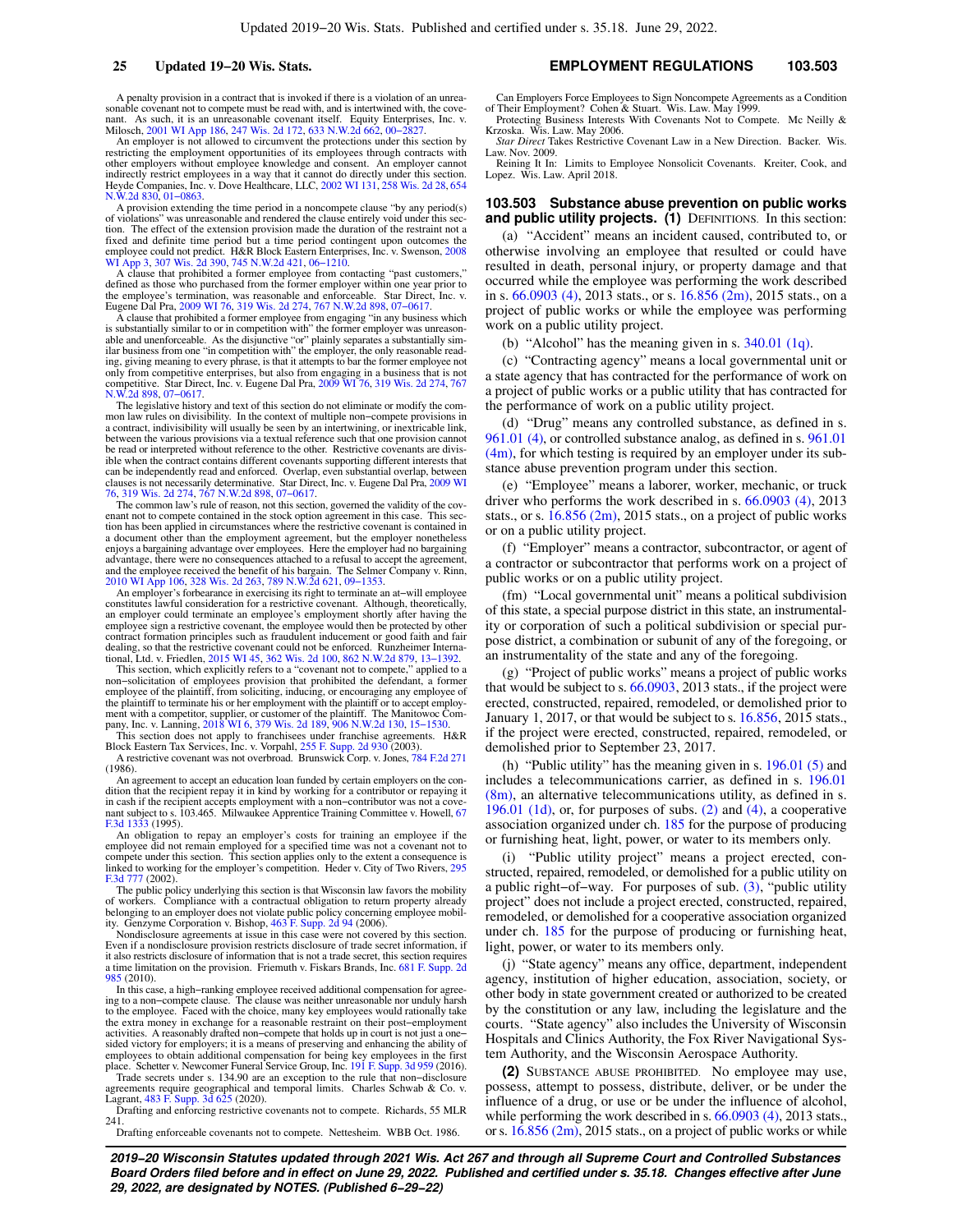## **103.503 EMPLOYMENT REGULATIONS Updated 19−20 Wis. Stats. 26**

performing work on a public utility project. An employee is considered to be under the influence of alcohol for purposes of this subsection if he or she has an alcohol concentration that is equal to or greater than the amount specified in s.  $885.235$  (1g) (d).

**(3)** SUBSTANCE ABUSE PREVENTION PROGRAMS REQUIRED. (a) Before an employer may commence work on a project of public works or a public utility project, the employer shall have in place a written program for the prevention of substance abuse among its employees. At a minimum, the program shall include all of the following:

1. A prohibition against the actions or conditions specified in sub. [\(2\)](https://docs.legis.wisconsin.gov/document/statutes/103.503(2)).

2. A requirement that employees performing the work described in s. [66.0903 \(4\)](https://docs.legis.wisconsin.gov/document/statutes/2013/66.0903(4)), 2013 stats., or s. [16.856 \(2m\)](https://docs.legis.wisconsin.gov/document/statutes/2015/16.856(2m)), 2015 stats., on a project of public works or performing work on a public utility project submit to random, reasonable suspicion, and post− accident drug and alcohol testing and to drug and alcohol testing before commencing work on the project, except that testing of an employee before commencing work on a project is not required if the employee has been participating in a random testing program during the 90 days preceding the date on which the employee commenced work on the project.

3. A procedure for notifying an employee who violates sub. [\(2\)](https://docs.legis.wisconsin.gov/document/statutes/103.503(2)), who tests positive for the presence of a drug in his or her system, or who refuses to submit to drug or alcohol testing as required under the program that the employee may not perform work on a project of public works or a public utility project until he or she meets the conditions specified in sub.  $(4)$  (b) 1. and [2.](https://docs.legis.wisconsin.gov/document/statutes/103.503(4)(b)2.)

(b) Each employer shall be responsible for the cost of developing, implementing, and enforcing its substance abuse prevention program, including the cost of drug and alcohol testing of its employees under the program. The contracting agency is not responsible for that cost, for the cost of any medical review of a test result, or for any rehabilitation provided to an employee.

**(4)** EMPLOYEE ACCESS TO PROJECT. (a) No employer may permit an employee who violates sub.  $(2)$ , who tests positive for the presence of a drug in his or her system, or who refuses to submit to drug or alcohol testing as required under the employer's substance abuse prevention program under sub. [\(3\)](https://docs.legis.wisconsin.gov/document/statutes/103.503(3)) to perform work on a project of public works or a public utility project until he or she meets the conditions specified in par. [\(b\) 1.](https://docs.legis.wisconsin.gov/document/statutes/103.503(4)(b)1.) and [2.](https://docs.legis.wisconsin.gov/document/statutes/103.503(4)(b)2.) An employer shall immediately remove an employee from work on such a project if any of the following occurs:

1. The employee violates sub. [\(2\),](https://docs.legis.wisconsin.gov/document/statutes/103.503(2)) tests positive for the presence of a drug in his or her system, or refuses to submit to drug or alcohol testing as required under the employer's substance abuse prevention program.

2. An officer or employee of the contracting agency has a reasonable suspicion that the employee is in violation of sub. [\(2\)](https://docs.legis.wisconsin.gov/document/statutes/103.503(2)) and requests the employer to immediately remove the employee from work on the project.

(b) An employee who is barred or removed from work on a project under par. [\(a\)](https://docs.legis.wisconsin.gov/document/statutes/103.503(4)(a)) may commence or return to work on the project upon his or her employer providing to the contracting agency documentation showing all of the following:

1. That the employee has tested negative for the presence of drugs in his or her system and is not under the influence of alcohol as described in sub. [\(2\)](https://docs.legis.wisconsin.gov/document/statutes/103.503(2)).

2. That the employee has been approved to commence or return to work on the project. If the employer is required to have in place a substance abuse prevention program under sub.  $(3)$ , that approval shall be granted in accordance with the employer's substance abuse prevention program under sub. [\(3\)](https://docs.legis.wisconsin.gov/document/statutes/103.503(3)).

(c) Testing for the presence of drugs or alcohol in an employee's system and the handling of test specimens shall be conducted in accordance with guidelines for laboratory testing procedures and chain−of−custody procedures established by the substance abuse and mental health services administration of the federal department of health and human services.

**(4m)** PUBLIC UTILITY PROJECTS; NONAPPLICABILITY. (a) This section does not apply to an employee performing work on a public utility project who is subject to drug or alcohol testing under [49 CFR Parts 40,](https://docs.legis.wisconsin.gov/document/cfr/49%20CFR%2040) [199](https://docs.legis.wisconsin.gov/document/cfr/49%20CFR%20199), or [382](https://docs.legis.wisconsin.gov/document/cfr/49%20CFR%20382).

(b) Subsection [\(3\)](https://docs.legis.wisconsin.gov/document/statutes/103.503(3)) does not apply to an employer that performs work on a public utility project for a cooperative association organized under ch. [185](https://docs.legis.wisconsin.gov/document/statutes/ch.%20185) for the purpose of producing or furnishing heat, light, power, or water to its members only.

**(5)** LOCAL ORDINANCES; STRICT CONFORMITY REQUIRED. A local governmental unit, as defined in s. [66.0903 \(1\) \(d\)](https://docs.legis.wisconsin.gov/document/statutes/66.0903(1)(d)), may enact an ordinance regulating the conduct regulated under this section only if the ordinance strictly conforms to this section. **History:** [2005 a. 181;](https://docs.legis.wisconsin.gov/document/acts/2005/181) [2009 a. 28](https://docs.legis.wisconsin.gov/document/acts/2009/28); [2011 a. 32;](https://docs.legis.wisconsin.gov/document/acts/2011/32) [2013 a. 291](https://docs.legis.wisconsin.gov/document/acts/2013/291); [2015 a. 55](https://docs.legis.wisconsin.gov/document/acts/2015/55); [2017 a. 59](https://docs.legis.wisconsin.gov/document/acts/2017/59).

**103.505 Collective bargaining; definitions.** When used in ss. [103.505](https://docs.legis.wisconsin.gov/document/statutes/103.505) to [103.61,](https://docs.legis.wisconsin.gov/document/statutes/103.61) and for the purposes of those sections:

**(1)** A case shall be held to involve or to grow out of a labor dispute when the case involves persons who are engaged in a single industry, trade, craft, or occupation; or who are employees of one employer; or who are members of the same or an affiliated organization of employers or employees; whether such dispute is any of the following:

(a) Between one or more employers or associations of employers and one or more employees or associations of employees.

(b) Between one or more employers or associations of employers and one or more employers or associations of employers.

(c) Between one or more employees or associations of employees and one or more employees or associations of employees.

(d) Between any conflicting or competing interests in a labor dispute of persons participating or interested in the labor dispute.

**(2)** A person or association shall be held to be a person participating or interested in a labor dispute if relief is sought against the person or association and if the person or association is engaged in the industry, trade, craft, or occupation in which the labor dispute occurs, or is a member, officer, or agent of any association of employers or employees engaged in that industry, trade, craft, or occupation.

**(3)** "Labor dispute" means any controversy between an employer and the majority of the employer's employees in a collective bargaining unit concerning the right or process or details of collective bargaining or the designation of representatives. Any organization with which either the employer or the majority of the employer's employees is affiliated may be considered a party to the labor dispute.

**History:** [1993 a. 492;](https://docs.legis.wisconsin.gov/document/acts/1993/492) [1995 a. 225](https://docs.legis.wisconsin.gov/document/acts/1995/225); [1997 a. 35](https://docs.legis.wisconsin.gov/document/acts/1997/35); [1997 a. 253](https://docs.legis.wisconsin.gov/document/acts/1997/253) ss. [104,](https://docs.legis.wisconsin.gov/document/acts/1997/253,%20s.%20104) [105;](https://docs.legis.wisconsin.gov/document/acts/1997/253,%20s.%20105) Stats. 1997 s. 103.505.

**103.51 Public policy as to collective bargaining.** In the interpretation and application of ss. [103.505](https://docs.legis.wisconsin.gov/document/statutes/103.505) to [103.61,](https://docs.legis.wisconsin.gov/document/statutes/103.61) the public policy of this state is declared as follows:

**(1)** Negotiation of terms and conditions of labor should result from voluntary agreement between employer and employees. Governmental authority has permitted and encouraged employers to organize in the corporate and other forms of capital control. In dealing with such employers, the individual unorganized worker is helpless to exercise actual liberty of contract and to protect his or her freedom of labor, and thereby to obtain acceptable terms and conditions of employment. Therefore it is necessary that the individual worker have full freedom of association, self−organization, and the designation of representatives of the worker's own choosing, to negotiate the terms and conditions of the worker's employment, and that the worker shall be free from the interference, restraint or coercion of employers of labor, or their agents, in the designation of such representatives or in self−organization or in other concerted activities for the purpose of collective bargaining or other mutual aid or protection.

**History:** [1995 a. 225;](https://docs.legis.wisconsin.gov/document/acts/1995/225) [1997 a. 253](https://docs.legis.wisconsin.gov/document/acts/1997/253).

**103.52 "Yellow−dog" contracts. (1)** Every undertaking or promise made after July 1, 1931, whether written or oral, express or implied, between any employee or prospective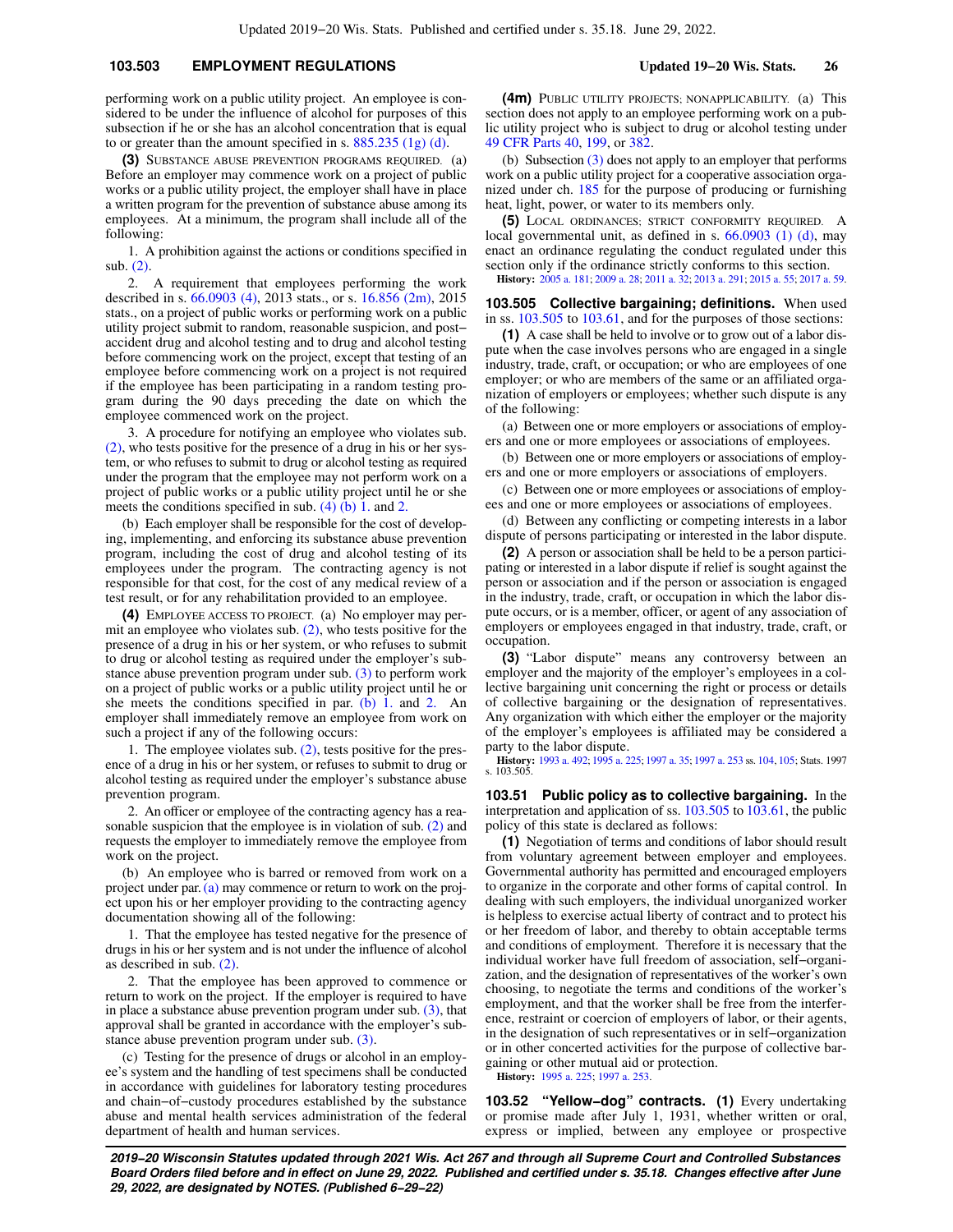employee and that person's employer, prospective employer or any other individual, firm, company, association or corporation is declared to be against public policy if either party to the undertaking or promise undertakes or promises any of the following:

(a) To join or to remain a member of some specific labor organization or to join or remain a member of some specific employer organization or any employer organization.

(b) Not to join or not to remain a member of some specific labor organization or any labor organization, or of some specific employer organization or any employer organization.

(c) To withdraw from an employment relation in the event that the party joins or remains a member of some specific labor organization or any labor organization, or of some specific employer organization or any employer organization.

**(2)** No undertaking or promise described in sub. [\(1\)](https://docs.legis.wisconsin.gov/document/statutes/103.52(1)) shall afford any basis for the granting of legal or equitable relief by any court against a party to the undertaking or promise, or against any other person, who may advise, urge or induce, without fraud, violence or threat of fraud or violence either party to the undertaking or promise to act in disregard of the undertaking or promise.

**(3)** This section in its entirety is supplemental to and of s. [103.46 \(1\).](https://docs.legis.wisconsin.gov/document/statutes/103.46(1))

**History:** [1993 a. 492](https://docs.legis.wisconsin.gov/document/acts/1993/492); [1997 a. 253](https://docs.legis.wisconsin.gov/document/acts/1997/253).

**103.53 Lawful conduct in labor disputes. (1)** The following acts, whether performed singly or in concert, shall be considered legal:

(a) Ceasing or refusing to perform any work or to remain in any relation of employment regardless of any promise, undertaking, contract or agreement in violation of the public policy declared in s. [103.52.](https://docs.legis.wisconsin.gov/document/statutes/103.52)

(b) Becoming or remaining a member of any labor organization or of any employer organization, regardless of any undertaking or promise as is described in s. [103.52](https://docs.legis.wisconsin.gov/document/statutes/103.52).

(c) Paying or giving to any person any strike or unemployment benefits or insurance or other moneys or things of value.

(d) Aiding, by lawful means, any person who is being proceeded against in, or is prosecuting, any action or suit in any court of the United States or of any state.

(e) Giving publicity to and obtaining or communicating information regarding the existence of, or the facts involved in, any dispute, whether by advertising, speaking, patrolling any public street or any place where any person may lawfully be, without intimidation or coercion, or by any other method not involving fraud, violence, breach of the peace, or threat of fraud, violence or breach of the peace.

(f) Ceasing to patronize or to employ any person, except that nothing in this paragraph shall be construed to legalize a secondary boycott.

(g) Assembling peaceably to do or to organize to do any of the acts specified in pars. [\(a\)](https://docs.legis.wisconsin.gov/document/statutes/103.53(1)(a)) to [\(f\)](https://docs.legis.wisconsin.gov/document/statutes/103.53(1)(f)) or to promote lawful interests.

(h) Advising or notifying any person or persons of an intention to do any of the acts specified in pars. [\(a\)](https://docs.legis.wisconsin.gov/document/statutes/103.53(1)(a)) to  $(g)$ .

(i) Agreeing with other persons to do or not to do any of the acts specified in pars. [\(a\)](https://docs.legis.wisconsin.gov/document/statutes/103.53(1)(a)) to [\(h\)](https://docs.legis.wisconsin.gov/document/statutes/103.53(1)(h)).

(j) Advising, urging, or inducing without fraud, violence, or threat of fraud or violence, others to do the acts specified in pars. [\(a\)](https://docs.legis.wisconsin.gov/document/statutes/103.53(1)(a)) to [\(i\),](https://docs.legis.wisconsin.gov/document/statutes/103.53(1)(i)) regardless of any undertaking or promise as described in s. [103.52.](https://docs.legis.wisconsin.gov/document/statutes/103.52)

(k) Doing in concert any of the acts specified in pars. [\(a\)](https://docs.legis.wisconsin.gov/document/statutes/103.53(1)(a)) to [\(j\).](https://docs.legis.wisconsin.gov/document/statutes/103.53(1)(j))

(L) Peaceful picketing or patrolling.

**(2)** No court shall have jurisdiction to issue any restraining order or temporary or permanent injunction which, in specific or general terms, prohibits any person from doing, whether singly or in concert, any of the acts specified in sub. [\(1\).](https://docs.legis.wisconsin.gov/document/statutes/103.53(1))

**History:** [1997 a. 253](https://docs.legis.wisconsin.gov/document/acts/1997/253).

## **27 Updated 19−20 Wis. Stats. EMPLOYMENT REGULATIONS 103.55**

**103.535 Unlawful conduct in labor controversies.** No person may picket, or induce others to picket, the establishment, employees, supply or delivery vehicles, or customers of anyone engaged in business, or interfere with the person's business, or interfere with any person desiring to transact or transacting business with the person, when no labor dispute exists between the employer and the employer's employees or their representatives. **History:** [1993 a. 492;](https://docs.legis.wisconsin.gov/document/acts/1993/492) [1997 a. 253](https://docs.legis.wisconsin.gov/document/acts/1997/253).

**103.54 Responsibility for unlawful acts.** No officer or member of any association or organization, and no association or organization participating or interested in a labor dispute may be held responsible or liable in any civil action at law or suit in equity, or in any criminal prosecution, for the unlawful acts of individual officers, members, or agents, except upon proof by a preponderance of the evidence and without the aid of any presumptions of law or fact of all of the following:

**(1)** That individual officers, members or agents of the association or organization committed those acts.

**(2)** That the officer or member, or association or organization, sought to be held liable or responsible actually participated in or authorized those acts or ratified those acts with actual knowledge of those acts.

**History:** [1997 a. 253.](https://docs.legis.wisconsin.gov/document/acts/1997/253)

### **103.545 Recruitment of strikebreakers. (1)** In this section:

(a) "Employer" has the meaning given under s. [111.02 \(7\).](https://docs.legis.wisconsin.gov/document/statutes/111.02(7))

(b) "Strikebreaker" means any person who at least twice during the previous 12−month period has accepted employment for the duration of a strike or a lockout in place of employees who are involved in a strike or lockout of a specific employer, but does not include any supervisory or other permanent employee of the employer who is temporarily assigned to perform the duties of an employee involved in a strike or lockout or other permanent or contractual employee whose services are necessary to ensure that the plant or other property of the employer involved in the strike or lockout is properly maintained and protected for the resumption of normal operations at any time.

**(2)** No employer may knowingly employ or contract with another to employ any strikebreaker to replace employees who are on strike against the employer or locked out by it.

**(3)** No person who is not directly involved in a strike or lockout may recruit any strikebreaker for employment or secure or offer to secure employment for any strikebreaker when the purpose thereof is to have the strikebreaker replace an employee in an industry or establishment where a strike or lockout exists.

**(4)** No person, including a licensed employment agent, may transport or arrange to transport to this state any strikebreaker to be engaged in employment for the purpose of replacing employees in an industry or establishment where a strike or lockout exists.

**(5)** Whoever violates this section or any order of the department issued under this section may be fined not more than \$2,000 or imprisoned in the county jail for not more than one year or both.

**(6)** Upon complaint of an affected employer, labor organization or employee, the department may investigate violations and issue orders to enforce this section. The investigations and orders shall be made as provided under s. [103.005](https://docs.legis.wisconsin.gov/document/statutes/103.005). Orders are subject to review as provided in ch. [227.](https://docs.legis.wisconsin.gov/document/statutes/ch.%20227) The department of justice may, upon request of the commission, prosecute violations of this section in any court of competent jurisdiction.

**History:** [1979 c. 322;](https://docs.legis.wisconsin.gov/document/acts/1979/322) [1983 a. 189](https://docs.legis.wisconsin.gov/document/acts/1983/189) s. [329 \(4\);](https://docs.legis.wisconsin.gov/document/acts/1983/189,%20s.%20329) [1995 a. 27.](https://docs.legis.wisconsin.gov/document/acts/1995/27)

**103.55 Public policy as to labor litigation.** In the interpretation and application of ss. [103.56](https://docs.legis.wisconsin.gov/document/statutes/103.56) to [103.59](https://docs.legis.wisconsin.gov/document/statutes/103.59), the public policy of this state is declared to be:

**(1)** Equity procedure that permits a complaining party to obtain sweeping injunctive relief that is not preceded by or conditioned upon notice to and hearing of the responding party or par-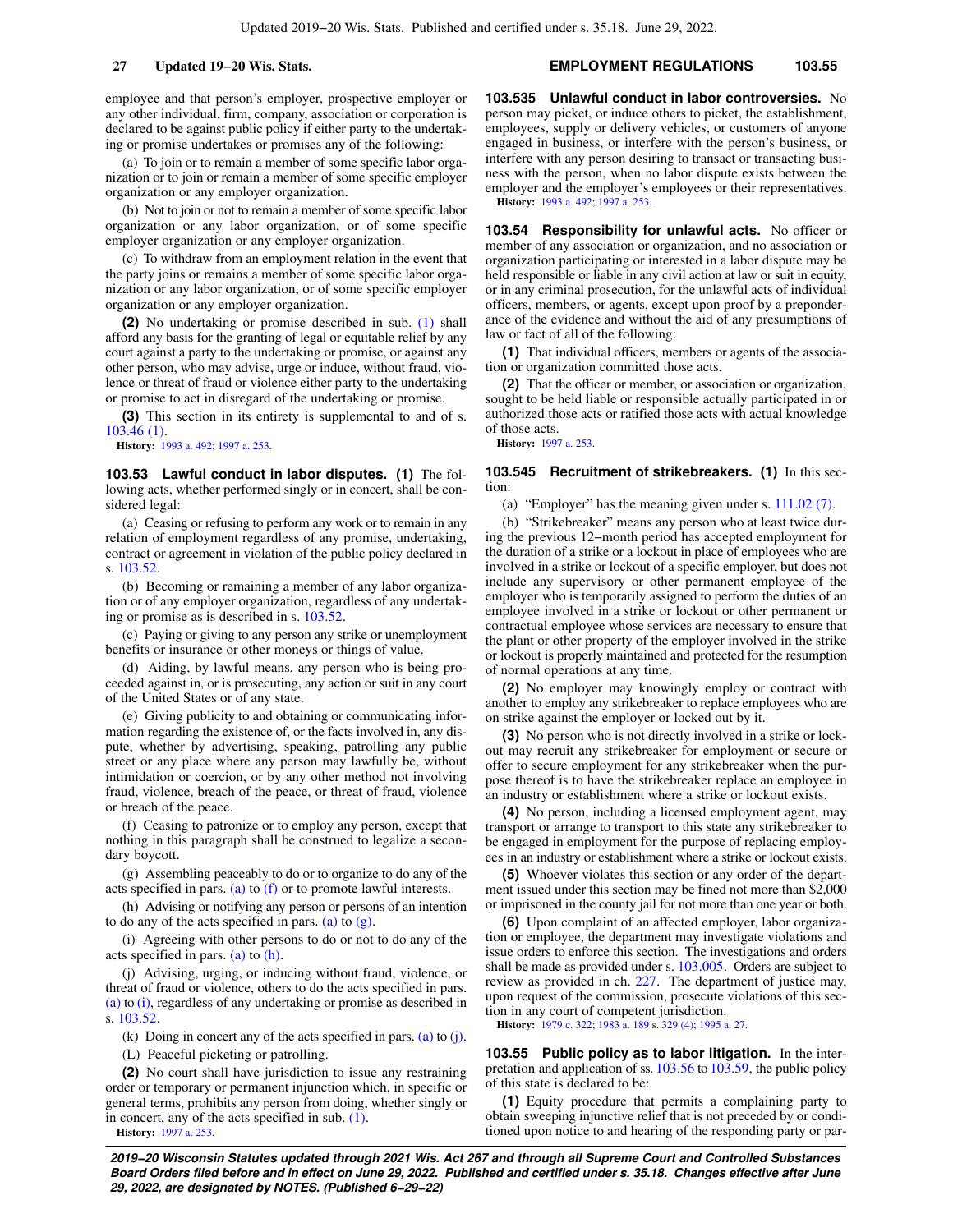## **103.55 EMPLOYMENT REGULATIONS Updated 19−20 Wis. Stats. 28**

ties, or that issues after hearing based upon written affidavits alone and not wholly or in part upon examination, confrontation and cross−examination of witnesses in open court, is peculiarly subject to abuse in labor litigation for all of the following reasons:

(a) That the existing state of affairs cannot be maintained but is necessarily altered by the injunction.

(b) That determination of issues of veracity and of probability of fact from affidavits of the opposing parties that are contradictory and, under the circumstances, untrustworthy rather than from oral examination in open court is subject to grave error.

(c) That error in issuing the injunctive relief is usually irreparable to the opposing party.

(d) That delay incident to the normal course of appellate practice frequently makes ultimate correction of error in law or in fact unavailing in the particular case.

**History:** [1979 c. 110](https://docs.legis.wisconsin.gov/document/acts/1979/110) s. [60 \(9\)](https://docs.legis.wisconsin.gov/document/acts/1979/110,%20s.%2060); [1985 a. 135;](https://docs.legis.wisconsin.gov/document/acts/1985/135) [1997 a. 253](https://docs.legis.wisconsin.gov/document/acts/1997/253).

**103.56 Injunctions: conditions of issuance; restraining orders.** (1) No court shall have jurisdiction to issue a temporary or permanent injunction in any case involving or growing out of a labor dispute, except after hearing the testimony of witnesses in open court, with opportunity for cross−examination, in support of the allegations of a complaint made under oath, and testimony in opposition to the allegations of the complaint, if offered, and except after findings of all of the following facts by the court:

(a) That unlawful acts have been threatened or committed and will be executed or continued unless restrained.

(b) That substantial and irreparable injury to complainant's property will follow unless the relief requested is granted.

(c) That as to each item of relief granted greater injury will be inflicted upon the complainant by the denial of that relief than will be inflicted upon the defendants by the granting of that relief.

(d) That the relief to be granted does not violate s. [103.53](https://docs.legis.wisconsin.gov/document/statutes/103.53).

(e) That the complainant has no adequate remedy at law.

(f) That the public officers charged with the duty to protect complainant's property have failed or are unable to furnish adequate protection.

**(2)** A hearing under sub. [\(1\)](https://docs.legis.wisconsin.gov/document/statutes/103.56(1)) shall be held after due and personal notice of the hearing has been given, in the manner that the court shall direct, to all known persons against whom relief is sought, and also to those public officers who are charged with the duty to protect the complainant's property.

**(3)** If a complainant alleges that a substantial and irreparable injury to the complainant's property will be unavoidable unless a temporary restraining order is issued before a hearing under sub. [\(1\)](https://docs.legis.wisconsin.gov/document/statutes/103.56(1)) may be had, a temporary restraining order may be granted on reasonable notice of application for the temporary restraining order as the court may direct by order to show cause, but in no case less than 48 hour's notice. The order to show cause shall be served upon the party or parties that are sought to be restrained and that are specified in the order. The order shall be issued only upon testimony under oath or, in the discretion of the court, upon affidavits, sufficient, if sustained, to justify the court in issuing a temporary injunction upon a hearing as provided for under this section.

**(4)** A temporary restraining order issued under sub. [\(3\)](https://docs.legis.wisconsin.gov/document/statutes/103.56(3)) shall be effective for no longer than 5 days and, at the expiration of the 5−day period, shall become void and not subject to renewal or extension, except that if the hearing for a temporary injunction begins before the expiration of the 5−day period the restraining order may in the court's discretion be continued until a decision is reached on the issuance of the temporary injunction.

**(5)** No temporary restraining order or temporary injunction may be issued under this section except on condition that the complainant first files an undertaking with adequate security sufficient to compensate those enjoined for any loss, expense, or damage caused by the improvident or erroneous issuance of the order or injunction, including all reasonable costs, reasonable attorney fees and expenses that will be incurred in opposing the order or the

granting of any injunctive relief sought in the same proceeding and subsequently denied by the court.

**(6)** The undertaking required under sub. [\(5\)](https://docs.legis.wisconsin.gov/document/statutes/103.56(5)) shall represent an agreement between the complainant and the surety upon which a decree may be rendered in the same suit or proceeding against the complainant and surety, the complainant and surety submitting themselves to the jurisdiction of the court for that purpose. However, nothing contained in this section deprives any party having a claim or cause of action under or upon an undertaking filed under sub. [\(5\)](https://docs.legis.wisconsin.gov/document/statutes/103.56(5)) from electing to pursue an ordinary remedy by suit at law or in equity.

**History:** [1993 a. 492;](https://docs.legis.wisconsin.gov/document/acts/1993/492) [1997 a. 253](https://docs.legis.wisconsin.gov/document/acts/1997/253); [2005 a. 253.](https://docs.legis.wisconsin.gov/document/acts/2005/253)

Sub. (1) and s. 103.62 [now s. 103.505], relating to limitations upon the jurisdiction of a court to issue injunctions in cases arising from labor disputes, are inapplicable to actions brought by the state or its political subdivisions against public employees. Joint School v. Wisconsin Rapids Education Association, [70 Wis. 2d 292](https://docs.legis.wisconsin.gov/document/courts/70%20Wis.%202d%20292), [234](https://docs.legis.wisconsin.gov/document/courts/234%20N.W.2d%20289) [N.W.2d 289](https://docs.legis.wisconsin.gov/document/courts/234%20N.W.2d%20289) (1975).

**103.57 Clean hands doctrine.** No restraining order or injunctive relief may be granted to any complainant who has failed to comply with any legal obligation which is involved in the labor dispute in question, or who has failed to make every reasonable effort to settle the dispute either by negotiation or with the aid of any available machinery of governmental mediation or voluntary arbitration, but nothing in this section requires a court to await the action of any such tribunal if irreparable injury is threatened. **History:** [1997 a. 253.](https://docs.legis.wisconsin.gov/document/acts/1997/253)

**103.58 Injunctions: contents.** Except as provided in s. [103.56,](https://docs.legis.wisconsin.gov/document/statutes/103.56) any restraining order or temporary or permanent injunction granted in a case involving or growing out of a labor dispute is subject to all of the following:

**(1)** The order or injunction may be granted only on the basis of findings of fact made and filed by the court in the record of the case prior to the issuance of the order or injunction.

**(2)** The order or injunction shall include only a prohibition of those specific acts that are expressly complained of in the bill of complaint or petition filed in the case and expressly included in findings of fact made and filed by the court as provided under sub. [\(1\).](https://docs.legis.wisconsin.gov/document/statutes/103.58(1))

**(3)** The order or injunction shall be binding only upon the parties to the suit, their agents, servants, employees and attorneys, or those in active concert and participation with them, who by personal service or otherwise have received actual notice of the order or injunction.

**History:** [1997 a. 253.](https://docs.legis.wisconsin.gov/document/acts/1997/253)

**103.59 Injunctions: appeals.** If any court issues or denies any temporary injunction in a case involving or growing out of a labor dispute, the court shall, upon the request of any party to the proceedings, and on filing the usual bond for costs, immediately certify the entire record of the case, including a transcript of the evidence taken, to the appropriate appellate court for its review. Upon the filing of the record in the appropriate appellate court, the appeal shall be given preference.

**History:** [1983 a. 219;](https://docs.legis.wisconsin.gov/document/acts/1983/219) [1997 a. 253](https://docs.legis.wisconsin.gov/document/acts/1997/253).

**103.60 Contempt cases.** If a person is charged with contempt under this chapter for violation of a restraining order or injunction issued by a court, the accused shall enjoy all of the following:

**(1)** The rights to bail that are accorded to persons accused of a crime.

**(2)** The right to be notified of the accusation and a reasonable time to make a defense, if the alleged contempt is not committed in the immediate view or presence of the court.

**(3)** Upon demand, the right to a speedy and public trial by an impartial jury of the county in which the contempt was committed, except that this requirement does not apply to contempts committed in the presence of the court or so near to the court as to interfere directly with the administration of justice or to the misbehavior, misconduct or disobedience of any officer of the court in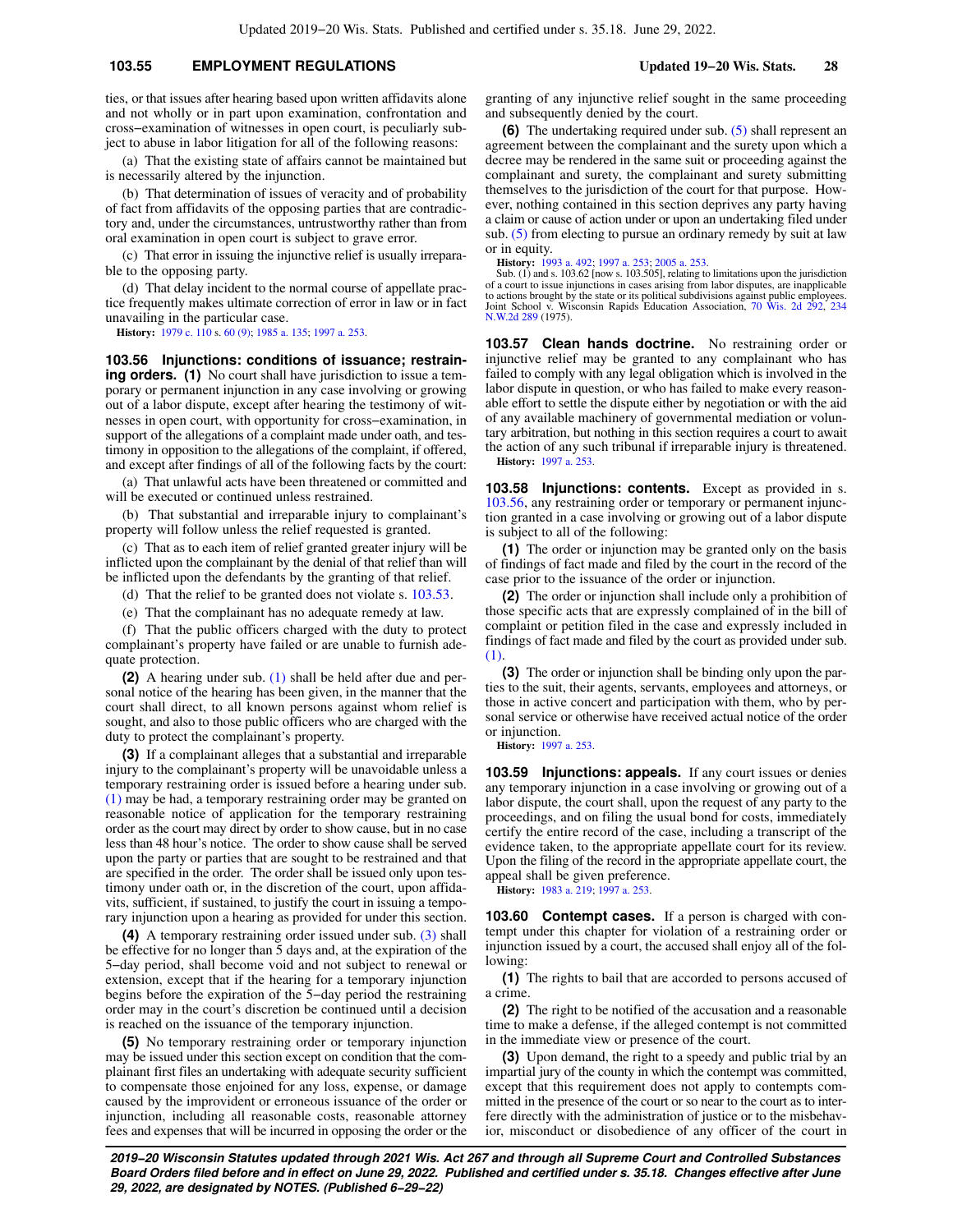respect to the writs, orders or process of the court. All contempt proceedings brought for the alleged violation of any such restraining order or injunction are independent, original, special proceedings and shall require a unanimous finding of the jury.

**(4)** A substitution of judge request in this section shall be made under s. [801.58.](https://docs.legis.wisconsin.gov/document/statutes/801.58)

**History:** [1977 c. 135](https://docs.legis.wisconsin.gov/document/acts/1977/135); [1979 c. 257](https://docs.legis.wisconsin.gov/document/acts/1979/257); [1997 a. 253.](https://docs.legis.wisconsin.gov/document/acts/1997/253)

A jury trial is required in cases of criminal contempt when the penalty imposed is serious, but a striker charged with civil contempt for violation of an order enjoining a teachers strike was not entitled to a jury trial. Joint School v. Wisconsin Rapids Education Association, [70 Wis. 2d 292,](https://docs.legis.wisconsin.gov/document/courts/70%20Wis.%202d%20292) [234 N.W.2d 289](https://docs.legis.wisconsin.gov/document/courts/234%20N.W.2d%20289) (1975).

**103.61 Punishment for contempt.** Punishment for a contempt, specified in s. [103.60](https://docs.legis.wisconsin.gov/document/statutes/103.60), may be by fine, not exceeding \$25, or by imprisonment not exceeding 10 days, in the jail of the county where the court is sitting, or both, in the discretion of the court. If a person is committed to jail for the nonpayment of a fine imposed under this section, the person must be discharged at the expiration of 15 days except that if the person is also committed for a definite time the 15 days must be computed from the expiration of the definite time.

**History:** [1993 a. 492](https://docs.legis.wisconsin.gov/document/acts/1993/492); [1997 a. 253](https://docs.legis.wisconsin.gov/document/acts/1997/253).

**103.64 Employment of minors; definitions.** As used in ss. [103.64](https://docs.legis.wisconsin.gov/document/statutes/103.64) to [103.82:](https://docs.legis.wisconsin.gov/document/statutes/103.82)

**(1m)** "Farming" has the meaning given in s. [102.04 \(3\).](https://docs.legis.wisconsin.gov/document/statutes/102.04(3))

**(2)** "Nonprofit organization" means an organization described in section [501](https://docs.legis.wisconsin.gov/document/usc/26%20USC%20501) (c) of the internal revenue code.

**(3)** "Permit officer" means a person designated by the department to issue permits authorizing the employment of minors.

**(4)** "Private school" has the meaning given in s. [115.001 \(3r\).](https://docs.legis.wisconsin.gov/document/statutes/115.001(3r))

**(5)** "Public school" has the meaning given in s. [115.01 \(1\).](https://docs.legis.wisconsin.gov/document/statutes/115.01(1))

**(6)** "Tribal school" has the meaning given in s. [115.001 \(15m\).](https://docs.legis.wisconsin.gov/document/statutes/115.001(15m))

**History:** [1971 c. 228](https://docs.legis.wisconsin.gov/document/acts/1971/228) s. [44;](https://docs.legis.wisconsin.gov/document/acts/1971/228,%20s.%2044) [1971 c. 271](https://docs.legis.wisconsin.gov/document/acts/1971/271); [1985 a. 1;](https://docs.legis.wisconsin.gov/document/acts/1985/1) [1995 a. 27](https://docs.legis.wisconsin.gov/document/acts/1995/27); [2001 a. 16](https://docs.legis.wisconsin.gov/document/acts/2001/16); [2009](https://docs.legis.wisconsin.gov/document/acts/2009/302) [a. 302;](https://docs.legis.wisconsin.gov/document/acts/2009/302) [2017 a. 11.](https://docs.legis.wisconsin.gov/document/acts/2017/11)

**103.65 General standards for employment of minors. (1)** A minor shall not be employed or permitted to work at any employment or in any place of employment dangerous or prejudicial to the life, health, safety, or welfare of the minor or where the employment of the minor may be dangerous or prejudicial to the life, health, safety or welfare of other employees or frequenters.

**(2)** No minor under 16 years of age may be employed or permitted to work at any employment for such hours of the day or week, for such days of the week, or at such periods of the day as may be dangerous or prejudicial to the life, health, safety, or welfare of the minor.

**History:** [1971 c. 271](https://docs.legis.wisconsin.gov/document/acts/1971/271); [2011 a. 32](https://docs.legis.wisconsin.gov/document/acts/2011/32).

The plaintiff was in a class protected by a rule promulgated under this section; the court did not err in giving a "negligence per se" instruction. McGarrity v. Welch Plumbing Co. [104 Wis. 2d 414](https://docs.legis.wisconsin.gov/document/courts/104%20Wis.%202d%20414), [312 N.W.2d 37](https://docs.legis.wisconsin.gov/document/courts/312%20N.W.2d%2037) (1981).

The trial court erred in failing to hold as a matter of law that the employer's violation of child labor laws caused injury and that the defense of the child's contributory negligence was inapplicable to the case. D. L. v. Huebner, [110 Wis. 2d 581,](https://docs.legis.wisconsin.gov/document/courts/110%20Wis.%202d%20581) [329](https://docs.legis.wisconsin.gov/document/courts/329%20N.W.2d%20890) [N.W.2d 890](https://docs.legis.wisconsin.gov/document/courts/329%20N.W.2d%20890) (1983).

An employer violating a child labor law is absolutely liable for resulting injuries

to the minor, other employees, or frequenters of a place of employment. A driver on public street may be a frequenter when the employment is in a street trade. Beard v. Lee Enterprises, Inc. [225 Wis. 2d 1](https://docs.legis.wisconsin.gov/document/courts/225%20Wis.%202d%201), [591 N.W.2d 156](https://docs.legis.wisconsin.gov/document/courts/591%20N.W.2d%20156) 

A minor who paid an entry fee to participate in a featured truck race at a raceway was not an employee of the raceway. Olson v. Auto Sport, Inc. [2002 WI App 206](https://docs.legis.wisconsin.gov/document/courts/2002%20WI%20App%20206), 257 Wis. 2d. 298, [651 N.W.2d 328](https://docs.legis.wisconsin.gov/document/courts/651%20N.W.2d%20328), [01−2938](https://docs.legis.wisconsin.gov/document/wicourtofappeals/01-2938).

**103.66 Powers and duties of the department relating to employment of minors. (1)** The department may investigate, determine and fix reasonable classifications of employments, places of employment and minimum ages for hazardous employment for minors, and may issue general or special orders prohibiting the employment of minors in employments or places of employment prejudicial to the life, health, safety or welfare of minors, and may carry out the purposes of ss. [103.64](https://docs.legis.wisconsin.gov/document/statutes/103.64) to [103.82.](https://docs.legis.wisconsin.gov/document/statutes/103.82) In fixing minimum ages for hazardous employment for minors under this subsection, the department shall do all of the following:

#### **29 Updated 19−20 Wis. Stats. EMPLOYMENT REGULATIONS 103.67**

(a) Permit the employment of a minor 14 years of age or over as a laboratory assistant for a nonprofit, community−based organization that provides educational opportunities in medically related fields if the minor is under the direct supervision of a mentor and the laboratory at which the minor is employed complies with [10 CFR 20.1207](https://docs.legis.wisconsin.gov/document/cfr/10%20CFR%2020.1207) and [29 CFR 1910.1030](https://docs.legis.wisconsin.gov/document/cfr/29%20CFR%201910.1030).

(b) Permit the employment of a minor 15 years of age or over as a lifeguard. The department shall require that an adult employee be present on the premises whenever a 15−year−old is employed as a lifeguard and shall require any minor to have successfully completed a bona fide life saving course in order to be employed as a lifeguard.

**(2)** The department may investigate and fix reasonable classifications of employments and hours of employment for minors under 16 years of age and may issue general or special orders fixing for those minors maximum hours of employment per day and per week, maximum days of employment per week, hours at which employment may begin and end, and the duration of lunch and other rest periods as are necessary to protect the life, health, safety, and welfare of those minors. For minors under 16 years of age, the department may not fix hours of employment that exceed the maximum hours per day and per week specified in s. [103.68](https://docs.legis.wisconsin.gov/document/statutes/103.68(2)(a)) [\(2\) \(a\)](https://docs.legis.wisconsin.gov/document/statutes/103.68(2)(a)) and [\(b\)](https://docs.legis.wisconsin.gov/document/statutes/103.68(2)(b)), that exceed the maximum days per week specified in s. [103.68 \(2\) \(c\)](https://docs.legis.wisconsin.gov/document/statutes/103.68(2)(c)), or that begin earlier or end later than the hours specified in s.  $103.68$  (2) (d) and [\(e\)](https://docs.legis.wisconsin.gov/document/statutes/103.68(2)(e)). For minors 16 years of age or over, the department may fix the duration of lunch and other rest periods, but may not limit hours of employment or issue general or special orders fixing maximum hours of employment per day or per week, maximum days of employment per week, or hours at which employment may begin and end.

**(3)** The investigations, classifications and orders provided for in subs. [\(1\)](https://docs.legis.wisconsin.gov/document/statutes/103.66(1)) and [\(2\)](https://docs.legis.wisconsin.gov/document/statutes/103.66(2)) shall be made as provided under s. [103.005.](https://docs.legis.wisconsin.gov/document/statutes/103.005) These orders are subject to review as provided in ch. [227](https://docs.legis.wisconsin.gov/document/statutes/ch.%20227).

**History:** [1971 c. 185](https://docs.legis.wisconsin.gov/document/acts/1971/185) s. [6](https://docs.legis.wisconsin.gov/document/acts/1971/185,%20s.%206); [1971 c. 271](https://docs.legis.wisconsin.gov/document/acts/1971/271), [307](https://docs.legis.wisconsin.gov/document/acts/1971/307); [1995 a. 27;](https://docs.legis.wisconsin.gov/document/acts/1995/27) [2011 a. 32](https://docs.legis.wisconsin.gov/document/acts/2011/32); [2017 a. 153](https://docs.legis.wisconsin.gov/document/acts/2017/153).

**Cross−reference:** See also ch. [DWD 270](https://docs.legis.wisconsin.gov/document/administrativecode/ch.%20DWD%20270), Wis. adm. code.

An occupation must be listed as a prohibited employment in rules adopted by DWD under s. 103.66 for there to be absolute liability. Perry v. Menomonee Mutual Insurance Co. [2000 WI App 215,](https://docs.legis.wisconsin.gov/document/courts/2000%20WI%20App%20215) [239 Wis. 2d 26,](https://docs.legis.wisconsin.gov/document/courts/239%20Wis.%202d%2026) [619 N.W.2d 2](https://docs.legis.wisconsin.gov/document/courts/619%20N.W.2d%202)d 123, [00−0184](https://docs.legis.wisconsin.gov/document/wicourtofappeals/00-0184).

**103.67 Minimum ages in various employments. (1)** A minor 14 to 18 years of age may not be employed or permitted to work in any gainful occupation during the hours that the minor is required to attend school under s. [118.15](https://docs.legis.wisconsin.gov/document/statutes/118.15) unless the minor has completed high school, except that any minor may be employed in a public exhibition as provided in s. [103.78](https://docs.legis.wisconsin.gov/document/statutes/103.78) and a minor 16 years of age or over may be employed as an election inspector as provided in s. [7.30 \(2\) \(am\).](https://docs.legis.wisconsin.gov/document/statutes/7.30(2)(am))

**(2)** A minor under 14 years of age may not be employed or permitted to work in any gainful occupation at any time, except that a minor under 14 years of age may be employed or permitted to work as follows to the extent permitted under the federal Fair Labor Standards Act, [29 USC 201](https://docs.legis.wisconsin.gov/document/usc/29%20USC%20201) to [219](https://docs.legis.wisconsin.gov/document/usc/29%20USC%20219):

(a) Minors 12 years of age or older may be employed in school lunch programs of the school which they attend.

(b) Minors under 14 years of age may be employed in public exhibitions as provided in s. [103.78](https://docs.legis.wisconsin.gov/document/statutes/103.78).

(c) Minors 12 years of age or older may be employed in street trades, and any minor may work in fund−raising sales for nonprofit organizations, public schools, private schools, or tribal schools, as provided in ss. [103.21](https://docs.legis.wisconsin.gov/document/statutes/103.21) to [103.31](https://docs.legis.wisconsin.gov/document/statutes/103.31).

(d) Minors 12 and 13 years of age may provide caddy services. (e) Minors 12 years of age or older may be employed in farming.

(f) Minors 12 years of age or older may be employed in and around a home in work usual to the home of the employer, if the work is not in connection with or a part of the business, trade or profession of the employer and the type of employment is not specifically prohibited by ss. [103.64](https://docs.legis.wisconsin.gov/document/statutes/103.64) to [103.82](https://docs.legis.wisconsin.gov/document/statutes/103.82) or by any order of the department.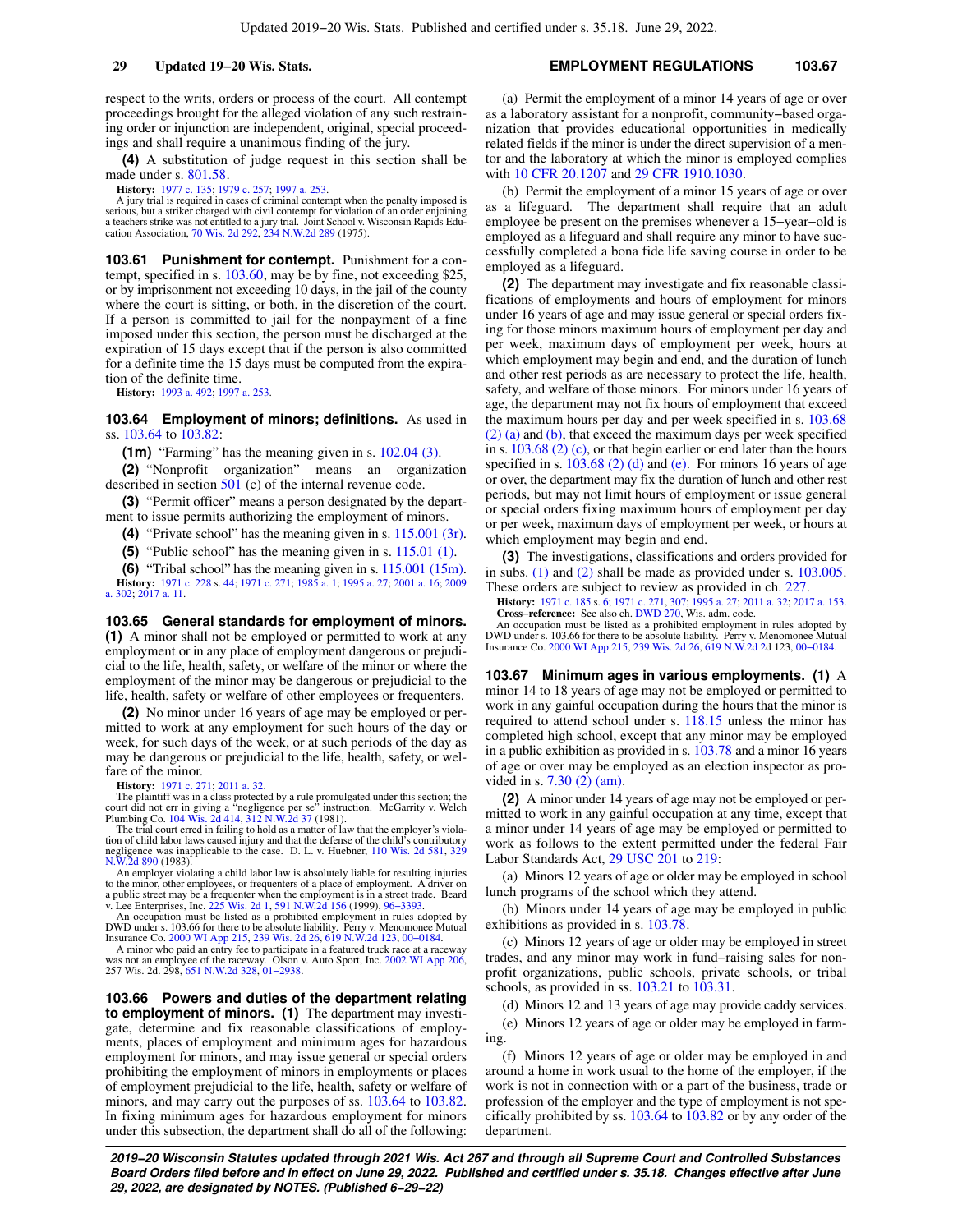## **103.67 EMPLOYMENT REGULATIONS Updated 19−20 Wis. Stats. 30**

(fm) A minor 12 years of age or older may be employed by a nonprofit organization in and around the home of an elderly person or a person with a disability to perform snow shoveling, lawn mowing, leaf raking, or other similar work usual to the home of the elderly person or person with a disability, if all of the following apply:

1. The work is not in connection with or a part of the business, trade, or profession of that person.

2. The type of employment is not specifically prohibited by ss. [103.64](https://docs.legis.wisconsin.gov/document/statutes/103.64) to [103.82](https://docs.legis.wisconsin.gov/document/statutes/103.82) or by an order of the department.

3. The minor is paid the applicable minimum wage under s. [104.035](https://docs.legis.wisconsin.gov/document/statutes/104.035) or under federal law, whichever is greater, for the work.

4. The minor's parent or guardian provides the nonprofit organization with his or her written consent for the minor to perform the work.

 $(g)$  Unless prohibited under s. [103.65](https://docs.legis.wisconsin.gov/document/statutes/103.65), minors of any age may be employed under the direct supervision of the minor's parent or guardian in connection with the parent's or guardian's business, trade, or profession.

(h) Minors 12 and 13 years of age may be employed as sideline officials for high school football games.

(hm) Minors 12 and 13 years of age may be employed under direct adult supervision as officials for athletic events sponsored by private, nonprofit organizations in which the minor would be eligible to participate or in which the participants are the same age as or younger than the minor.

(i) Minors 11 to 13 years of age may be employed as ball monitors at high school football games and practices.

(j) Minors under 14 years of age may be employed as participants in a restitution project under s.  $938.245 (2)(a) 5, 938.32 (1t)$  $938.245 (2)(a) 5, 938.32 (1t)$  $(a)$ , [938.34 \(5\),](https://docs.legis.wisconsin.gov/document/statutes/938.34(5)) or [938.345](https://docs.legis.wisconsin.gov/document/statutes/938.345), in a supervised work program or other community service work under s. [938.245 \(2\) \(a\) 6.](https://docs.legis.wisconsin.gov/document/statutes/938.245(2)(a)6.), [938.32 \(1t\)](https://docs.legis.wisconsin.gov/document/statutes/938.32(1t)(b)) [\(b\)](https://docs.legis.wisconsin.gov/document/statutes/938.32(1t)(b)), [938.34 \(5g\)](https://docs.legis.wisconsin.gov/document/statutes/938.34(5g)), [938.343 \(3\)](https://docs.legis.wisconsin.gov/document/statutes/938.343(3)), or [938.345](https://docs.legis.wisconsin.gov/document/statutes/938.345), or in the community service component of a youth report center program under s. [938.245](https://docs.legis.wisconsin.gov/document/statutes/938.245(2)(a)9m.) [\(2\) \(a\) 9m.](https://docs.legis.wisconsin.gov/document/statutes/938.245(2)(a)9m.), [938.32 \(1p\)](https://docs.legis.wisconsin.gov/document/statutes/938.32(1p)), [938.34 \(7j\)](https://docs.legis.wisconsin.gov/document/statutes/938.34(7j)), [938.342 \(1d\) \(c\)](https://docs.legis.wisconsin.gov/document/statutes/938.342(1d)(c)) or [\(1g\) \(k\),](https://docs.legis.wisconsin.gov/document/statutes/938.342(1g)(k)) [938.343 \(3m\),](https://docs.legis.wisconsin.gov/document/statutes/938.343(3m)) [938.344 \(2g\) \(a\) 5.,](https://docs.legis.wisconsin.gov/document/statutes/938.344(2g)(a)5.) [938.345,](https://docs.legis.wisconsin.gov/document/statutes/938.345) or [938.355 \(6\) \(d\) 5.](https://docs.legis.wisconsin.gov/document/statutes/938.355(6)(d)5.) or [\(6m\) \(a\) 4.](https://docs.legis.wisconsin.gov/document/statutes/938.355(6m)(a)4.)

**(3)** Sections [103.64](https://docs.legis.wisconsin.gov/document/statutes/103.64) to [103.82](https://docs.legis.wisconsin.gov/document/statutes/103.82) do not apply to the employment of a minor engaged in domestic or farm work performed outside school hours in connection with the minor's own home and directly for the minor's parent or guardian.

**History:** [1971 c. 271,](https://docs.legis.wisconsin.gov/document/acts/1971/271) [307](https://docs.legis.wisconsin.gov/document/acts/1971/307); [1973 c. 183;](https://docs.legis.wisconsin.gov/document/acts/1973/183) [1979 c. 234;](https://docs.legis.wisconsin.gov/document/acts/1979/234) [1985 a. 1](https://docs.legis.wisconsin.gov/document/acts/1985/1); [1989 a. 126;](https://docs.legis.wisconsin.gov/document/acts/1989/126) [1993](https://docs.legis.wisconsin.gov/document/acts/1993/492) [a. 492;](https://docs.legis.wisconsin.gov/document/acts/1993/492) [1995 a. 352;](https://docs.legis.wisconsin.gov/document/acts/1995/352) [1999 a. 164](https://docs.legis.wisconsin.gov/document/acts/1999/164); [2001 a. 16,](https://docs.legis.wisconsin.gov/document/acts/2001/16) [109](https://docs.legis.wisconsin.gov/document/acts/2001/109); [2009 a. 92](https://docs.legis.wisconsin.gov/document/acts/2009/92), [302;](https://docs.legis.wisconsin.gov/document/acts/2009/302) [2015 a. 55;](https://docs.legis.wisconsin.gov/document/acts/2015/55) [2017](https://docs.legis.wisconsin.gov/document/acts/2017/168) [a. 168;](https://docs.legis.wisconsin.gov/document/acts/2017/168) [2019 a. 142.](https://docs.legis.wisconsin.gov/document/acts/2019/142)

**Cross−reference:** See also ch. [DWD 270](https://docs.legis.wisconsin.gov/document/administrativecode/ch.%20DWD%20270), Wis. adm. code.

An injured minor cannot be charged with contributory negligence when the child's employment is in violation of a child labor law. Tisdale v. Hasslinger, [79 Wis. 2d 194](https://docs.legis.wisconsin.gov/document/courts/79%20Wis.%202d%20194), [255 N.W.2d 314](https://docs.legis.wisconsin.gov/document/courts/255%20N.W.2d%20314) (1977).

**103.68 Hours of labor.** Except as the department may from time to time issue orders as provided under s.  $103.66$  (2) regulating the hours of employment of minors, the following schedule of hours shall be deemed to be necessary to protect minors from employment dangerous or prejudicial to their life, health, safety, or welfare and shall apply to minors of the ages specified therein:

**(1)** No minor may be employed or permitted to work at any gainful occupation during such hours as the minor is required under s. [118.15](https://docs.legis.wisconsin.gov/document/statutes/118.15) to attend school.

**(2)** No minor under 16 years of age may be employed or permitted to work in any gainful occupation, other than in domestic service, farm labor, or public exhibitions, as provided in s. [103.78,](https://docs.legis.wisconsin.gov/document/statutes/103.78) as follows:

(a) For more than 3 hours on a school day or 8 hours on a nonschool day.

(b) For more than 18 hours in a school week or 40 hours in a nonschool week.

(c) For more than 6 days in a week.

(d) Before 7:00 a.m. or after 7:00 p.m. from the day after Labor Day to May 31.

(e) Before 7:00 a.m. or after 9:00 p.m. from June 1 to Labor Day.

**(3)** At least 30 minutes shall be allowed for each meal period which shall commence reasonably close to 6 a.m., 12 noon, 6 p.m. or 12 midnight or approximately midway of any work period or at such other times as deemed reasonable by the department. No minor under age 18 shall be employed or permitted to work more than 6 consecutive hours without a meal period.

**History:** [1993 a. 492;](https://docs.legis.wisconsin.gov/document/acts/1993/492) [1995 a. 225](https://docs.legis.wisconsin.gov/document/acts/1995/225); [2001 a. 109;](https://docs.legis.wisconsin.gov/document/acts/2001/109) [2011 a. 32.](https://docs.legis.wisconsin.gov/document/acts/2011/32)

**Cross−reference:** See also ch. [DWD 270](https://docs.legis.wisconsin.gov/document/administrativecode/ch.%20DWD%20270), Wis. adm. code.

**103.695 Designation of a permit officer. (1)** (a) The department shall designate a school board, as defined in s. [115.001](https://docs.legis.wisconsin.gov/document/statutes/115.001(7)) [\(7\),](https://docs.legis.wisconsin.gov/document/statutes/115.001(7)) as a permit officer unless the school board refuses the designation.

(b) A school board designated as a permit officer under par.  $(a)$ may assign the duties of permit officer to an officer or employee of the school district.

**(2)** The department may designate persons other than school boards as permit officers, regardless of whether any school board refuses designation as a permit officer under sub. [\(1\) \(a\).](https://docs.legis.wisconsin.gov/document/statutes/103.695(1)(a)) **History:** [1987 a. 187.](https://docs.legis.wisconsin.gov/document/acts/1987/187)

**103.70 Permits necessary for minors; exceptions. (1)** Except as otherwise provided in sub. [\(2\)](https://docs.legis.wisconsin.gov/document/statutes/103.70(2)) and in ss. [103.21](https://docs.legis.wisconsin.gov/document/statutes/103.21) to [103.31,](https://docs.legis.wisconsin.gov/document/statutes/103.31) [103.78,](https://docs.legis.wisconsin.gov/document/statutes/103.78) [938.245 \(2\) \(a\) 5. b.,](https://docs.legis.wisconsin.gov/document/statutes/938.245(2)(a)5.b.) [938.32 \(1t\) \(a\) 2.](https://docs.legis.wisconsin.gov/document/statutes/938.32(1t)(a)2.), and [938.34](https://docs.legis.wisconsin.gov/document/statutes/938.34(5)(b))  $(5)$  (b) and  $(5g)$  (c), and as may be provided under s. [103.79](https://docs.legis.wisconsin.gov/document/statutes/103.79), a minor under 16 years of age may not be employed or permitted to work at any gainful occupation or employment, unless 12 years and over and engaged in farming, unless 14 years and over and enrolled in a youth apprenticeship program under s. [106.13,](https://docs.legis.wisconsin.gov/document/statutes/106.13) or unless there is first obtained from the department or a permit officer a written permit authorizing the employment of the minor within those periods of time stated in the permit, which may not exceed the maximum hours prescribed by law.

**(2)** (a) A minor under 16 years of age may be employed without a permit in or around a home in work usual to the home of the employer, if the work is not in connection with or a part of the business, trade, or profession of the employer; is in accordance with the minimum age stated in s.  $103.67$  (2) (f); and is not specifically prohibited by ss. [103.64](https://docs.legis.wisconsin.gov/document/statutes/103.64) to [103.82](https://docs.legis.wisconsin.gov/document/statutes/103.82) or by an order of the department.

(b) A minor under 16 years of age may be employed without a permit by a nonprofit organization in and around the home of an elderly person or a person with a disability to perform snow shoveling, lawn mowing, leaf raking, or other similar work usual to the home of the elderly person or person with a disability, if all of the following apply:

1. The work is not in connection with or a part of the business, trade, or profession of that person and is in accordance with the minimum age stated in s.  $103.67$  (2) (fm).

2. The type of employment is not specifically prohibited by ss. [103.64](https://docs.legis.wisconsin.gov/document/statutes/103.64) to [103.82](https://docs.legis.wisconsin.gov/document/statutes/103.82) or by an order of the department.

3. The minor is paid the applicable minimum wage under s. [104.035](https://docs.legis.wisconsin.gov/document/statutes/104.035) or under federal law, whichever is greater, for the work.

4. The minor's parent or guardian provides the nonprofit organization with his or her written consent for the minor to perform the work.

(d) A minor of any age may be employed without a permit in the business, trade, or profession of the minor's parent or guardian as provided in s. [103.67 \(2\) \(g\)](https://docs.legis.wisconsin.gov/document/statutes/103.67(2)(g)).

**History:** [1971 c. 271;](https://docs.legis.wisconsin.gov/document/acts/1971/271) [1973 c. 59](https://docs.legis.wisconsin.gov/document/acts/1973/59); [1979 c. 234](https://docs.legis.wisconsin.gov/document/acts/1979/234); [1987 a. 187](https://docs.legis.wisconsin.gov/document/acts/1987/187); [1993 a. 437](https://docs.legis.wisconsin.gov/document/acts/1993/437); [1995 a.](https://docs.legis.wisconsin.gov/document/acts/1995/27) [27](https://docs.legis.wisconsin.gov/document/acts/1995/27), [352](https://docs.legis.wisconsin.gov/document/acts/1995/352); [2001 a. 16](https://docs.legis.wisconsin.gov/document/acts/2001/16), [109](https://docs.legis.wisconsin.gov/document/acts/2001/109); [2009 a. 92](https://docs.legis.wisconsin.gov/document/acts/2009/92), [291;](https://docs.legis.wisconsin.gov/document/acts/2009/291) [2015 a. 55;](https://docs.legis.wisconsin.gov/document/acts/2015/55) [2017 a. 11,](https://docs.legis.wisconsin.gov/document/acts/2017/11) [168.](https://docs.legis.wisconsin.gov/document/acts/2017/168) **Cross−reference:** See also ch. [DWD 270](https://docs.legis.wisconsin.gov/document/administrativecode/ch.%20DWD%20270), Wis. adm. code.

All enrollees of a federally sponsored and locally administered program were<br>employees and were required to be covered by suitable work permits unless they were<br>exempt because of age or the nature of their activities. The

the authority to waive the permit fee, there being no statutory exemption. 62 Atty. Gen. 256.

**103.71 Conditions for issuance of permits. (1)** Except as provided in s. [103.78](https://docs.legis.wisconsin.gov/document/statutes/103.78), a permit shall not be issued authorizing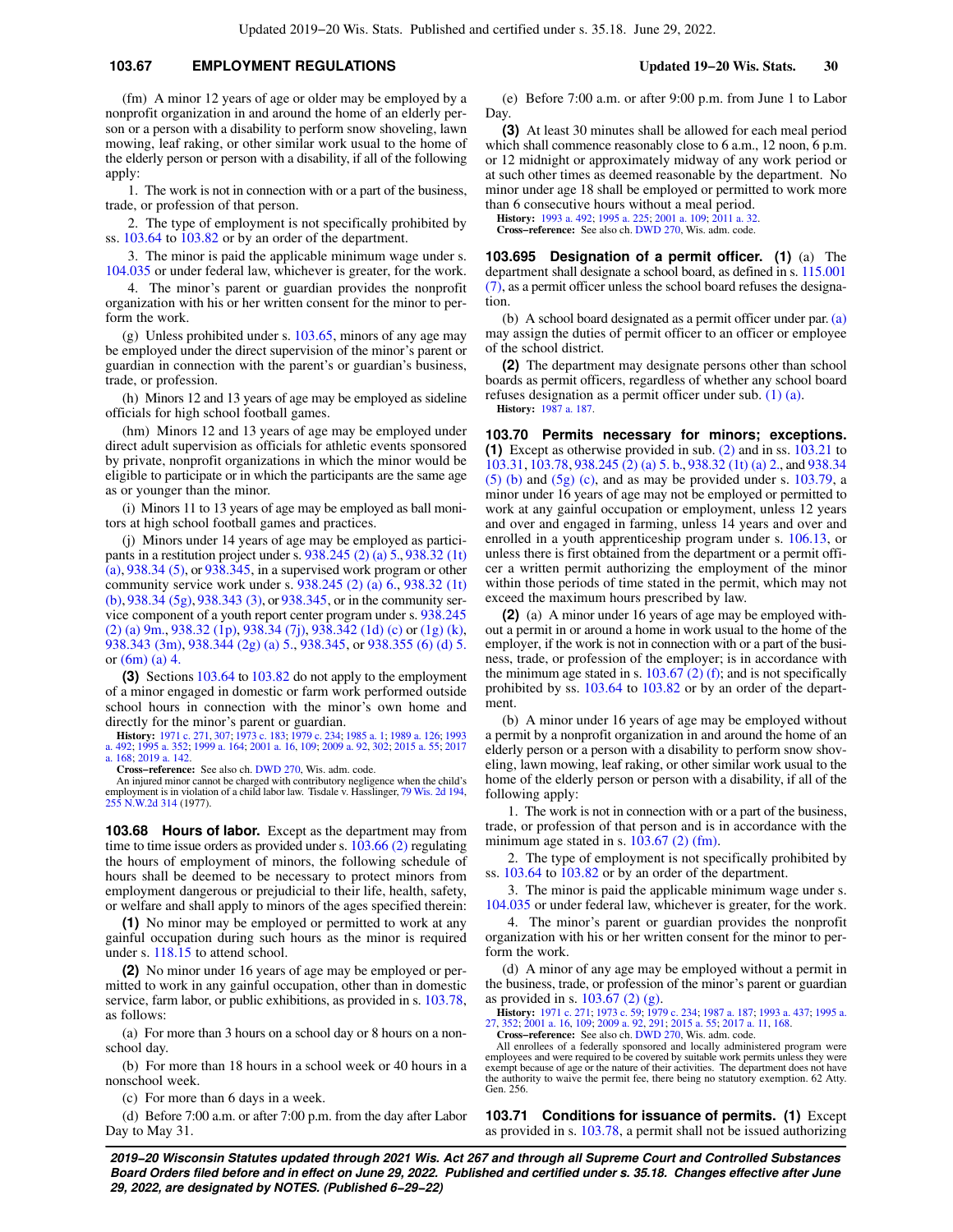any minor to be employed during the hours that the minor is required to attend school under s. [118.15](https://docs.legis.wisconsin.gov/document/statutes/118.15).

**(2)** No permit may be issued authorizing the employment of any minor under 14 years of age at any time, except that a permit may be issued authorizing the employment of a minor under 14 years of age as follows to the extent permitted under the federal Fair Labor Standards Act, [29 USC 201](https://docs.legis.wisconsin.gov/document/usc/29%20USC%20201) to [219:](https://docs.legis.wisconsin.gov/document/usc/29%20USC%20219)

(a) The employment of minors 11 to 13 years of age as ball monitors at high school football games as provided in s. [103.67 \(2\)](https://docs.legis.wisconsin.gov/document/statutes/103.67(2)(i)) [\(i\)](https://docs.legis.wisconsin.gov/document/statutes/103.67(2)(i)).

(b) The employment of minors 12 years of age and over:

1. In school lunch programs under s. [103.67 \(2\) \(a\)](https://docs.legis.wisconsin.gov/document/statutes/103.67(2)(a)).

2. In street trades as provided in ss. [103.21](https://docs.legis.wisconsin.gov/document/statutes/103.21) to [103.31.](https://docs.legis.wisconsin.gov/document/statutes/103.31)

3. As caddies on golf courses as provided in s. [103.67 \(2\) \(d\).](https://docs.legis.wisconsin.gov/document/statutes/103.67(2)(d))

5. As a sideline official at a high school football game as provided in s. [103.67 \(2\) \(h\)](https://docs.legis.wisconsin.gov/document/statutes/103.67(2)(h)).

6. As officials for athletic events as provided in s. [103.67 \(2\)](https://docs.legis.wisconsin.gov/document/statutes/103.67(2)(hm)) [\(hm\)](https://docs.legis.wisconsin.gov/document/statutes/103.67(2)(hm)).

**History:** [1971 c. 271;](https://docs.legis.wisconsin.gov/document/acts/1971/271) [1973 c. 59](https://docs.legis.wisconsin.gov/document/acts/1973/59), [183,](https://docs.legis.wisconsin.gov/document/acts/1973/183) [336;](https://docs.legis.wisconsin.gov/document/acts/1973/336) [1975 c. 94;](https://docs.legis.wisconsin.gov/document/acts/1975/94) [1979 c. 234](https://docs.legis.wisconsin.gov/document/acts/1979/234); [1987 a. 187](https://docs.legis.wisconsin.gov/document/acts/1987/187); [1989 a. 126;](https://docs.legis.wisconsin.gov/document/acts/1989/126) [1993 a. 492](https://docs.legis.wisconsin.gov/document/acts/1993/492); [1999 a. 164](https://docs.legis.wisconsin.gov/document/acts/1999/164); [2009 a. 302;](https://docs.legis.wisconsin.gov/document/acts/2009/302) [2017 a. 11,](https://docs.legis.wisconsin.gov/document/acts/2017/11) [168.](https://docs.legis.wisconsin.gov/document/acts/2017/168) **Cross−reference:** See also ch. [DWD 270](https://docs.legis.wisconsin.gov/document/administrativecode/ch.%20DWD%20270), Wis. adm. code.

**103.72 Refusal and revocation of permits. (1)** The department or permit officer may refuse to grant permits in the case of minors who seem physically unable to perform the labor at which they are to be employed. They may also refuse to grant a permit if in their judgment the best interests of the minor would be served by that refusal.

**(2)** Whenever it appears to the department that a permit has been improperly or illegally issued, or that the physical or moral welfare or school attendance of the minor would be best served by the revocation of the permit or that the failing school performance of the minor would be remedied by the revocation of the permit, the department may immediately, without notice, revoke the permit. The department shall revoke a permit if ordered to do so under s.  $938.342$  (1g) (e). If the department revokes a permit, the department shall, by registered mail, notify the person employing the minor and the minor holding the permit of the revocation. Upon receipt of the notice, the employer employing the minor shall immediately return the revoked permit to the department and discontinue the employment of the minor.

**History:** [1995 a. 77;](https://docs.legis.wisconsin.gov/document/acts/1995/77) [1997 a. 239.](https://docs.legis.wisconsin.gov/document/acts/1997/239)

**Cross−reference:** See also ch. [DWD 270](https://docs.legis.wisconsin.gov/document/administrativecode/ch.%20DWD%20270), Wis. adm. code.

**103.73 Form and requisites of permit; as evidence. (1)** The permit provided under s. [103.70](https://docs.legis.wisconsin.gov/document/statutes/103.70) shall state the name and the date of birth of the minor and that the following evidence, records and papers have been examined, approved and filed:

(a) Such evidence as is required by the department showing the age of the minor. The department shall promulgate rules governing the proof of age of minors who apply for labor permits that shall bind all persons authorized by law to issue such permits. In promulgating those rules, the department shall include a requirement that the department and its permit officers shall accept as evidence of a minor's age a duly attested birth certificate, a verified baptismal certificate, a valid operator's license issued under ch. [343](https://docs.legis.wisconsin.gov/document/statutes/ch.%20343) that contains the photograph of the license holder or an identification card issued under s. [343.50](https://docs.legis.wisconsin.gov/document/statutes/343.50). Those rules shall also require the department and its permit officers to accept as evidence of a minor's age a valid operator's license issued under ch. [343](https://docs.legis.wisconsin.gov/document/statutes/ch.%20343) that contains the photograph of the license holder or an identification card issued under s. [343.50](https://docs.legis.wisconsin.gov/document/statutes/343.50) without requiring proof that the minor's birth certificate or baptismal certificate cannot be secured.

(b) A letter written on the regular letterhead or other business paper used by the person who desires to employ the minor, stating the intention of the person to employ the minor and signed by the person or someone duly authorized by the person.

**(2)** The permits provided under s. [103.70](https://docs.legis.wisconsin.gov/document/statutes/103.70) shall be issued upon forms furnished by the department.

**(3)** A permit authorizing the employment of a minor issued under s. [103.70](https://docs.legis.wisconsin.gov/document/statutes/103.70) shall be conclusive evidence of the age of the minor for whom it was issued in any proceeding under any of the labor laws and under ch. [102,](https://docs.legis.wisconsin.gov/document/statutes/ch.%20102) as to any act or thing occurring subsequent to the date the permit was issued.

**History:** [1971 c. 271](https://docs.legis.wisconsin.gov/document/acts/1971/271); [1975 c. 147](https://docs.legis.wisconsin.gov/document/acts/1975/147) s. [54;](https://docs.legis.wisconsin.gov/document/acts/1975/147,%20s.%2054) [1979 c. 89;](https://docs.legis.wisconsin.gov/document/acts/1979/89) [1993 a. 492](https://docs.legis.wisconsin.gov/document/acts/1993/492); [1999 a. 132](https://docs.legis.wisconsin.gov/document/acts/1999/132); [2001](https://docs.legis.wisconsin.gov/document/acts/2001/107) [a. 107](https://docs.legis.wisconsin.gov/document/acts/2001/107); [2017 a. 11](https://docs.legis.wisconsin.gov/document/acts/2017/11).

**Cross−reference:** See also ch. [DWD 270](https://docs.legis.wisconsin.gov/document/administrativecode/ch.%20DWD%20270), Wis. adm. code.

**103.74 Duties of employers of minors.** Every employer employing a minor under 16 years of age for whom a permit is required, except in street trades, shall:

**(1)** Receive and file a permit authorizing employment of the minor by the employer before the minor is permitted to do any work, and shall keep the permit on file and allow inspection of the permit at any time by the department or any school attendance officer. A permit shall be valid only for the employer for which it is issued.

**(2)** Keep a record for each employed minor's name, address, date of birth, the time of beginning and ending work and the time for meals each day and the total hours worked each day and each week.

**History:** [1971 c. 271;](https://docs.legis.wisconsin.gov/document/acts/1971/271) [1979 c. 298](https://docs.legis.wisconsin.gov/document/acts/1979/298); [1993 a. 492;](https://docs.legis.wisconsin.gov/document/acts/1993/492) [2017 a. 11.](https://docs.legis.wisconsin.gov/document/acts/2017/11)

**103.75 Certificates of age. (1)** The department or persons designated by the department may issue certificates of age for individuals under rules the department deems necessary. In issuing a certificate of age, the department or person designated by the department shall accept as evidence of the individual's age the evidence specified in s. [103.73 \(1\) \(a\)](https://docs.legis.wisconsin.gov/document/statutes/103.73(1)(a)) in the manner specified in s. [103.73 \(1\) \(a\)](https://docs.legis.wisconsin.gov/document/statutes/103.73(1)(a)). The certificate is conclusive evidence of the age of the individual to whom issued in any proceeding under any of the labor laws and under ch.  $102$  as to any act or thing occurring subsequent to the date the certificate was issued.

**(2)** Any person who knowingly offers or assists in offering false evidence of age for the purpose of obtaining an age certificate or who alters, forges, fraudulently obtains, uses, or refuses to surrender upon demand of the department a certificate of age may be fined not more than \$100 or imprisoned not to exceed 3 months.

**History:** [1971 c. 271](https://docs.legis.wisconsin.gov/document/acts/1971/271); [1975 c. 147](https://docs.legis.wisconsin.gov/document/acts/1975/147) s. [54](https://docs.legis.wisconsin.gov/document/acts/1975/147,%20s.%2054); [1979 c. 89](https://docs.legis.wisconsin.gov/document/acts/1979/89), [177](https://docs.legis.wisconsin.gov/document/acts/1979/177); [1999 a. 132;](https://docs.legis.wisconsin.gov/document/acts/1999/132) [2017 a. 11](https://docs.legis.wisconsin.gov/document/acts/2017/11). **Cross−reference:** See also ch. [DWD 270](https://docs.legis.wisconsin.gov/document/administrativecode/ch.%20DWD%20270), Wis. adm. code.

**103.76 Proof of age in court.** Whenever in any proceeding in any court under any of the labor laws or under ch. [102](https://docs.legis.wisconsin.gov/document/statutes/ch.%20102) there is any doubt of the age of a minor or as to whether an individual is a minor, a permit authorizing the employment of the minor issued under s. [103.70](https://docs.legis.wisconsin.gov/document/statutes/103.70) or an age certificate issued under s. [103.75](https://docs.legis.wisconsin.gov/document/statutes/103.75) shall be conclusive evidence. In the absence of such permit or certificate, a birth certificate, a verified baptismal certificate, a valid operator's license issued under ch. [343](https://docs.legis.wisconsin.gov/document/statutes/ch.%20343) that contains the photograph of the license holder, or an identification card issued under s. [343.50](https://docs.legis.wisconsin.gov/document/statutes/343.50) shall be produced and filed with the court. Upon proof that the birth certificate, baptismal certificate, operator's license or identification card cannot be secured, the record of age stated in the first school enrollment of the child shall be admissible as evidence of age.

**History:** [1975 c. 147](https://docs.legis.wisconsin.gov/document/acts/1975/147) s. [54;](https://docs.legis.wisconsin.gov/document/acts/1975/147,%20s.%2054) [1979 c. 89;](https://docs.legis.wisconsin.gov/document/acts/1979/89) [1999 a. 132](https://docs.legis.wisconsin.gov/document/acts/1999/132); [2017 a. 11](https://docs.legis.wisconsin.gov/document/acts/2017/11).

**103.78 Minors in public exhibitions, radio and television broadcasts, modeling. (1)** Nothing contained in ss. [103.64](https://docs.legis.wisconsin.gov/document/statutes/103.64) to [103.82](https://docs.legis.wisconsin.gov/document/statutes/103.82) shall be construed as forbidding any minor under 18 years of age to appear for the purpose of singing, playing or performing in any studio, circus, theatrical or musical exhibition, concert or festival, in radio and television broadcasts, or as a live or photographic model. Labor permits shall not be required for such employment or appearances but no minor under 18 years of age shall be so employed except under the following conditions:

(a) The activities enumerated shall not be detrimental to the life, health, safety or welfare of the minor.

(b) The activities enumerated shall not interfere with the schooling of the minor and provision for education equivalent to full–time school attendance in the public schools for minors under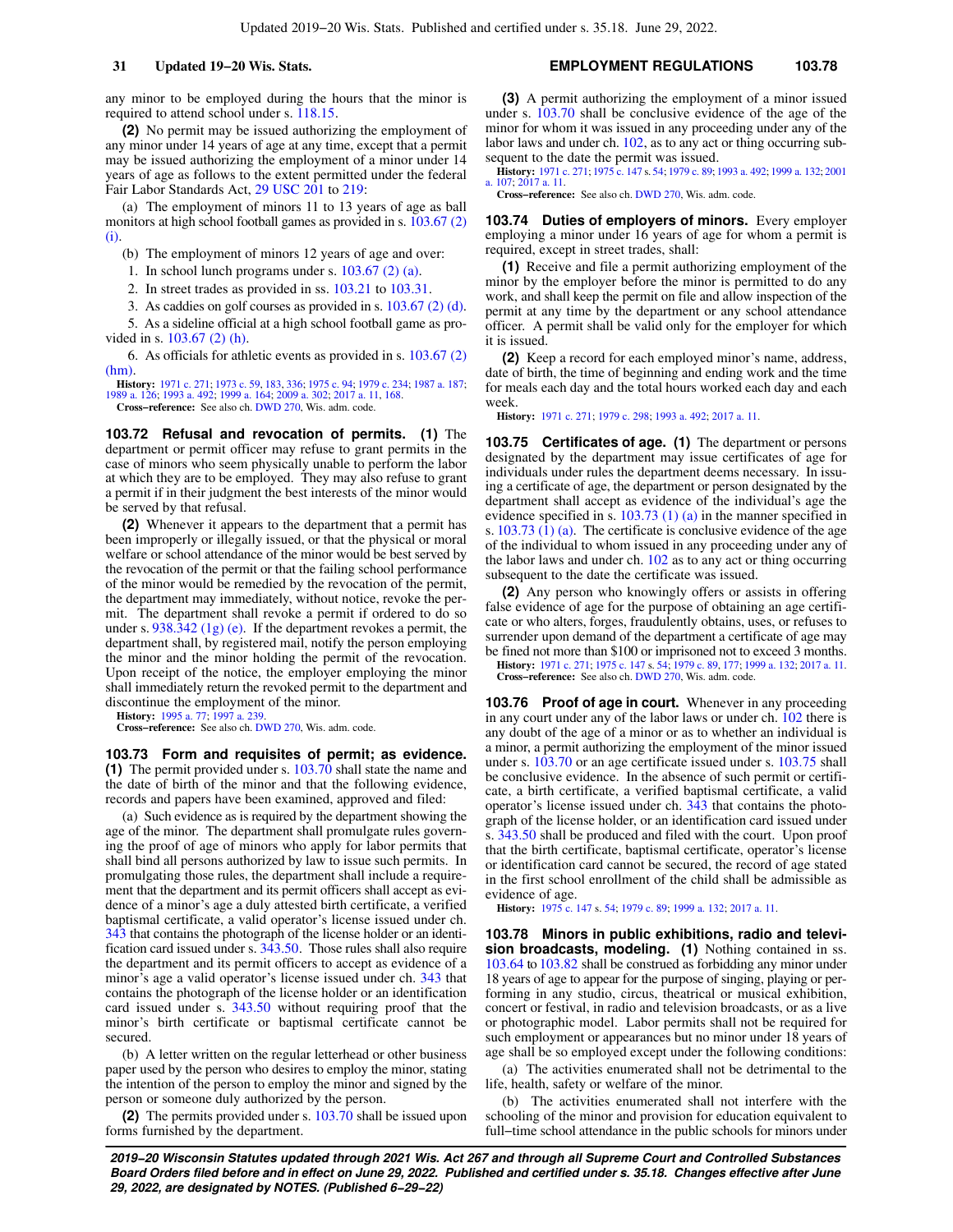## **103.78 EMPLOYMENT REGULATIONS Updated 19−20 Wis. Stats. 32**

16 years of age and part−time attendance for minors 16 to 18 years of age shall be made for those minors who are not high school graduates.

(c) A parent or guardian shall accompany each minor under 16 years of age at all rehearsals, appearances and performances.

(d) The employment or appearance shall not be in a roadhouse, cabaret, dance hall, night club, tavern or other similar place. This prohibition does not apply to:

1. Minors presenting musical entertainment at dances held in any hall on Friday, Saturday or on any other day not followed by a school day or before midnight on Sunday, if the hall was rented for the purpose of celebrating a special event, including but not limited to a wedding, holiday, birthday or anniversary.

2. Dances held solely for minors conducted by private clubs or civic organizations where admission is limited to the membership of the club or by their invitation and the general public is excluded.

3. Performances by minors in theatrical performances at dinner theaters.

**(2)** The penalties in s. [103.82 \(1\)](https://docs.legis.wisconsin.gov/document/statutes/103.82(1)) apply to any employer who violates this section.

**(3)** The penalties in s. [103.82 \(3\)](https://docs.legis.wisconsin.gov/document/statutes/103.82(3)) apply to any parent or guardian who suffers or permits a minor to engage in activities in violation of this section.

**History:** [1971 c. 271](https://docs.legis.wisconsin.gov/document/acts/1971/271); [1979 c. 221](https://docs.legis.wisconsin.gov/document/acts/1979/221); [1987 a. 332](https://docs.legis.wisconsin.gov/document/acts/1987/332) s. [64;](https://docs.legis.wisconsin.gov/document/acts/1987/332,%20s.%2064) [1993 a. 492](https://docs.legis.wisconsin.gov/document/acts/1993/492); [2005 a. 172](https://docs.legis.wisconsin.gov/document/acts/2005/172); [2009 a. 206.](https://docs.legis.wisconsin.gov/document/acts/2009/206)

**103.79 Minor golf caddies.** The department may investigate and fix by general or special order reasonable regulations related to the provision of caddy services by minors. The regulations may include a waiver or modification of permit requirements for caddies. The investigations and orders shall be made as provided under s. [103.005](https://docs.legis.wisconsin.gov/document/statutes/103.005). The orders are subject to review as provided in ch. [227](https://docs.legis.wisconsin.gov/document/statutes/ch.%20227).

**History:** [1971 c. 228](https://docs.legis.wisconsin.gov/document/acts/1971/228) s. [43](https://docs.legis.wisconsin.gov/document/acts/1971/228,%20s.%2043); [1971 c. 271,](https://docs.legis.wisconsin.gov/document/acts/1971/271) [307;](https://docs.legis.wisconsin.gov/document/acts/1971/307) [1975 c. 94;](https://docs.legis.wisconsin.gov/document/acts/1975/94) [1995 a. 27;](https://docs.legis.wisconsin.gov/document/acts/1995/27) [2019 a. 142](https://docs.legis.wisconsin.gov/document/acts/2019/142). **Cross−reference:** See also ch. [DWD 270](https://docs.legis.wisconsin.gov/document/administrativecode/ch.%20DWD%20270), Wis. adm. code.

**103.80 Inspection. (1)** The department and school attendance officers shall visit and inspect at all reasonable times, and as often as possible, all places covered by ss. [103.64](https://docs.legis.wisconsin.gov/document/statutes/103.64) to [103.82](https://docs.legis.wisconsin.gov/document/statutes/103.82).

**(2)** The failure of any employer to produce for inspection by the department, or school attendance officers, a permit required for a minor under 16 years of age under s. [103.70](https://docs.legis.wisconsin.gov/document/statutes/103.70) shall be prima facie evidence of unlawful employment of the minor. The presence of any minor in any factory, workshop or other place of employment shall be prima facie evidence of the employment of the minor.

**History:** [1979 c. 298](https://docs.legis.wisconsin.gov/document/acts/1979/298); [2017 a. 11](https://docs.legis.wisconsin.gov/document/acts/2017/11).

**103.805 Fees; permits and certificates of age. (1)** The department or a permit officer shall collect a fee in the amount of \$10 for issuing permits under ss. [103.25](https://docs.legis.wisconsin.gov/document/statutes/103.25) and [103.71](https://docs.legis.wisconsin.gov/document/statutes/103.71) and certificates of age under s. [103.75](https://docs.legis.wisconsin.gov/document/statutes/103.75). A person designated to issue permits and certificates of age who is not on the payroll of the division administering this chapter may retain \$2.50 of that fee as compensation for the person's services and shall forward \$7.50 of that fee to the department, which shall deposit that amount forwarded in the general fund and credit \$5 of that amount forwarded to the appropriation account under s.  $20.445$  (1) (gk). A person designated to issue permits and certificates of age who is on the payroll of the division administering this chapter shall forward that fee to the department, which shall deposit that fee in the general fund and credit \$5 of that fee to the appropriation account under s. [20.445 \(1\) \(gk\)](https://docs.legis.wisconsin.gov/document/statutes/20.445(1)(gk)). The permit officer shall account for all fees collected as the department prescribes.

**(2)** The fee for issuance of permits and certificates of age shall be paid by the employer. If the individual for whom the permit or certificate is issued advances the fee to the permit officer, the individual shall be reimbursed by the employer not later than at the end of his or her first pay period.

**History:** [1971 c. 271;](https://docs.legis.wisconsin.gov/document/acts/1971/271) [1993 a. 492](https://docs.legis.wisconsin.gov/document/acts/1993/492); [2009 a. 28](https://docs.legis.wisconsin.gov/document/acts/2009/28); [2017 a. 11](https://docs.legis.wisconsin.gov/document/acts/2017/11). **Cross−reference:** See also ch. [DWD 270](https://docs.legis.wisconsin.gov/document/administrativecode/ch.%20DWD%20270), Wis. adm. code.

**103.81 Advertising; penalty. (1)** Except as provided in sub.  $(2m)$ , during the term that the public schools are in session, a person shall not advertise or cause or permit any advertisement to be published in any newspaper for the labor or services of any minor during school hours in any employment.

**(2)** Except as provided in sub. [\(2m\),](https://docs.legis.wisconsin.gov/document/statutes/103.81(2m)) a person shall not solicit in the schools or homes of this state, minors to leave school and enter their employment.

**(2m)** Subsections [\(1\)](https://docs.legis.wisconsin.gov/document/statutes/103.81(1)) and [\(2\)](https://docs.legis.wisconsin.gov/document/statutes/103.81(2)) do not apply with respect to any of the following:

(a) Employment as an election inspector as provided in s. [7.30](https://docs.legis.wisconsin.gov/document/statutes/7.30(2)(am)) [\(2\) \(am\).](https://docs.legis.wisconsin.gov/document/statutes/7.30(2)(am))

(b) Employment during school hours when permitted under s. [103.67.](https://docs.legis.wisconsin.gov/document/statutes/103.67)

(c) Employment described under s. [103.70 \(2\)](https://docs.legis.wisconsin.gov/document/statutes/103.70(2)).

(d) Employment described under s. [103.78.](https://docs.legis.wisconsin.gov/document/statutes/103.78)

**(3)** Any person who violates this section shall forfeit and pay into the state treasury not less than \$10 nor more than \$100 for each such offense. Every day during which any person violates this section shall constitute a separate and distinct offense. **History:** [1971 c. 271;](https://docs.legis.wisconsin.gov/document/acts/1971/271) [2017 a. 11](https://docs.legis.wisconsin.gov/document/acts/2017/11).

**103.82 Penalties. (1)** (a) Any employer who employs or permits any minor to work in any employment in violation of ss. [103.64](https://docs.legis.wisconsin.gov/document/statutes/103.64) to [103.82](https://docs.legis.wisconsin.gov/document/statutes/103.82), or of any order of the department issued under those sections, or who hinders or delays the department or school attendance officers in the performance of their duties, or who refuses to admit or locks out the officer from any place required to be inspected under ss. [103.64](https://docs.legis.wisconsin.gov/document/statutes/103.64) to [103.82](https://docs.legis.wisconsin.gov/document/statutes/103.82) may be required to forfeit not less than \$25 nor more than \$1,000 for each day of the first offense and, for the 2nd or subsequent violation of ss. [103.64](https://docs.legis.wisconsin.gov/document/statutes/103.64) to [103.82](https://docs.legis.wisconsin.gov/document/statutes/103.82) within 5 years, as measured from the dates the violations initially occurred, may be fined not less than \$250 nor more than \$5,000 for each day of the 2nd or subsequent offense or imprisoned not more than 30 days or both.

(b) In addition to the penalties provided in par. [\(a\),](https://docs.legis.wisconsin.gov/document/statutes/103.82(1)(a)) any employer who employs any minor in violation of s. [103.68](https://docs.legis.wisconsin.gov/document/statutes/103.68), or rules of the department shall be liable, in addition to the wages paid, to pay to each minor affected, an amount equal to twice the regular rate of pay as liquidated damages, for all hours worked in violation per day or per week, whichever is greater.

**(3)** Any parent or guardian who permits a minor under his or her control to be employed or to work in violation of ss. [103.64](https://docs.legis.wisconsin.gov/document/statutes/103.64) to [103.82,](https://docs.legis.wisconsin.gov/document/statutes/103.82) or of any order of the department issued under those sections, may be required to forfeit not less than \$10 nor more than \$250 for each day of the first offense and, for the 2nd or subse-quent violation of ss. [103.64](https://docs.legis.wisconsin.gov/document/statutes/103.64) to [103.82](https://docs.legis.wisconsin.gov/document/statutes/103.82) within 5 years, as measured from the dates the violations initially occurred, may be required to forfeit not less than \$25 nor more than \$1,000 for each day of the 2nd or subsequent offense.

**History:** [1971 c. 271;](https://docs.legis.wisconsin.gov/document/acts/1971/271) [1979 c. 298](https://docs.legis.wisconsin.gov/document/acts/1979/298); [1987 a. 332.](https://docs.legis.wisconsin.gov/document/acts/1987/332)

**103.83 Discriminatory acts; employment of minors.** Section [111.322 \(2m\)](https://docs.legis.wisconsin.gov/document/statutes/111.322(2m)) applies to discharge and other discriminatory acts against an employee arising in connection with any proceeding to enforce ss. [103.64](https://docs.legis.wisconsin.gov/document/statutes/103.64) to [103.82](https://docs.legis.wisconsin.gov/document/statutes/103.82). **History:** [1989 a. 228.](https://docs.legis.wisconsin.gov/document/acts/1989/228)

**103.85 One day of rest in seven. (1)** Every employer of labor, whether a person, partnership or corporation, who owns or operates any factory or mercantile establishment in this state, shall allow every person, except those specified in sub. [\(2\)](https://docs.legis.wisconsin.gov/document/statutes/103.85(2)), employed in such factory or mercantile establishment, at least 24 consecutive hours of rest in every 7 consecutive days and shall not permit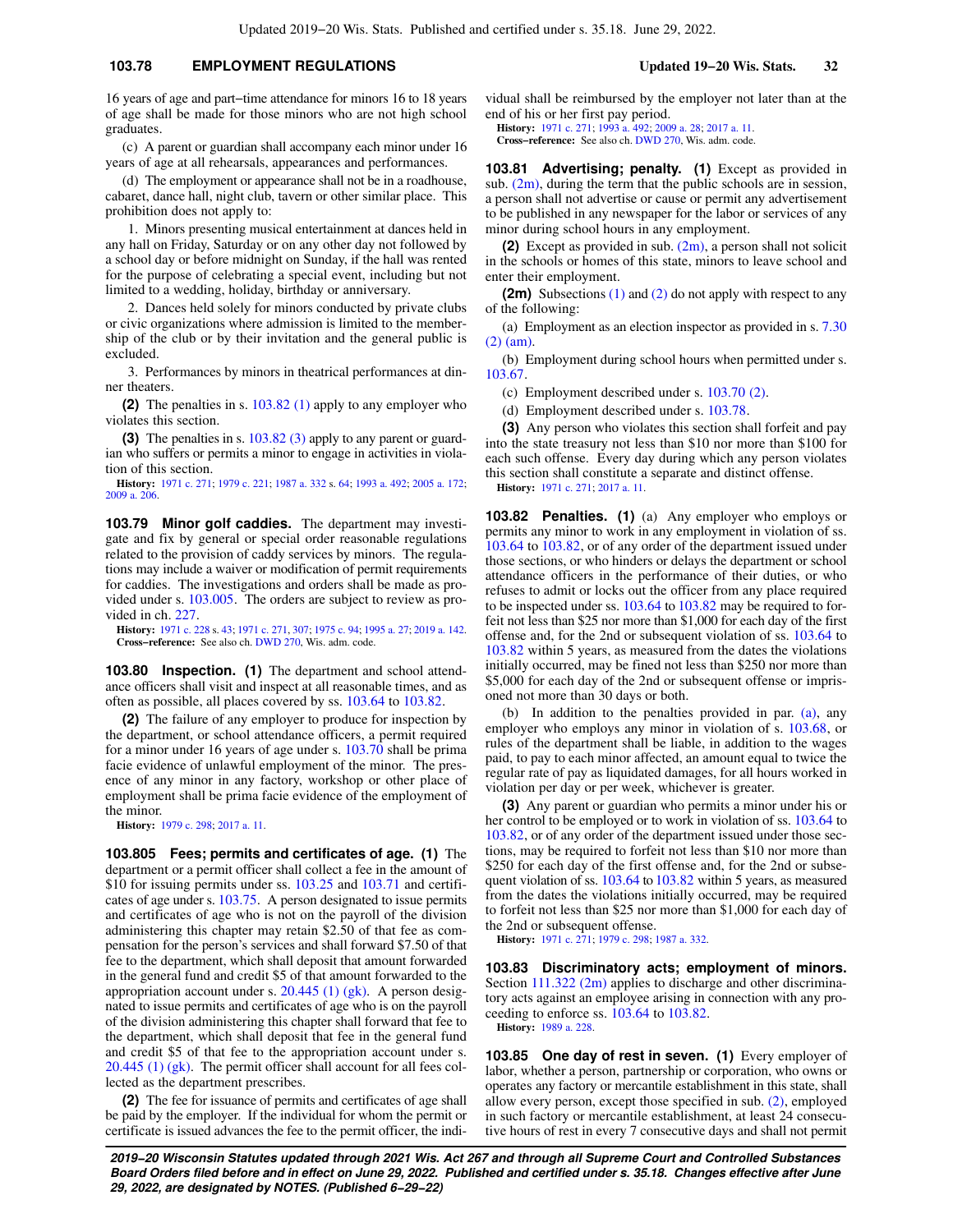any such person to work for such employer during such 24 consecutive hour period, except in case of breakdown of machinery or equipment, or other emergency, requiring the immediate services of experienced and competent labor to prevent serious injury to person, damage to property, or suspension of necessary operations, when such experienced and competent labor is not otherwise immediately available. This shall not authorize any work on Sunday not now authorized by law.

**(2)** This section does not apply to:

(a) Janitors.

(b) Security personnel.

(c) Persons employed in the manufacture of butter, cheese or other dairy products or in the distribution of milk or cream, or in canneries and freezers.

(d) Persons employed in bakeries, flour and feed mills, hotels, and restaurants.

(e) Employees whose duties include no work on Sunday other than:

1. Caring for live animals.

2. Maintaining fires.

(f) Any labor called for by an emergency that could not reasonably have been anticipated.

(g) An employee who states in writing that he or she voluntarily chooses to work without at least 24 consecutive hours of rest in 7 consecutive days.

**(3)** Every employer shall keep a time book showing the names and addresses of all employees and the hours worked by each of them in each day, and such time book shall be open to inspection by the department.

**(4)** If upon investigation, the department shall ascertain and determine that there be practical difficulties or unnecessary hardships in carrying out the provisions of this section, or upon a joint request of labor and management, the department may by general or special order make reasonable exceptions therefrom or modifications thereof provided that the life, health, safety and welfare of employees shall not be sacrificed or endangered thereby. Such investigation and orders shall be made as provided under s. [103.005](https://docs.legis.wisconsin.gov/document/statutes/103.005). Such orders shall be subject to review under ch. [227](https://docs.legis.wisconsin.gov/document/statutes/ch.%20227).

**(5)** Every employer who violates this section shall be punished as provided in s. [103.005 \(11\)](https://docs.legis.wisconsin.gov/document/statutes/103.005(11)) and [\(12\).](https://docs.legis.wisconsin.gov/document/statutes/103.005(12))

**History:** [1971 c. 185](https://docs.legis.wisconsin.gov/document/acts/1971/185) s. [7](https://docs.legis.wisconsin.gov/document/acts/1971/185,%20s.%207); [1971 c. 228](https://docs.legis.wisconsin.gov/document/acts/1971/228) s. [43](https://docs.legis.wisconsin.gov/document/acts/1971/228,%20s.%2043); [1985 a. 135](https://docs.legis.wisconsin.gov/document/acts/1985/135); [1995 a. 27;](https://docs.legis.wisconsin.gov/document/acts/1995/27) [2015 a. 55](https://docs.legis.wisconsin.gov/document/acts/2015/55). **Cross−reference:** See also ch. [DWD 275](https://docs.legis.wisconsin.gov/document/administrativecode/ch.%20DWD%20275), Wis. adm. code.

**103.86 Employee welfare funds: default in payments.**

**(1)** Any employer who promises in writing to make payments to an employee welfare fund, either by contract with an individual employee, by a collective bargaining agreement or by agreement with such employee welfare fund, and who fails to make such payments within 6 weeks after they become due and payable, and after having been notified in writing of the failure to make the required payments, shall be fined not more than \$200.

**(2)** This section shall not apply where the failure to make payments is prevented by act of God, proceedings in bankruptcy, orders or process of any court of competent jurisdiction, or circumstances over which the employer has no control.

**History:** [1993 a. 492](https://docs.legis.wisconsin.gov/document/acts/1993/492).

**103.87 Employee not to be disciplined for testifying.**

No employer may discharge an employee because the employee is subpoenaed to testify in an action or proceeding pertaining to a crime or pursuant to ch. [48](https://docs.legis.wisconsin.gov/document/statutes/ch.%2048) or [938](https://docs.legis.wisconsin.gov/document/statutes/ch.%20938). On or before the first business day after the receipt of a subpoena to testify, the employee shall give the employer notice if he or she will have to be absent from employment because he or she has been subpoenaed to testify in an action or proceeding pertaining to a crime or pursuant to ch. [48](https://docs.legis.wisconsin.gov/document/statutes/ch.%2048) or [938](https://docs.legis.wisconsin.gov/document/statutes/ch.%20938). If a person is subpoenaed to testify in an action or proceeding as a result of a crime, as defined in s. [950.02 \(1m\)](https://docs.legis.wisconsin.gov/document/statutes/950.02(1m)), against the person's employer or an incident involving the person during the course of his or her employment, the employer shall not decrease

or withhold the employee's pay for any time lost resulting from compliance with the subpoena. An employer who violates this section may be fined not more than \$200 and may be required to make full restitution to the aggrieved employee, including reinstatement and back pay. Except as provided in this section, restitution shall be in accordance with s. [973.20](https://docs.legis.wisconsin.gov/document/statutes/973.20).

**History:** [1979 c. 219;](https://docs.legis.wisconsin.gov/document/acts/1979/219) [1983 a. 197](https://docs.legis.wisconsin.gov/document/acts/1983/197) s. [10](https://docs.legis.wisconsin.gov/document/acts/1983/197,%20s.%2010); [1987 a. 398;](https://docs.legis.wisconsin.gov/document/acts/1987/398) [1995 a. 77](https://docs.legis.wisconsin.gov/document/acts/1995/77).

#### **103.88 Absence from work of volunteer fire fighter, emergency medical services practitioner, emergency medical responder, or ambulance driver. (1)** DEFINITIONS. In this section:

(a) "Ambulance service provider" means an ambulance service provider, as defined in s. [256.01 \(3\),](https://docs.legis.wisconsin.gov/document/statutes/256.01(3)) that is a volunteer fire department or fire company, a public agency, or a nonprofit corporation.

(b) "Emergency" means a fire, hazardous substance release, medical condition, or any other situation that poses a clear and immediate danger to life or health or a significant loss of property.

(bd) "Emergency department" means a room or area in a hospital that is primarily used to provide emergency care, diagnosis, or radiological treatment.

(bm) "Emergency medical responder" has the meaning given in s. [256.01 \(4p\).](https://docs.legis.wisconsin.gov/document/statutes/256.01(4p))

(c) "Emergency medical services practitioner" has the meaning given in s. [256.01 \(5\)](https://docs.legis.wisconsin.gov/document/statutes/256.01(5)).

(d) "Employee" means an individual employed in this state by an employer, but does not include an individual employed to provide direct patient care at a hospital intensive care unit or emergency department.

(e) "Employer" means a person engaging in any activity, enterprise, or business in this state. "Employer" includes the state and any office, department, independent agency, authority, institution, association, society, or other body in state government created or authorized to be created by the constitution or any law, including the legislature and the courts. "Employer" does not include a paid fire department or an ambulance service provider, as defined in s. [256.01 \(3\).](https://docs.legis.wisconsin.gov/document/statutes/256.01(3))

(g) "Nonprofit corporation" has the meaning given in s. [256.01](https://docs.legis.wisconsin.gov/document/statutes/256.01(12)) [\(12\)](https://docs.legis.wisconsin.gov/document/statutes/256.01(12)).

(h) "Public agency" has the meaning given in s.  $256.15(1)(n)$ .

(i) "Responding to an emergency" includes going to, attending to, and returning from an emergency.

**(2)** ABSENCE FROM WORK PERMITTED. An employer shall permit an employee who is a volunteer fire fighter, emergency medical services practitioner, emergency medical responder, or ambulance driver for a volunteer fire department or fire company, a public agency, or a nonprofit corporation to be late for or absent from work if the lateness or absence is due to the employee responding to an emergency that begins before the employee is required to report to work and if the employee complies with sub. [\(3\) \(a\)](https://docs.legis.wisconsin.gov/document/statutes/103.88(3)(a)). This subsection does not entitle an employee to receive wages or salary for the time the employee is absent from work due to responding to an emergency as provided in this subsection.

**(3)** RESPONSIBILITIES OF EMPLOYEE. (a) An employee may be late for or absent from work under sub. [\(2\)](https://docs.legis.wisconsin.gov/document/statutes/103.88(2)) if the employee does all of the following:

1. By no later than 30 days after becoming a member of a volunteer fire department or fire company or becoming affiliated with an ambulance service provider, submits to the employee's employer a written statement signed by the chief of the volunteer fire department or fire company or by the person in charge of the ambulance service provider notifying the employer that the employee is a volunteer fire fighter, emergency medical services practitioner, emergency medical responder, or ambulance driver for a volunteer fire department or fire company, a public agency, or a nonprofit corporation.

2. When dispatched to an emergency, makes every effort to notify the employee's employer that the employee may be late for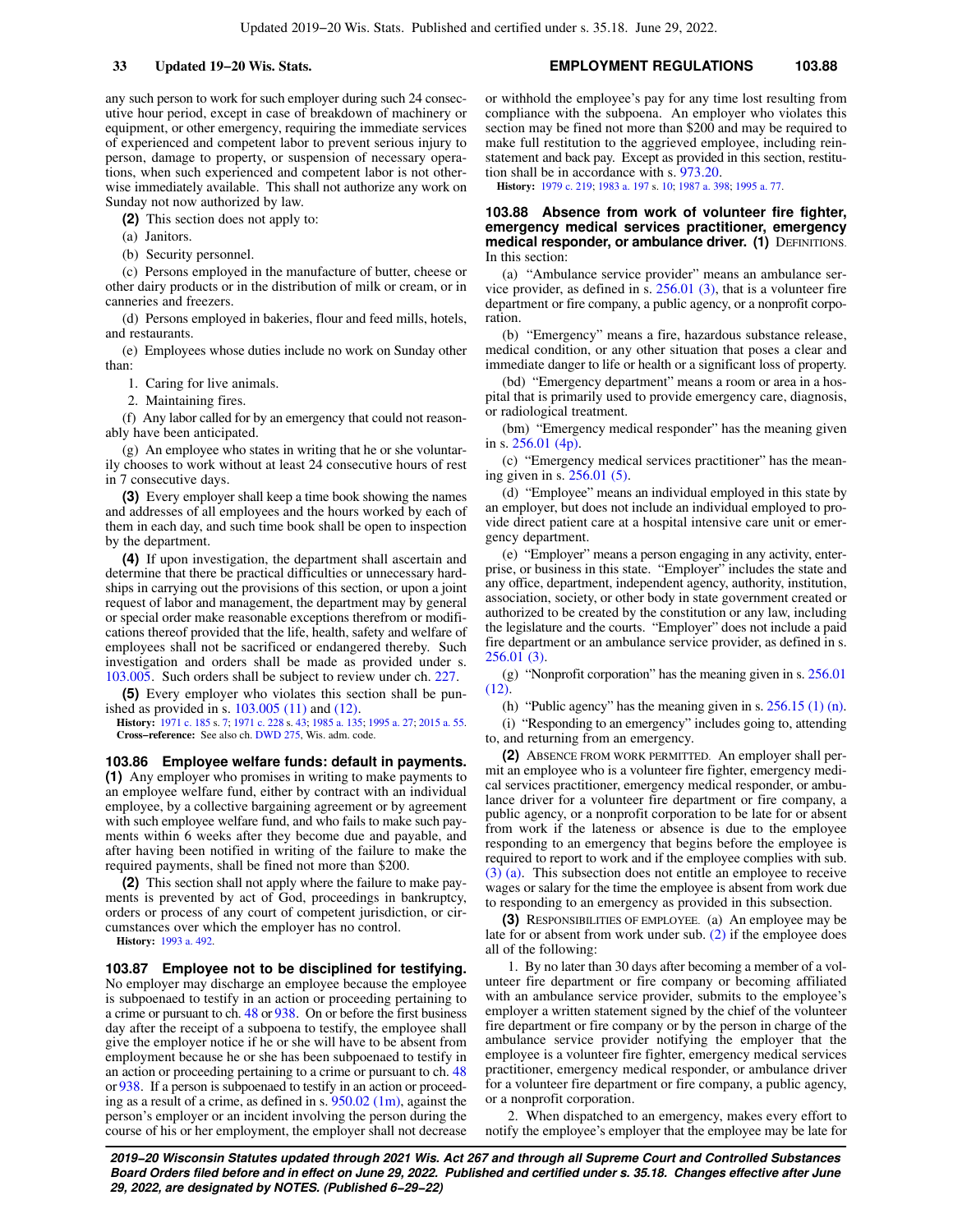## **103.88 EMPLOYMENT REGULATIONS Updated 19−20 Wis. Stats. 34**

or absent from work due to the employee's responding to the emergency or, if prior notification cannot be made due to the extreme circumstances of the emergency or the inability of the employee to contact the employer, submits to the employer a written statement from the chief of the volunteer fire department or fire company or from the person in charge of the ambulance service provider explaining why prior notification could not be made.

3. When late for or absent from work due to responding to an emergency, provides, on the request of the employee's employer, a written statement from the chief of the volunteer fire department or fire company or from the person in charge of the ambulance service provider certifying that the employee was responding to an emergency at the time of the lateness or absence and indicating the date and time of the response to the emergency.

(b) When the status of an employee under sub. [\(2\)](https://docs.legis.wisconsin.gov/document/statutes/103.88(2)) as a member of a volunteer fire department or fire company or as an affiliate of an ambulance service provider changes, including termination of that status, the employee shall notify the employee's employer of that change in status.

**(4)** PROHIBITED ACTS. (a) No person may interfere with, restrain, or deny the exercise of the right of an employee to respond to an emergency as provided in sub. [\(2\).](https://docs.legis.wisconsin.gov/document/statutes/103.88(2))

(b) No person may discharge or discriminate against an employee in promotion, in compensation, or in the terms, conditions, or privileges of employment for responding to an emergency as provided in sub. [\(2\)](https://docs.legis.wisconsin.gov/document/statutes/103.88(2)), opposing a practice prohibited under this section, filing a complaint or attempting to enforce any right under this section, or testifying or assisting in any action or proceeding to enforce any right under this section.

**(5)** ENFORCEMENT. An employee whose right to respond to an emergency under sub. [\(2\)](https://docs.legis.wisconsin.gov/document/statutes/103.88(2)) is interfered with, restrained, or denied in violation of sub.  $(4)$  (a) or who is discharged or discriminated against in violation of sub.  $(4)$  (b) may file a complaint with the department, and the department shall process the complaint in the same manner that employment discrimination complaints are processed under s. [111.39.](https://docs.legis.wisconsin.gov/document/statutes/111.39) If the department finds that an employer has violated sub. [\(4\) \(a\)](https://docs.legis.wisconsin.gov/document/statutes/103.88(4)(a)) or [\(b\)](https://docs.legis.wisconsin.gov/document/statutes/103.88(4)(b)), it may order the employer to take action to remedy the violation, including reinstating the employee, providing compensation in lieu of reinstatement, providing back pay accrued not more than 2 years before the complaint was filed, and paying reasonable actual costs and attorney fees to the complainant.

**History:** [2009 a. 140](https://docs.legis.wisconsin.gov/document/acts/2009/140); [2017 a. 12;](https://docs.legis.wisconsin.gov/document/acts/2017/12) [2021 a. 209](https://docs.legis.wisconsin.gov/document/acts/2021/209).

#### **103.90 Definitions.** In ss. [103.90](https://docs.legis.wisconsin.gov/document/statutes/103.90) to [103.97](https://docs.legis.wisconsin.gov/document/statutes/103.97):

**(1)** "Emergency" means:

(a) A temporary condition created by an act of nature, demanding immediate action, which could not reasonably have been anticipated or prevented, and which is caused entirely by the forces of nature such as rain, lightning, hail, windstorm, tornado, sleet, frost or other similar natural phenomena.

(b) A sudden and temporary condition not covered under par. [\(a\)](https://docs.legis.wisconsin.gov/document/statutes/103.90(1)(a)) which reasonably could not have been anticipated or prevented and which requires immediate action to prevent serious damage to person or property.

**(2)** "Employer" means a person engaged in planting, cultivating, raising, harvesting, handling, drying, packing, packaging, processing, freezing, grading or storing any agricultural or horticultural commodity in its unmanufactured state who employs a migrant worker.

**(3)** (a) "Migrant labor camp" means the site and all structures maintained as living quarters by, for or under the control and supervision of any person for:

1. Any migrant worker; or

2. Any other person who is not related by blood, marriage or adoption to his or her employer and who occasionally or habitually leaves an established place of residence to travel to another locality to accept seasonal employment in the planting, cultivating, raising, harvesting, handling, drying, packing, packaging, processing, freezing, grading or storing of any agricultural or horticultural commodity in its unmanufactured state.

(b) "Migrant labor camp" does not include:

1. Premises occupied by the employer as a personal residence and by no more than 2 migrant workers.

2. Any accommodation subject to ch. [50](https://docs.legis.wisconsin.gov/document/statutes/ch.%2050).

**(4)** "Migrant labor contractor" means any person, who, for a fee or other consideration, on behalf of another person, recruits, solicits, hires, or furnishes migrant workers, excluding members of the contractor's immediate family, for employment in this state. "Migrant labor contractor" shall not include an employer or any full−time regular employees of an employer who engages in any such activity for the purpose of supplying workers solely for the employer's own operation.

**(5)** (a) "Migrant worker" or "worker" means any person who temporarily leaves a principal place of residence outside of this state and comes to this state for not more than 10 months in a year to accept seasonal employment in the planting, cultivating, raising, harvesting, handling, drying, packing, packaging, processing, freezing, grading or storing of any agricultural or horticultural commodity in its unmanufactured state.

(b) "Migrant worker" or "worker" does not include the following:

1. Any person who is employed only by a state resident if such resident or the resident's spouse is related to the worker as one of the following: child, parent, grandchild, grandparent, brother, sister, aunt, uncle, niece, nephew, or the spouse of any such relative.

2. A student who is enrolled or, during the past 6 months has been enrolled, in any school, college or university unless the student is a member of a family or household which contains a migrant worker.

(c) No more than 3 persons otherwise included in the definition under par. [\(a\)](https://docs.legis.wisconsin.gov/document/statutes/103.90(5)(a)) may be excluded under par. [\(b\) 1.](https://docs.legis.wisconsin.gov/document/statutes/103.90(5)(b)1.)

**History:** [1977 c. 17;](https://docs.legis.wisconsin.gov/document/acts/1977/17) [1983 a. 189](https://docs.legis.wisconsin.gov/document/acts/1983/189) ss. [156,](https://docs.legis.wisconsin.gov/document/acts/1983/189,%20s.%20156) [329 \(4\);](https://docs.legis.wisconsin.gov/document/acts/1983/189,%20s.%20329) [1989 a. 236](https://docs.legis.wisconsin.gov/document/acts/1989/236); [1995 a. 27](https://docs.legis.wisconsin.gov/document/acts/1995/27), [225](https://docs.legis.wisconsin.gov/document/acts/1995/225); [1999 a. 162.](https://docs.legis.wisconsin.gov/document/acts/1999/162)

"Sharecropping" or other agreements attempting to establish a migrant worker as an independent contractor violate migrant law. [71 Atty. Gen. 92](https://docs.legis.wisconsin.gov/document/oag/vol71-92).

#### **103.905 Department's duties.** The department shall:

**(1)** Promulgate rules for the enforcement and implementation of ss. [103.90](https://docs.legis.wisconsin.gov/document/statutes/103.90) to [103.97.](https://docs.legis.wisconsin.gov/document/statutes/103.97)

**(2)** Cooperate and enter into agreements with departments or agencies of this state or of the United States to coordinate, administer or enforce all other laws and programs designed to assist, serve or protect migrant workers.

**(3)** Gather, compile and submit to the council on migrant labor data and information relative to ss. [103.90](https://docs.legis.wisconsin.gov/document/statutes/103.90) to [103.97](https://docs.legis.wisconsin.gov/document/statutes/103.97).

**(4)** Investigate, or cause to be investigated, any complaint filed with the department concerning any violation of ss. [103.90](https://docs.legis.wisconsin.gov/document/statutes/103.90) to [103.97,](https://docs.legis.wisconsin.gov/document/statutes/103.97) and during reasonable daylight hours, and upon notice to the employer or person in charge, enter and inspect any premises, inspect such records and make transcriptions thereof, question such persons, and investigate such facts, conditions, practices or matters as may be necessary or appropriate to determine whether a violation of such sections has been committed.

**(5)** Enforce, or cause to be enforced, ss. [103.90](https://docs.legis.wisconsin.gov/document/statutes/103.90) to [103.97](https://docs.legis.wisconsin.gov/document/statutes/103.97) and any rules promulgated under ss. [103.90](https://docs.legis.wisconsin.gov/document/statutes/103.90) to [103.97,](https://docs.legis.wisconsin.gov/document/statutes/103.97) and cooperate with other officers, departments, boards, agencies or commissions of this state, or of the United States, or of any other state, or of any local government in the enforcement of such sections.

**History:** [1977 c. 17](https://docs.legis.wisconsin.gov/document/acts/1977/17).

**Cross−reference:** See also ch. [DWD 301](https://docs.legis.wisconsin.gov/document/administrativecode/ch.%20DWD%20301), Wis. adm. code.

**103.91 Migrant labor contractors. (1)** REGISTRATION REQUIRED. No person may engage in activities as a migrant labor contractor without first obtaining a certificate of registration from the department. The certificate shall constitute a permit from this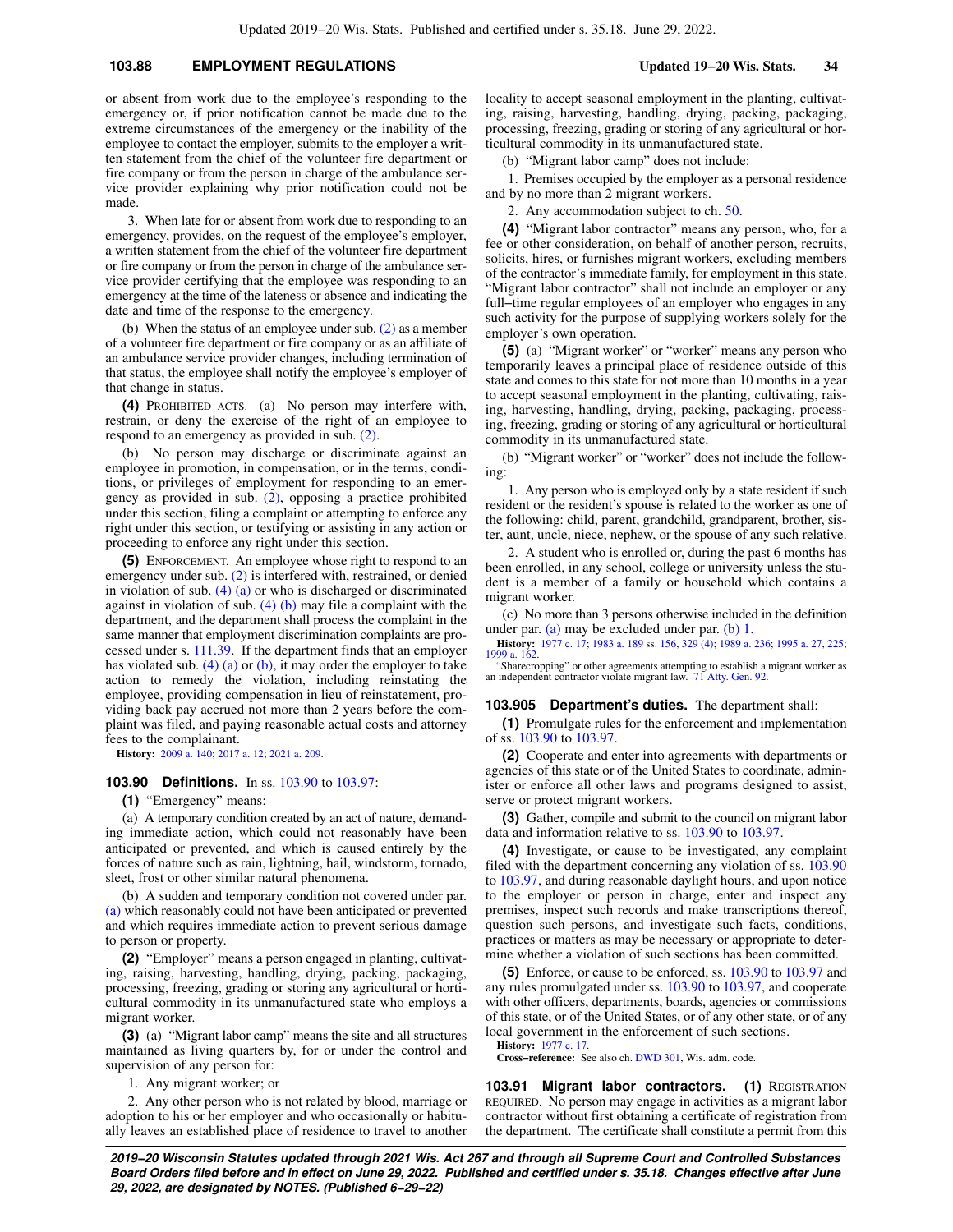state to operate as a migrant labor contractor, and shall not be transferable to any person.

**(2)** APPLICATION. (a) A migrant labor contractor shall apply to the department for a certificate in such manner and on such forms as the department prescribes. The migrant labor contractor may submit a copy of a federal application filed under [7 USC 2045](https://docs.legis.wisconsin.gov/document/usc/7%20USC%202045) in lieu of the forms prescribed by the department under this paragraph.

(b) 1. Except as provided in subd.  $2m$ , the department shall require each applicant for a certificate under par. [\(a\)](https://docs.legis.wisconsin.gov/document/statutes/103.91(2)(a)) who is an individual to provide the department with the applicant's social security number, and shall require each applicant for a certificate under par.  $(a)$  who is not an individual to provide the department with the applicant's federal employer identification number, when initially applying for or applying to renew the certificate.

2. If an applicant who is an individual fails to provide the applicant's social security number to the department or if an applicant who is not an individual fails to provide the applicant's federal employer identification number to the department, the department may not issue or renew a certificate under par. [\(a\)](https://docs.legis.wisconsin.gov/document/statutes/103.91(2)(a)) to or for the applicant unless the applicant is an individual who does not have a social security number and the applicant submits a statement made or subscribed under oath or affirmation as required under subd. [2m.](https://docs.legis.wisconsin.gov/document/statutes/103.91(2)(b)2m.)

2m. If an applicant who is an individual does not have a social security number, the applicant shall submit a statement made or subscribed under oath or affirmation to the department that the applicant does not have a social security number. The form of the statement shall be prescribed by the department. A certificate issued under par. [\(a\)](https://docs.legis.wisconsin.gov/document/statutes/103.91(2)(a)) in reliance upon a false statement submitted under this subdivision is invalid.

3. The department of workforce development may not disclose any information received under subd. [1.](https://docs.legis.wisconsin.gov/document/statutes/103.91(2)(b)1.) to any person except to the department of revenue for the sole purpose of requesting certifications under s. [73.0301](https://docs.legis.wisconsin.gov/document/statutes/73.0301) or the department of children and families for purposes of administering s. [49.22.](https://docs.legis.wisconsin.gov/document/statutes/49.22)

**(3)** ANNUAL FEES. Each certificate shall be renewed annually. The fee for the certificate or renewal shall be in an amount determined by the department. The department may not require an individual who is eligible for a fee waiver under the veterans fee waiver program under s. [45.44](https://docs.legis.wisconsin.gov/document/statutes/45.44) to pay a fee for a certificate.

**(4)** QUALIFICATIONS. (a) The department may refuse to issue a certificate and may suspend or revoke any certificate previously issued whenever it finds that the applicant or registrant has:

1. Made a material misrepresentation or false statement in his or her application for a certificate.

2. Violated ss. [103.90](https://docs.legis.wisconsin.gov/document/statutes/103.90) to [103.97,](https://docs.legis.wisconsin.gov/document/statutes/103.97) or any rules promulgated under such sections.

(b) The department of workforce development shall deny, suspend, restrict, refuse to renew, or otherwise withhold a certificate of registration under sub. [\(1\)](https://docs.legis.wisconsin.gov/document/statutes/103.91(1)) for failure of the applicant or registrant to pay court−ordered payments of child or family support, maintenance, birth expenses, medical expenses, or other expenses related to the support of a child or former spouse or for failure of the applicant or registrant to comply, after appropriate notice, with a subpoena or warrant issued by the department of children and families or a county child support agency under s. [59.53 \(5\)](https://docs.legis.wisconsin.gov/document/statutes/59.53(5)) and related to paternity or child support proceedings, as provided in a memorandum of understanding entered into under s. [49.857](https://docs.legis.wisconsin.gov/document/statutes/49.857). Not-withstanding s. [103.005 \(10\)](https://docs.legis.wisconsin.gov/document/statutes/103.005(10)), an action taken under this paragraph is subject to review only as provided in the memorandum of understanding entered into under s. [49.857](https://docs.legis.wisconsin.gov/document/statutes/49.857) and not as provided in ch. [227](https://docs.legis.wisconsin.gov/document/statutes/ch.%20227).

(c) The department shall deny an application for the issuance or renewal of a certificate under sub. [\(1\),](https://docs.legis.wisconsin.gov/document/statutes/103.91(1)) or revoke such a certificate already issued, if the department of revenue certifies under. s. [73.0301](https://docs.legis.wisconsin.gov/document/statutes/73.0301) that the applicant or registrant is liable for delinquent taxes. Notwithstanding s. [103.005 \(10\),](https://docs.legis.wisconsin.gov/document/statutes/103.005(10)) an action taken under this paragraph is subject to review only as provided under s. [73.0301](https://docs.legis.wisconsin.gov/document/statutes/73.0301(5)) [\(5\)](https://docs.legis.wisconsin.gov/document/statutes/73.0301(5)) and not as provided in ch. [227](https://docs.legis.wisconsin.gov/document/statutes/ch.%20227).

(d) 1. The department may deny an application for the issuance or renewal of a certificate of registration under sub. [\(1\),](https://docs.legis.wisconsin.gov/document/statutes/103.91(1)) or revoke such a certificate already issued, if the department determines that the applicant or registrant is liable for delinquent contributions, as defined in s.  $108.227$  (1) (d). Notwithstanding s. [103.005 \(10\),](https://docs.legis.wisconsin.gov/document/statutes/103.005(10)) an action taken under this subdivision is subject to review only as provided under s. [108.227 \(5\)](https://docs.legis.wisconsin.gov/document/statutes/108.227(5)) and not as provided in ch. [227.](https://docs.legis.wisconsin.gov/document/statutes/ch.%20227)

2. If the department denies an application or revokes a certificate of registration under subd. [1.,](https://docs.legis.wisconsin.gov/document/statutes/103.91(4)(d)1.) the department shall mail a notice of denial or revocation to the applicant or registrant. The notice shall include a statement of the facts that warrant the denial or revocation and a statement that the applicant or registrant may, within 30 days after the date on which the notice of denial or revocation is mailed, file a written request with the department to have the determination that the applicant or registrant is liable for delinquent contributions reviewed at a hearing under s. [108.227 \(5\) \(a\).](https://docs.legis.wisconsin.gov/document/statutes/108.227(5)(a))

3. If, after a hearing under s.  $108.227(5)(a)$ , the department affirms a determination under subd. [1.](https://docs.legis.wisconsin.gov/document/statutes/103.91(4)(d)1.) that an applicant or registrant is liable for delinquent contributions, the department shall affirm its denial or revocation. An applicant or registrant may seek judicial review under s. [108.227 \(6\)](https://docs.legis.wisconsin.gov/document/statutes/108.227(6)) of an affirmation by the department of a denial or revocation under this subdivision.

4. If, after a hearing under s.  $108.227(5)(a)$ , the department determines that a person whose certificate is revoked or whose application is denied under subd. [1.](https://docs.legis.wisconsin.gov/document/statutes/103.91(4)(d)1.) is not liable for delinquent contributions, as defined in s. [108.227 \(1\) \(d\)](https://docs.legis.wisconsin.gov/document/statutes/108.227(1)(d)), the department shall reinstate the certificate or approve the application, unless there are other grounds for revocation or denial. The department may not charge a fee for reinstatement of a certificate under this subdivision.

**(5)** REAL PARTY IN INTEREST. The department may refuse to issue a certificate, and may suspend or revoke any certificate previously issued, whenever it determines that the real party in interest in any such application or certificate is a person who previously has applied for and has been denied a certificate, or is a person who previously had been issued a certificate which subsequently was revoked or suspended by the department.

**(6)** PENALTIES. Refusal to issue or to renew a certificate or the suspension or revocation of a certificate or renewal shall be in addition to any other penalties imposed.

**(7)** AGENTS EXEMPT FROM REGISTRATION. A full−time employee of any person holding a valid certificate under ss. [103.90](https://docs.legis.wisconsin.gov/document/statutes/103.90) to [103.97](https://docs.legis.wisconsin.gov/document/statutes/103.97) who has been designated as agent of the registrant and who is employed partly or solely for the purpose of engaging in activities as a migrant labor contractor on behalf of the registrant, shall not be required to obtain a certificate in his or her own name under this section. Every such agent shall have in his or her immediate possession, when engaging in activities as a migrant labor contractor, such identification as the department may require, showing such employee to be an agent of a registrant. Every agent shall be subject to ss. [103.90](https://docs.legis.wisconsin.gov/document/statutes/103.90) to [103.97](https://docs.legis.wisconsin.gov/document/statutes/103.97) and any rules promulgated under such sections to the same extent as if the agent were required to obtain a certificate in his or her own name. The department shall require that every registrant identify to the department all persons who have been, or who subsequently become, agents of the registrant, and may disallow, suspend or revoke the designation as agent of any person pursuant to the qualifications of registrants required by this section. For the purposes of ss. [103.90](https://docs.legis.wisconsin.gov/document/statutes/103.90) to [103.97,](https://docs.legis.wisconsin.gov/document/statutes/103.97) every registrant shall be responsible for the activities of every agent designated by him or her, and shall be subject to any penalties, including the refusal, suspension or revocation of a certificate, proceeding from any act of any agent so designated, while the agent is engaged in activities as a migrant labor contractor. No agent shall be permitted separately to engage in activities as a migrant labor contractor.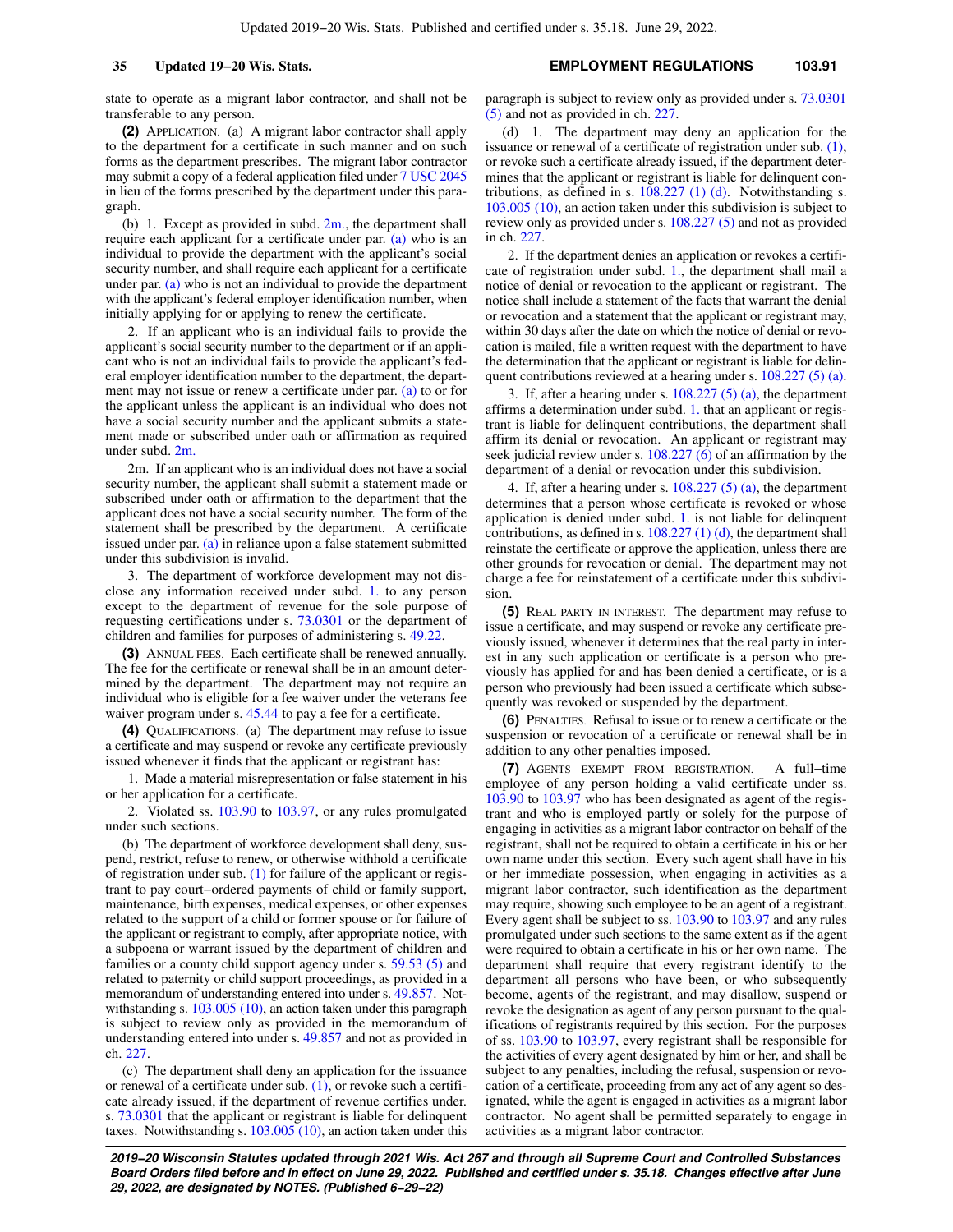## **103.91 EMPLOYMENT REGULATIONS Updated 19−20 Wis. Stats. 36**

**(8)** DUTIES. Every person engaged in activities as a migrant labor contractor and every agent of a migrant labor contractor shall:

(a) Carry at all times the certificate or other identification of such certification as the department may prescribe, and exhibit the same to all persons with whom he or she intends to deal as a migrant labor contractor prior to so dealing.

(b) File at the U.S. post office serving the address of such migrant labor contractor, a correct address within 10 days after a change of address.

(c) Promptly pay or deliver when due to the individuals entitled thereto, all moneys or other things of value entrusted to the contractor by any person.

(d) Comply with the terms and provisions of all legal agreements and contracts entered into between himself or herself as a migrant labor contractor and any person.

(e) Keep such records as the department prescribes and preserve such records for inspection by the department for such periods of time as the department shall prescribe.

(f) Obtain a policy of insurance from any insurance carrier authorized to do business in this state in an amount as prescribed by the department, which policy insures the migrant labor contractor against liability for damages to persons or property arising out of the operation or ownership by the migrant labor contractor or by his or her agent of any vehicle for the transportation of individuals or property in connection with activities as a migrant labor contractor. This paragraph shall not apply if the contractor furnishes transportation only as the agent of an employer who has obtained a policy of insurance against liability for damages arising out of the operation of motor vehicles.

**(9)** PROHIBITED ACTIVITIES. No person engaged in activities as a migrant labor contractor, and no person acting as an agent for any such person, may:

(a) Knowingly give to any migrant worker or a prospective migrant worker any false or misleading information, or fail to disclose fully to any such worker information concerning terms, conditions or existence of employment.

(b) Receive, disburse or withhold the wages of any worker except to immediately distribute a check payable to a worker.

(c) Charge or collect interest from any worker on account of any loan or extension of credit.

(d) Charge or collect from any worker for the provision of goods or services an amount in excess of the costs to him or her of providing such goods and services.

(e) Recruit any migrant worker except as provided in s. [103.915](https://docs.legis.wisconsin.gov/document/statutes/103.915).

**History:** [1977 c. 17;](https://docs.legis.wisconsin.gov/document/acts/1977/17) [1995 a. 27;](https://docs.legis.wisconsin.gov/document/acts/1995/27) [1997 a. 191](https://docs.legis.wisconsin.gov/document/acts/1997/191), [237](https://docs.legis.wisconsin.gov/document/acts/1997/237); [1999 a. 9;](https://docs.legis.wisconsin.gov/document/acts/1999/9) [2009 a. 180;](https://docs.legis.wisconsin.gov/document/acts/2009/180) [2011](https://docs.legis.wisconsin.gov/document/acts/2011/209) [a. 209;](https://docs.legis.wisconsin.gov/document/acts/2011/209) [2013 a. 36](https://docs.legis.wisconsin.gov/document/acts/2013/36).

**Cross−reference:** See also s. [DWD 301.05,](https://docs.legis.wisconsin.gov/document/administrativecode/DWD%20301.05) Wis. adm. code.

**103.915 Migrant work agreements. (1)** No person may bring or arrange for another to bring a migrant worker into this state for employment, by means of an express or implied job offer induce a migrant worker to come into this state for employment, otherwise recruit a migrant worker to come into this state for employment, or hire a migrant worker for employment in this state unless that person does all of the following:

(a) At the time of the worker's recruitment, provides the migrant worker a written recruiting disclosure statement containing the information required in a work agreement under this section.

(b) At the time of hiring, provides the migrant worker a written work agreement as specified in this section, which shall be signed by the employer and by each migrant worker or head of a family if a family is employed.

**(2)** The department shall issue a standard form for written work agreements required under this section. An employer may elect not to use such form. If an employer does not use the standard form, the employer shall use a form approved by the department.

**(3)** In fulfilling its duties under s. [103.905,](https://docs.legis.wisconsin.gov/document/statutes/103.905) the department may inspect any work agreement signed under this section.

**(4)** The work agreement shall include the following:

(a) A statement of the place of employment, kind of work available, applicable wage rates, pay period, approximate hours of employment including overtime applicable, term of employment including approximate beginning and ending dates, kind of housing and any charges in connection therewith, cost of meals if provided by the employer, transportation arrangements, the names of all persons in the family employed if a family is employed and any other charges or deductions from wages beyond those required by law.

(b) A guarantee of a minimum of 20 hours of work in a one− week period or a minimum of 64 hours of work in a 2−week period, the work to be the same as or similar to the kind of work specified in the work agreement. The work agreement shall clearly state whether the guarantee is on the basis of a one−week or 2−week period. In the case of a migrant worker employed exclusively in agricultural labor as defined in s. [108.02 \(2\)](https://docs.legis.wisconsin.gov/document/statutes/108.02(2)), the guarantee shall be a minimum of 45 hours in each 2−week period, the work to be the same as or similar to the kind of work specified in the work agreement. The minimum guarantee shall be satisfied if the worker's earnings equal the number of hours guaranteed under this paragraph multiplied by the wage rate specified in the work agreement. The guarantee shall cover the period from the date the worker is notified by the employer to report for work, which date shall be reasonably related to the approximate beginning date specified in the work agreement, or the date the worker reports for work, whichever is later, and continuing until the final termination of employment, as specified in the work agreement, or earlier if the worker is terminated for cause or due to seriously adverse circumstances beyond the employer's control. If the beginning or ending period of employment does not coincide with the employer's pay period, the employer may reduce the guarantee for such beginning or ending period to an amount which is equal to the number of days in the beginning or ending period of employment multiplied by one−sixth of the guarantee if the employer's guarantee is on a weekly basis or multiplied by one− twelfth of the guarantee if the employer's guarantee is on a biweekly basis. If a worker is not available for work, the employer may reduce the minimum guarantee by an amount equal to the wages the worker would have earned if the worker had been available for work. This paragraph shall not apply to any person who is under the age of 18 years and who is a member of a household which contains a worker covered by a migrant work agreement under this section. The payment of the minimum guarantee under this paragraph shall be considered the payment of wages under ch. [108.](https://docs.legis.wisconsin.gov/document/statutes/ch.%20108)

(c) A guarantee that the wages together with the other terms and conditions of employment are not less favorable than those provided by the employer for local workers for similar work.

**(5)** If a worker reports for work as notified by an employer and the worker is never employed due to seriously adverse circumstances beyond the employer's control, the employer shall not be obligated to pay the minimum guarantee under sub.  $(4)$  (b) but shall be obligated to pay wages to the worker at the agreed rate of pay for the job for which the worker was recruited for the elapsed time from departure to return to the point of departure, which amount shall not be less than 3 nor more than 6 days' pay at 8 hours per day. The employer shall pay the worker the amount required under this subsection within 24 hours after the worker reports to the employer for work.

**(6)** The work agreement may contain a guarantee which differs from the guarantee required under sub.  $(4)$  (b) if the department finds the guarantee to be no less favorable than the guarantee under sub.  $(4)$  (b) and approves the terms of the guarantee prior to the time the employer offers the work agreement to any worker.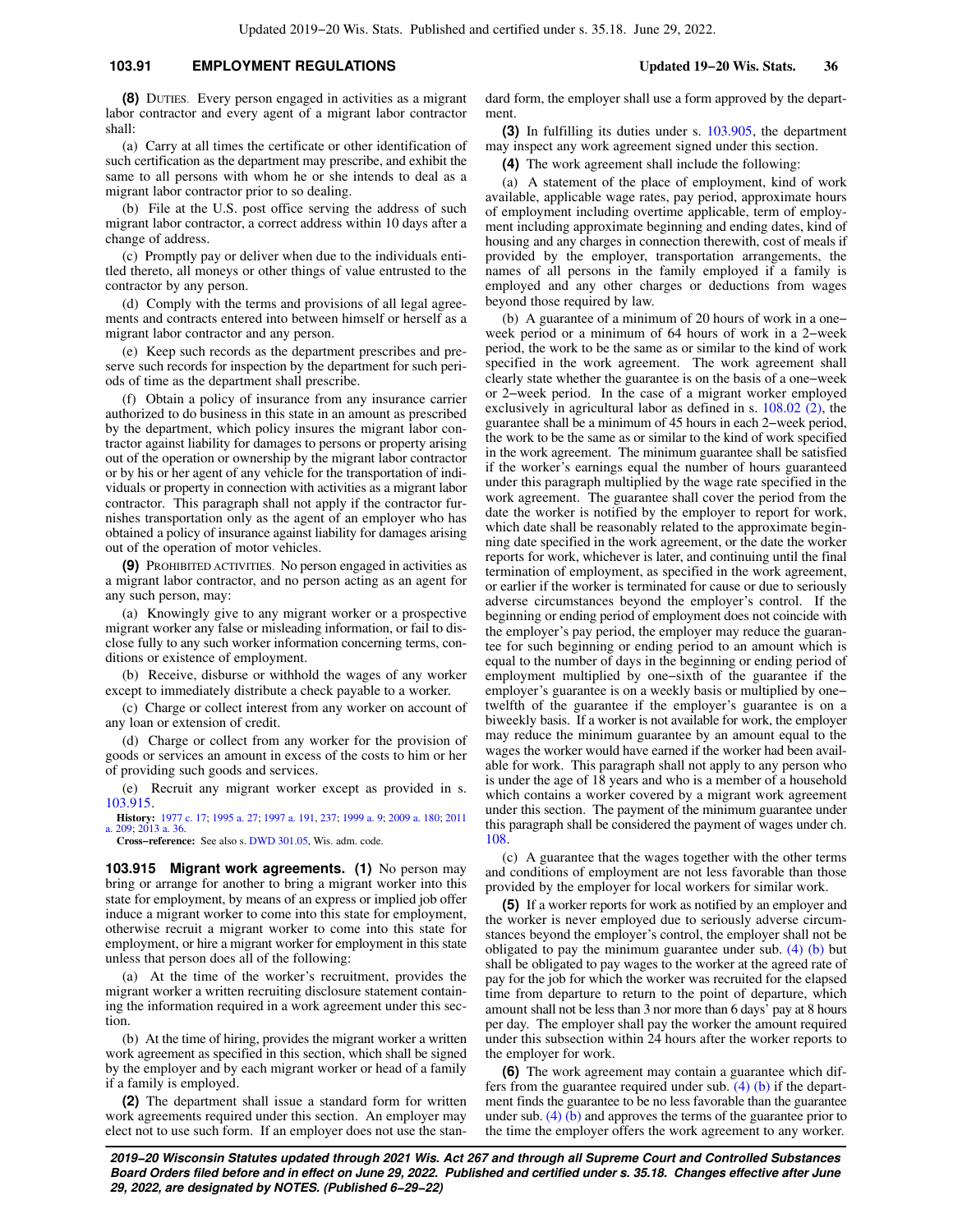**(7)** Temporary work for another employer with the consent of the worker and his or her first employer shall count toward the guarantee required under sub.  $(4)$  (b). Such other employer shall not be required to provide the worker a work agreement.

**(8)** The recruiting disclosure statement and work agreement required under this section shall be written in English and, if the customary language of the migrant worker is not English, in the language of the worker. The department shall, upon request, provide assistance in translating these statements and agreements.

**(9)** Any employer who does not satisfy the employer's guarantees in a work agreement as required under sub. [\(4\)](https://docs.legis.wisconsin.gov/document/statutes/103.915(4)) shall be considered not in compliance with this section.

**History:** [1977 c. 17;](https://docs.legis.wisconsin.gov/document/acts/1977/17) [1983 a. 189](https://docs.legis.wisconsin.gov/document/acts/1983/189) s. [329 \(28\)](https://docs.legis.wisconsin.gov/document/acts/1983/189,%20s.%20329); [1985 a. 191](https://docs.legis.wisconsin.gov/document/acts/1985/191). **Cross−reference:** See also s. [DWD 301.06,](https://docs.legis.wisconsin.gov/document/administrativecode/DWD%20301.06) Wis. adm. code.

**103.917 Safe transportation.** Any transportation provided by the employer to a migrant worker between the worker's places of residence shall be safe and adequate.

**History:** [1977 c. 17.](https://docs.legis.wisconsin.gov/document/acts/1977/17)

**103.92 Certification of migrant labor camps. (1)** APPLI-CATION; FEE. (a) Every person maintaining a migrant labor camp shall, annually by April 1 or 30 days prior to the opening of a new camp, make application to the department for a certificate to operate a camp. Each application shall be accompanied by an application fee in an amount determined by the department. The department may not require an individual who is eligible for a fee waiver under the veterans fee waiver program under s. [45.44](https://docs.legis.wisconsin.gov/document/statutes/45.44) to pay an application fee for a certificate to operate a migrant labor camp.

(b) 1. Except as provided in subd. [2m.,](https://docs.legis.wisconsin.gov/document/statutes/103.92(1)(b)2m.) the department shall require each applicant for a certificate under par. [\(a\)](https://docs.legis.wisconsin.gov/document/statutes/103.92(1)(a)) who is an individual to provide the department with the applicant's social security number, and shall require each applicant for a certificate under par. [\(a\)](https://docs.legis.wisconsin.gov/document/statutes/103.92(1)(a)) who is not an individual to provide the department with the applicant's federal employer identification number, when initially applying for or applying to renew the certificate.

2. If an applicant who is an individual fails to provide the applicant's social security number to the department or if an applicant who is not an individual fails to provide the applicant's federal employer identification number to the department, the department may not issue or renew a certificate under par. [\(a\)](https://docs.legis.wisconsin.gov/document/statutes/103.92(1)(a)) to or for the applicant w unless the applicant is an individual who does not have a social security number and the applicant submits a statement made or subscribed under oath or affirmation as required under subd. [2m.](https://docs.legis.wisconsin.gov/document/statutes/103.92(1)(b)2m.)

2m. If an applicant who is an individual does not have a social security number, the applicant shall submit a statement made or subscribed under oath or affirmation to the department that the applicant does not have a social security number. The form of the statement shall be prescribed by the department. A certificate issued under par. [\(a\)](https://docs.legis.wisconsin.gov/document/statutes/103.92(1)(a)) in reliance upon a false statement submitted under this subdivision is invalid.

3. The department of workforce development may not disclose any information received under subd. [1.](https://docs.legis.wisconsin.gov/document/statutes/103.92(1)(b)1.) to any person except to the department of revenue for the sole purpose of requesting certifications under. s. [73.0301](https://docs.legis.wisconsin.gov/document/statutes/73.0301) or the department of children and families for purposes of administering s. [49.22.](https://docs.legis.wisconsin.gov/document/statutes/49.22)

**(2)** INSPECTION. The department shall administer and enforce this section and any rules promulgated under this section and may during reasonable daylight hours enter and inspect camps. No agent or employee of the department may enter the premises of a camp for inspection purposes until he or she has given notice to the owner or to the person in charge of the camp that he or she intends to make an inspection. Upon notice an agent or employee of the department may also enter any property to determine whether a camp under this section exists.

**(3)** CERTIFICATE. The department shall inspect each camp for which application to operate is made, to determine if it is in compliance with the rules of the department establishing minimum standards for migrant labor camps. Except as provided under subs.  $(6)$ ,  $(7)$ , and  $(8)$ , if the department finds that the camp is in compliance with the rules, it shall issue a certificate authorizing the camp to operate until March 31 of the next year. The department shall refuse to issue a certificate if it finds that the camp is in violation of such rules, if the person maintaining the camp has failed to pay court−ordered payments as provided in sub. [\(6\)](https://docs.legis.wisconsin.gov/document/statutes/103.92(6)) or if the person maintaining the camp is liable for delinquent taxes as provided in sub. [\(7\)](https://docs.legis.wisconsin.gov/document/statutes/103.92(7)) or delinquent unemployment insurance contributions as provided in sub. [\(8\)](https://docs.legis.wisconsin.gov/document/statutes/103.92(8)).

**(4)** OPERATION. Only certified camps may operate in this state. The department shall order the immediate closing of all other camps. A violation of any such order shall be deemed a public nuisance. All orders shall be enforced by the attorney general or the district attorney for the county in which the violation occurred at the election of the department. The circuit court of any county where violation of such an order has occurred in whole or in part shall have jurisdiction to enforce the order by injunctive and other appropriate relief.

**(5)** MAINTENANCE. The department may revoke any certificate previously issued if it finds that a camp is in violation of the department's rules for migrant labor camps.

**(6)** FAILURE TO PAY SUPPORT OR TO COMPLY WITH SUBPOENA OR WARRANT; MEMORANDUM OF UNDERSTANDING. The department of workforce development shall deny, suspend, restrict, refuse to renew, or otherwise withhold a certificate to operate a migrant labor camp for failure of the applicant or person operating the camp to pay court−ordered payments of child or family support, maintenance, birth expenses, medical expenses, or other expenses related to the support of a child or former spouse or for failure of the applicant or person operating the camp to comply, after appropriate notice, with a subpoena or warrant issued by the department of children and families or a county child support agency under s. [59.53 \(5\)](https://docs.legis.wisconsin.gov/document/statutes/59.53(5)) and related to paternity or child support proceedings, as provided in a memorandum of understanding entered into under s. [49.857](https://docs.legis.wisconsin.gov/document/statutes/49.857). Notwithstanding s. [103.005 \(10\),](https://docs.legis.wisconsin.gov/document/statutes/103.005(10)) an action taken under this subsection is subject to review only as provided in a memorandum of understanding entered into under s. [49.857](https://docs.legis.wisconsin.gov/document/statutes/49.857) and not as provided in ch. [227](https://docs.legis.wisconsin.gov/document/statutes/ch.%20227).

**(7)** LIABILITY FOR DELINQUENT TAXES. The department shall deny an application for the issuance or renewal of a certificate to operate a migrant labor camp, or revoke such a certificate already issued, if the department of revenue certifies under s. [73.0301](https://docs.legis.wisconsin.gov/document/statutes/73.0301) that the applicant or person operating the camp is liable for delinquent taxes. Notwithstanding s. [103.005 \(10\),](https://docs.legis.wisconsin.gov/document/statutes/103.005(10)) an action taken under this subsection is subject to review only as provided under s. [73.0301](https://docs.legis.wisconsin.gov/document/statutes/73.0301(5)) [\(5\)](https://docs.legis.wisconsin.gov/document/statutes/73.0301(5)) and not as provided in ch. [227](https://docs.legis.wisconsin.gov/document/statutes/ch.%20227).

**(8)** LIABILITY FOR DELINQUENT UNEMPLOYMENT INSURANCE CONTRIBUTIONS. (a) The department may deny an application for the issuance or renewal of a certificate to operate a migrant labor camp, or revoke such a certificate already issued, if the department determines that the applicant or person operating the camp is liable for delinquent contributions, as defined in s.  $108.227(1)$ [\(d\).](https://docs.legis.wisconsin.gov/document/statutes/108.227(1)(d)) Notwithstanding s. [103.005 \(10\),](https://docs.legis.wisconsin.gov/document/statutes/103.005(10)) an action taken under this paragraph is subject to review only as provided under s. [108.227](https://docs.legis.wisconsin.gov/document/statutes/108.227(5)) [\(5\)](https://docs.legis.wisconsin.gov/document/statutes/108.227(5)) and not as provided in ch. [227](https://docs.legis.wisconsin.gov/document/statutes/ch.%20227).

(b) If the department denies an application or revokes a certificate under par. [\(a\)](https://docs.legis.wisconsin.gov/document/statutes/103.92(8)(a)), the department shall mail a notice of denial or revocation to the applicant or person operating the camp. The notice shall include a statement of the facts that warrant the denial or revocation and a statement that the applicant or person operating the camp may, within 30 days after the date on which the notice of denial or revocation is mailed, file a written request with the department to have the determination that the applicant or person operating the camp is liable for delinquent contributions reviewed at a hearing under s. [108.227 \(5\) \(a\)](https://docs.legis.wisconsin.gov/document/statutes/108.227(5)(a)).

(c) If, after a hearing under s.  $108.227(5)$  (a), the department affirms a determination under par. [\(a\)](https://docs.legis.wisconsin.gov/document/statutes/103.92(8)(a)) that an applicant or person operating a camp is liable for delinquent contributions, the department shall affirm its denial or revocation. An applicant or person operating a camp may seek judicial review under s. [108.227 \(6\)](https://docs.legis.wisconsin.gov/document/statutes/108.227(6))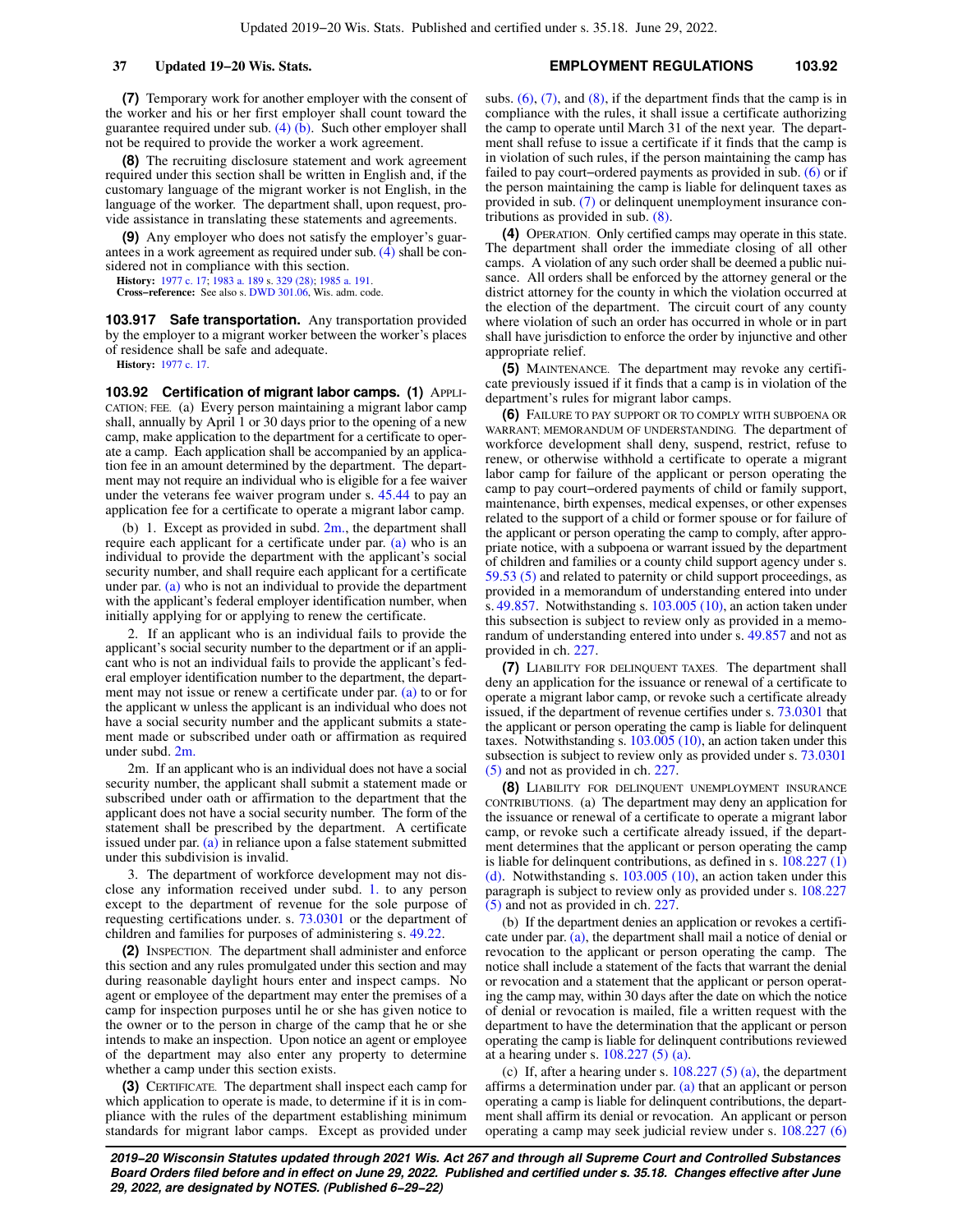## **103.92 EMPLOYMENT REGULATIONS Updated 19−20 Wis. Stats. 38**

of an affirmation by the department of a denial or revocation under this paragraph.

(d) If, after a hearing under s.  $108.227(5)$  (a), the department determines that a person whose certificate is revoked or whose application is denied under par. [\(a\)](https://docs.legis.wisconsin.gov/document/statutes/103.92(8)(a)) is not liable for delinquent contributions, as defined in s.  $108.227$  (1) (d), the department shall reinstate the certificate or approve the application, unless there are other grounds for revocation or denial. The department may not charge a fee for reinstatement of a certificate under this paragraph. **History:** [1977 c. 17](https://docs.legis.wisconsin.gov/document/acts/1977/17); [1995 a. 27](https://docs.legis.wisconsin.gov/document/acts/1995/27); [1997 a. 191](https://docs.legis.wisconsin.gov/document/acts/1997/191), [237](https://docs.legis.wisconsin.gov/document/acts/1997/237); [1999 a. 9](https://docs.legis.wisconsin.gov/document/acts/1999/9), [185](https://docs.legis.wisconsin.gov/document/acts/1999/185); [2009 a. 180](https://docs.legis.wisconsin.gov/document/acts/2009/180); [2011 a. 209](https://docs.legis.wisconsin.gov/document/acts/2011/209); [2013 a. 36.](https://docs.legis.wisconsin.gov/document/acts/2013/36)

**Cross−reference:** See also s. [DWD 301.07,](https://docs.legis.wisconsin.gov/document/administrativecode/DWD%20301.07) Wis. adm. code.

**103.925 Access and entry.** Any worker shall have the right to decide who may visit with him or her in his or her residence. No person other than the resident may prohibit, bar or interfere with, or attempt to prohibit, bar or interfere with, the access to or egress from the residence of any worker by any person, either by the erection or maintenance of any physical barrier, or by physical force or violence, or by threat of force or violence, or by posting, or by any order or notice given in any manner. This section shall not prohibit the erection or maintenance of a fence around a migrant labor camp if one or more unlocked gates or gateways in the fence are provided, nor shall this section prohibit the posting of land adjacent to a migrant labor camp if access to the camp is clearly marked, nor shall this section prevent a majority of the residents of a migrant labor camp from imposing reasonable limitations on access to common use facilities.

**History:** [1977 c. 17.](https://docs.legis.wisconsin.gov/document/acts/1977/17)

**103.926 Vacating residence.** After a worker's employment has been terminated, the employer may require a worker to vacate residence at the migrant labor camp operated by the employer upon final payment of wages to the worker.

**History:** [1977 c. 17.](https://docs.legis.wisconsin.gov/document/acts/1977/17)

**103.93 Wages. (1)** WAGE PAYMENT. (a) Every employer shall pay all wages earned by any migrant worker directly to such worker on regular pay days designated in advance by the employer, but in no case less often than semimonthly. Wages shall be paid in U.S. currency or by check or draft.

(b) Every employer shall pay in full all wages due any migrant worker within 3 days after the termination of the period of employment for which the worker was employed except as provided under s. [103.915 \(5\).](https://docs.legis.wisconsin.gov/document/statutes/103.915(5)) If the employer is unable to determine, due to circumstances beyond the employer's control, the amount of wages, figured upon a basis or system other than time rate, due to a worker under this paragraph, the employer shall pay the worker the amount of guaranteed wages due under s. [103.915 \(4\)](https://docs.legis.wisconsin.gov/document/statutes/103.915(4)(b)) [\(b\)](https://docs.legis.wisconsin.gov/document/statutes/103.915(4)(b)) within the time required under this paragraph and shall pay any additional wages due within a reasonable time after such wages are determined.

**(2)** WAGE STATEMENT. Every employer shall furnish to each migrant worker at the time of payment of wages a written statement showing the amount of gross and net wages paid by the employer to the worker, and each amount deducted or withheld for whatever purpose.

**(3)** DEDUCTIONS. No employer or migrant labor contractor may deduct or withhold from the wages of any migrant worker any amount on account of debts accrued or anticipated unless the worker has previously authorized such deduction or withholding in writing. Nothing in this subsection shall prohibit any employer of a migrant worker from deducting or withholding from any wages paid, such amounts as may be required by law or on account of any court order.

**(4)** OVERTIME. Any migrant worker not employed exclusively in agricultural labor as defined in s. [108.02 \(2\)](https://docs.legis.wisconsin.gov/document/statutes/108.02(2)) shall be paid not less than one and one−half times the worker's regular rate for any hours worked on Sunday unless the worker is allowed another day of rest in that calendar week.

**History:** [1977 c. 17;](https://docs.legis.wisconsin.gov/document/acts/1977/17) [1983 a. 189](https://docs.legis.wisconsin.gov/document/acts/1983/189) s. [329 \(28\)](https://docs.legis.wisconsin.gov/document/acts/1983/189,%20s.%20329). **Cross−reference:** See also s. [DWD 301.08,](https://docs.legis.wisconsin.gov/document/administrativecode/DWD%20301.08) Wis. adm. code. **103.935 Hours of labor. (1)** In the case of a migrant worker employed exclusively in agricultural labor as defined in s. [108.02](https://docs.legis.wisconsin.gov/document/statutes/108.02(2)) [\(2\),](https://docs.legis.wisconsin.gov/document/statutes/108.02(2)) the hours of labor shall be as follows:

(a) Except in an emergency, no migrant worker may be required to work or be penalized for failure to work on any premises for more than 6 days in any one week or more than 60 hours in any one week, or more than 12 hours in any one day.

(b) Whenever an employer permits a migrant worker to work on the premises of another employer in any one week or in any one day, the aggregate number of hours during which the migrant worker is required to work on such premises shall not exceed 60 in any one week or 12 in any one day.

(c) Nothing in this section shall prohibit a migrant worker from voluntarily exceeding the limits prescribed by pars. [\(a\)](https://docs.legis.wisconsin.gov/document/statutes/103.935(1)(a)) and [\(b\)](https://docs.legis.wisconsin.gov/document/statutes/103.935(1)(b)).

**(2)** No migrant worker may be required to work for more than 6 hours continuously without a meal period of at least 30 minutes duration unless a shift can be completed within one additional hour. The meal period need not be considered as part of the hours of labor.

**(3)** Each migrant worker not employed exclusively in agricultural labor as defined in s. [108.02 \(2\)](https://docs.legis.wisconsin.gov/document/statutes/108.02(2)) shall be provided a rest period of at least 10 minutes duration within each 5 hours of continuous employment, which rest period shall be considered a part of the hours of labor.

**History:** [1977 c. 17](https://docs.legis.wisconsin.gov/document/acts/1977/17); [1983 a. 189](https://docs.legis.wisconsin.gov/document/acts/1983/189) s. [329 \(28\).](https://docs.legis.wisconsin.gov/document/acts/1983/189,%20s.%20329)

**103.94 Civil action by migrant workers.** Any migrant worker aggrieved by a violation of ss. [103.90](https://docs.legis.wisconsin.gov/document/statutes/103.90) to [103.97](https://docs.legis.wisconsin.gov/document/statutes/103.97) by an employer or by a migrant labor contractor may maintain a civil action on the basis of such violation without regard to exhaustion of any administrative remedy.

**History:** [1977 c. 17](https://docs.legis.wisconsin.gov/document/acts/1977/17).

**103.945 Nonwaiver of rights.** Any agreement by a migrant worker purporting to waive or to modify his or her rights under ss. [103.90](https://docs.legis.wisconsin.gov/document/statutes/103.90) to [103.97](https://docs.legis.wisconsin.gov/document/statutes/103.97) shall be void as contrary to public policy. **History:** [1977 c. 17](https://docs.legis.wisconsin.gov/document/acts/1977/17).

**103.96 Retaliation prohibited. (1)** No employer or migrant labor contractor may terminate, suspend, demote, transfer or take any action otherwise unfavorable to any migrant worker in retaliation for the exercise by such worker of any right secured under the laws and regulations of the United States or of this state or any subdivision thereof.

**(2)** Any person aggrieved under this section may maintain an action against the employer or migrant labor contractor. In addition to any other damages awarded, an employer or migrant labor contractor found to have violated this section shall be liable to such person aggrieved for full reinstatement and for back wages accumulated during the period of such unlawful retaliation. In cases of willful violation of this section, the court may assess exemplary damages up to double the amount of back wages found due in addition to any other damages awarded. In cases of aggravated circumstances, the court may also assess reasonable attorney fees in addition to any other damages awarded.

**History:** [1977 c. 17](https://docs.legis.wisconsin.gov/document/acts/1977/17); [1993 a. 490.](https://docs.legis.wisconsin.gov/document/acts/1993/490)

**103.965 Correction period. (1)** Except as provided in sub.  $(2)$ , if the department determines that any person has violated ss. [103.90](https://docs.legis.wisconsin.gov/document/statutes/103.90) to [103.97](https://docs.legis.wisconsin.gov/document/statutes/103.97) the person shall have a reasonable time, not to exceed 15 days from the day he or she receives notice of the violation, to correct the violation. If the violation is corrected within that period, no penalty may be imposed under s. [103.97](https://docs.legis.wisconsin.gov/document/statutes/103.97).

**(2)** If an employer violates s. [103.915 \(1\)](https://docs.legis.wisconsin.gov/document/statutes/103.915(1)) 2 or more times in a 10−year period, or violates s. [103.92](https://docs.legis.wisconsin.gov/document/statutes/103.92) by failure to obtain initial certification before opening a camp 2 or more times in a 10−year period, no correction period exists if the 2nd or subsequent violation is intentional or in reckless disregard of the law. This subsection applies only if the first violation in the 10−year period is a conviction or administrative determination of violation which remains of record and is unreversed. The 10−year period shall be